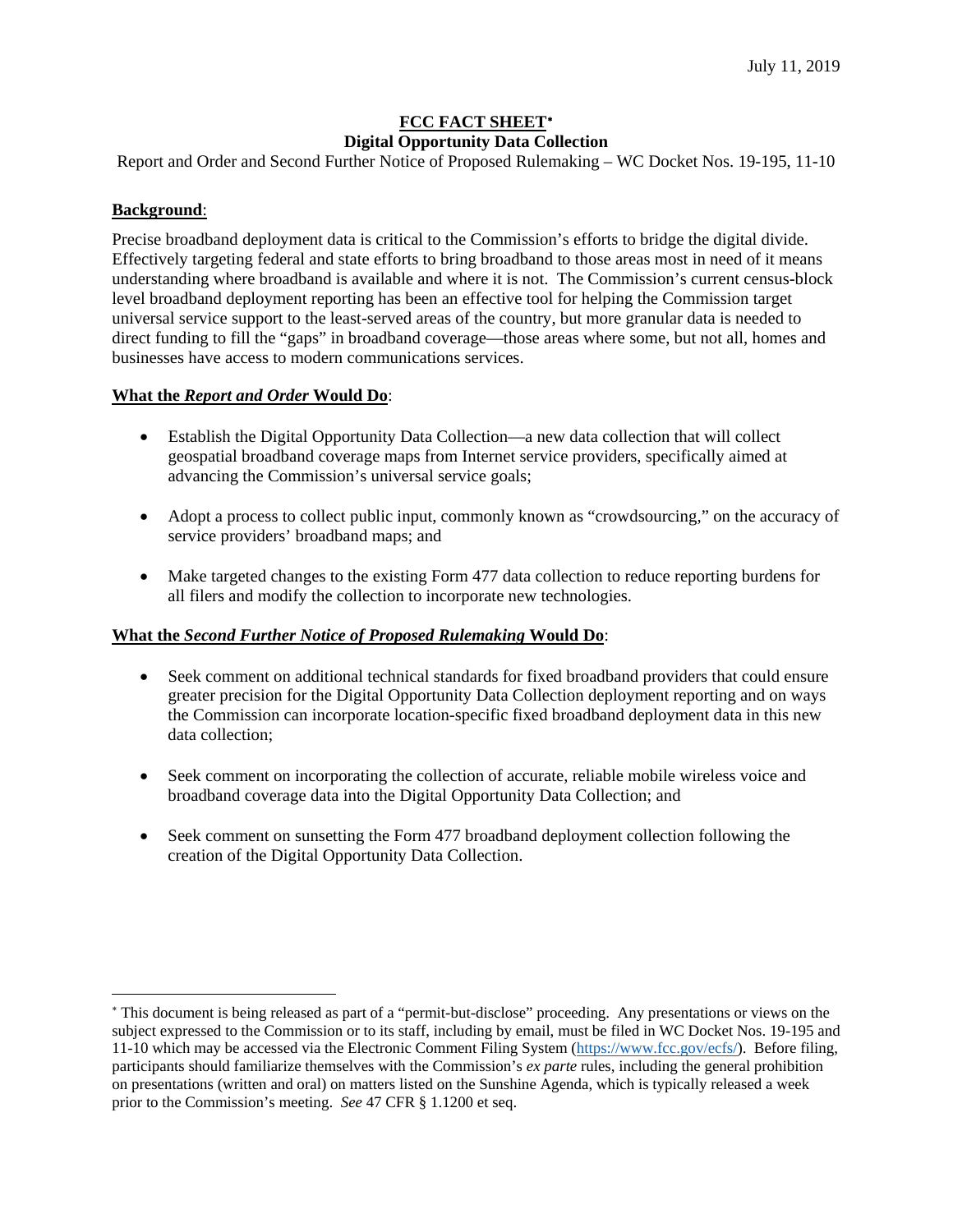#### **Before the Federal Communications Commission Washington, D.C. 20554**

| In the Matter of                                        |                             |
|---------------------------------------------------------|-----------------------------|
| Establishing the Digital Opportunity Data<br>Collection | <b>WC Docket No. 19-195</b> |
| Modernizing the FCC Form 477 Data Program               | WC Docket No. 11-10         |

#### **REPORT AND ORDER AND SECOND FURTHER NOTICE OF PROPOSED RULEMAKING**[∗](#page-1-0)

#### **Adopted: [] Released: []**

 $\overline{a}$ 

### **Comment Date: [30 days after publication in the Federal Register] Reply Comment Date: [45 days after publication in the Federal Register]**

By the Commission:

## **TABLE OF CONTENTS**

# Heading Paragraph  $#$ I. INTRODUCTION.................................................................................................................................. 1 II. BACKGROUND.................................................................................................................................... 5 III. REPORT AND ORDER ...................................................................................................................... 10 A. Establishing Granular Maps of Fixed Broadband Service Availability......................................... 12 B. Improving the Existing Form 477 Data Collection........................................................................ 35 IV. SECOND FURTHER NOTICE OF PROPOSED RULEMAKING.................................................... 76 A. Improving Broadband Data............................................................................................................ 77 1. Additional Technical Standards for Fixed Broadband Reporting ........................................... 78 2. Use of Crowdsourcing............................................................................................................. 87 3. Incorporating Location Information into the Digital Opportunity Data Collection ................ 97 B. Improving Mobile Broadband and Voice Data............................................................................ 109 1. Collecting More Accurate and Reliable Mobile Broadband Deployment Data .................... 109 C. Sunsetting the Form 477 Fixed Broadband Data Collection ....................................................... 131 APPENDIX A – FINAL RULES

<span id="page-1-0"></span><sup>∗</sup> This document has been circulated for tentative consideration by the Commission at its August 2019 open meeting. The issues referenced in this document and the Commission's ultimate resolution of those issues remain under consideration and subject to change. This document does not constitute any official action by the Commission. However, the Chairman has determined that, in the interest of promoting the public's ability to understand the nature and scope of issues under consideration, the public interest would be served by making this document publicly available. The FCC's *ex parte* rules apply and presentations are subject to "permit-but-disclose" *ex parte* rules. *See, e.g.*, 47 C.F.R. §§ 1.1206, 1.1200(a). Participants in this proceeding should familiarize themselves with the Commission's *ex parte* rules, including the general prohibition on presentations (written and oral) on matters listed on the Sunshine Agenda, which is typically released a week prior to the Commission's meeting. *See* 47 CFR §§ 1.1200(a), 1.1203.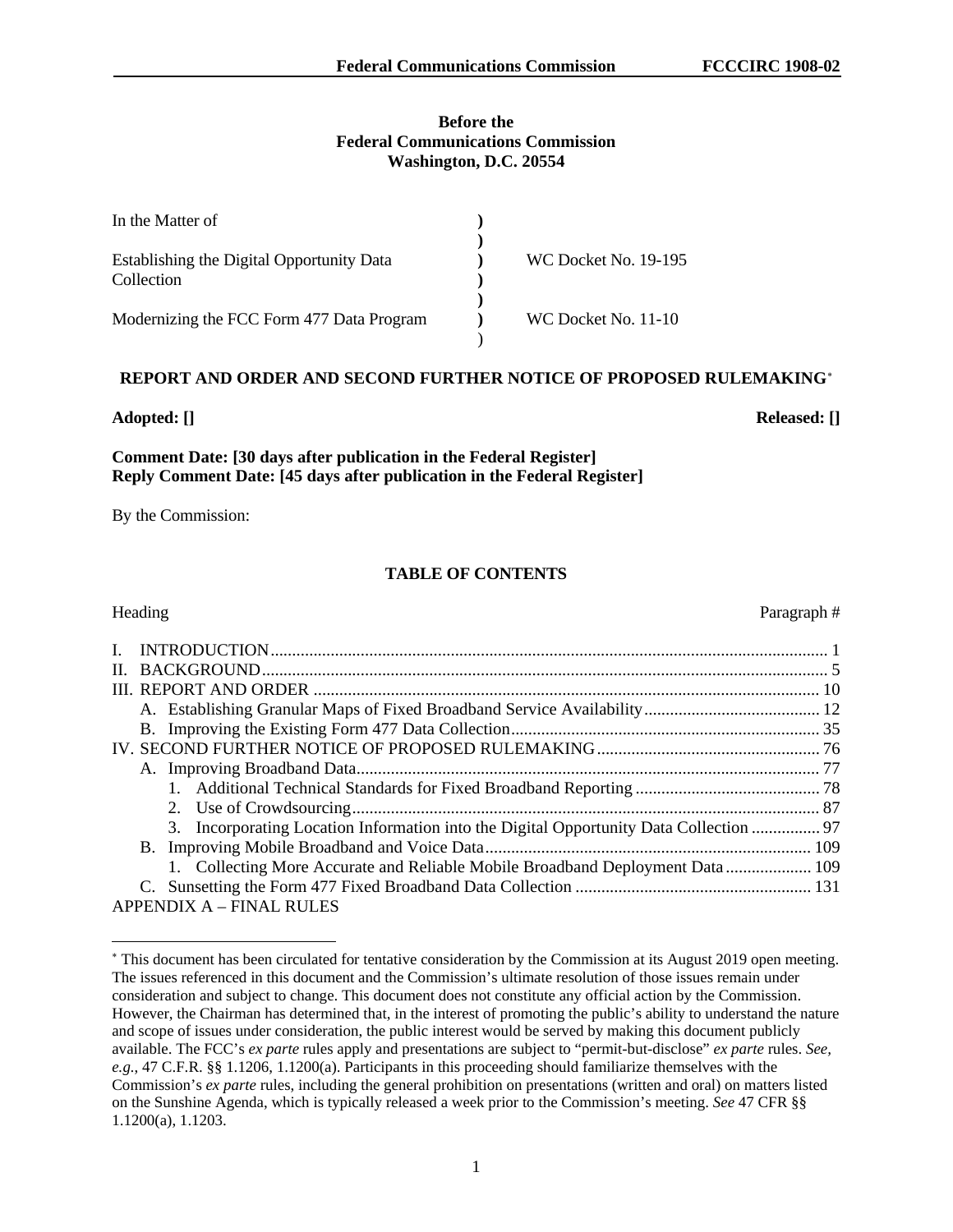### APPENDIX B – FINAL REGULATORY FLEXIBILTY ANALYSIS APPENDIX C – INITIAL REGULATORY FLEXIBILITY ANALYSIS

#### **I. INTRODUCTION**

1. Accurate broadband deployment data is critical to the Commission's efforts to bridge the digital divide. Effectively targeting federal and state spending efforts to bring broadband to those areas most in need of it means understanding where broadband is available and where it is not.<sup>[1](#page-2-0)</sup> The censusblock level fixed broadband service availability reporting the Commission currently requires has been an effective tool for helping the Commission target universal service support to the least-served areas of the country, but has made it difficult for the Commission to direct funding to the "gaps" in broadband coverage—those areas where some, but not all, homes and businesses have access to modern communications services.

2. We therefore initiate a new data collection, the Digital Opportunity Data Collection, that is distinct from the existing Form 477 collection and that will gather geospatial broadband service availability data specifically targeted toward advancing our universal service goals. Pursuant to the Digital Opportunity Data Collection, we require all broadband service providers to submit granular maps of the areas where they have broadband-capable networks and make service available. Given the Commission's ongoing investigation into the coverage maps of one or more major mobile operators,  $2$  we limit the new data collection obligations to fixed broadband providers at present and seek comment on how best to incorporate mobile wireless coverage data into the Digital Opportunity Data Collection.

3. Service providers—who are uniquely situated to know where their own networks are deployed—must determine in the first instance the availability of broadband in their service areas, taking into account their individual circumstances and their on-the-ground knowledge and experience. At the same time, to complement this granular broadband availability data, we adopt a process to begin collecting public input, sometimes known as "crowdsourcing," on the accuracy of service providers' broadband deployment data. Through this new tool, State, local, and Tribal governmental entities and members of the public will be able to submit fixed broadband availability data, leveraging their experience concerning service availability. In addition, because we leave in place for now the existing Form 477 data collection, we make targeted changes to reduce reporting burdens for all providers by removing and clarifying certain requirements and modifying the collection.

4. In the Second Further Notice of Proposed Rulemaking (*Second Notice*), we seek comment on certain aspects of the Digital Opportunity Data Collection to enhance the accuracy and usefulness of broadband deployment reporting. We also seek comment on ways that we can incorporate the filing of location-specific fixed broadband deployment data in this new data collection, as the Commission already requires participants in our high-cost universal service program to report in the High-Cost Universal Broadband portal (HUBB). With respect to mobile wireless coverage, we seek comment on how to align the Digital Opportunity Data Collection with changes in mobile broadband

<span id="page-2-0"></span> <sup>1</sup> *See* Letter from Mike Saperstein, Vice President Law & Policy, USTelecom, to Marlene Dortch, Secretary, FCC, WC Docket Nos. 11-10, 10-90, at 1 (filed Mar. 8, 2019) ("USTelecom stressed the importance of granular data to make federal funding programs, including CAF 3, as targeted as possible; we will only be able to close the digital divide through an efficient use of limited funds."); Letter from S. Jenell Trigg, Counsel to WISPA, to Marlene H. Dortch, Secretary, FCC, WC Docket Nos. 11-10, 10-90, at 1-2 (filed Oct. 22, 2018) (WISPA Oct. 22, 2018 *Ex Parte* Letter) ("Congress, Tribal policymakers, the U.S. Department of Agriculture and state agencies have a critical need for accurate deployment data, especially for improvements in deployment in rural areas and to administer state and federal government funding such as the Commission's Connect America Fund ("CAF") and the Rural Utilities Service's Broadband e-Connectivity Fund Pilot Program established pursuant to the Consolidated Appropriations Act of 2018." (footnotes omitted)).

<span id="page-2-1"></span><sup>&</sup>lt;sup>2</sup> News Release, FCC, FCC Launches Investigation Into Potential Violations of Mobility Fund Phase II Mapping Rules (Dec. 7, 2018), [https://docs.fcc.gov/public/attachments/DOC-355447A1.pdf.](https://docs.fcc.gov/public/attachments/DOC-355447A1.pdf)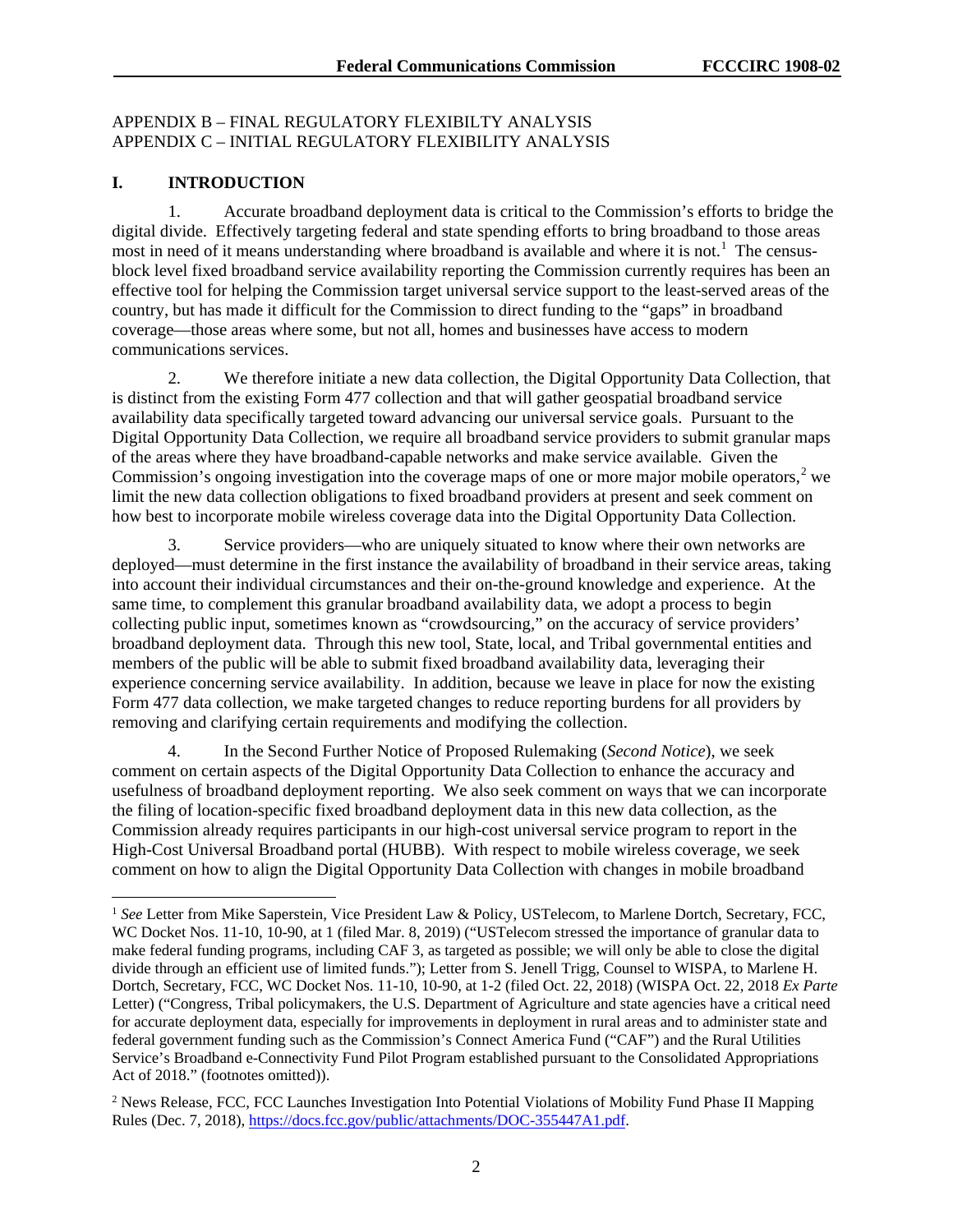deployment technology, markets, and policy needs. The questions asked, and proposals made in the *Second Notice*, build a framework for addressing these and other issues. Finally, the *Second Notice* also seeks comment on how we can improve the satellite broadband deployment data given the unique characteristics of satellites.

#### **II. BACKGROUND**

5. First established in 2000, the Commission's Form 477 began as a collection of subscription and connection data for local telephone and broadband services that helped the Commission to, among other things, meet statutory annual reporting obligations and monitor local voice competition.<sup>[3](#page-3-0)</sup> Over time, the Form 477 data collection has evolved into the primary data source for many Commission actions, including reporting to Congress and the public about the availability of broadband services, informing transaction reviews, and supporting our universal service policies.<sup>[4](#page-3-1)</sup> At the same time, it has become increasingly clear that the fixed and mobile broadband deployment data collected on the Form 477 are not sufficient to understanding where universal service support should be targeted and supporting the imperative of our broadband-deployment policy goals.<sup>[5](#page-3-2)</sup>

6. For purposes of broadband deployment reporting, the Commission currently requires fixed providers to report the census blocks in which their broadband service is available.<sup>[6](#page-3-3)</sup> Fixed broadband connections are available in a census block "if the provider does, or could, within a service interval that is typical for that kind of connection—that is, without an extraordinary commitment of resources—provision two-way data transmission to and from the Internet with *advertised* speeds exceeding 200 kbps in at least one direction to *end-user premises* in the census block."[7](#page-3-4) However, census-block based fixed deployment data have limitations—providers report whether or not fixed broadband service is available in at least some part of each census block, but not whether there is availability at all areas within a block.<sup>[8](#page-3-5)</sup>

7. Providers of fixed voice and broadband service report on their end-user subscriptions by submitting the total number of connections in each census tract in which they provide service. Providers

<span id="page-3-2"></span><sup>5</sup> *See* Letter from Michael R. Romano, Senior Vice President, NTCA, to Marlene H. Dortch, Secretary, FCC, WC Docket Nos. 10-90, 11-10, at 1 (filed Apr. 30, 2019) (NTCA Apr. 30, 2019 *Ex Parte* Letter) (stating that "false positives" from Form 477 reporting can lead to the "denial or withdrawal of federal USF support in areas where support is in fact needed to reach unserved locations, dooming those locations to a lack of service for years to come").

<span id="page-3-3"></span><sup>6</sup> FCC, FCC Form 477, Local Telephone Competition and Broadband Reporting Instructions, at 5-8 (Dec. 5, 2016) (*FCC Form 477 Instructions*)[, https://transition.fcc.gov/form477/477inst.pdf.](https://transition.fcc.gov/form477/477inst.pdf)

<span id="page-3-4"></span><sup>7</sup> *Id.* at 17 (italics in original).

<span id="page-3-0"></span> <sup>3</sup> *See* 47 U.S.C. § 1302(b) (Section 706 of the Telecommunications Act of 1996 requires the FCC to determine and report annually on "whether advanced telecommunications capability is being deployed to all Americans in a reasonable and timely fashion"); *Local Competition and Broadband Reporting*, CC Docket No. 99-301, Report and Order, 15 FCC Rcd 7717, 7719-20, para. 3 (2000) (*2000 Data Gathering Order*).

<span id="page-3-1"></span><sup>4</sup> *See Modernizing the FCC Form 477 Data Program*, WC Docket No. 11-10, Report and Order, 28 FCC Rcd 9887, 9895, para. 16 (2013) (*2013 Form 477 Order*); *Local Telephone Competition and Broadband Reporting*, WC Docket No. 04-141, Report and Order, 19 FCC Rcd 22340, 22341, paras. 1-2 (2004) (*2004 Broadband Data Gathering Order*); *Development of Nationwide Broadband Data to Evaluate Reasonable and Timely Deployment of Advanced Services to All Americans, Improvement of Wireless Broadband Subscribership Data, and Development of Data on Interconnected Voice over Internet Protocol Subscribership*, WC Docket No. 07-38, Report and Order and Further Notice of Proposed Rulemaking, 23 FCC Rcd 9691, 9692, paras. 1-2 (2008).

<span id="page-3-5"></span><sup>8</sup> *See* Letter from Steven F. Morris, Vice President and Deputy General Counsel, NCTA, to Marlene H. Dortch, Secretary, FCC, WC Docket No. 11-10, at 1 (filed May 3, 2019) (NCTA May 3, 2019 *Ex Parte* Letter); Letter from John P. Janka and Jarrett S. Taubman, Counsel to Viasat, Inc., to Marlene H. Dortch, Secretary, FCC, WC Docket No. 11-10, at 1 (filed July 16, 2018) (Viasat July 16, 2018 *Ex Parte* Letter).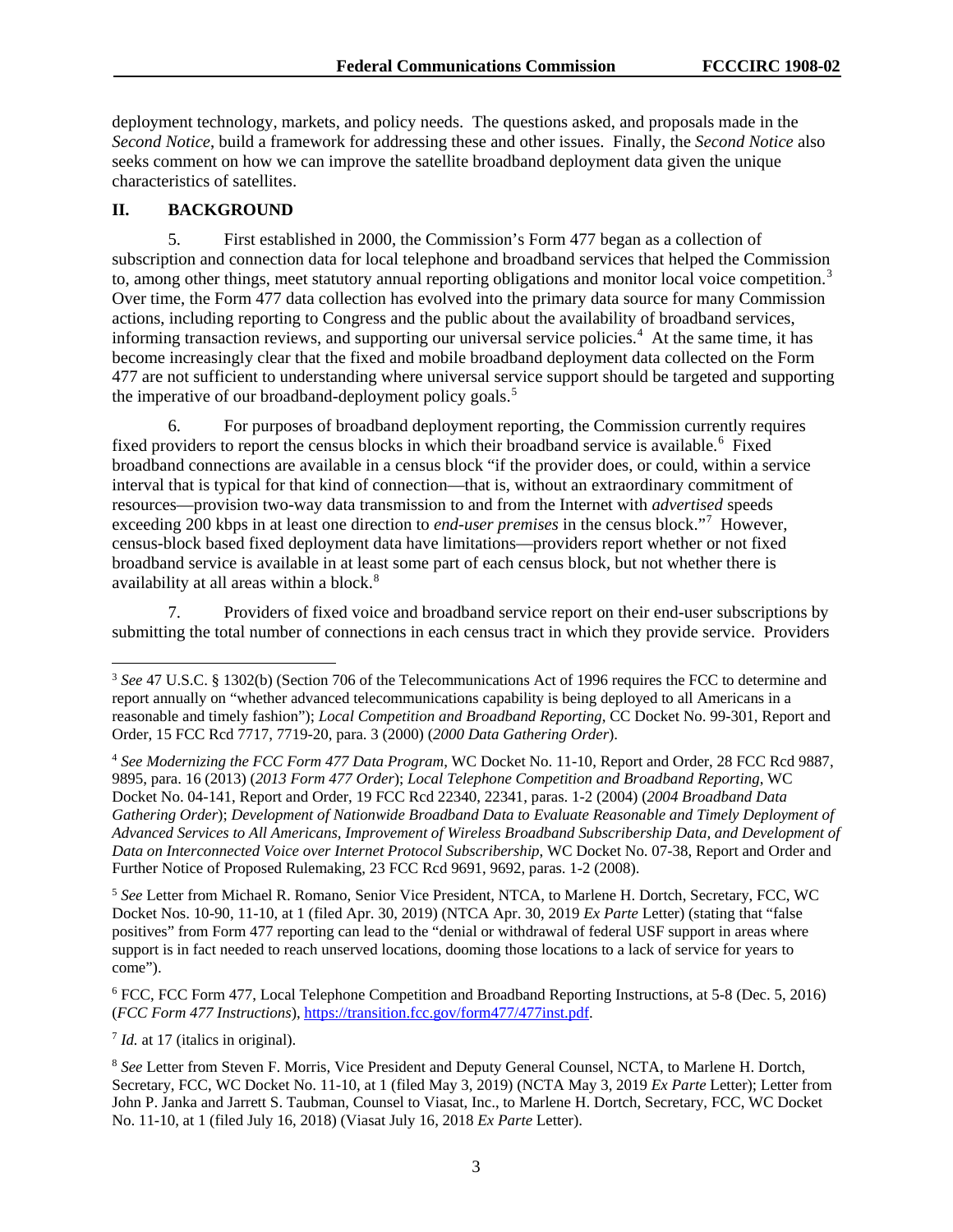of mobile voice and broadband service report their total subscribers for each state in which they provide service to customers.<sup>[9](#page-4-0)</sup> Facilities-based providers of mobile broadband service report on deployment by submitting, for each technology and frequency band employed, polygons in geographic information system (GIS) mapping files that digitally represent the geographic areas in which a customer could expect to receive the minimum speed the service provider advertises for that area.<sup>10</sup> In addition, mobile service providers must report the census tracts in which their service is advertised and available to potential customers. $^{11}$  $^{11}$  $^{11}$ 

8. In establishing the Form 477 as its primary vehicle for collecting information about the deployment of broadband services, the Commission predicted that the data from the Form 477 would "materially improve" its ability to develop, evaluate, and revise broadband policy, as well as provide valuable benchmarks for Congress, the Commission, other policy makers, and consumers.<sup>[12](#page-4-3)</sup> In its comments in this proceeding, the National Telecommunications and Information Administration (NTIA) states that its analysts "routinely refer to the Commission's Form 477 data, including both deployment and subscription data, to help inform policymakers and enhance [its] technical support of broadband infrastructure investment."<sup>[13](#page-4-4)</sup> The Commission has used aggregate broadband data reported by providers on Form 477 to, among other things: (1) meet our statutory obligation to annually report on the state of broadband availability; (2) update our universal service policies and monitor whether our universal service goals are being achieved in a cost-effective manner; (3) meet our public safety obligations; and (4) maintain coverage maps to inform stakeholders, including industry and the public.<sup>[14](#page-4-5)</sup>

9. In an effort to collect and develop better quality, more useful, and more granular broadband deployment data, the Commission adopted the *2017 Data Collection Improvement FNPRM* in August 2017.<sup>15</sup> In the 2017 Data Collection Improvement FNPRM, the Commission sought comment on: (1) ways in which the Commission might increase the quality and accuracy of the broadband information we collect; and (2) ways in which the Commission might streamline its broadband reporting requirements and thereby reduce the burdens on filers.<sup>16</sup> The Commission also noted that one of its primary objectives is to ensure that the data collected will be closely aligned with the uses to which they will be put, and sought comment on those uses to inform our analysis.<sup>[17](#page-4-8)</sup> In response, we received a voluminous amount

<span id="page-4-0"></span>9 *FCC Form 477 Instructions* at 25-27.

<span id="page-4-1"></span><sup>10</sup> *Id.* at 24.

<span id="page-4-2"></span><sup>11</sup> *Id.* at 26.

<span id="page-4-3"></span><sup>12</sup> 2000 Data Gathering Order, 15 FCC Rcd at 7718, para. 1 ("Form 477 collects data that are 'a critical precursor' to the Commission's ability to fulfill its statutory duties, and provides the Commission with 'a set of data of uniform quality and reliability' superior to other publicly available information sources."); *see also* Letter from Kathy D. Smith, Chief Counsel, NTIA, to Marlene H. Dortch, Secretary, FCC, WC Docket No. 11-10, at 3 (filed Jan. 2, 2018) (NTIA *Ex Parte*) ("The Form 477 program draws a diverse audience of data users, encompassing federal policymakers, national business leaders, local government, businesses, and community groups and anchor institutions, and more traditional academic and think-tank researchers."); National Digital Inclusion Alliance Comments at 2 (listing examples of local and regional research and analysis efforts that rely on Form 477 data).

<span id="page-4-4"></span><sup>13</sup> NTIA *Ex Parte* at 2 (noting that states, nonprofits, and other stakeholders also use Form 477 data); *see also*  Communications Workers of America (CWA) Reply at 1 ("CWA is among the organizations that often use Commission and third-party analyses of Form 477 data to inform our policy analysis.").

<span id="page-4-5"></span><sup>14</sup> *See 2013 Form 477 Order*, 28 FCC Rcd at 9892-93, para. 14; Deere Reply at 1-2; Small Company Coalition Comments at 2 (Form 477 data is used in USF programs, CAF Phase II auction, CAF Broadband Loop Support Program, and the Connect America Cost Model).

<span id="page-4-6"></span><sup>15</sup> *See Modernizing the FCC Form 477 Data Program*, WC Docket No. 11-10, Further Notice of Proposed Rulemaking, 32 FCC Rcd 6329, 6331, para. 6 (2017) (*2017 Data Collection Improvement FNPRM*).

<span id="page-4-7"></span><sup>16</sup> *Id*. at 6331, para. 6.

<span id="page-4-8"></span><sup>17</sup> *Id.* at 6331, para. 7.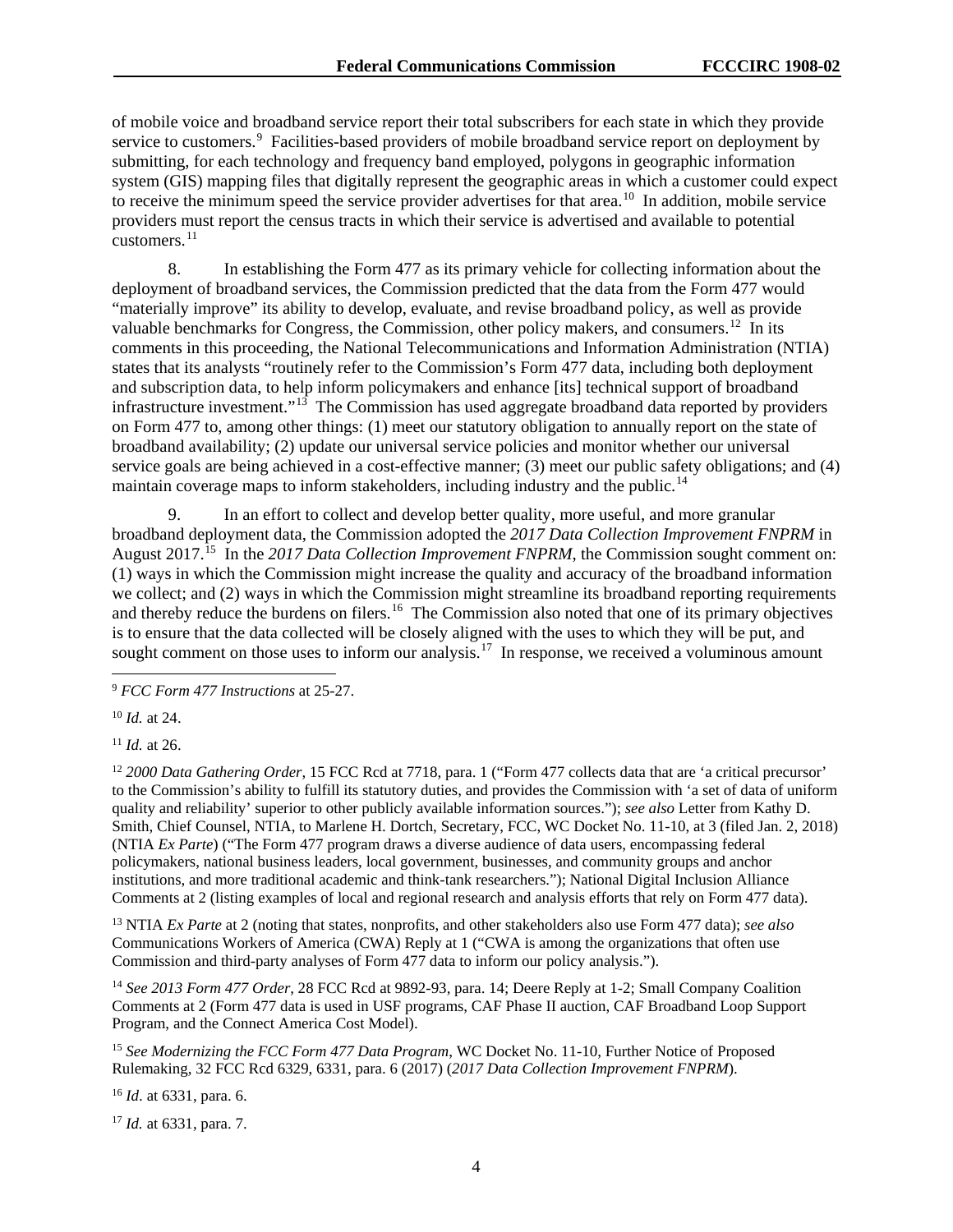of comments, reply comments, and ex parte presentations with specific recommendations on how best to improve our broadband reporting process.

### **III. REPORT AND ORDER**

10. As the record in this proceeding amply demonstrates, there is a compelling and immediate need to develop granular, high-quality fixed broadband deployment data to improve our ability to target support from our Universal Service Fund (USF) programs. It has become increasingly clear that the fixed and mobile broadband deployment data collected on the Form 477 are not sufficient to support the specific imperative of our USF policy goals.<sup>[18](#page-5-0)</sup> We conclude that in order to continue to advance our statutory universal service obligations, it is necessary to create a new data collection, calculated to produce broadband deployment maps that will allow the Commission to precisely target scarce universal service dollars to where broadband service is lacking. In the *2017 Data Collection Improvement FNPRM*, the Commission sought comment on requiring more granularity in fixed broadband deployment data, noting that it collected location-level data from recipients of USF funding to assess whether they are meeting their buildout requirements, and that this more granular data had been "extremely useful" in understanding issues surrounding fixed broadband deployment in these contexts.<sup>19</sup> We find that establishing a new collection requiring fixed providers to submit maps of the areas in which their service is available is the best way to meet those needs expeditiously.<sup>[20](#page-5-2)</sup>

11. We therefore direct the Universal Service Administrative Company (USAC), under the oversight of the Commission's Office of Economics and Analytics (OEA), the Wireline Competition Bureau (WCB), and the International Bureau (IB), to develop a new portal to accept broadband coverage maps (polygons) from fixed providers, as well as public feedback on the accuracy of these broadband maps.<sup>21</sup> For the time being, we leave the current Form 477 in place, subject to several modifications that eliminate collection of unnecessary data and seek comment on whether we should sunset some or all of Form 477.

#### **A. Establishing Granular Maps of Fixed Broadband Service Availability**

12. We require all fixed providers<sup>[22](#page-5-4)</sup> to submit broadband coverage polygons depicting the areas where they actually have broadband-capable networks and make fixed broadband service available

<span id="page-5-3"></span><sup>21</sup> In this item, "broadband coverage polygons," "coverage polygons," and "polygons" refer to broadband coverage areas or footprints—captured in GIS-compatible formats—delineating the areas in which a provider's network meets the requirements detailed in this order and as defined by the Commission.

<span id="page-5-0"></span><sup>&</sup>lt;sup>18</sup> *See* NTCA Apr. 30, 2019 *Ex Parte* Letter at 1 (stating that "false positives" from Form 477 reporting can lead to the "denial or withdrawal of federal USF support in areas where support is in fact needed to reach unserved locations, dooming those locations to a lack of service for years to come").

<span id="page-5-1"></span><sup>19</sup> *2017 Data Collection Improvement FNPRM*, 32 FCC Rcd at 6341, para. 37.

<span id="page-5-2"></span><sup>20</sup> *See, e.g.*, Letter from Brent Legg, Vice President, Government Affairs, Connected Nation, Inc., to Marlene H. Dortch, Secretary, FCC, WC Docket No. 11-10, at 2 (filed May 17, 2019) (Connected Nation May 17, 2019 *Ex Parte* Letter) (asserting that "the generation of shapefiles that depict granular service footprints derived from broadband infrastructure capabilities has been a proven path forward in states like Minnesota, where the resulting map is used to guide the state's Border-to-Border Grant Program"); NCTA May 3, 2019 *Ex Parte* Letter at 1 (supporting modifying "the Form 477 regime for reporting broadband availability by moving from the current census-block-based approach to a framework based on submission of shapefiles that represent the area where each provider makes service available").

<span id="page-5-4"></span> $^{22}$  In this item, "fixed providers" refers to facilities-based wireline providers (e.g., incumbent and competitive local exchange carriers, cable television system operators) fixed terrestrial wireless providers (e.g., wireless Internet service providers (WISPs)), and satellite providers providing fixed broadband connections to end users. We define a fixed broadband connection as a wired line or fixed wireless channel whether terrestrial or satellite that terminates at an end-user location and enables the end user to receive information from and/or send information to the Internet at information transfer rates exceeding 200 kilobits per second (kbps) in at least one direction.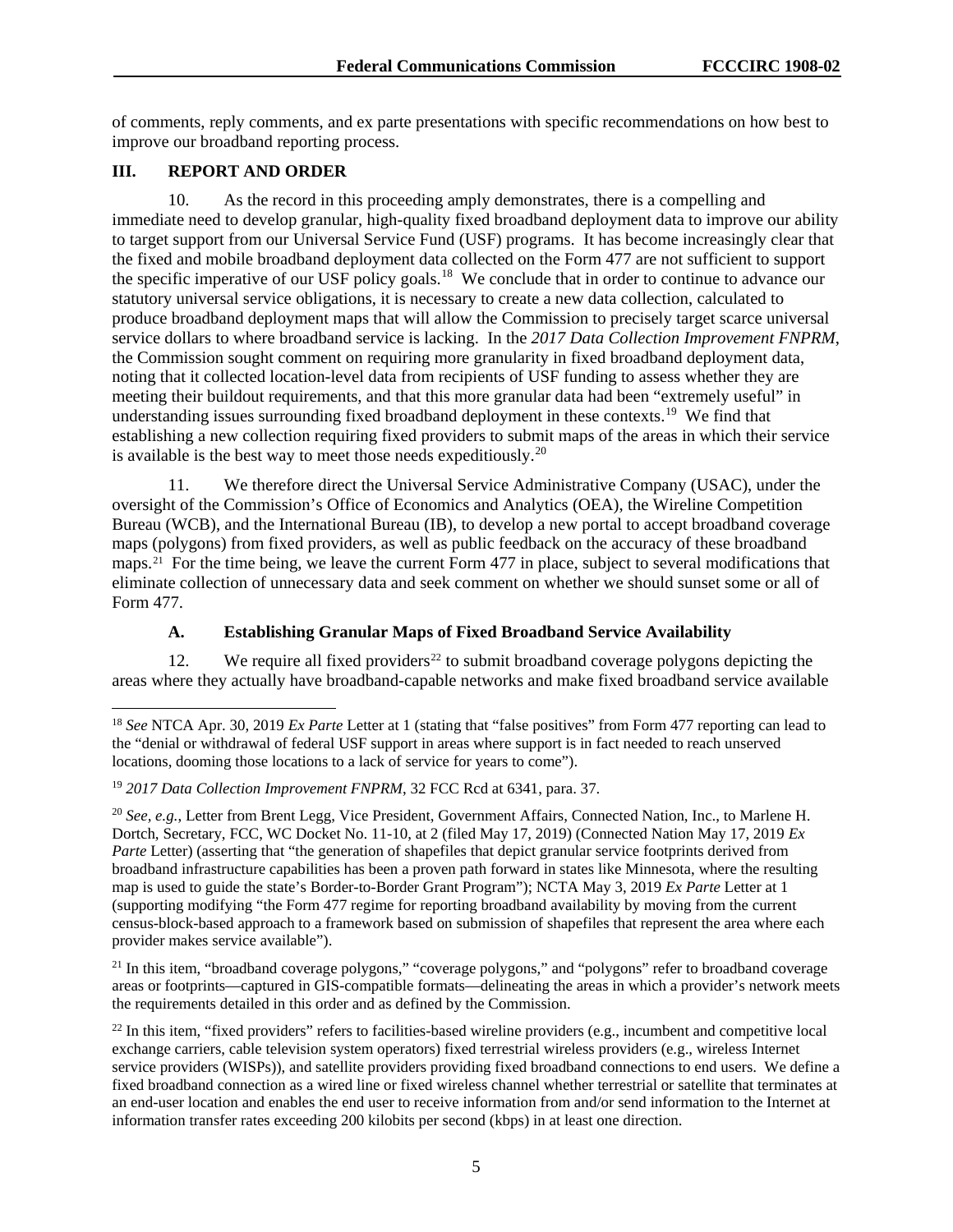to end-user locations. The filings must reflect the maximum download and upload speeds actually made available in each area, the technology used to provide the service, and a differentiation between residential-only, business-only, or residential-and-business broadband services. Fixed providers in the new collection must submit a broadband coverage polygon for each combination of download speed, upload speed, and technology. Where fixed providers offer different maximum speeds to residential and business customers, even if using the same network facilities, they must file separate polygons. Where the offered speed varies by location or distance from network facilities, fixed providers must submit separate polygons to reflect those differing maximum offered speeds.

13. For purposes of the Digital Opportunity Data Collection, service is actually available in an area if the reporting fixed provider has a current broadband connection or it could provide such a connection within ten business days of a customer request and without an extraordinary commitment of resources or construction costs exceeding an ordinary service activation fee.<sup>[23](#page-6-0)</sup> The filer must be able to establish a connection within this timeframe to every end-user location contained in the reported broadband coverage polygon. Under this standard, a fixed provider must have fiber or cable in place proximate, if not connected, to the locations within its reported polygons—for example, we expect a residence would be included only if the utility pole or conduit on the right of way adjacent to the residence is already wired and awaiting just a drop cable. A fixed wireless provider must have already installed enough base stations to cover and meet reasonably anticipated customer capacity demands; the installation of an additional base station, for example, would constitute an extraordinary commitment of resources. Fixed broadband services are not actually available for purposes of the Digital Opportunity Data Collection in any area where the filer does not meet this standard.

14. Although we agree with commenters that it would be ideal for providers to have more precise technical standards to follow in determining whether fixed broadband is available in an area (for example, defining availability based on specific proximity to network facilities),  $^{24}$  $^{24}$  $^{24}$  we find insufficient evidence currently in the record to prescribe such technical standards. Without additional information, we risk setting under- and over-inclusive technical standards, likely to result in us drawing less accurate maps.[25](#page-6-2) We therefore seek comment in the *Second Notice* about what standards fixed providers should use to establish the broadband coverage polygons.

15. We direct OEA, WCB, and IB to oversee USAC in developing the new online portal and the filing processes that will enable fixed providers to submit broadband coverage polygons. We also direct OEA, in consultation with WCB, IB, and USAC, to carry out the implementation details of the new collection including (but not limited to): (1) issuing an order designating the precise specifications for the broadband coverage polygons, subject to the constraints laid out herein; (2) modifying (as needed) the list

<span id="page-6-0"></span> <sup>23</sup> *See* NTIA *Ex Parte* at 7 ("NTIA recommends that covered Census block data only include areas currently served and areas that the provider expects to serve or could serve, upon request, within a maximum timeframe of several weeks or months, at the reasonable expense of the provider."); *see also* Letter from Ola Oyefusi, Director, Federal Regulatory, AT&T, to Marlene H. Dortch, Secretary, FCC, WC Docket Nos. 11-10, 10-90, at 4 (filed Oct. 12, 2018) (AT&T Oct. 12, 2018 *Ex Parte* Letter) (suggesting that the Commission use the same "'can provide' or 'served' standard adopted for CAF purposes which defines a location as 'served' if a carrier could provide broadband service to a customer within 10 business days of a request"); National States Geographic Information Council Comments at 1 (stating that "the best data format for mapping broadband service depicts the actual physical boundaries in which a provider has the ability to deliver service within a reasonable service order time frame (e.g. 5-10 business days)").

<span id="page-6-1"></span><sup>24</sup> *See* NTCA Apr. 30, 2019 *Ex Parte* Letter at 5 (arguing that "the Commission should take steps to standardize how providers assess the scope of their coverage").

<span id="page-6-2"></span><sup>25</sup> *See* Letter from Thomas Cohen and J. Bradford Currier, Counsel to ACA, to Marlene H. Dortch, Secretary, FCC, WC Docket No. 11-10, at 6 (filed Oct. 19, 2018) (ACA Oct. 19, 2018 *Ex Parte* Letter (urging the FCC to give providers flexibility in determining whether service is available, as opposed to the FCC providing detailed, prescriptive rules); Verizon Comments at 11 (asserting that "each broadband provider is likely to rely on its own, similarly complex systems and approaches in making its own predictions concerning availability").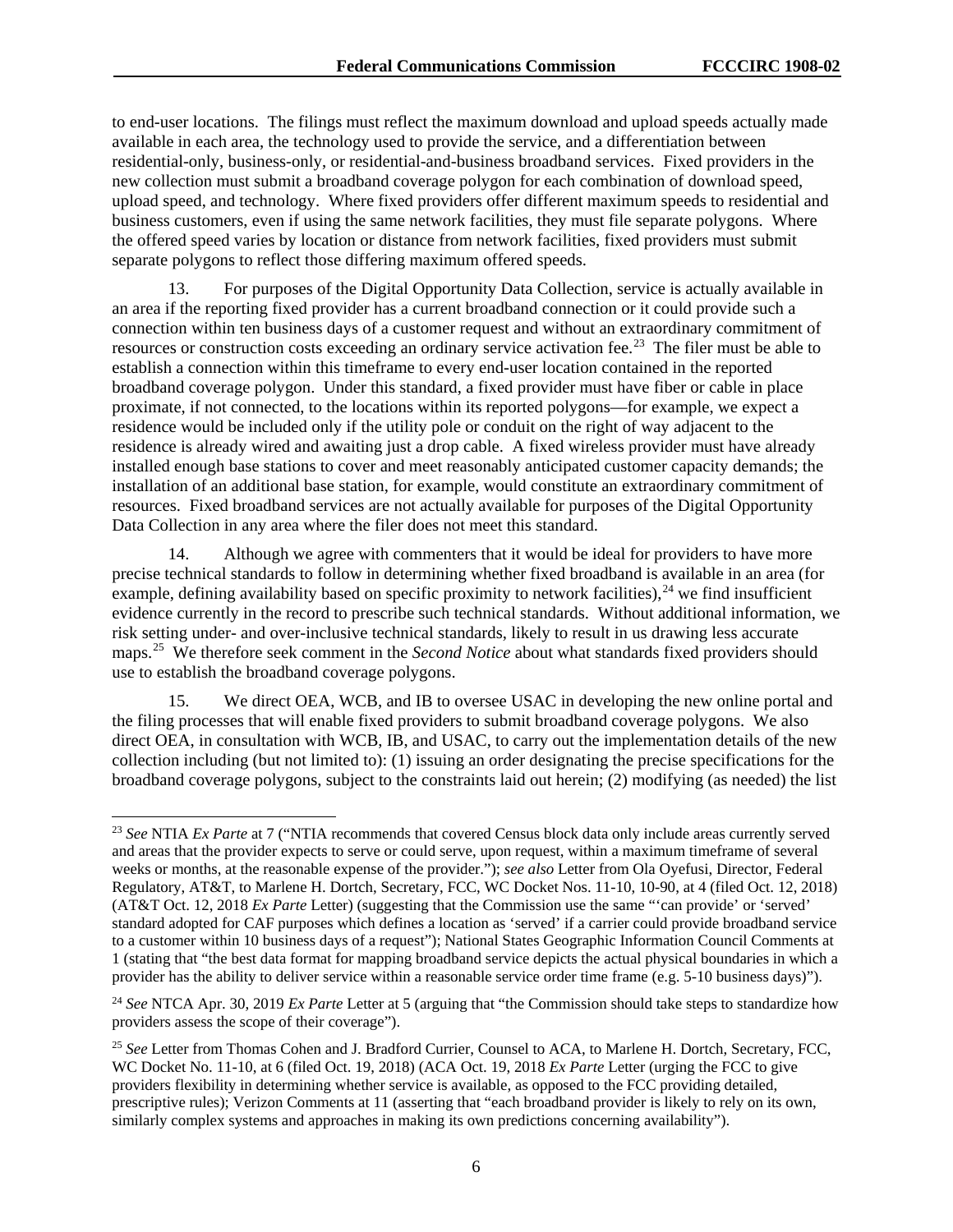of fixed-broadband technologies that should be reported in the new collection; and (3) defining the GIS compatible file format(s) in which fixed providers will be required to submit their polygons.<sup>[26](#page-7-0)</sup>

16. This new data collection will take effect after USAC issues a notice announcing the availability of the new collection platform and the reporting deadlines. Fixed broadband service providers must file initial service availability reports within six months of USAC's notice announcing availability of the new collection platform. Fixed providers also must submit updates within six months of completing any broadband deployments or otherwise acquiring new broadband-capable network facilities that affect the data submitted on their Digital Opportunity Data Collection filings. Service providers that become subject to filing requirements subsequent to the initial filing deadline must file initial service availability reports within six months of becoming so obligated. Failure to timely file the new collection data may lead to enforcement action and/or penalties as set forth in the Communications Act and other applicable laws. In addition, fixed providers must revise their filings any time they discover a significant reporting error in the original broadband deployment data that they submit. An appropriate official of each filer must include with any filing a certification that the filer's service availability data is true and accurate to the best of the certifying official's knowledge and must report the title of the certifying official. Filers must additionally certify on or before June 30 of each calendar year that as of December 31 of the previous year, all of the filer's service availability data continues to be accurate, irrespective of whether the filer's data has been updated during that calendar year.

17. In order to ensure an accurate and detailed picture of broadband deployment, we require all fixed providers to make the required Digital Opportunity Data Collection filings, although we direct WCB, in coordination with OEA and IB, to determine whether any category of very small fixed providers (e.g., those with less than 250 subscribers and who are not eligible telecommunications carriers (ETCs) under the USF program) should have additional time in filing their initial reports. We note that any service provider must nevertheless timely file in order to be eligible to participate in any USF program and those that fail to file in a timely manner risk their service areas being deemed unserved in future USF decisions.

18. *Incorporating Public Input into Broadband Coverage Maps.* Collecting broadband coverage polygons will allow fixed providers to apply their expertise concerning their networks and service areas to define their service coverages in the first instance. However, input from the people who live and work in the areas that a service provider purports to serve also plays a vital role in ensuring the quality of these maps, helping to identify areas where the data submitted do not align with the reality on the ground.<sup>27</sup> We therefore direct OEA, WCB, and IB to work with USAC to create an online portal for local, state, and Tribal governmental entities and members of the public to review and dispute the broadband coverage polygons filed by fixed providers under the new collection. This input will identify

<span id="page-7-0"></span><sup>&</sup>lt;sup>26</sup> In the context of reporting fixed broadband deployment data, parties in the record have referred to GIS file formats as a "shapefile" collection. However, shapefiles are just one possible GIS file format, albeit one that is widely used. *See* Letter from B. Lynn Follansbee, Vice President – Law & Policy, USTelecom, Michael J. Jacobs, Vice President Regulatory Affairs, ITTA, and Claude Aiken, President & CEO, WISPA, to Marlene H. Dortch, Secretary, FCC, at 2 (filed Apr. 12, 2019) (BMC Apr. 12, 2019 *Ex Parte* Letter) ("A shapefile is a container for a number of other data files such as, in the case of a coverage area, the geometric (e.g., polygons) and geographical (e.g., latitude and longitude) information needed to render the data in a map."). As noted, we direct OEA to set the GIS file format and data type that it ultimately determines is most advantageous for broadband reporting. We find that OEA's adoption of these rules would comply with the requirements of the APA. *See, e.g.*, *Connect America Fund Universal Service Reform – Mobility Fund*, WC Docket No. 10-90, WT Docket No. 10-208, Order on Reconsideration and Second Report and Order, 32 FCC Rcd 6282, 6298, para. 33 (2017).

<span id="page-7-1"></span><sup>&</sup>lt;sup>27</sup> Letter from Steven F. Morris, Vice President & Deputy General Counsel, NCTA, to Marlene H. Dortch, Secretary, FCC, WC Docket No. 11-10, at 4 (filed Apr. 10, 2019) (NCTA Apr. 10, 2019 *Ex Parte* Letter) ("[I]n a regime with shapefile-based reporting, consumers should have a greater expectation that areas identified as served are, in fact, served. A crowdsourcing tool would enable consumers to report concerns about areas that they believe are incorrectly reported as served.").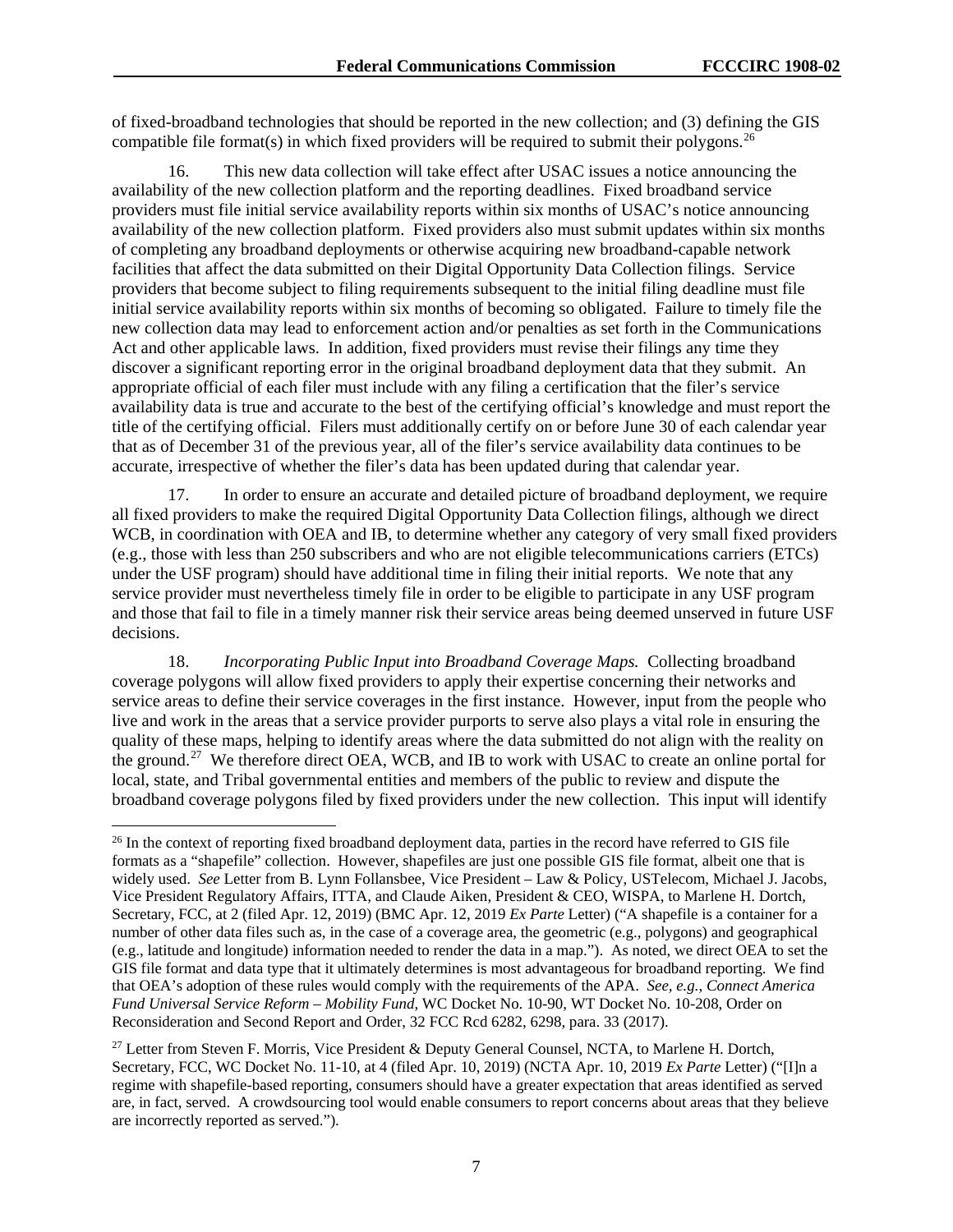locations where a member of the public or a governmental entity indicates that the fixed provider is not able to provision broadband service despite the location being within a broadband coverage polygon. We also seek comment in the *Second Notice* about the types of data to be collected through this portal, how to treat crowdsourced data, and the procedures that fixed providers should follow if their broadband coverage polygons are disputed.

19. We believe that public input on fixed broadband service coverage will be most effective if some types of data collected in this process are routinely made available to the public. We therefore direct USAC to make public the information about the location that is the subject of the dispute including the street address and/or coordinates (latitude and longitude) provided by the complainant, along with the name of the service provider(s) and any relevant details concerning the basis for challenging the reported fixed broadband coverage.

20. We direct USAC to make the crowdsourced data publicly available as soon as is practical after submission and direct OEA, WCB, and IB to work with USAC to establish an appropriate method for doing so. We do not specify a timeline for making such data publicly available but expect that there will be regular releases of crowdsourcing data. We direct USAC not to make publicly available private information<sup>[28](#page-8-0)</sup> submitted with the challenges. USAC may share such information (for example with the fixed provider about whom the dispute is being made) only to the extent it will be helpful to improve the quality of fixed broadband data reporting. We also direct USAC to develop mechanisms in the new platform to prevent malicious or unreliable filings, including automated mass filings.

21. *Benefits of Reporting Service Availability Maps Clearly Outweigh the Filing Burdens on Fixed Providers*.In establishing the Digital Opportunity Data Collection, we are cognizant of the need to ensure that the benefits resulting from use of the data outweigh the reporting burdens imposed on filers.<sup>29</sup> We agree with commenters who contend that broadband coverage polygons will allow more granular analysis than the census-block data currently collected in the Form 477—and will do so with reasonable costs and burdens on fixed providers.<sup>30</sup> We find that the approach we adopt, in which fixed providers will create broadband coverage polygons that depict their actual service areas, would, as NCTA asserts, "be a significant improvement over census-block reporting because *unserved* areas within served census blocks would no longer be counted as served."<sup>[31](#page-8-3)</sup> In turn, more granular data about areas where broadband is available will enable us to target unserved locations more precisely, especially in many rural areas that

<span id="page-8-0"></span> <sup>28</sup> *See* 47 CFR § 0.457(f).

<span id="page-8-1"></span><sup>29</sup> *See* ACA Reply at 2; WTA Reply at 2; AT&T Reply at 2; WISPA Reply at 1-4; Sacred Wind Communications Comments at 1-2; Lightower Comments at 5; Verizon Comments at 10-13; Comcast Comments at 10-11; GCI Comments at 4; Alaska Communications Comments at 4-5.

<span id="page-8-2"></span><sup>30</sup> *See, e.g.*, Connected Nation May 17, 2019 *Ex Parte* Letter at 2 ("implementing a shapefile-based reporting regime is reasonable and less burdensome than some alternatives, particularly considering that providers already incur some costs to provide the Commission with Form 477 data"); NCTA May 3, 2019 *Ex Parte* Letter at 1 ("By requiring submitted shapefiles to be based on each provider's service area, NCTA's proposal would address the problem of unserved areas being inaccurately treated as served if they are located within served census blocks."); Letter from Rosa Mendoza, President & CEO, ALLvanza, to Marlene H. Dortch, Secretary, FCC, WC Docket No. 11-10 et al., at 2 (filed May 23, 2019) (ALLvanza May 23, 2019 *Ex Parte* Letter) ("NCTA's proposal would fix many of the issues with reporting and mapping in an efficient and timely manner."); WISPA Oct. 22, 2018 *Ex Parte* Letter at 3 (contending that geospatial data (polygons of coverage submitted via GIS files) would provide more accurate deployment data for broadband services, especially in rural areas); Viasat July 16, 2018 *Ex Parte* Letter at 1-2 ("The GIS shapefile would provide an efficient way to succinctly capture coverage over broad geographic areas without the burden of listing every census block within that area.").

<span id="page-8-3"></span><sup>31</sup> NCTA May 3, 2019 *Ex Parte* Letter at 3 (italics in original); *see also* Letter from C. Douglas Jarrett, Counsel to NRECA, to Marlene H. Dortch, Secretary, FCC, WC Docket No. 11-10, at 1 (filed Mar. 7, 2019) (NRECA Mar. 7, 2019 *Ex Parte* Letter) ("NRECA is deeply concerned with potentially significant overstatement of fixed broadband deployment as a result of the current Form 477 Guidelines.").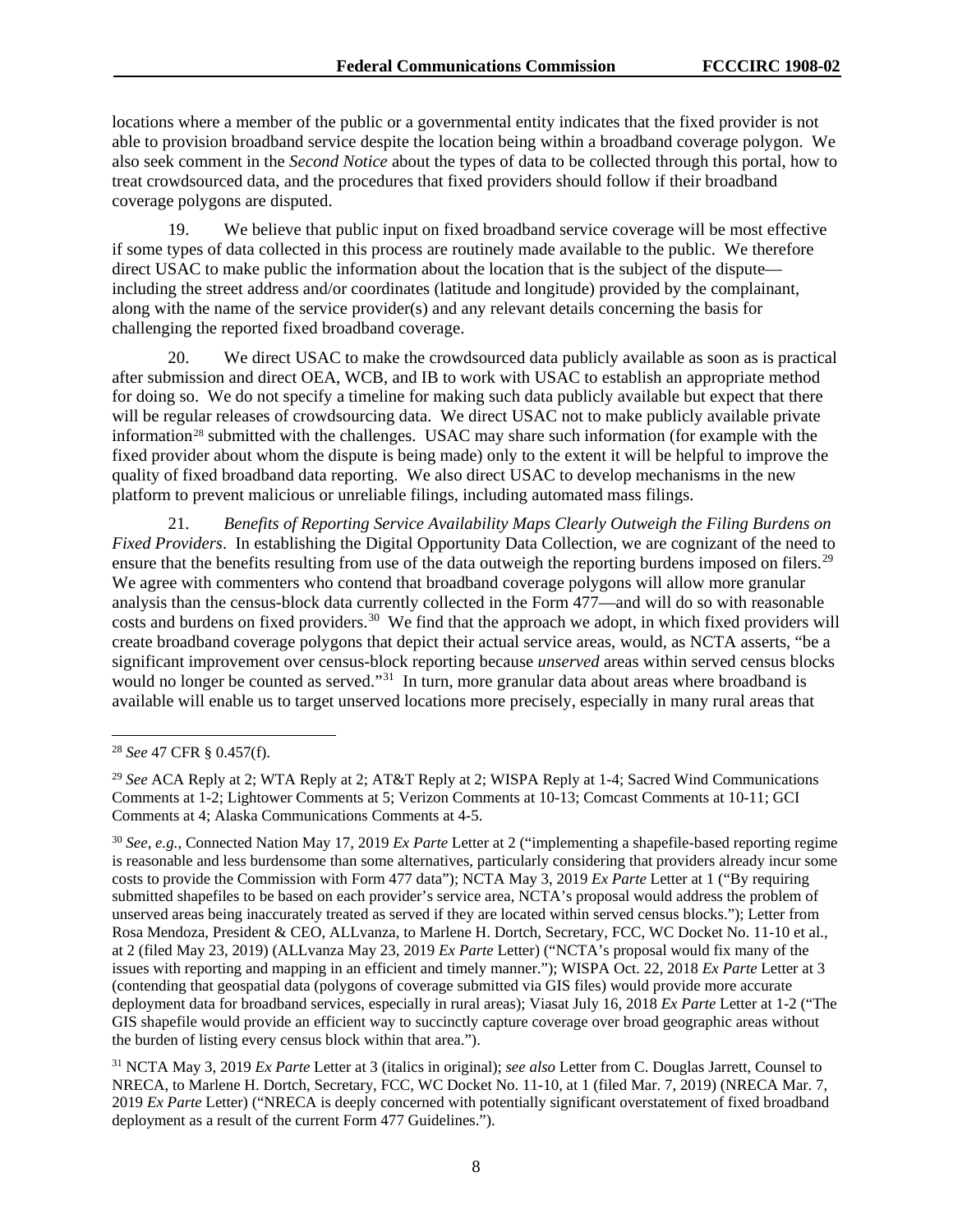continue to lack broadband service.<sup>32</sup>

22. For now, we continue to maintain the collection of fixed broadband deployment data on Form 477 in census-block format. While there will be additional reporting burdens for fixed providers to supply broadband deployment data as part of the new collection and through the Form 477, this approach will ensure that we have continuous access to broadband deployment data for the purposes for which we require it.<sup>[33](#page-9-1)</sup> Given that service providers are already accustomed to submitting census-block level data, and the census-block data is much less detailed than their Digital Opportunity Data Collection filings will be, the burden of continuing to also file census-block level data will be minimal.

23. We find that any additional burdens imposed by our new reporting approach will be relatively light for fixed providers in comparison to the significant benefit to be gained from more precise broadband deployment data. As an initial matter, many fixed providers already are familiar with the use of geospatial data because of its use in other contexts by the Commission and other federal and state agencies, thus making the transition reasonably simple.<sup>34</sup> As Connected Nation notes, some fixed providers already have either internal GIS capabilities or have vendor relationships for the production of GIS files.<sup>35</sup> In addition, Connected Nation suggests several online resources that can help fixed providers "create their own polygons of service availability, such as ESRI's ArcGIS software."<sup>36</sup> We disagree with commenters, such as the Broadband Mapping Coalition, who contend that a map-based approach is a burdensome and insufficient fix to the problem of fixed broadband mapping.<sup>[37](#page-9-5)</sup>

24. With regard to the benefits to be realized from the new collection, we find that the adoption of polygon-based reporting will enable crowdsourcing and similar approaches to act as a check on the deployment data submitted by fixed providers, which is not possible with census-block reporting.<sup>[38](#page-9-6)</sup> Rather than listing the census blocks where a fixed provider's broadband service is available, broadband

<span id="page-9-3"></span><sup>35</sup> Connected Nation May 17, 2019 *Ex Parte* Letter at 2 (pointing to the generation of GIS files for clients in 16 states and Puerto Rico).

<span id="page-9-4"></span><sup>36</sup> *Id.* at 2.

<span id="page-9-5"></span><sup>37</sup> *See* BMC Apr. 12, 2019 *Ex Parte* Letter at 3-4.

<span id="page-9-0"></span><sup>&</sup>lt;sup>32</sup> See Letter from Mark Klausner, President, Board of Directors, and Joe Mattingley, General Manager, The Galena Territory Association, Inc., WC Docket No. 11-10, at 2 (filed Nov. 9, 2017) (Galena Territory Nov. 9, 2017 *Ex Parte* Letter).

<span id="page-9-1"></span><sup>33</sup> *See, e.g.*, NCTA Apr. 10, 2019 *Ex Parte* Letter at 4-5 (recommending that "for an interim period" the FCC calculate the number of homes served in a census block both using GIS-based polygons as well as the current approach that assumes a partially-served census block is fully served in order to monitor "year-to-year trends in deployment that are not associated with the shift in reporting methods").

<span id="page-9-2"></span><sup>34</sup> *See* NTCA Apr. 30, 2019 *Ex Parte* Letter at 3; Letter from Steven F. Morris, Vice President & Associate General Counsel, NCTA, to Marlene H. Dortch, Secretary, FCC, WC Docket No. 11-10, at 1 (filed Feb. 27, 2019) (NCTA Feb. 27, 2019 *Ex Parte* Letter); Letter from Elizabeth Andrion, Senior Vice President, Regulatory Affairs, Charter, to Marlene H. Dortch, Secretary, FCC, WC Docket No. 11-10, at 1-2 (filed Mar. 18, 2019) (Charter Mar. 18, 2019 *Ex Parte* Letter); Letter from Tim Stelzig, Federal Regulatory Attorney, General Communication, Inc., to Marlene H. Dortch, Secretary, FCC, WC Docket No. 11-10, at 1 (filed Feb. 28, 2019) (GCI Feb. 28, 2019 *Ex Parte* Letter) ("Shapefiles are used in multiple other contexts which demonstrates that any technical and operational challenges could be overcome."); U.S. Dep't of Agriculture, RUS Broadband Mapping Tool Help Guide, at 16 (June 25, 2015), <https://broadbandsearch.sc.egov.usda.gov/bsa/servlet/resources/BSAHelp.pdf> (indicating that various RUS programs require submission of service area maps as GIS file polygons); *FCC Form 477 Instructions* at 26 (indicating that mobile voice deployment requires the submission of polygons in a shapefile format).

<span id="page-9-6"></span><sup>38</sup> *See* NCTA May 3, 2019 *Ex Parte* Letter at 1 (supporting crowdsourcing to supplement the verification process and to create a permanent feedback loop designed to continually improve the accuracy of broadband mapping); Letter from C. Douglas Jarrett, Counsel to NRECA, to Marlene H. Dortch, Secretary, FCC, WC Docket No. 11-10, at 2 (filed Feb. 28, 2019).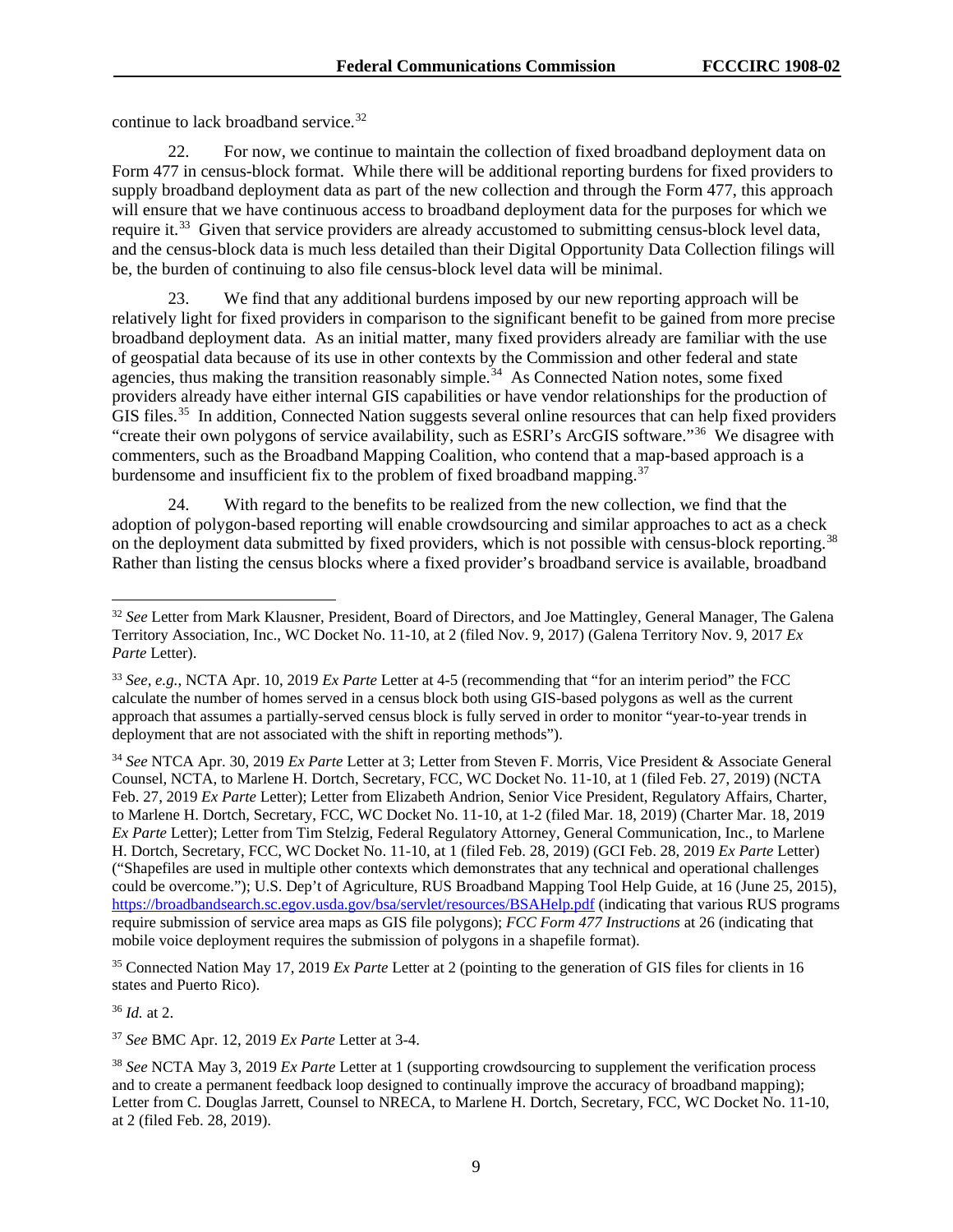coverage polygons will show the actual service areas covered by fixed broadband providers. This, in turn, will result in more precise information about where fixed broadband is available.<sup>[39](#page-10-0)</sup> The use of crowdsourcing to verify the polygon coverage areas submitted by fixed providers will further improve the validity of broadband deployment data.<sup>[40](#page-10-1)</sup>

25. Another critical benefit of transitioning to a polygon-based reporting format is the speed in which such a solution can be implemented. We are mindful of concerns voiced by commenters such as USTelecom that without a database of broadband-addressable locations (which USTelecom terms a "Broadband Serviceable Location Fabric"), broadband coverage polygons provide no information on how many, and which, specific locations in the service area do not actually have service available.<sup>[41](#page-10-2)</sup> However, we disagree with the Broadband Mapping Coalition that the submission of coverage polygons should wait until after a process has been established to identify and geolocate all of the broadband serviceable locations that exist in a given area.<sup>[42](#page-10-3)</sup> Instead, we agree with commenters, such as Connected Nation, that GIS data such as polygons will "provide significant granularity without the need to first create an underlying dataset of structures/locations with which the data can be paired."<sup>[43](#page-10-4)</sup>

26. We agree with commenters who argue that timing is crucial in getting more granular fixed broadband deployment data.<sup>44</sup> We also agree that the mandatory collection of broadband coverage polygons best achieves the objectives of greater granularity in fixed broadband reporting within the shortest timeframe.[45](#page-10-6) As Connected Nation states, "implementing a system based on shapefile reporting would most likely result in the creation of a new more granular National Broadband Map in the shortest amount of time so that Federal agencies can more quickly utilize the map to guide funding decisions and support broadband buildout to the places that still desperately need it." $46$  We also disagree with Microsoft's contention that we should delay implementation of a polygon-based approach while NTIA identifies other third-party data sources and develops information that may increase the accuracy of

<span id="page-10-1"></span><sup>40</sup> NTCA Apr. 30, 2019 *Ex Parte* Letter at 7.

<span id="page-10-2"></span><sup>41</sup> Letter from B. Lynn Follansbee, Vice President – Policy & Advocacy, USTelecom, to Marlene H. Dortch, Secretary, FCC, WC Docket Nos. 10-90 and 11-10, at 3-4 (filed May 28, 2019) (BMC May 28, 2019 *Ex Parte*  Letter); Letter from Thomas Cohen and J. Bradford Currier, Counsel to ACA, to Marlene H. Dortch, Secretary, FCC, WC Docket No. 11-10, at 2 (filed Feb. 25, 2019) (ACA Feb. 25, 2019 *Ex Parte* Letter) (arguing that GIS files are less precise in identifying specific locations).

<span id="page-10-3"></span><sup>42</sup> *See* BMC May 28, 2019 *Ex Parte* Letter at 3.

<span id="page-10-4"></span><sup>43</sup> *See* Connected Nation May 17, 2019 *Ex Parte* Letter at 2; Charter Mar. 18, 2019 *Ex Parte* Letter at 1.

<span id="page-10-5"></span><sup>44</sup> *See* Connected Nation May 17, 2019 *Ex Parte* Letter at 2; NCTA May 3, 2019 *Ex Parte* Letter at 2.

<span id="page-10-6"></span><sup>45</sup> *See* Charter Mar. 18, 2019 *Ex Parte* Letter at 1-2; GCI Feb. 28, 2019 *Ex Parte* Letter at 1 (arguing that a polygon approach "would allow the Commission relatively quickly to significantly improve the accuracy of its broadband coverage data"); ALLvanza May 23, 2019 *Ex Parte* Letter at 2; NCTA Feb. 27, 2019 *Ex Parte* Letter at 2 (arguing that a GIS file-based approach "could lead to improved reporting and mapping as early as next year," while the location-based proposals "would require the Commission to engage in a costly and time-consuming exercise to create a database of every address in America before improved data would be collected").

<span id="page-10-7"></span><sup>46</sup> Connected Nation May 17, 2019 *Ex Parte* Letter at 2; *see also* NCTA Feb. 27, 2019 *Ex Parte* Letter at 2 (stating that "NCTA's shapefile-based approach could lead to improved reporting and mapping as early as next year," while other proposals to revamp Form 477 would "create a serious risk that the Commission will not have improved broadband data when Connect America Fund (CAF) Phase II model-based funding ends beginning in 2020").

<span id="page-10-0"></span><sup>&</sup>lt;sup>39</sup> NTCA Apr. 30, 2019 *Ex Parte* Letter at 6 (asserting that "the migration toward more granular maps . . . should help in focusing and narrowing challenges much more than they are today when entire census blocks are reported as served even though all involved know that is not the case"); *see also* NCTA Apr. 10, 2019 *Ex Parte* Letter at 4 ("[I]n a regime with shapefile-based reporting, consumers should have a greater expectation that areas identified as served are, in fact, served. A crowdsourcing tool would enable consumers to report concerns about areas that they believe are incorrectly reported as served.").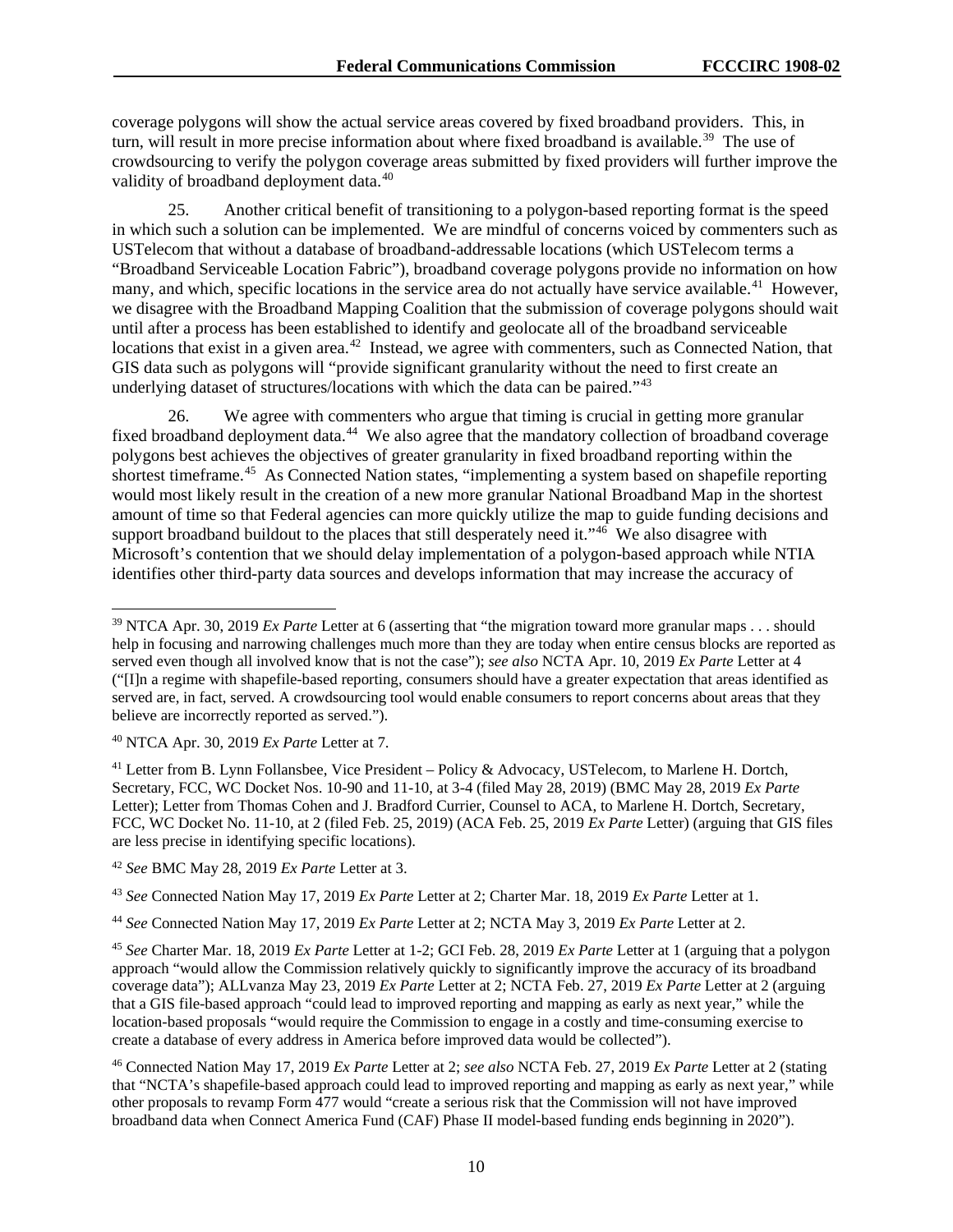broadband deployment mapping.<sup>47</sup> We find instead that collecting broadband coverage polygons offers the best approach to more granular broadband deployment data, and that we have an opportunity to move forward quickly to significantly improve the data collection in the near term.<sup>[48](#page-11-1)</sup>

27. *Public Availability of Service Availability Data*. We agree with NTIA that the Commission should release broadband deployment datasets with more public information, particularly "with tables, charts and maps, granular visualization tools for both localized areas and specific technologies, and other mechanisms that summarize the information."[49](#page-11-2) To better allow for crowdsourcing, mapping, and other uses of fixed broadband deployment data, all service provider information filed as part of the Digital Opportunity Data Collection will be presumed to be nonconfidential unless the Commission specifically directs that it be withheld. Filers seeking confidential treatment of data submitted as part of the new collection must submit a request that the data be treated as confidential, along with the reasons for withholding the information from the public.<sup>50</sup> The Commission will make decisions regarding non-disclosure of confidential information.<sup>[51](#page-11-4)</sup> We find that this approach strikes an appropriate balance between the protection of confidential information and the need for public disclosure of fixed broadband deployment data to help with crucial crowdsourcing functionality and mapping capabilities.

28. *USAC Verification of Broadband Coverage Maps*. In addition to incorporating feedback from state, local, and Tribal governmental entities, along with the public, we conclude that we must also take steps to independently verify coverage data submitted by service providers. As part of its Connect America Fund (CAF) responsibility, USAC maintains the High Cost Universal Broadband (HUBB) portal. CAF support recipients report through the HUBB portal latitude and longitude coordinates, address, deployment date, speed, and number of units for every location where service is available. This information forms the foundation for the Connect America Fund Broadband Map.[52](#page-11-5) We direct USAC to integrate the geolocation data contained in the HUBB with the broadband coverage polygons submitted pursuant to the Digital Opportunity Data Collection. Doing so will benefit our overall understanding of how high-cost support dollars are used in conjunction with overall broadband deployment and will aid the data collection verification effort.

29. In the CAF context, USAC performs real-time validation of the CAF data submitted to the HUBB through a series of automated checks of the information (e.g., that the latitude/longitude falls within an eligible area and that the location is not a duplicate of one already submitted). The HUBB also provides USAC the platform to conduct verification reviews to "substantiate broadband deployment and confirm that carriers are in fact building out service that meets the FCC's minimum performance standards to the locations reported."[53](#page-11-6) Many elements of the process USAC uses for the CAF could

<span id="page-11-3"></span><sup>50</sup> *See* 47 CFR § 0.459.

<span id="page-11-4"></span><sup>51</sup> *See, e.g.*, 47 CFR § 1.7001(d)(4).

<span id="page-11-0"></span> <sup>47</sup> *See* Letter from Paul Garnett, Senior Director, Microsoft, et al., to Marlene H. Dortch, Secretary, FCC, WC Docket No. 11-10, at 5 (filed Aug. 2, 2018) (Microsoft Aug. 2, 2018 *Ex Parte* Letter). *See also* NCTA Apr. 10, 2019 *Ex Parte* Letter at 4 (asserting that a "crowdsourcing tool would enable consumers to report concerns about areas that they believe are incorrectly reported as served" and concerns could be passed along to the provider); NTCA Apr. 30, 2019 *Ex Parte* Letter at 7 (stating that "any party with relevant and credible information regarding coverage should be permitted to come forward to present that data and have it considered by the Commission").

<span id="page-11-1"></span><sup>48</sup> *See* NCTA May 3, 2019 *Ex Parte* Letter at 2.

<span id="page-11-2"></span><sup>49</sup> NTIA *Ex Parte* at 7, 10.

<span id="page-11-5"></span><sup>52</sup> *See* USAC, *The HUBB Portal*,<https://www.usac.org/hc/annual-requirements/hubb.aspx> (last visited July 8, 2019); USAC, *Connect America Fund Broadband Map*,<https://data.usac.org/publicreports/caf-map/> (last visited July 9, 2019).

<span id="page-11-6"></span><sup>53</sup> *See* USAC, *Connect America Fund Verification Review*s, [https://www.usac.org/hc/tools/hubb/caf](https://www.usac.org/hc/tools/hubb/caf-verification.aspx)[verification.aspx](https://www.usac.org/hc/tools/hubb/caf-verification.aspx) (last visited July 8, 2019).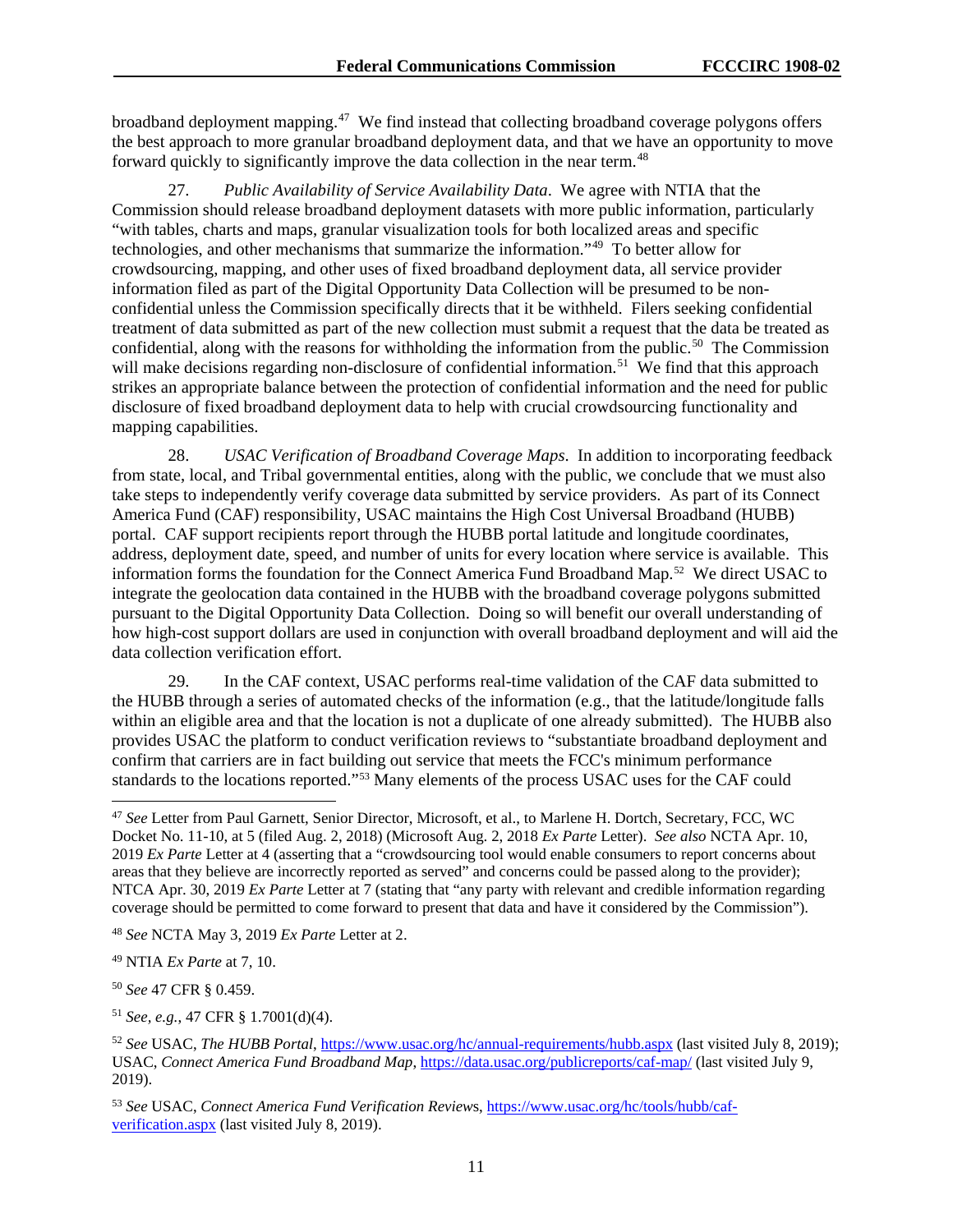potentially be used for verifying broadband deployment data as part of the Digital Opportunity Data Collection. [54](#page-12-0) We therefore direct USAC to propose and submit a plan to WCB for independently verifying the fixed broadband coverage polygons filed pursuant to the Digital Opportunity Data Collection. The verification process it proposes to use could parallel how USAC currently verifies deployment data submitted by CAF support recipients' in the HUBB. USAC should propose other appropriate means of verifying the accuracy of filers' broadband coverage polygons, including site visits.

30. *Location-Based Fixed Broadband Reporting*.We note that our decision to require coverage area maps does not rule out the use of location-specific coverage data in the future. We agree with NTCA that the submission of broadband coverage polygons "would certainly improve granularity in the near-term . . . but another significant benefit is the prospect of integrating this approach seamlessly with broader, longer-term efforts to identify availability or lack thereof on a location basis."<sup>55</sup> Locationbased proposals such as the one put forth by the Broadband Mapping Coalition [56](#page-12-2) are "designed to produce the most accurate, precise data available, and be a flexible, long-term solution" to the problem of fixed broadband deployment accuracy and granularity.<sup>[57](#page-12-3)</sup>

31. While the proposals for a location-based submission of broadband deployment data are potentially worthwhile projects,<sup>[58](#page-12-4)</sup> we find that they there is no benefit to delaying the data collection while we make a determination of how best to incorporate location-specific data.<sup>59</sup> We agree with commenters like ACA who argue that location-specific reporting will impose substantial costs and complexity on fixed broadband providers, especially smaller providers, and will take significant time to complete.<sup>60</sup> We estimate that it may take several years to implement such an approach<sup>[61](#page-12-7)</sup>—and we agree

<span id="page-12-2"></span><sup>56</sup> Letter from B. Lynn Follansbee, Vice President – Law & Policy, USTelecom, to Marlene H. Dortch, Secretary, FCC, WC Docket No. 11-10 et al. (filed Mar. 21, 2019) (USTelecom Mar. 21, 2019 *Ex Parte* Letter).

<span id="page-12-3"></span><sup>57</sup> BMC Apr. 12, 2019 *Ex Parte* Letter at 4.

<span id="page-12-4"></span><sup>58</sup> *See* BMC May 28, 2019 *Ex Parte* Letter at 2 ("[T]he creation of a national broadband serviceable location fabric is not only not 'theoretical,' it is realistic and necessary to ensure that we have an accurate map of where rural consumers are located, which will enable more granular reporting of where broadband service is available or is not."); AT&T Oct. 12, 2018 *Ex Parte* Letter at 2; *see also* NTCA Apr. 30, 2019 *Ex Parte* Letter at 4 ("NTCA welcomes and is hopeful for the efforts initiated by USTelecom to explore creation of a 'serviceable location fabric' that could ultimately enable identification of individual locations that either have or lack access to broadband.").

<span id="page-12-5"></span><sup>59</sup> NCTA May 3, 2019 *Ex Parte* Letter at 4-5; NTCA Apr. 30, 2019 *Ex Parte* Letter at 4 (asserting that "work to improve granularity (and important policy and funding decisions) should not and cannot await the potential outcomes of that longer-term effort"); Letter from Beth Choroser, Vice President Regulatory Affairs, Comcast, to Marlene H. Dortch, Secretary, FCC, WC Docket No. 11-10, at 1-2 (filed Nov. 28, 2018) (Comcast Nov. 28, 2018 *Ex Parte* Letter) ("There are a number of practical concerns associated with measuring broadband deployment through the collection of nationwide address-level data that make this approach infeasible in the near future.").

<span id="page-12-6"></span><sup>60</sup> ACA Feb. 25, 2019 *Ex Parte* Letter at 2-3.

<span id="page-12-7"></span><sup>61</sup> *See, e.g*., NCTA May 3, 2019 *Ex Parte* Letter at 4-5 ("The [Broadband Mapping Coalition] is just starting its pilot project and it will then have to submit a report to the Commission explaining what was tested and what the results were. The Commission presumably would invite comment on whether such an approach should be pursued on a nationwide basis and, if it chooses to adopt such an approach, it would then issue a Request for Proposals to hire a

(continued….)

<span id="page-12-0"></span> <sup>54</sup> *See id.*

<span id="page-12-1"></span><sup>55</sup> NTCA Apr. 30, 2019 *Ex Parte* Letter at 4; *see also* Letter from Brent Legg, Vice President, Government Affairs, Connected Nation, to Marlene H. Dortch, Secretary, FCC, WC Docket No. 11-10, at 1 (filed June 7, 2019) (Connected Nation June 7, 2019 *Ex Parte* Letter) (stating that "there is a viable path forward that can involve both a polygon shapefile-driven reporting approach (including propagation modeling for wireless services), as well as the option to report addresses or ID numbers instead"); Broadband Census LLC and Microband Media LLC Comments at 6-7; California Public Utilities Commission Comments at 4 (contending that "address level data would greatly increase the accuracy of deployment data"); West Virginia Broadband Enhancement Council Comments at 2-3.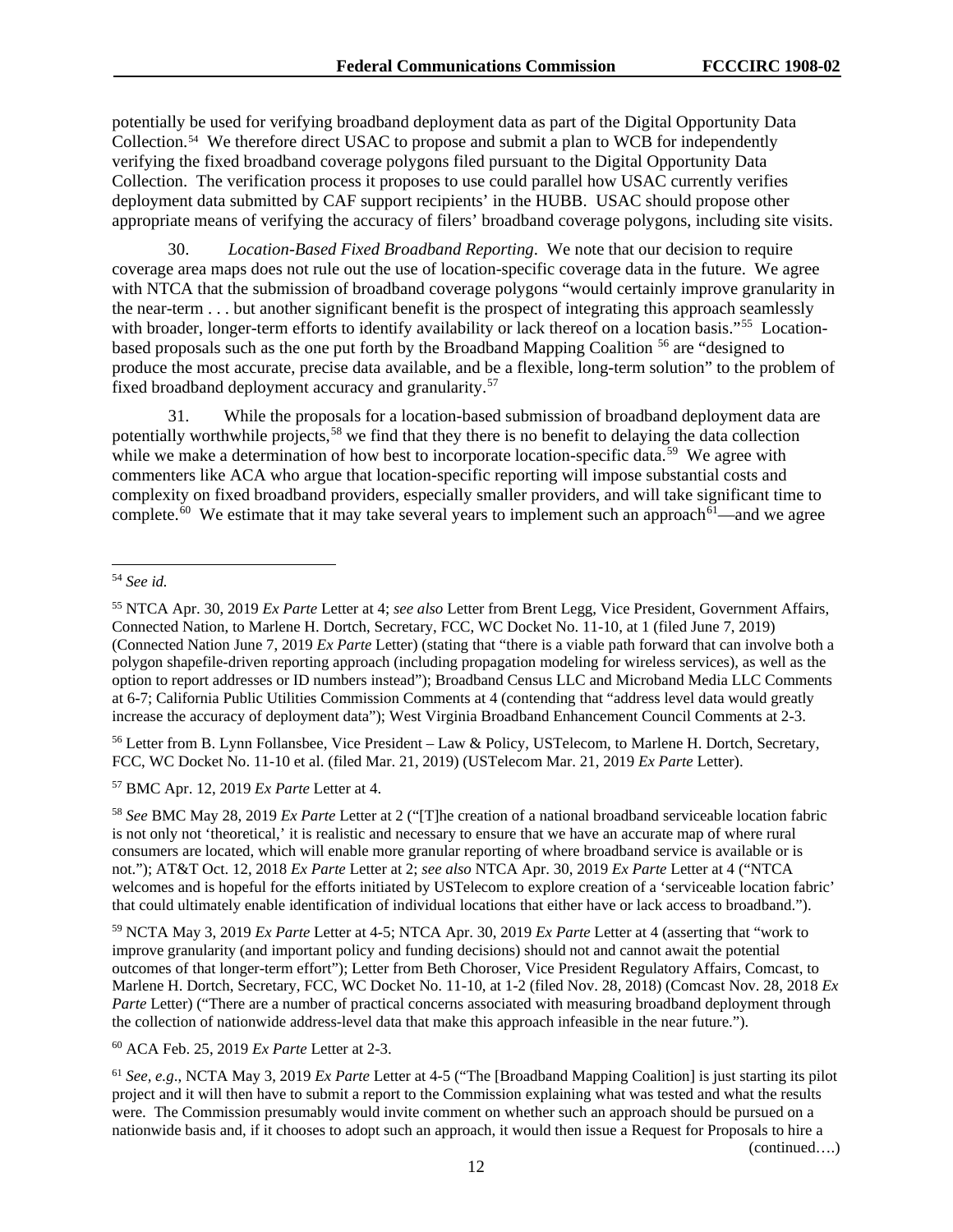with NCTA that USTelecom's location-based proposal is not nearly as ready to implement as the approach we adopt today.<sup>62</sup> As a result, we find it is prudent to take this next step to improve the fixed broadband deployment data we collect in the near term, so as to better inform our important decisions on where to spend valuable resources on broadband deployment for the next several years. We seek comment in the *Second Notice*, however, on the best and fastest way to implement a location-based approach to fixed broadband deployment reporting.

32. *Alternatives Not Adopted*.We decline to adopt the approach set forth by Comcast and ACA to collect fixed broadband deployment data at the street segment level.<sup>[63](#page-13-1)</sup> According to ACA, while large providers have the capability and resources to collect broadband deployment data at a more granular level, smaller providers will face much greater burdens reporting deployment data with more precision.<sup>[64](#page-13-2)</sup> We find that a street-level approach to fixed broadband deployment reporting has the same problem with granularity as the current census-block approach, especially in rural areas.<sup>65</sup> Specifically, fixed providers claiming broadband service availability on an entire street, when only part of the street actually is served, would overstate broadband deployment much more so than a GIS file-based approach.<sup>[66](#page-13-4)</sup> We also agree with WISPA that a street-segment approach is not appropriate for fixed wireless providers, as streets and roads do not dictate how or where fixed wireless service is constructed, and consequently where service is provided and where it is available.<sup>[67](#page-13-5)</sup> Finally, given the familiarity that fixed providers have with GIS files, we find that is the better approach.<sup>[68](#page-13-6)</sup>

33. In addition, we find that NTIA's recommendation to collect sub-census-block level

<span id="page-13-0"></span><sup>62</sup> NCTA May 3, 2019 *Ex Parte* Letter at 6-7; NTCA Apr. 30, 2019 *Ex Parte* Letter at 4.

<span id="page-13-1"></span><sup>63</sup> *See, e.g.*, ACA Feb. 25, 2019 *Ex Parte* Letter at 1; Comcast Nov. 28, 2018 *Ex Parte* Letter at 1.

<span id="page-13-2"></span><sup>64</sup> ACA Feb. 25, 2019 *Ex Parte* Letter at 2.

<span id="page-13-3"></span><sup>65</sup> *See, e.g.*, Letter from Michael J. Jacobs, Vice President Regulatory Affairs, ITTA, to Marlene H. Dortch, Secretary, FCC, WC Docket No. 11-10, at 1 (filed Nov. 5, 2018) (discussing concerns with the costs and accuracy of a broadband deployment data collection based on road segments); Letter from Julie A. Veach, Counsel to GCI Communications, to Marlene H. Dortch, Secretary, FCC, WC Docket No. 11-10, at 2 (filed Oct. 25, 2018) (GCI Oct. 25, 2018 *Ex Parte* Letter) (noting in some areas road segments can be more than 10 miles long, meaning that fixed broadband reporting along these road segments would also be at granularity of 10 miles); WISPA Oct. 22, 2018 *Ex Parte* Letter at 3 ("A road segment (or a street address) is not an indicator in a rural area of where the actual house or building that needs broadband service is located; a house or other structure could be miles away from the actual road or street address."); AT&T Oct. 12, 2018 *Ex Parte* Letter at 5 ("A road segment database would display the roads where broadband is available, but it would not provide any information on the locations and characteristics of areas that are unserved."); Utah Governor's Office of Economic Development Comments at 8 (arguing that "the use of road centerlines to express broadband service availability would be a cumbersome and otherwise mediocre solution at best").

<span id="page-13-4"></span><sup>66</sup> *See, e.g.*, ACA Oct. 19, 2018 *Ex Parte* Letter at 7 (arguing that GIS files can produce more granular broadband deployment information than street segments).

<span id="page-13-5"></span><sup>67</sup> *See* WISPA Oct. 22, 2018 *Ex Parte* Letter at 2.

<span id="page-13-6"></span><sup>68</sup> *See, e.g.*, ACA Oct. 19, 2018 *Ex Parte* Letter at 7 (noting that the FCC already accepts deployment information in GIS file format in other contexts and that for some operators GIS files could be less burdensome than producing street segment data).

<sup>(</sup>Continued from previous page)

qualified contractor. After the contractor completes this work, the Commission then would need to solicit comment on how the Form 477 filing process should be reformed so that broadband providers could submit data on top of the location fabric. While the [Broadband Mapping Coalition] suggests that all of this can be done in two years, based on past experience that timeline is highly implausible." (footnotes omitted)); *see also* BMC May 28, 2019 *Ex Parte* Letter at 2 (estimating at least a year to complete the first step in the creation of a national "fabric"); AT&T Oct. 12, 2018 *Ex Parte* Letter at 5 (estimating 18 months to create location-specific broadband reporting database).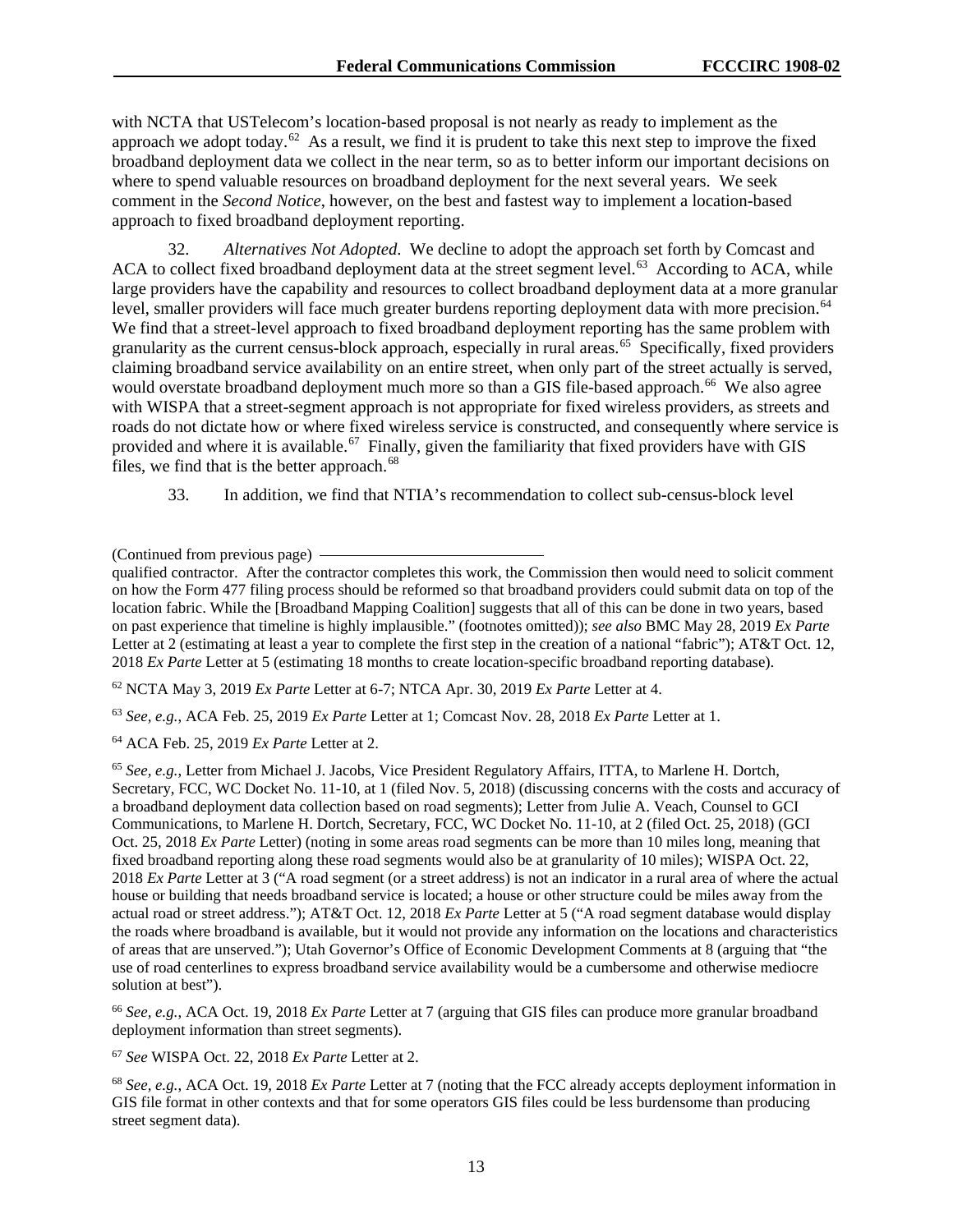broadband deployment data only for larger census blocks does not go far enough.<sup>69</sup> While we understand NTIA's desire to keep burdens low for filers, especially for small providers, we find that it is crucial to determine unserved broadband areas wherever they may be—in large, medium, or small census blocks.<sup>[70](#page-14-1)</sup> We do not agree with NTIA's assertion that we should only require more granular broadband deployment reporting in large census blocks—deployment data are critical for all areas and will allow federal and state governments (and providers) to determine with better particularity where broadband funding and buildout is most needed.<sup>[71](#page-14-2)</sup> In fact, the data suggest that there are likely unserved locations within even small blocks that are reported as served on Form 477.<sup>[72](#page-14-3)</sup> Granular reporting for all areas also would reduce customer confusion when attempting to determine broadband availability on a map produced from GIS-based data.<sup>[73](#page-14-4)</sup>

34. We also decline to adopt Connected Nation's proposal to establish a neutral, third-party clearinghouse for the collection of fixed broadband deployment data.<sup>74</sup> We conclude that such a clearinghouse would be largely redundant in light of the revised framework for collecting and reporting fixed deployment data that we adopt in this *Report and Order*.

#### **B. Improving the Existing Form 477 Data Collection**

35. As USAC begins undertaking the Digital Opportunity Data Collection, we will continue to use Form 477 for certain intended uses, such as evaluating local telephone competition, gathering broadband deployment and voice subscription data, and collecting certain public safety information. However, we propose in the *Second Notice* to transition the collection of mobile broadband-capable network deployment data to the same USAC-administered portal created for fixed data and seek comment on sunsetting Form 477. We maintain the Commission's current Form 477 data collection for mobile broadband and voice data in the interim and take several actions to reduce the burden on service providers required to submit the form.

36. Publish Minimum Advertised or Expected Speed Data and Provider-Specific Coverage Data for Mobile Broadband Services. We adopt our proposal from the 2017 Data Collection Improvement FNPRM to no longer treat as confidential service providers' minimum advertised or expected speed data for mobile broadband services.<sup>75</sup> After review of the record and considering what

<span id="page-14-2"></span><sup>71</sup> *See* Connected Nation May 17, 2019 *Ex Parte* Letter at 2.

<span id="page-14-3"></span><sup>72</sup> *See, e.g.*, FCC, *Analysis of Rural Served & Unserved Price Cap CBs*,

[https://ecfsapi.fcc.gov/file/10624097909042/Copy%20of%20PC%2025\\_3%20Unserved%20Rural%20HU%20Anal](https://ecfsapi.fcc.gov/file/10624097909042/Copy%20of%20PC%2025_3%20Unserved%20Rural%20HU%20Analysis_061919_PUBLIC_1%20(004).pdf) [ysis\\_061919\\_PUBLIC\\_1%20\(004\).pdf](https://ecfsapi.fcc.gov/file/10624097909042/Copy%20of%20PC%2025_3%20Unserved%20Rural%20HU%20Analysis_061919_PUBLIC_1%20(004).pdf) (last visited July 9, 2019) (showing that, for the sample data, 29% of locations in small blocks may lack service availability).

<span id="page-14-4"></span><sup>73</sup> *See* NTCA Apr. 30, 2019 *Ex Parte* Letter at 4. For the same reasons, we decline to adopt Hughes' proposal to use four major geographic census regions as reporting blocks for satellite providers as not granular enough. Hughes Network Systems, LLC Comments at 2-4 (Hughes Comments); Letter from Jodi Goldberg, Associate Corporate Counsel, Regulatory Affairs, Hughes Network Systems, LLC, to Marlene H. Dortch, Secretary, FCC, WC Docket No. 11-10, at 3-4 (filed Nov. 2, 2017).

<span id="page-14-5"></span><sup>74</sup> Connected Nation Reply at 1-7 ("This clearinghouse would carry out broadband data collection and analysis; map broadband availability, platforms, and speeds using GIS; track where federal investments have been made to improve access; and process feedback submitted by consumers and conduct on-site field validation where necessary to ensure continual refinement of the maps.").

<span id="page-14-6"></span><sup>75</sup> *2017 Data Collection Improvement FNPRM*, 32 FCC Rcd at 6346, para. 51.

<span id="page-14-0"></span> <sup>69</sup> *See* NTIA *Ex Parte* at 11.

<span id="page-14-1"></span><sup>70</sup> *See, e.g.*, Galena Territory Nov. 9, 2017 *Ex Parte* Letter at 2 (arguing that more granular data would permit funding to be targeted to all unserved locations and provide the FCC with a more accurate view of broadband availability in rural areas); NTCA Apr. 30, 2019 *Ex Parte* Letter at 1 (arguing that sub-census-block reporting "would reduce greatly the number of unserved locations 'swept in' as served merely by virtue of sharing an arbitrary census block with a location that is in fact served").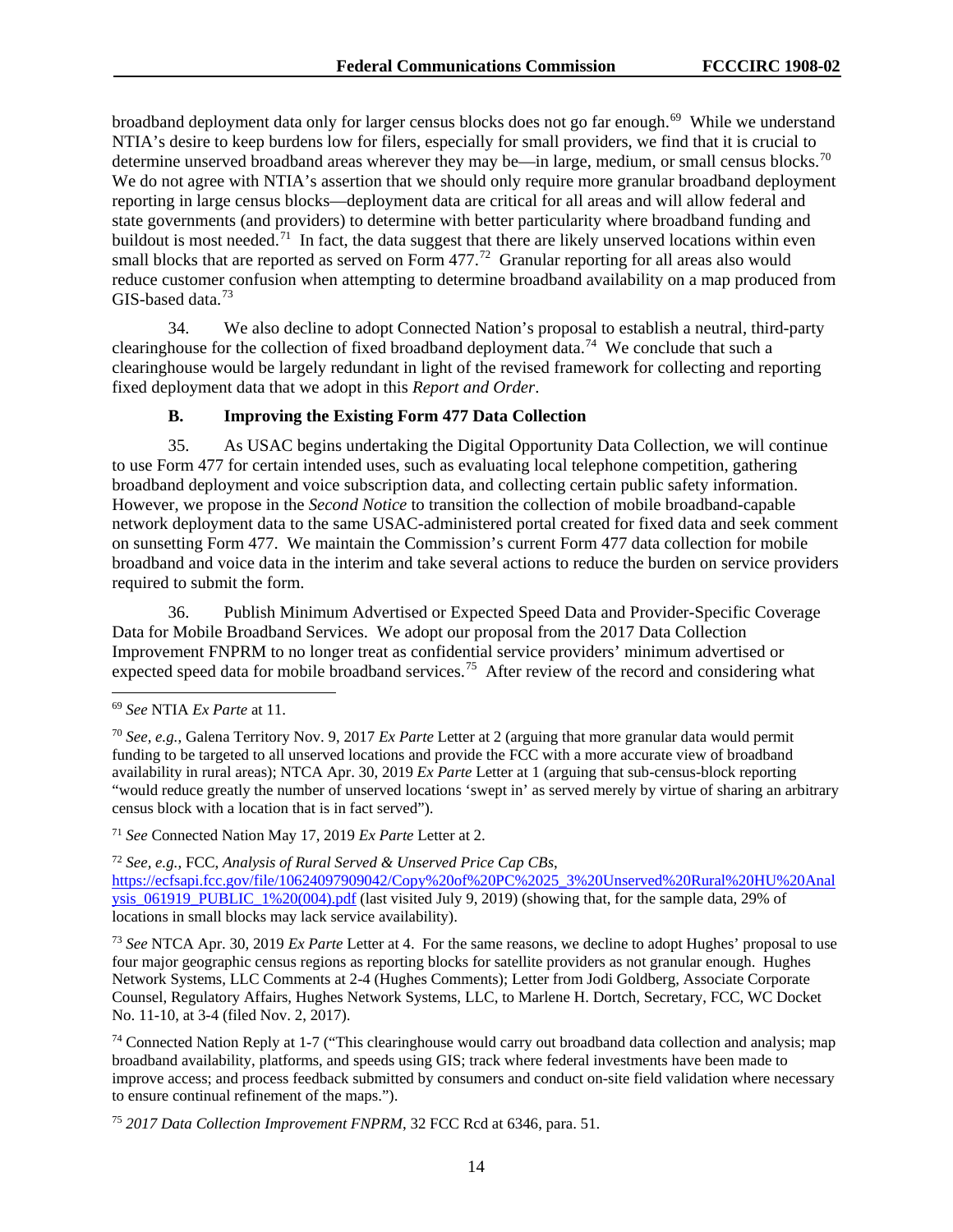service providers already make public on their websites, we conclude that minimum advertised or expected speed data filed for mobile broadband services will not be treated as confidential and, therefore, such data will be publicly released for all subsequent filings. Currently, the bulk of the speed data that providers file relating to minimum advertised or expected speeds is treated as confidential because most, if not all, providers choose to check the non-disclosure box that is available to them on the form. This box allows providers to claim confidential treatment for what is otherwise publicly available speed information.<sup>[76](#page-15-0)</sup> Doing so, however, unnecessarily limits the ability of consumers and policy makers to effectively analyze the data submitted.

37. We also conclude that provider-specific coverage data will be publicly released for all subsequent Form 477 filings. This action is necessary to ensure that consumers can easily use the information that is disclosed to the public, including minimum advertised or expected speed data, because such information is only beneficial if consumers know where service coverage is available. Because the Commission already makes provider-specific coverage data publicly available on its website by publishing each provider's shapefiles, filers will no longer be permitted to request confidential treatment for such information upon filing. $77$ 

38. We expect that disclosing minimum advertised or expected speed data, combined with already publicly available coverage information, will serve the public interest by promoting a more informed, transparent, and efficient marketplace. The dissemination of such information will allow consumers to determine what services are offered in specific geographic areas. It will also enable consumers to compare competing service offerings and make informed decisions regarding service plans and providers.<sup>[78](#page-15-2)</sup> In addition, it will provide consumers with the opportunity to review the data to ensure its accuracy.[79](#page-15-3) 

39. We are not persuaded that this coverage and speed data is competitively sensitive. Providers routinely publish and advertise the expected upload and download speeds they offer.<sup>80</sup> Because coverage and speed data are already publicly available, we find that such information is not commercially sensitive, and conclude that its public release will not cause competitive harm to service providers. Most commenters agree that service providers often publicize this information by including it on their websites or in their advertising materials,  $81$  which shows that they do not consider such information to be

<span id="page-15-2"></span><sup>78</sup> *2013 Form 477 Order*, 28 FCC Rcd at 9923, para. 82.

<span id="page-15-3"></span><sup>79</sup> *Id*.

<span id="page-15-0"></span> <sup>76</sup> *See* preexisting 47 CFR § 1.7001(d)(2)(i) & (ii); *FCC Form 477 Instructions* at 32. *See also* preexisting 47 CFR § 1.7001(d)(4) (providers may request confidential treatment of other data pursuant to section 0.459).

<span id="page-15-1"></span><sup>77</sup> *See* FCC, *Mobile Deployment Form 477 Data*, [https://www.fcc.gov/general/mobile-broadband-deployment-data](https://www.fcc.gov/general/mobile-broadband-deployment-data-provider-form-477)[provider-form-477](https://www.fcc.gov/general/mobile-broadband-deployment-data-provider-form-477) (last visited July 9, 2019). We amend § 1.7001(d) of the rules to clarify the procedures for public disclosure and requests for confidential treatment of certain categories of information reported on Form 477. First, new paragraph (d)(1) lists types of data that will not be made routinely available for public inspection (*i.e.*, emergency operations contact information and other information typically treated as confidential under rule § 0.457). Second, the Commission will disclose provider-specific subscription information as a general matter, but providers may request confidential treatment by checking a box on the form (new paragraph (d)(2)(i) of rule § 1.7001). Third, providers may request confidential treatment of provider-specific subscription information by checking a box on the form (new paragraph  $(d)(2)(i)$ ), but the Commission will disclose—and will not entertain requests for confidential treatment of—data regarding providers' mobile broadband deployment and advertised or expected speeds (new paragraph (d)(2)(ii)).

<span id="page-15-4"></span><sup>80</sup> *See, e.g*., AT&T Comments at 19 ("AT&T acknowledges that the speeds included in its 477 deployment submissions mirror the speeds it posts on its website, which represents the range of speeds consumers can expect to receive at the CMA level"); Verizon Comments at 14 (stating that a provider's minimum advertised speeds could be publicly disclosed since "providers already inform customers of the typical expected wireless broadband speeds").

<span id="page-15-5"></span><sup>&</sup>lt;sup>81</sup> *See, e.g.*, Verizon Comments at 14 ("A provider's minimum advertised speeds could, as the Commission suggests, (continued….)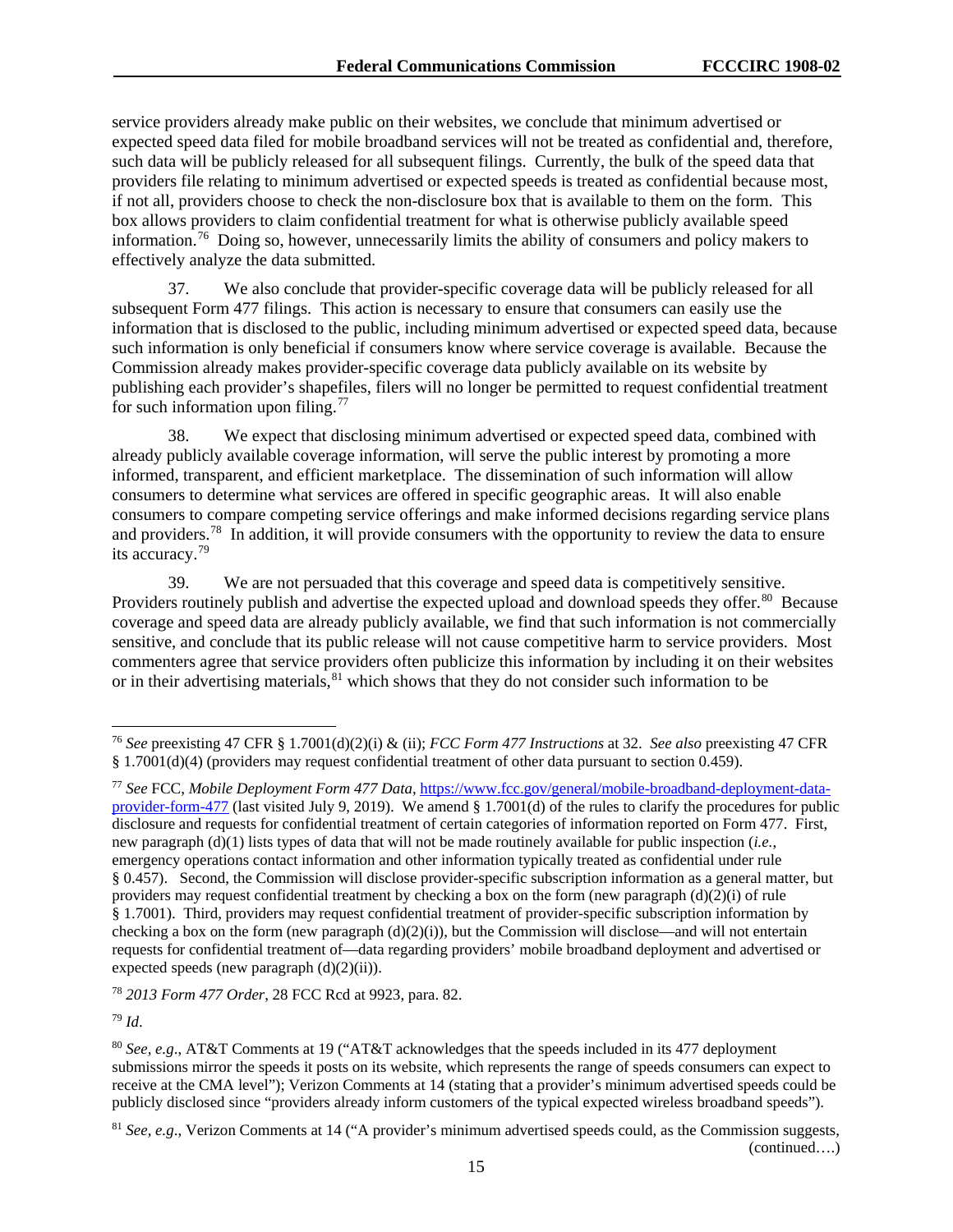confidential or commercially sensitive.<sup>[82](#page-16-0)</sup> Other commenters support the proposal with limited, specific reservations.<sup>[83](#page-16-1)</sup>

40. When balancing the public and private interests at stake, we conclude that public release of this data will not result in competitive harm and that the public interest in releasing coverage and speed information substantially outweighs any interest that service providers have in keeping confidential information that is already publicly available.<sup>84</sup> Accordingly, going forward we will publish nationwide, provider-specific coverage maps depicting minimum advertised or expected speed data.<sup>[85](#page-16-3)</sup>

41. *Eliminating Requirement to Report Separately on Each Spectrum Band.* Under the current Form 477 reporting framework, mobile facilities-based providers are required to submit separate coverage maps depicting their broadband network coverage areas for each transmission technology and each frequency band.<sup>[86](#page-16-4)</sup> Eliminating this requirement is necessary to enhance focus on aspects of the data that are more important while decreasing burdens, so we therefore eliminate this unnecessary requirement.<sup>[87](#page-16-5)</sup>

42. The Commission had hoped that collecting deployment information by spectrum band

<span id="page-16-0"></span><sup>82</sup> T-Mobile Comments at 3 (stating that T-Mobile supports the public disclosure of speed data if the Commission eliminates the requirement that mobile broadband providers submit their broadband deployment data by spectrum band).

<span id="page-16-1"></span>83 Some commenters expressed concerns that the Commission will create new requirements on how speed information is disclosed, or force providers to disclose the information in a new or different manner. *See, e.g.*, Verizon Comments at 15; AT&T Comments at 19.

<span id="page-16-2"></span><sup>84</sup> *See 2013 Form 477 Order*, 28 FCC Rcd at 9911, para. 48 (weighing the burdens of the filing requirement against the public interest benefits). Our decision to release this information is consistent with our long-established authority to release even otherwise confidential information after a balancing of the public and private interests at stake. *See* 47 U.S.C. § 154(j); *Schreiber v. FCC*, 381 U.S. 279, 291-92 (1965); *Examination of Current Policy Concerning the Treatment of Confidential Information Submitted to the Commission*, GC Docket No. 96-55, Notice of Inquiry and Notice of Proposed Rulemaking, 11 FCC Rcd 12406, 12414-15, para. 15 (1996)*.* The Supreme Court's recent decision in *Food Marketing Institute,* (*Food Mktg. Inst. v. Argus Leader Media,* No. 18-481, 2019 WL 2570624 (U.S. June 24, 2019) (*FMI*)), does not affect this authority. In *FMI,* the Court addressed what showing was necessary to *permit* the agency to withhold confidential commercial and financial information from disclosure under the Freedom of Information Act (FOIA). The Court found that information qualified as confidential "[a]t least where commercial or financial information is both customarily and actually treated as private by its owner and provided to the government under an assurance of privacy," slip op. at 12, without reaching the issue of whether government assurances of privacy were necessary, slip op. at 6. Here, the issue is whether the Commission is *required* to withhold Form 477 filings from public review. We believe that even if the data at issue is "customarily and actually treated as private by its owner," and thus might qualify for protection under Exemption 4 of the FOIA, this finding alone, without a further showing of harm, is not a private interest sufficient to outweigh the public benefits identified above. Here, no provider has made such a showing.

<span id="page-16-3"></span><sup>85</sup> *See FCC Form 477 Instructions* at 12, 24.

<span id="page-16-4"></span><sup>86</sup> *2013 Form 477 Order*, 28 FCC Rcd at 9908, para. 42; *FCC Form 477 Instructions* at 24.

<span id="page-16-5"></span><sup>87</sup> Consistently, we amend section 1.7001 of our rules by deleting the text in paragraph (d)(2)(ii) regarding requests that provider-specific deployment data regarding spectrum parameters for internal network planning purposes be withheld from public disclosure. This provision is unnecessary because such data will no longer be collected.

<sup>(</sup>Continued from previous page)

be disclosed publicly since providers already inform customers of the typical expected wireless broadband speeds."); Connected Nation Comments at 9 ("The FCC should make minimum advertised/expected speeds publicly available… because it is advertised by service providers."); CPUC Comments at 9 ("The CPUC strongly supports these proposals to release publicly minimum advertised or expected speed data and non-commercially sensitive data"); Institute for Local Self-Reliance Comments at 2-3 (arguing that minimum advertised or expected speed data should not be considered commercially-sensitive because it is "already available from other sources, such as advertisements and providers' websites").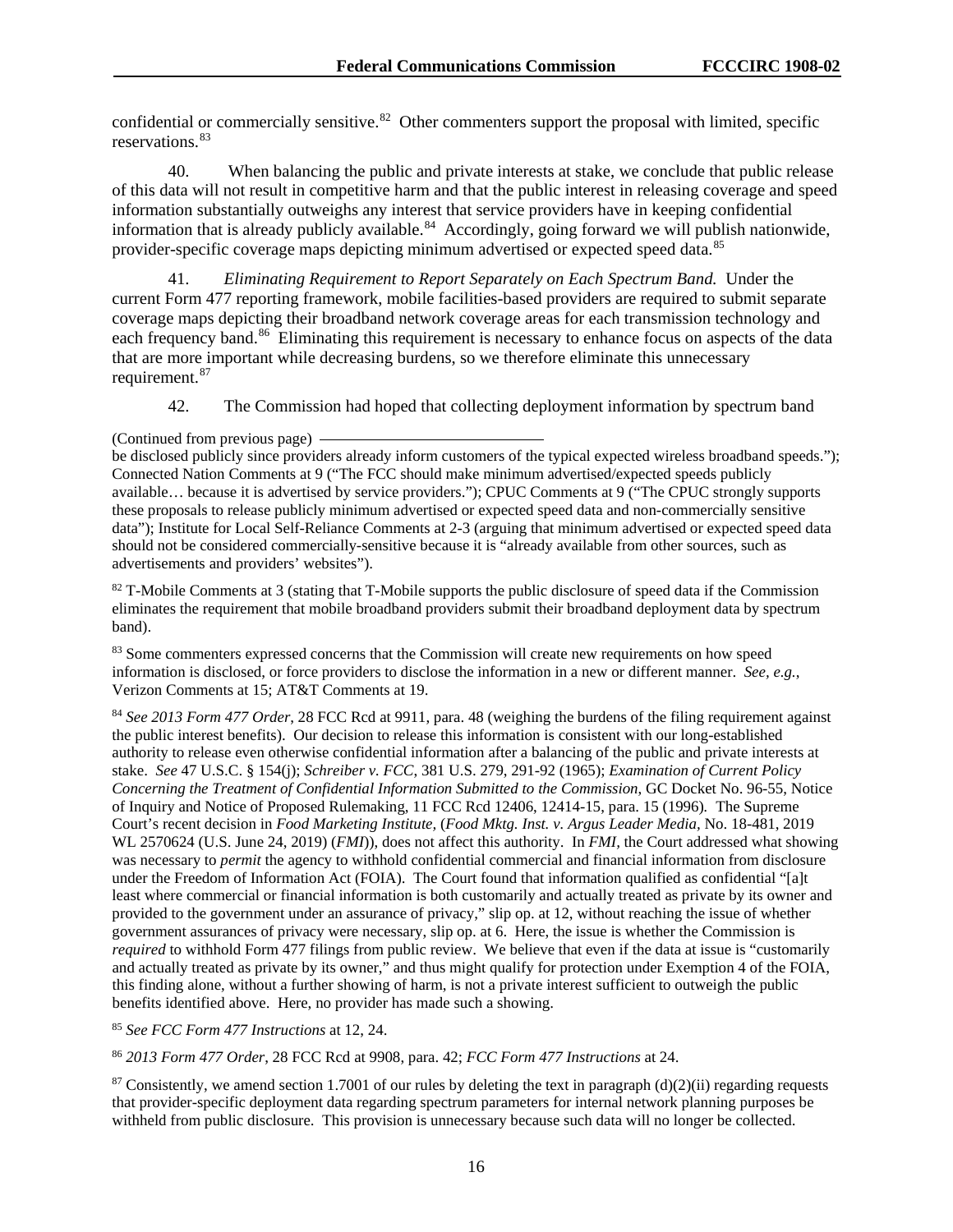would enable it "to analyze deployment in different spectrum bands," but that has not come to pass.<sup>88</sup> We agree with commenters that eliminating this requirement will streamline the reporting process and reduce the number of coverage maps (and the associated underlying data processing) that reporting entities must submit.<sup>[89](#page-17-1)</sup> As Verizon notes, the Commission usually requests band-specific information directly from licensees in the context of analyzing build-out and license renewal representations, and does not look at the current data collected.<sup>[90](#page-17-2)</sup> The burdens of submitting this data outweigh the benefits, particularly in light of the Commission's limited use of this data.<sup>91</sup>

43. We disagree that the Commission and consumer advocates may find it difficult to monitor providers' buildout requirements without this information.<sup>[92](#page-17-4)</sup> We are also not persuaded by Institute for Local Self-Reliance's (ILSR) unsupported argument that we should continue to collect information that might be useful in the future.<sup>[93](#page-17-5)</sup> ILSR provides no meaningful examples of how the Commission might use these data. We also disagree with ILSR's claim that information on deployment by spectrum band is "essential" to determine if mobile providers are offering mobile broadband service of 10 Mbps download and 1 Mbps upload.[94](#page-17-6) Mobile broadband service providers already separately provide deployment data, including information on minimum advertised speeds. Moreover, given that service providers are deploying technologies (e.g., LTE) in multiple bands,<sup>[95](#page-17-7)</sup> we find this information is even less useful today than it was in 2013 when we originally imposed this requirement. We should not impose collection burdens based solely on the possibility that we might use the information at some point in the future.

44. *Adding a 5G-NR Technology Code.* In the *2017 Data Collection Improvement FNPRM*, the Commission sought comment on whether it should require separate reporting of 5G mobile broadband deployment and, if so, whether and how it should define 5G for the purposes of the Form 477 data collection.<sup>96</sup> Given the industry's increasing deployment of 5G and our goal of facilitating 5G services to consumers, we will now require providers to report 5G technology deployments as part of their filings.<sup>[97](#page-17-9)</sup>

<span id="page-17-2"></span><sup>90</sup> Verizon Comments at 4-5 (explaining how the Commission can eliminate this requirement because the Commission monitors spectrum use through other processes); *see also* GCI Comments at 2 (noting that the carrier "also reports wireless coverage as required by the Commission's buildout reporting requirements in certain wireless service and bands." (citing 47 CFR § 27.14(1)). The Commission requires spectrum licensees to demonstrate compliance with performance requirements through the filing of applications in the Universal Licensing System (ULS) database. *See* FCC, *Universal Licensing System*, [https://www.fcc.gov/wireless/systems-utilities/universal](https://www.fcc.gov/wireless/systems-utilities/universal-licensing-system%20(last)[licensing-system \(last](https://www.fcc.gov/wireless/systems-utilities/universal-licensing-system%20(last) visited July 9, 2019).

<span id="page-17-3"></span><sup>91</sup> However, as discussed in the *Second Notice*, we seek comment on a proposal to collect infrastructure data from providers, including channel bandwidth (in megahertz) by spectrum band.

<span id="page-17-4"></span><sup>92</sup> New America's Open Technology Institute (OTI) Comments at 9.

<span id="page-17-5"></span><sup>93</sup> ILSR Comments at 3.

<span id="page-17-6"></span><sup>94</sup> *Id.*

<span id="page-17-0"></span> <sup>88</sup> *2013 Form 477 Order*, 28 FCC Rcd at 9910, para. 45.

<span id="page-17-1"></span><sup>89</sup> *See, e.g.*, CTIA Comments at 9 (reporting by spectrum band requires providers to create and maintain additional shapefiles, which costs providers time and resources); RWA Comments at 4 (eliminating the requirement to submit mobile broadband service availability data by spectrum band would "greatly streamline the filing process and reduce the burden on mobile service providers"); T-Mobile Comments at 4-5 ("Eliminating the requirements that providers report their coverage by spectrum band will limit the number of maps providers must create and maintain, thereby reducing burdens").

<span id="page-17-7"></span><sup>95</sup> Mike Dano, *The Spectrum Bands Carrying the Most Data, Broken Down by Carrier* (Nov. 28, 2018), [https://www.fiercewireless.com/wireless/exclusive-spectrum-bands-carrying-most-data-broken-down-by-carrier.](https://www.fiercewireless.com/wireless/exclusive-spectrum-bands-carrying-most-data-broken-down-by-carrier)

<span id="page-17-8"></span><sup>96</sup> *2017 Data Collection Improvement FNPRM*, 32 FCC Rcd at 6329, para. 15.

<span id="page-17-9"></span><sup>97</sup> *See* Linda Hardesty, *Sprint turns on 'true' mobile 5G with Massive MIMO and ENDC* (May 30, 2019), [https://www.fiercewireless.com/5g/sprint-turns-true-mobile-5g-using-massive-mimo-and-endc;](https://www.fiercewireless.com/5g/sprint-turns-true-mobile-5g-using-massive-mimo-and-endc) Natt Garun, *Verizon*  (continued….)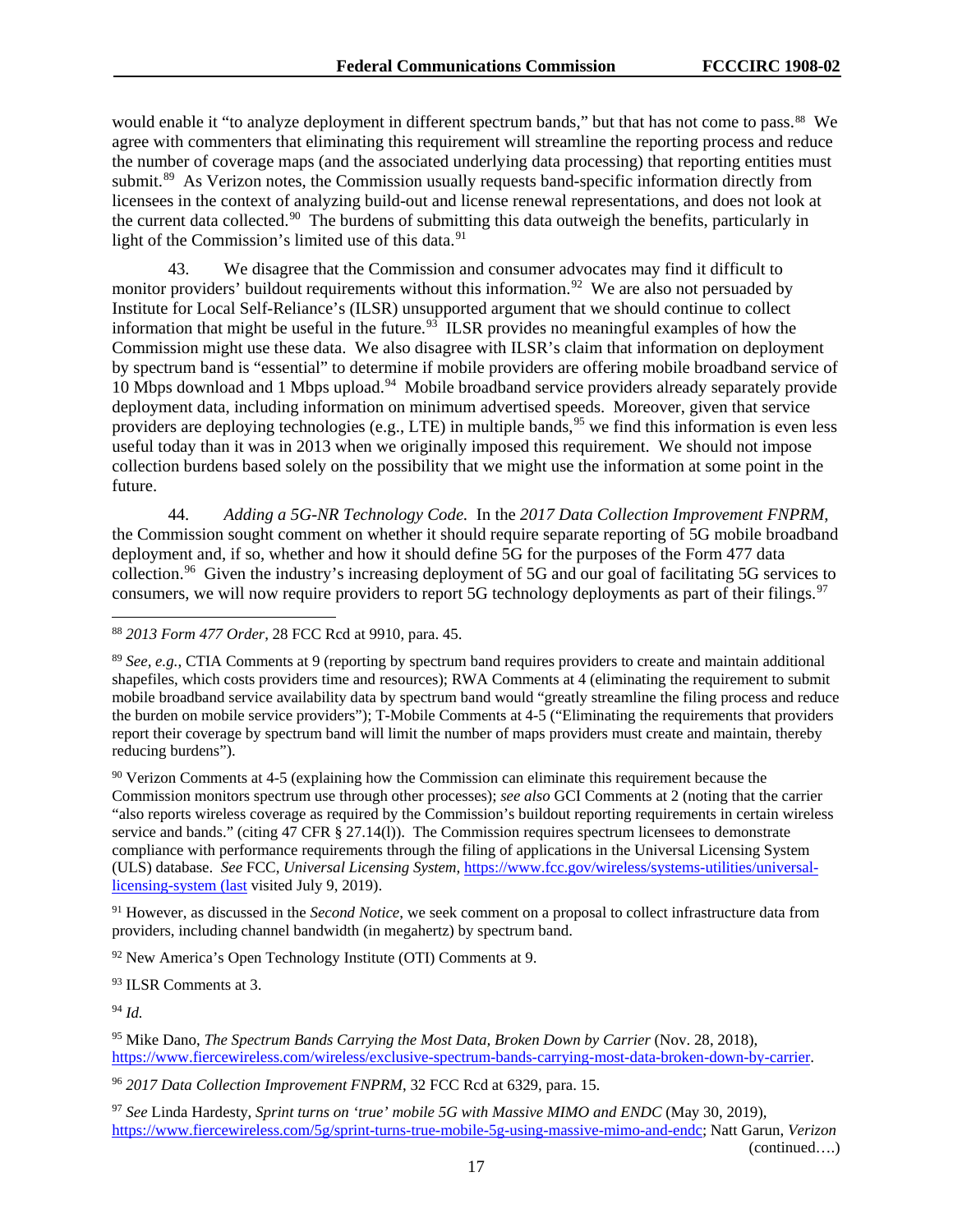Gathering 5G deployment data for all areas of the country as well as creating 5G deployment maps based on such data is necessary so that consumers can understand where they can receive such services and to help guide us for future policies on 5G technology.<sup>[98](#page-18-0)</sup> We find that adding 5G technology deployments to our mobile broadband data collection and maps—and specifically defining it for purposes of Form 477 collection—is consistent with the Commission's goal of tailoring its policies to evolution in technologies.<sup>99</sup> We therefore adopt the 5G-NR (New Radio) technology standards developed by the 3rd Generation Partnership Project (3GPP)<sup>[100](#page-18-2)</sup> with Release 15 and require providers to submit 5G deployment data that meet the specifications of Release 15 (or any successor release that may be adopted by the Bureaus).<sup>101</sup>

45. We disagree with some commenters' claims that requiring submission of 5G deployment data would lead to inconsistent results based on an absence of 5G industry standards.<sup>[102](#page-18-4)</sup> The 3GPP 5G-NR technology standards provide adequate guidance for filers to determine which deployments meet the 5G-NR technology definition.<sup>[103](#page-18-5)</sup> We reject CTIA's suggestion that providers be allowed to voluntarily report 5G deployments.<sup>[104](#page-18-6)</sup> To ensure that both the Commission and consumers have an accurate account of 5G deployments, we will make such submissions mandatory.<sup>[105](#page-18-7)</sup>

(Continued from previous page)

*begins deploying its 5G mobile network in parts of Chicago and Minneapolis* (Apr. 3, 2019), [https://www.theverge.com/2019/4/3/18293773/verizon-5g-wireless-network-rollout-chicago-minneapolis;](https://www.theverge.com/2019/4/3/18293773/verizon-5g-wireless-network-rollout-chicago-minneapolis) Dan Jones, *5G in the USA: More Mobile Steps* (May 14, 2019), [https://www.lightreading.com/5g-in-the-usa-more](https://www.lightreading.com/5g-in-the-usa-more-mobile-steps/d/d-id/751436)[mobile-steps/d/d-id/751436.](https://www.lightreading.com/5g-in-the-usa-more-mobile-steps/d/d-id/751436)

<span id="page-18-0"></span>98 *See* Utah Governor's Office of Economic Development Comments at 3 (supporting collection of 5G mobile deployment data); AT&T Comments at 7 (supporting the proposal to require providers to file coverage maps for 5G deployment).

<span id="page-18-1"></span><sup>99</sup> *2013 Form 477 Order*, 28 FCC Rcd at 9910, para. 45.

<span id="page-18-2"></span><sup>100</sup> 3GPP unites seven telecommunications standard development organizations, including the Alliance for Telecommunications Industry Solutions (the standards development organization that applies 3GPP standards in the United States). 3GPP, *About 3GPP*, <https://www.3gpp.org/about-3gpp> (last visited July 8, 2019). 3GPP "covers cellular telecommunications network technologies, including radio access, the core transport network, and service capabilities" "and thus provides complete system specifications." *Id.*

<span id="page-18-3"></span><sup>101</sup> Recommendation ITU-R M.2083-0 (09/2015), *IMT Vision – Framework and overall objective of the future development of IMT for 2020 and beyond* (2015), [https://www.itu.int/dms\\_pubrec/itu-r/rec/m/R-REC-M.2083-0-](https://www.itu.int/dms_pubrec/itu-r/rec/m/R-REC-M.2083-0-201509-I!!PDF-E.pdf) [201509-I!!PDF-E.pdf;](https://www.itu.int/dms_pubrec/itu-r/rec/m/R-REC-M.2083-0-201509-I!!PDF-E.pdf) 3GPP, *Release 15* (Apr. 26, 2019), [https://www.3gpp.org/release-15.](https://www.3gpp.org/release-15) "While initial specifications enabled 'non-standalone' 5G radio systems integrated in previous-generation LTE networks, the scope of Release 15 expands to cover 'standalone' 5G, with a new radio system complemented by a next-generation core network. It also embraces enhancements to LTE . . . ." 3GPP, *Release 15* (Apr. 26, 2019), [https://www.3gpp.org/release-15.](https://www.3gpp.org/release-15) For Form 477 reporting purposes, 5G-NR includes both non-standalone and standalone configurations.

<span id="page-18-4"></span><sup>102</sup> *See, e.g.*, T-Mobile Comments at 3, 12-13 (requiring providers to report on 5G deployments would be premature given the lack of industry standards and the nascency of such technologies). CTIA argues that any Commission definition may fail to capture the full range of 5G deployments. CTIA Comments at 10. Verizon echoes CTIA's position, arguing that the Commission should "not prematurely try to define or limit 5G technologies as they are developing." Verizon Comments at 6; *see also* Utah Governor's Office of Economic Development Comments at 3; T-Mobile Comments at 3, 12-13.

<span id="page-18-5"></span><sup>103</sup> Recommendation ITU-R M2083-0 (09/2015), *IMT Vision – Framework and overall objective of the future development of IMT for 2020 and beyond* (2015), [https://spectrum.ieee.org/telecom/wireless/3gpp-release-15](https://spectrum.ieee.org/telecom/wireless/3gpp-release-15-overview) [overview.](https://spectrum.ieee.org/telecom/wireless/3gpp-release-15-overview).

<span id="page-18-6"></span><sup>104</sup> CTIA Comments at 10.

<span id="page-18-7"></span><sup>105</sup> Our requirement to report 5G deployments that meet the 5G-NR standards addresses the concerns of commenters arguing that the lack of a 5G standard is a reason not to require mandatory reporting of 5G data. *See* CTIA

(continued….)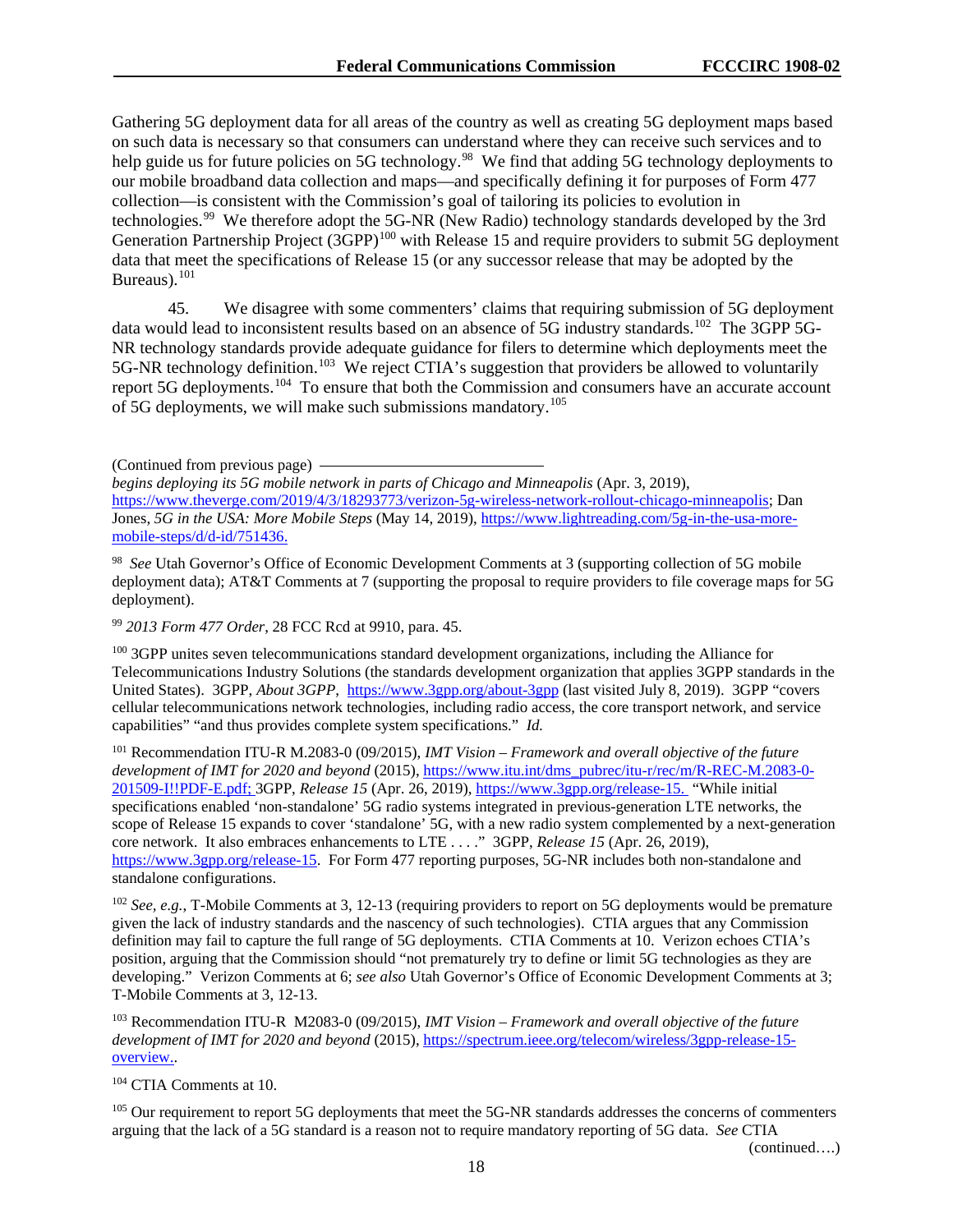46. *Eliminating Outdated Technology Codes.* In the *2017 Data Collection Improvement FNPRM*, the Commission sought comment on whether to eliminate or modify the requirement that mobile broadband providers report coverage information for each technology deployed in their networks.<sup>[106](#page-19-0)</sup> Specifically, the Commission asked whether reporting entities should provide coverage maps for four categories of technology—3G, 4G non-LTE, 4G LTE, and 5G—rather than the nine mobile broadband technology codes that it currently uses and, if so, how the Commission should define these four categories.[107](#page-19-1) Based on our experience with data gathered under the nine different mobile broadband technologies that the form specifies and on commenters' support for limiting the number of technologies, we modify the requirement to limit the required submission to four categories of technology—"5G-NR (New Radio)," "LTE (Long Term Evolution)," "CDMA-based," and "GSM-based."[108](#page-19-2) 

47. For broadband data submissions going forward, 5G-NR reported technology should comply with the current industry standards.<sup>[109](#page-19-3)</sup> Similarly, we adopt the LTE standards developed by 3GPP in Release 8 through Release 14, and deployment reported under LTE should be consistent with such standards.[110](#page-19-4) The "CDMA-based" category aggregates the CDMA and EVDO/EVDO Rev A categories in the current form, and the "GSM-based" category combines the GSM, WCDMA/UMTS/HSPA, and HSPA+ categories.<sup>111</sup> We will eliminate collection of deployment data under the Analog and WiMAX categories because both technologies are no longer in widespread use and have been decommissioned by several mobile providers.<sup>112</sup> The categories we adopt today will more meaningfully reflect information that is useful to consumers.

48. Several commenters suggest modifications to the proposal in the *2017 Data Collection* 

<span id="page-19-0"></span><sup>106</sup> *2017 Data Collection Improvement FNPRM*, 32 FCC Rcd at 6335-36, para. 20.

<span id="page-19-1"></span><sup>107</sup> *Id*.

<span id="page-19-2"></span><sup>108</sup> *See, e.g.*, AT&T Comments at 7 (suggesting filing under three technology categories); Verizon Comments at 6 (supporting proposal to limit collection by technology but also noting the Commission should update as necessary); CTIA Comments at 9-10 &n. 23.

<span id="page-19-3"></span><sup>109</sup> *See Recommendation* ITU-R M2083-0 (09/2015), *IMT Vision – Framework and overall objective of the future development of IMT for 2020 and beyond* (2015), [https://www.itu.int/dms\\_pubrec/itu-r/rec/m/R-REC-M.2083-0-](https://www.itu.int/dms_pubrec/itu-r/rec/m/R-REC-M.2083-0-201509-I!!PDF-E.pdf) [201509-I!!PDF-E.pdf;](https://www.itu.int/dms_pubrec/itu-r/rec/m/R-REC-M.2083-0-201509-I!!PDF-E.pdf) 3GPP, *Release 15* (Apr. 26, 2019), [https://www.3gpp.org/release-15.](https://www.3gpp.org/release-15)

<span id="page-19-4"></span>110 *See* 3GPP, *Release 8*,<https://www.3gpp.org/specifications/releases/72-release-8> (last visited June 24, 2019); 3GPP, *Release 9*,<https://www.3gpp.org/specifications/releases/71-release-9> (last visited June 24, 2019); 3GPP, *Release 10*[, https://www.3gpp.org/specifications/releases/70-release-10](https://www.3gpp.org/specifications/releases/70-release-10) (last visited June 24, 2019); 3GPP, *Release 11*,<https://www.3gpp.org/specifications/releases/69-release-11> (last visited June 24, 2019); 3GPP, *Release 12*, <https://www.3gpp.org/specifications/releases/68-release-12> (last visited June 24, 2019); 3GPP, *Release 13*, <https://www.3gpp.org/release-13> (last visited June 24, 2019); 3GPP, *Release 14*,<https://www.3gpp.org/release-14> (last visited June 24, 2019).

<span id="page-19-5"></span><sup>111</sup> We specify the standards governing each technology category to provide clarity and consistency for filers and users of data collected. *See* Utah Governor's Office of Economic Development Comments at 4 (recommending that the Commission "specify which technologies fit into each category so that data users can understand the data collection method").

<span id="page-19-6"></span><sup>112</sup> *See* David Chartier, *Can you hear me now? Analog cellular networks shutting down next week* (Feb. 15, 2009), [https://arstechnica.com/uncategorized/2008/02/can-you-hear-me-now-analog-cellular-networks-shutting-down-next](https://arstechnica.com/uncategorized/2008/02/can-you-hear-me-now-analog-cellular-networks-shutting-down-next-week/)[week/](https://arstechnica.com/uncategorized/2008/02/can-you-hear-me-now-analog-cellular-networks-shutting-down-next-week/) (stating that both AT&T and Verizon, the only two major providers with nationwide analog networks, were shutting down their analog networks in February 2008); Sean Kinney, *Today is the last day of Sprint WiMAX service* (Mar. 31, 2016), [https://www.rcrwireless.com/20160331/network-infrastructure/today-last-day-sprint-wimax](https://www.rcrwireless.com/20160331/network-infrastructure/today-last-day-sprint-wimax-service-tag17)[service-tag17](https://www.rcrwireless.com/20160331/network-infrastructure/today-last-day-sprint-wimax-service-tag17) (explaining that Sprint was shutting down its WiMAX network in March 2016).

<sup>(</sup>Continued from previous page)

Comments at 10*;* Verizon Comments at 6; Utah Governor's Office of Economic Development Comments at 3; T-Mobile Comments at 3, 12-13.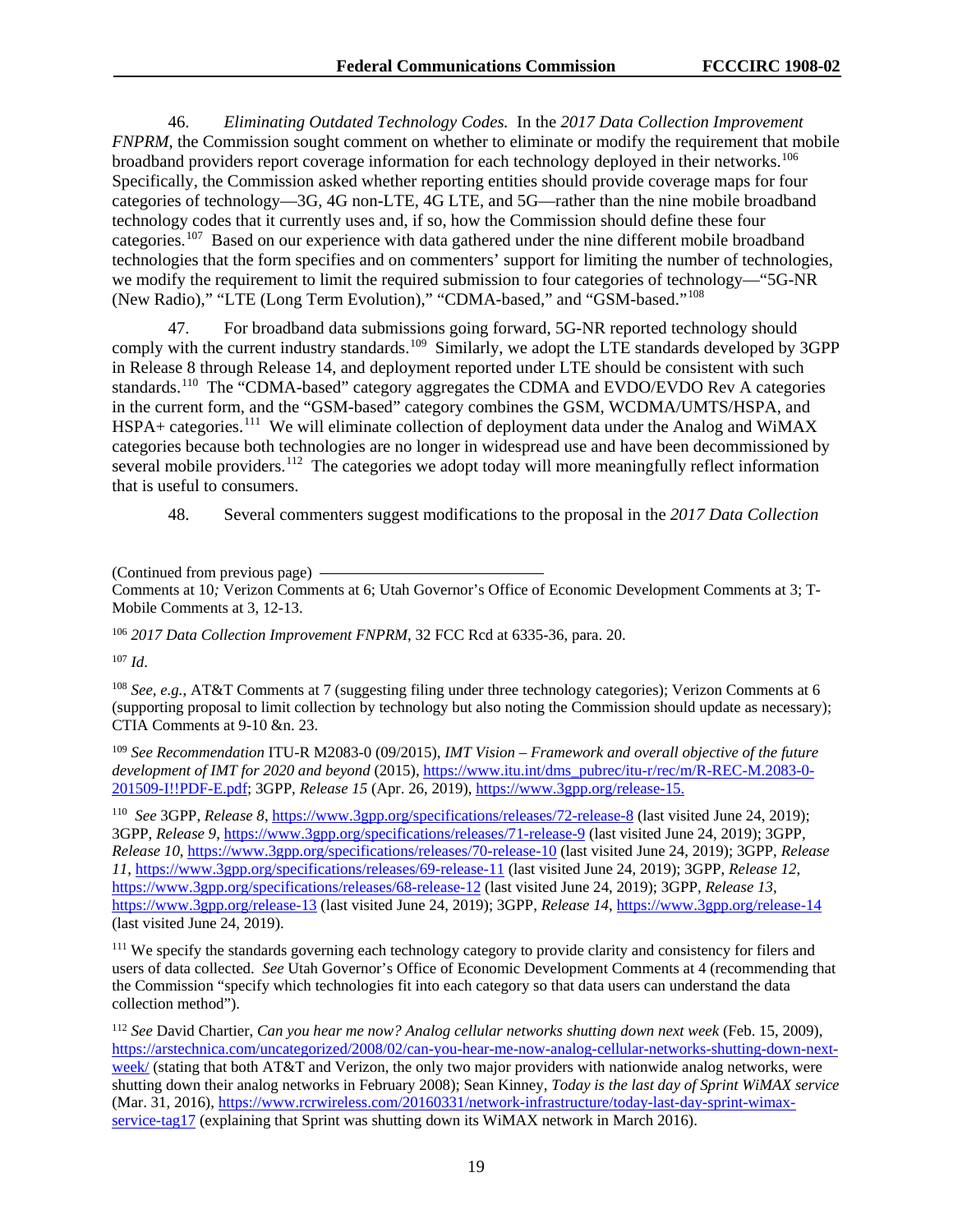*Improvement FNPRM*.<sup>[113](#page-20-0)</sup> We reject AT&T's suggestion that we require "providers to file coverage maps for only three technology categories, 3G/4G, 4G LTE and 5G."<sup>114</sup> As some commenters observe, modifying the requirement will fail to capture deployment of mobile technologies that predate LTE and 5G when parts of the country are still reliant on such technologies.<sup>115</sup> To address in part the concerns of GCI, Connected Nation, and the CPUC, we do not adopt AT&T's proposal. Instead, we modify the proposal from the *2017 Data Collection Improvement FNPRM* to retain aggregated collection under the "CDMA-based" and "GSM-based" categories of mobile broadband deployment data under technologies that predate LTE and 5G-NR (with the exception of WiMAX and Analog) because important uses remain for such data.<sup>116</sup> Aggregated collection under the "CDMA-based" and "GSM-based" categories, combined with collection of LTE and 5G-NR deployment, will ensure that areas of the country covered by at least 3G technology and entirely unserved areas of the country are captured, and will allow the Commission and other policymakers to evaluate those areas most in need.<sup>[117](#page-20-4)</sup>

49. Given the extent of LTE deployment across the country, the importance of capturing mobile broadband deployment data under nine technology codes has been significantly reduced.<sup>[118](#page-20-5)</sup> In 2017, "approximately 92% of the U.S. population lived in census blocks with LTE coverage by at least four service providers," "AT&T and Verizon each provided LTE coverage to census blocks containing approximately 98% of the population, T-Mobile provided LTE coverage to approximately 96% of the population, while Sprint provided LTE coverage to approximately 91% of the population." [119](#page-20-6) Thus, with providers' increased reliance on LTE to provide mobile broadband across the country, capturing mobile broadband deployment under nine technology codes has become outdated and unnecessary.<sup>[120](#page-20-7)</sup> The four codes that we adopt in this item will reduce burdens on filers while providing adequate information for

<span id="page-20-1"></span><sup>114</sup> AT&T Comments at 7.

<span id="page-20-2"></span><sup>115</sup> *See* GCI Comments at 10-11; CPUC Comments at 7; Connected Nation Comments at 11.

<span id="page-20-3"></span><sup>116</sup> GCI points out that portions of Alaska still depend on 2G/voice technology. *See* GCI Comments at 10-11. Under the rule changes adopted today, the Commission will continue to collect 2G voice deployment data under its "Other" category of reporting. *See infra*, para. 52. Our continued collection of 2G voice deployment data should minimize—if not alleviate entirely—GCI's concerns.

<span id="page-20-4"></span><sup>117</sup> *See* GCI Comments at 10-11; s*ee also* Connected Nation Comments at 11; CPUC Comments at 7.

<span id="page-20-6"></span><sup>119</sup> *Communications Marketplace Report, 33 FCC Rcd at 12592, paras. 41-42*.

<span id="page-20-0"></span> <sup>113</sup> *See* CTIA Comments at 9-10, n. 23 (arguing that the Commission should limit the required filing by technology to two categories—3G/4G and 4G LTE—and allow voluntary reporting of 5G technology); GCI Comments at 10-11 (stating that the four categories proposed will capture relevant differences in technology, and recommending maintaining a category of 2G/voice to distinguish areas that are entirely unserved from areas that have voice). However, Connected Nation and the California Public Utilities Commission (CPUC) discourage us from eliminating the requirement for filers to report mobile broadband coverage for each category of technology deployed in their networks. Connected Nation Comments at 11; CPUC Comments at 7.

<span id="page-20-5"></span><sup>&</sup>lt;sup>118</sup> In fact, some providers already have started the process of sunsetting certain 3G mobile broadband technologies. *See, e.g.*, Mike Dano, *Verizon stops activating CDMA 3G devices as network shutdown looms* (July 17, 2018), [https://www.fiercewireless.com/wireless/verizon-stops-activating-cdma-3g-devices-as-network-shutdown-looms;](https://www.fiercewireless.com/wireless/verizon-stops-activating-cdma-3g-devices-as-network-shutdown-looms) Drew Fitzgerald, *AT&T Gives 3G Service Three Years to Live* (Feb. 21, 2019), [https://www.wsj.com/articles/at-t](https://www.wsj.com/articles/at-t-gives-3g-service-three-years-to-live-11550765221)[gives-3g-service-three-years-to-live-11550765221.](https://www.wsj.com/articles/at-t-gives-3g-service-three-years-to-live-11550765221)

<span id="page-20-7"></span><sup>&</sup>lt;sup>120</sup> In recent years, the Commission has been able to measure the state of wireless broadband deployment without separately needing deployment data for each of the nine technology codes. *See generally Inquiry Concerning the Deployment of Advanced Telecommunications Capability to All Americans in a Reasonable and Timely Fashion*, GN Docket No. 18-238, 2019 Broadband Deployment Report, FCC 19-44, 2019 WL 2336551 (rel. May 29, 2019) (*2019 Broadband Deployment Report*); *Communications Marketplace Report*; *Implementation of Section 6002(B) of the Omnibus Budget Reconciliation Act of 1993*; *Annual Report and Analysis of Competitive Market Conditions with Respect to Mobile Wireless, Including Commercial Mobile Services*, GN Docket No. 17-69, Twentieth Report, 32 FCC Rcd 8968 (2017) (*Twentieth CMRS Competition Report*).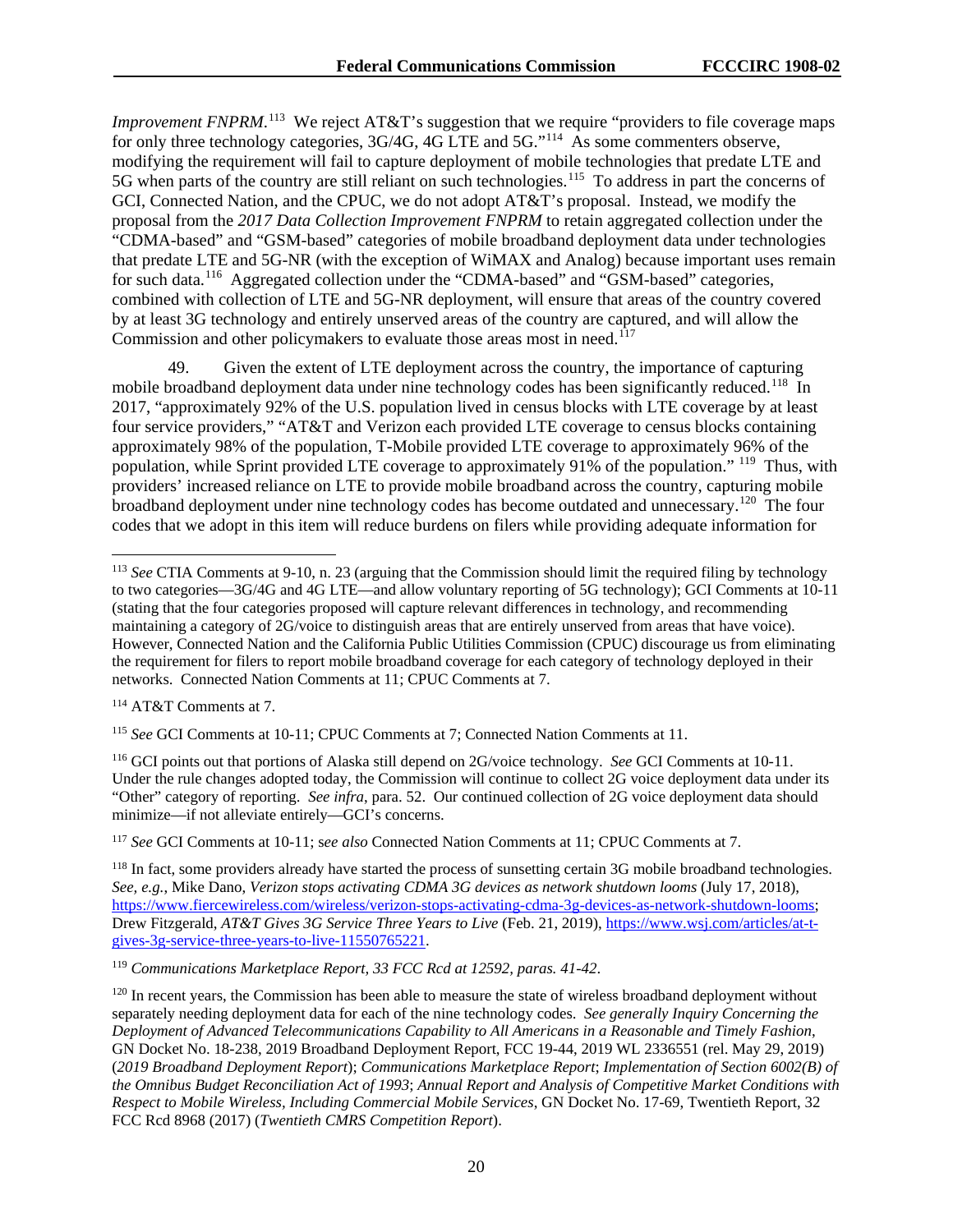the Commission to continue to "assess the wireless marketplace to ensure that our spectrum and competition policies accommodate growing demand and evolving technologies in the provision of mobile broadband services."<sup>[121](#page-21-0)</sup>

50. The new 5G-NR, LTE, CDMA-based, and GSM-based technology codes also lessen the likelihood that filers may adopt and file under their own definitions of technology deployments, leading to confusion and decreasing the usefulness of the data gathered.<sup>122</sup> Given that there are industry standards for 5G technology and LTE, we find it unnecessary to continue to require individual submissions under each of the previous nine codes.<sup>[123](#page-21-2)</sup>

51. Finally, requiring deployment data to be submitted under four, instead of nine, technology codes will ease burdens on filers who must currently submit shapefiles for each technology.<sup>124</sup> We find that the limited usefulness and practical application of the nine technology codes that Form 477 currently requires do not outweigh the burdens that they generate for filers.<sup>[125](#page-21-4)</sup>

52. *Simplifying Mobile Voice Deployment Data Collection*. We eliminate the requirement to submit mobile voice data by spectrum band for the same reasons that we eliminate this requirement for mobile broadband data: The Commission has yet to use this spectrum band information in its mobile voice coverage analysis and the requirement poses an additional burden on filers. We also streamline the technology filing requirement to four main voice-technology categories: 5G-NR, VoLTE, GSM-based, and CDMA-based.<sup>[126](#page-21-5)</sup> GSM-based voice technologies include GSM or a subsequent generation of GSM, such as the current technology codes GSM, WCDMA/UMTS/HSPA, and  $HSPA +$ <sup>[127](#page-21-6)</sup> CDMA-based voice technologies include CDMA or a subsequent generation of CDMA, such as the current technology codes CDMA and EVDO/EVDO Rev A.[128](#page-21-7) 

53. In filing nationwide voice-service coverage data, facilities-based mobile voice providers are required to submit shapefiles representing geographic coverage by technology (e.g., LTE, CDMA, analog) and spectrum band of the service providers' voice coverage.<sup>[129](#page-21-8)</sup> In the 2017 Data Collection *Improvement FNPRM*, the Commission, while noting the importance of tracking where mobile voice services are available to consumers, sought comment on how it might streamline this collection.<sup>130</sup> Specifically, the Commission asked whether it should eliminate the submission of voice coverage by both technology and spectrum band<sup>[131](#page-21-10)</sup> and whether it should continue to collect data for voice over LTE

<span id="page-21-0"></span>121 *2013 Form 477 Order*, 28 FCC Rcd at 9910, para. 45; *see also* Connected Nation Comments at 11.

<span id="page-21-1"></span><sup>122</sup> *See* CTIA Comments at 10; T-Mobile Comments at 3, 12-13.

<span id="page-21-2"></span><sup>123</sup> *Cf.* CTIA Comments at 9 n.23.

<span id="page-21-3"></span><sup>124</sup> *See* T-Mobile Comments at 4-5 (stating that it "must generate and submit 14 different coverage maps based on different technology, spectrum band, and speed combinations" and that "[t]his is a significant undertaking"); CTIA Comments at 9-10 (simplifying the categories of technologies reported would "ease burdens on providers while making the information more relevant to stakeholders").

<span id="page-21-4"></span><sup>125</sup> *See 2013 Form 477 Order*, 28 FCC Rcd at 9911, para. 48 (weighing the burdens of the filing requirement against the public interest benefits).

<span id="page-21-5"></span><sup>126</sup> We note that we will continue to require a Form 477 collection for "Other" to include any technology not captured by our classifications above.

<span id="page-21-6"></span><sup>127</sup> *FCC Form 477 Instructions* at 31.

<span id="page-21-7"></span><sup>128</sup> *Id*.

<span id="page-21-8"></span><sup>129</sup> *FCC Form 477 Instructions* at 26; *2013 Form 477 Order*, 28 FCC Rcd at 9912, para. 53. This requirement is the same for the mobile broadband service reporting, except that providers do not submit minimum speed information for voice deployments. *Compare 477 Instructions* at 24 with *477 Instructions* at 26.

<span id="page-21-9"></span><sup>130</sup> *2017 Data Collection Improvement FNPRM*, 32 FCC Rcd at 6336, para. 24.

<span id="page-21-10"></span><sup>131</sup> *Id*. at 6336, para. 24.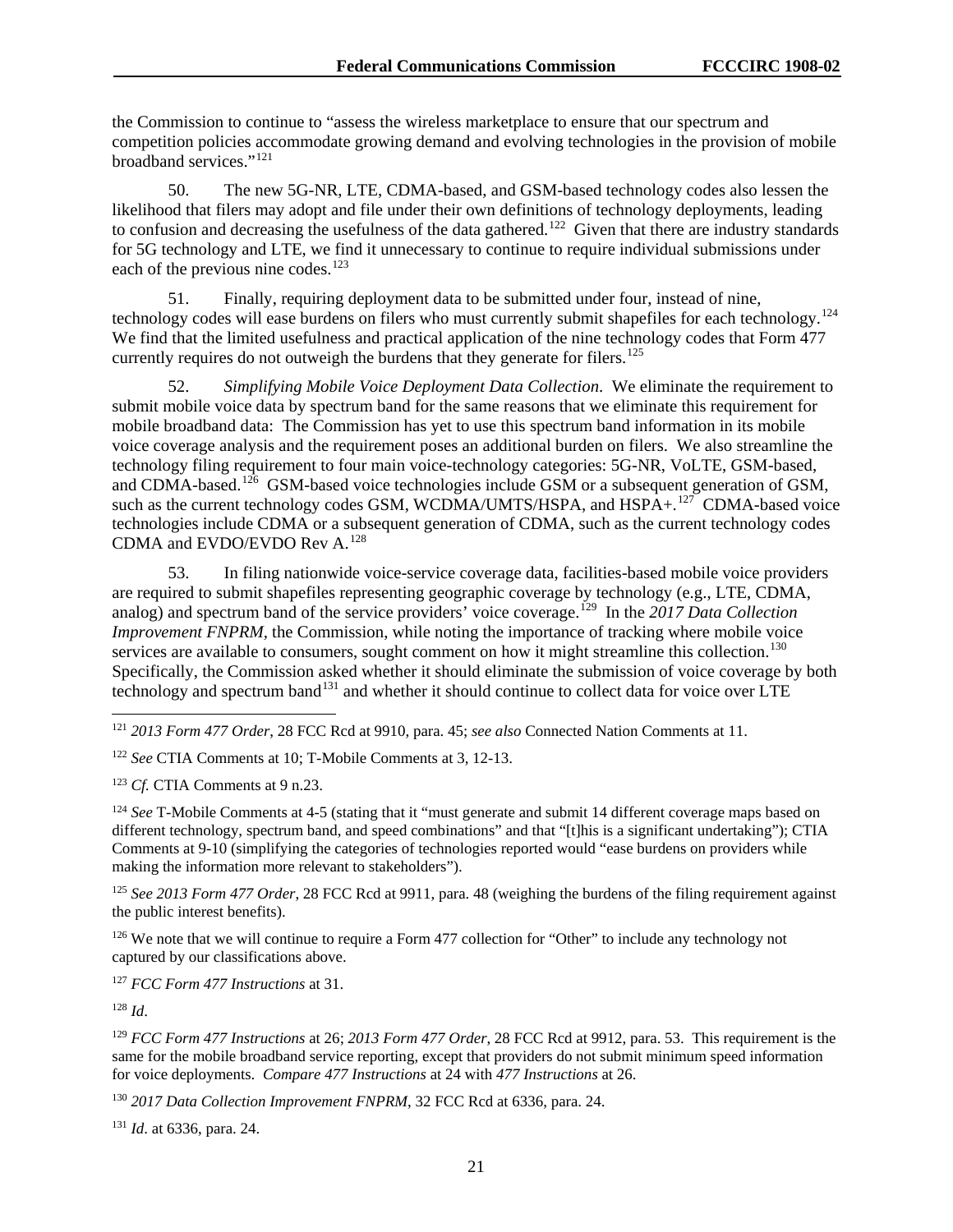(VoLTE) separately.[132](#page-22-0)

54. In the *2013 Form 477 Order*, the Commission stated that voice deployment data filed by spectrum band and technology type would (1) enable the Commission to analyze the extent of deployment in different spectrum bands; (2) help the Commission project market trends and adjust its spectrum and competition policies; and (3) assist in the Commission's efforts in the areas of emergency response and disaster relief by identifying the providers that typically serve an affected area.<sup>[133](#page-22-1)</sup> The Commission no longer finds it useful, however, to examine voice deployment data by spectrum band for the purpose of adjusting its spectrum and competition policies, because service providers currently deploy voice and broadband technologies across multiple bands.<sup>134</sup> We also address the Commission's need to determine which provider's networks are available during an emergency, by retaining the requirement to submit data for VoLTE deployment. For example, VoLTE data coverage information demonstrates comprehensive technological compatibility among providers and aids the Commission in identifying where networks are available during natural disasters.

55. Multiple commenters observe that several maps must be generated to meet this filing requirement, with little corresponding benefit.<sup>135</sup> In balancing these interests, we find that more streamlined coverage maps depicting each provider's nationwide voice coverage area based on the technology categories outlined above allows consumers (and the Commission) to know where they can receive voice service from a given provider. We agree with the argument that continuing a separate collection for certain voice technologies is necessary because, for instance, consumers with a GSM-only phone may not be able to complete a call when roaming in an area where only CDMA is available.<sup>136</sup> Providers have or will soon sunset their older voice technologies, replacing them with VoLTE networks.<sup>[137](#page-22-5)</sup> However, continuing to collect the voice technology deployment data we outline in this order is necessary for tracking where remaining legacy voice technologies are decommissioned, to ensure that coverage gaps in mobile calling do not arise.<sup>[138](#page-22-6)</sup>

56. While we are streamlining the filing of voice-deployment data, we find facilities-based mobile-voice providers should continue to submit VoLTE-deployment data, and going forward, 5G voice deployment data under the new 5G-NR category.<sup>139</sup> These data are valuable because they represent

<span id="page-22-3"></span><sup>135</sup> *See, e.g.*, AT&T Comments at 8-9; T-Mobile Comments at 4-5; Verizon Comments at 7.

<span id="page-22-4"></span><sup>136</sup> *See* RWA Comments at 5-6; Utah Governor's Office of Economic Development Comments at 4.

<span id="page-22-5"></span><sup>137</sup> *See, e.g*., Verizon, CDMA Network Activation Retirement,

<https://www.verizonwireless.com/support/knowledge-base-218813/> ("Verizon Wireless is retiring its CDMA (3G) network."); AT&T, Frequently Asked Questions (2019),

<https://www.business.att.com/content/dam/attbusiness/briefs/3G-faq-messaging.pdf> ("Our [3G] network optimization efforts have already begun and will continue between now and until about February 2022."); John Donovan, AT&T, Technology Blog, *2G Sunset Brings Faster Speeds, Newer Technologies* (Jan. 16, 2017) (observing that AT&T shut down its 2G network on January 1, 2017); Dennis Bournique, *Time to Upgrade Your Phone—T-Mobile Replacing 1900 MHz 3G with LTE in 31 Markets*, Prepaid Phone News (July 19, 2017), [https://www.prepaidphonenews.com/2017/07/tmo-lte-spectrum-update.html.](https://www.prepaidphonenews.com/2017/07/tmo-lte-spectrum-update.html)

<span id="page-22-6"></span><sup>138</sup> *But see* Verizon Comments at 7 (noting that incompatibilities among older technologies are less meaningful due to VoLTE).

<span id="page-22-7"></span><sup>139</sup> The current requirement for facilities-based mobile voice providers is that they supply their deployment data by technology, which includes "LTE." FCC, How Should I Format My Mobile Voice Deployment Data 1 (rvsd Dec. 5, 2016), [https://transition.fcc.gov/form477/MVD/formatting\\_mvd.pdf.](https://transition.fcc.gov/form477/MVD/formatting_mvd.pdf) This requirement will now be "VoLTE" and "Other," until such time as the Wireless Telecommunications Bureau further revises the requirement.

<span id="page-22-0"></span> <sup>132</sup> *<sup>2017</sup> Data Collection Improvement FNPRM*, 32 FCC Rcd at 6337, para. 25.

<span id="page-22-1"></span><sup>133</sup> *See 2013 Form 477 Order*, 28 FCC Rcd at 9912-9913, paras. 52-55.

<span id="page-22-2"></span><sup>&</sup>lt;sup>134</sup> Mike Dano, *The Spectrum Bands Carrying the Most Data, Broken Down by Carrier* (Nov. 28, 2018), [https://www.fiercewireless.com/wireless/exclusive-spectrum-bands-carrying-most-data-broken-down-by-carrier.](https://www.fiercewireless.com/wireless/exclusive-spectrum-bands-carrying-most-data-broken-down-by-carrier)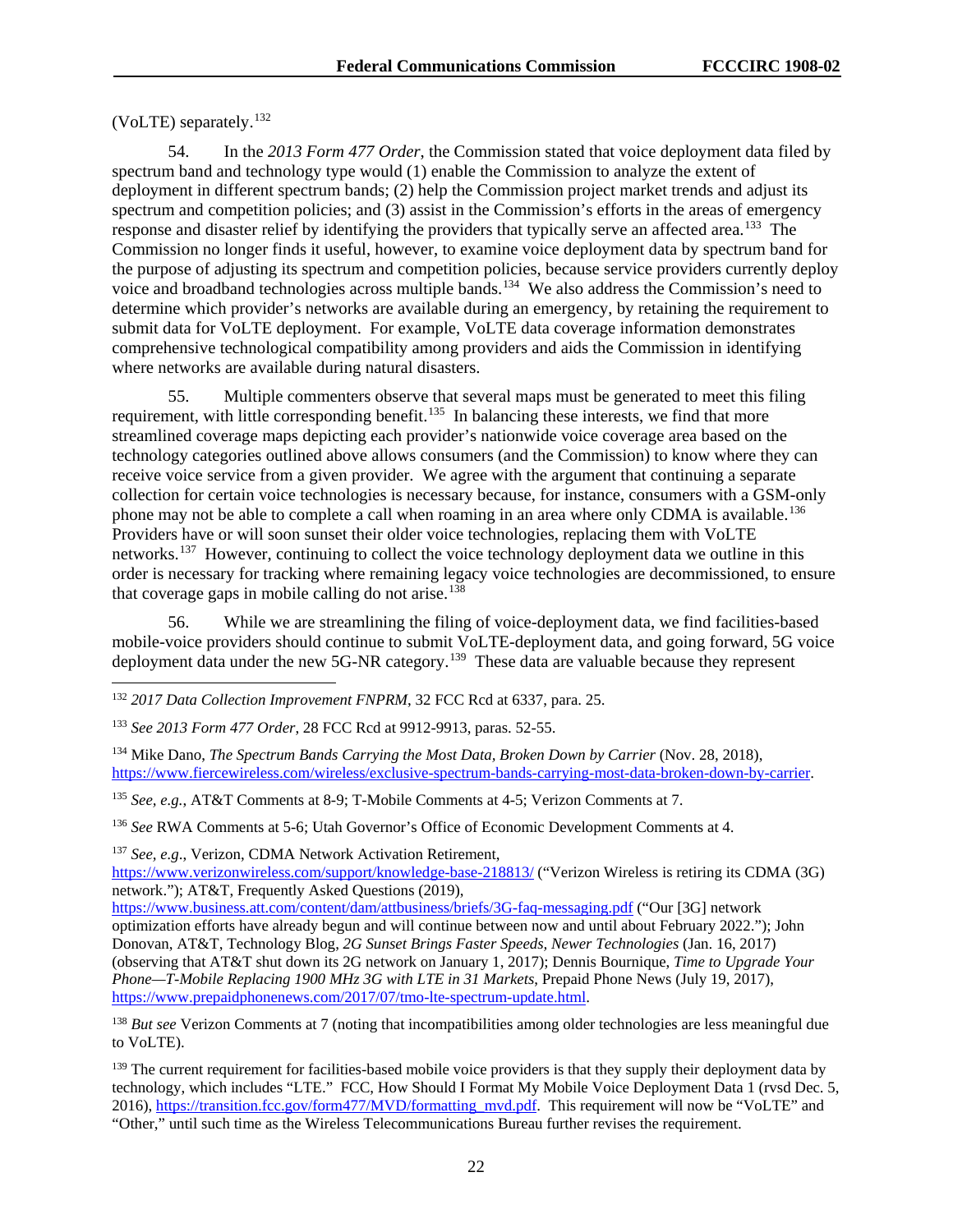potential universal technical compatibility among mobile-voice providers, which could significantly aid emergency response, and other efforts facilitated by such compatibility.<sup>[140](#page-23-0)</sup> For example, VoLTE coverage could better facilitate a customer's ability to complete a 911 call while roaming, particularly in rural areas where other voice technologies are not available.[141](#page-23-1) VoLTE is not yet ubiquitous.[142](#page-23-2) The filing of 5G-NR and VoLTE coverage data will allow the Commission to monitor how these deployments fill in and expand upon the current voice-coverage footprint. We direct WCB and OEA, in consultation with the Wireless Telecommunications Bureau (WTB), to change which mobile voice service technology data are collected going forward, as they evolve.

57. *Collect Mobile Broadband and Voice Subscription Data at the Census Tract Level.* Facilities-based mobile-broadband and voice providers are currently required to submit their subscriber numbers by state.<sup>[143](#page-23-3)</sup> Providers must include their own prepaid and postpaid customers in addition to those of resellers.[144](#page-23-4) Currently, providers are instructed to assign a subscriber to a particular state based on the area code of the device's phone number or "by using some other method that best reflects the subscriber's locations, such as billing address or place of primary use address."<sup>[145](#page-23-5)</sup>

58. To provide more granular data, the *2017 Data Collection Improvement FNPRM* proposed changing the subscribership data by requiring service providers to submit subscriber data at the censustract level, attributed to the subscriber's billing address.<sup>146</sup> Based on the record and the Commission's needs for more granular data, we now require providers to submit broadband and voice subscriber data at the census-tract level based on the subscriber's place of primary use. We find that state-level aggregation of subscription data significantly limits the data's usefulness, and that census-tract level data would substantially improve our ability to conduct more accurate mobile competition analysis, particularly in secondary market transactions.<sup>[147](#page-23-7)</sup> For instance, the Commission analyzes competition by Cellular Market Area to determine the impact of removing a competitor in a proposed license transfer.<sup>148</sup> While the

<span id="page-23-5"></span><sup>145</sup> *FCC Form 477 Instructions* at 28; *2004 Broadband Data Gathering Order*, Report and Order, 19 FCC Rcd at 22387, Line A.I-8 (requiring reporting of subscribers whose billing addresses are within the mobile provider's reported areas of availability).

<span id="page-23-6"></span><sup>146</sup>*2017 Data Collection Improvement FNPRM*, 32 FCC Rcd at 6337-38, para. 28.

<span id="page-23-7"></span><sup>147</sup> *Id.* at 6337, para. 27 (noting the Commission's ability to provide more accurate mobile competition analyses using census-tract level data, particularly in secondary market transactions review).

<span id="page-23-0"></span> <sup>140</sup> *See, e.g*., *Connect America Fund et al*., Report and Order and Further Notice of Proposed Rulemaking, 32 FCC Rcd 2152, 2156-57, paras. 11-15 (2017) (seeking to advance the deployment of 4G LTE where it does not already exist); *see also* Verizon Comments at 7 (noting that incompatibilities among older technologies are less meaningful due to VoLTE).

<span id="page-23-1"></span> $141$  RWA Comments at 5-6, n.12.

<span id="page-23-2"></span><sup>142</sup> *See, e.g.*, *Sprint is Launching Voice over LTE in 15 Cities*, CIO Bulletin (Oct. 5, 2018), [http://www.ciobulletin.com/telecom/sprint-launches-volte.](http://www.ciobulletin.com/telecom/sprint-launches-volte)

<span id="page-23-3"></span><sup>143</sup> *FCC Form 477 Instructions* at 25-27; *2013 Form 477 Order*, 28 FCC Rcd at 9914, para 57*; 2017 Data Collection Improvement FNPRM*, 32 FCC Rcd at 6337, para. 26.

<span id="page-23-4"></span><sup>144</sup> *FCC Form 477 Instructions* at 25-27; *See Development of Nationwide Broadband Data to Evaluate Reasonable and Timely Deployment of Advanced Services to All American, Improvement of Wireless Broadband Subscribership Data, and Development of Data on Interconnected Voice over Internet Protocol (VoIP) Subscribership*, Report and Order and Further Notice of Proposed Rulemaking, 23 FCC Rcd 9691, 9706, para. 16 (2008) (retaining mobile subscribership data by state); *2013 Form 477 Order*, 28 FCC Rcd at 9914, para. 57.

<span id="page-23-8"></span><sup>148</sup> *See, e.g*., *SprintCom, Inc., Shenandoah Personal Communications, LLC, and NTELOS Holdings Corp*., Memorandum Opinion and Order, 31 FCC Rcd 3631, 3641, para. 21 n.66 (2016) (using NRUF data for a competitive market analysis). *See also Communications Marketplace Report*, 33 FCC Rcd at 12583, para. 30 n.94 (using NRUF data to assess competition per Economic Area); *2017 Data Collection Improvement FNPRM*, 32 FCC Rcd at 6337, para. 26; CTIA Comments at 11.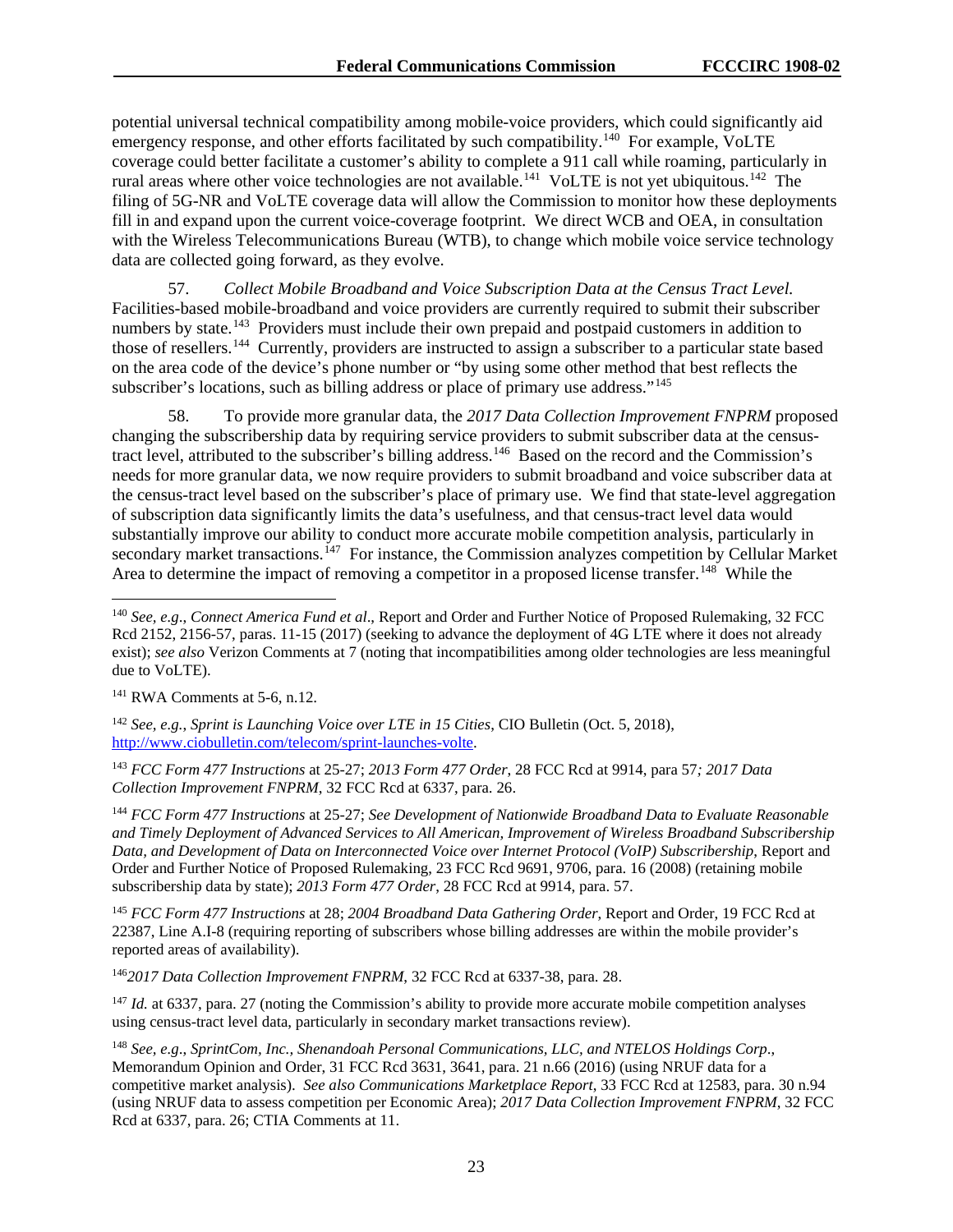Commission receives subscriber data from service providers to assess competition in relevant market areas in a pending transaction, it does not contain information about the other competitors in the market.<sup>[149](#page-24-0)</sup> Having the same census-tract level subscribership data from all providers facilitates the Commission's ability to conduct comparative analysis in license transfer proceedings.

59. The Commission today relies on the telephone number-based Number Resource Utilization/Forecast information as a proxy for filer-submitted subscriber numbers when conducting competitive market analyses because of shortcomings in state-level subscriber data.[150](#page-24-1) Number Resource Utilization/Forecast subscriber data indicate the number of assigned phone numbers that a service provider has in a particular rate center, out of the 18,000 rate centers across the country.<sup>151</sup> All service providers must report to the Commission the quantity of their phone numbers assigned to end users, which permits the Commission to calculate the total number of mobile wireless subscribers.<sup>[152](#page-24-3)</sup> When a geographical analysis is required, rate center data can be associated with a geographic point within a county boundary.<sup>[153](#page-24-4)</sup>

60. Number Resource Utilization/Forecast data, however, have limitations, like providing only the quantity of mobile wireless connections that have a telephone number, rather than the number of consumers subscribed to mobile broadband or voice service.<sup>154</sup> If a mobile broadband or voice subscriber uses a device that does not have a telephone number assigned to it (e.g., a tablet), then that subscriber will not be recorded in Number Resource Utilization/Forecast data.<sup>[155](#page-24-6)</sup> These data also do not reflect when consumers move to a different state and retain the same telephone number.<sup>[156](#page-24-7)</sup>

61. We find that both the Commission's need for more precise data for competitive analyses

<span id="page-24-2"></span><sup>151</sup> *Communications Marketplace Report*, 33 FCC Rcd at 12583, para. 30 n.94 ("[Number Resource Utilization/Forecast] subscriber data indicate the number of assigned phone numbers that a wireless service provider has in a particular rate center (there are approximately 18,000 rate centers in the country)).

<span id="page-24-3"></span><sup>152</sup> *Id.*

<span id="page-24-4"></span><sup>153</sup> *Id*.

<span id="page-24-5"></span><sup>154</sup> *Twentieth CMRS Competition Report*, 32 FCC Rcd at 8977-78 n.65 (noting that NRUF data is increasing out of date the less each distinct device relies on a particular phone number).

<span id="page-24-6"></span><sup>155</sup> *See 2017 Data Collection Improvement FNPRM*, 32 FCC Rcd at 6337, para. 26 n.38.

<span id="page-24-7"></span><sup>156</sup> *See Id.,* at 6337, para. 26 n.38. For example, a consumer that received an 812 area code because he or she initially subscribed to mobile voice service in southern Indiana, but moved to California, is attributed to southern Indiana in NRUF data. That same consumer would continue to be attributed to southern Indiana, even if he or she never moves back to Indiana. As another example, an analysis of NRUF data in New Orleans following Hurricane Katrina overinflated subscribership by accounting for subscribers who left the area because of the disaster. *Implementation of Section 6002(b) of the Omnibus Budget Reconciliation Act of 1993 et al.*, *Annual Report and Analysis of Competitive Market Conditions with respect to Commercial Mobile Services,* Twelfth Report, 23 FCC Rcd 2241, 2369, 2372 (2008) (*Twelfth CMRS Competition Report*). Because the subscribers did not change their telephone numbers, the data reflected that they remained in New Orleans. *Twelfth Mobile Competition Report*, 23 FCC Rcd at 2372. ("One explanation for this may be that, after the flooding, people leaving the area took their cell phones (and cell phone numbers) with them. Thus, those numbers may still be associated with New Orleans rate centers, even though the people actually no longer live anywhere near there."); *compare id*. at 2369 (showing 100% penetration) *with Implementation of Section 6002(b) of the Omnibus Budget Reconciliation Act of 1993 et al.*, *Annual Report and Analysis of Competitive Market Conditions with respect to Commercial Mobile Services*, Eleventh Report, 21 FCC Rcd 10947, 11046 (2007) (*Eleventh CMRS Competition Report*) (showing 77% penetration in New Orleans). *See 2017 Data Collection Improvement FNPRM*, 32 FCC Rcd at 6337, para. 26 n.38.

<span id="page-24-0"></span> <sup>149</sup> *See* CTIA Comments at 11 (arguing that the Commission could merely ask applicants in a transaction for subscriber data in a particular market).

<span id="page-24-1"></span><sup>150</sup> *2017 Data Collection Improvement FNPRM*, 32 FCC Rcd at 6337-38, para. 26; *Communications Marketplace Report*, 33 FCC Rcd at 12583, para. 30 n.9394; *Twentieth CMRS Competition Report*, 32 FCC Rcd at 8977-78 .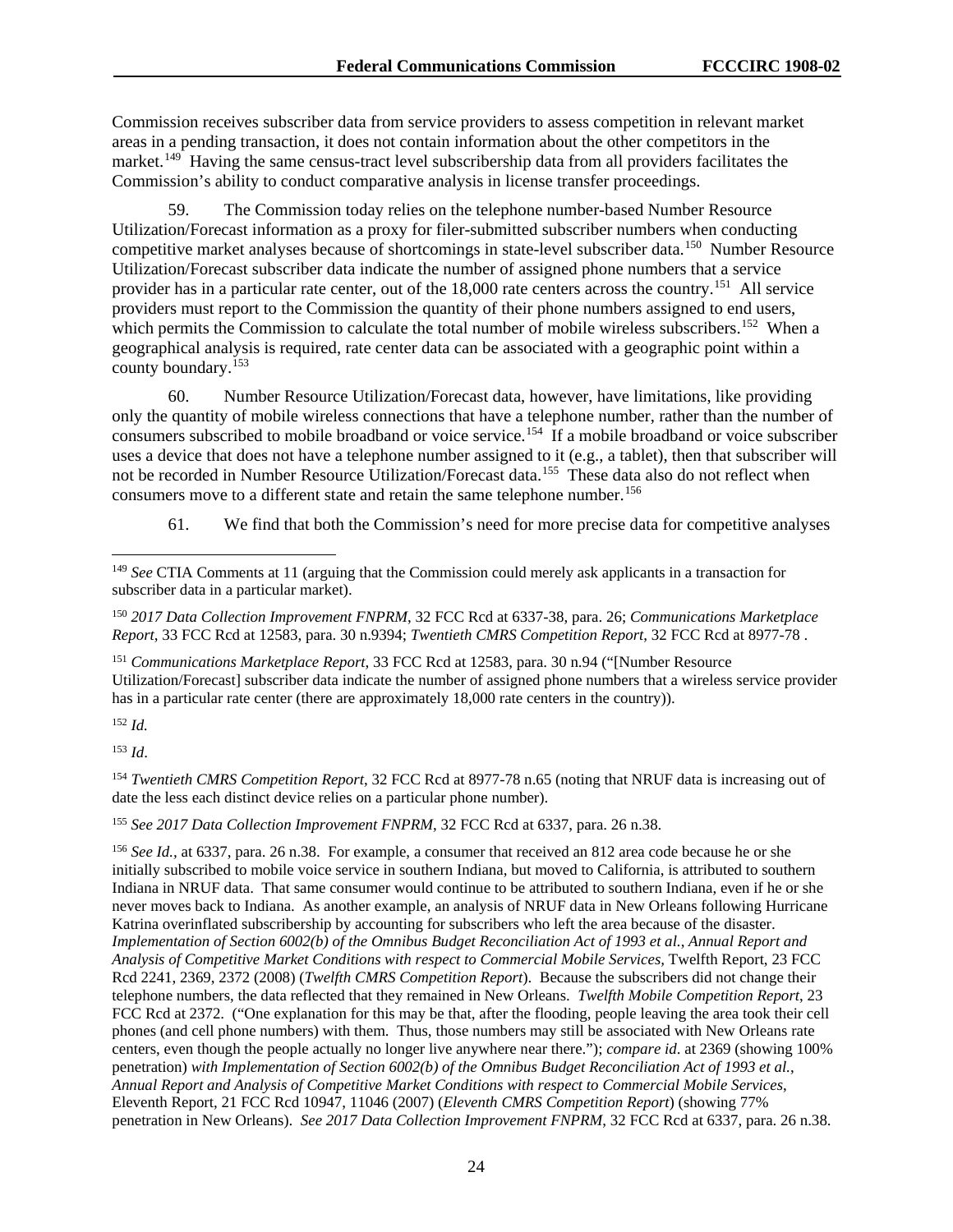and the limitations of Number Resource Utilization/Forecast data outweigh industry concerns about the burden of the collection.<sup>157</sup> We believe that filer-supplied data at the census-tract level are superior to Number Resource Utilization/Forecast data because they are generated by the operators and based on the operator-determined location of its subscribers. Use of such data require the Commission to estimate the location of subscribers based on the rate centers associated with telephone numbers, and this can cause problems.[158](#page-25-1) Mobile subscriber data at the census-tract level provides a dataset needed for our analyses, instead of introducing error by relying on Number Resource Utilization/Forecast data in a manner that it was not intended to be used.

62. Census-tract level reporting of mobile subscription data strikes the proper balance between more useful, granular data, while reducing artificial precision that could be introduced by getting too granular with mobile service use. Some commenters support the requirement to file subscriber data by census block.[159](#page-25-2) OTI states that census-block level data would help digital literacy programs better target their efforts, because many households subscribing to these programs rely on mobile broadband as their primary means of accessing the Internet.[160](#page-25-3) Using census tracts is consistent with our previous finding that this level of granularity corresponds to actual locations and can be correlated with valuable demographic census data.<sup>[161](#page-25-4)</sup> Moreover, subscription data at the census-tract level would be useful for analyzing competition by market and would be more useful than rate-center based Number Resource Utilization/Forecast data. While customers are attributed to a particular address for their place of primary use, unlike fixed, the mobile nature of the service inherently makes such attribution to too small an area artificial.<sup>[162](#page-25-5)</sup> The census-tract level maintains the balance of being useful for our analyses while reducing any artificial granularity.

63. We are not convinced that the burdens on reporting entities are so high that the Commission should continue to rely on Number Resource Utilization/Forecast data. We disagree with commenters who contend that we should continue to rely on Number Resource Utilization/Forecast data as the primary source of mobile broadband connections and voice service subscriptions.<sup>163</sup> The Commission must move forward with a more accurate mobile subscription collection to meet its goals and track subscribership data. Nothing in the record indicates that a census-tract collection is any more burdensome for mobile filers than for fixed filers, whom are already required to provide subscriber data at the census-tract level. $164$ 

64. To ensure consistency among submissions, we also require providers to submit census tract subscribership data by "place of primary use," which is defined in the United States Code as "the

<span id="page-25-0"></span> 157 AT&T Comments at 9-10; CTIA Comments at 11-12; T-Mobile Comments at 9-10; Verizon Comments at 8-9; AT&T Reply at 2; GCI Reply at 5.

<span id="page-25-1"></span><sup>158</sup> *Communications Marketplace Report*, 33 FCC Rcd at 12583, para. 30 n.94; *see also 2017 Data Collection Improvement FNPRM*, 32 FCC Rcd at 6337, para. 26 n.38.

<span id="page-25-2"></span><sup>159</sup> CPUC Comments at 5; NTCA Comments at 9 n.12; OTI Comments at 6; West Virginia Broadband Enhancement Council Comments at 2; Deere Reply at 3 (arguing that since address-level data is collected anyway, the Commission should require subscriber-level data by census block).

<span id="page-25-3"></span><sup>160</sup> OTI Comments at 6.

<span id="page-25-4"></span><sup>161</sup> *2013 Form 477 Order*, 28 FCC Rcd at 9917, para. 67; *see also* OTI Comments at 7. *Cf* CWA Reply at 3 (stating if the Commission disaggregates data, then it needs to ensure that the data be disaggregated to a census-recognized boundary so that the data can be correlated with census data for demographic analyses).

<span id="page-25-5"></span><sup>162</sup> Verizon Comments at 8-9 (arguing that the more disaggregated mobile data the Commission collects, the more artificial precision and inaccuracy are introduced).

<span id="page-25-6"></span><sup>163</sup> *See* CTIA Comments at 11 (arguing that the Commission could use NRUF data instead of subscriber data); T-Mobile Comments at 2, 8-10.

<span id="page-25-7"></span><sup>164</sup> *2013 Form 477 Order*, 28 FCC Rcd at 9916-18, paras. 64-68.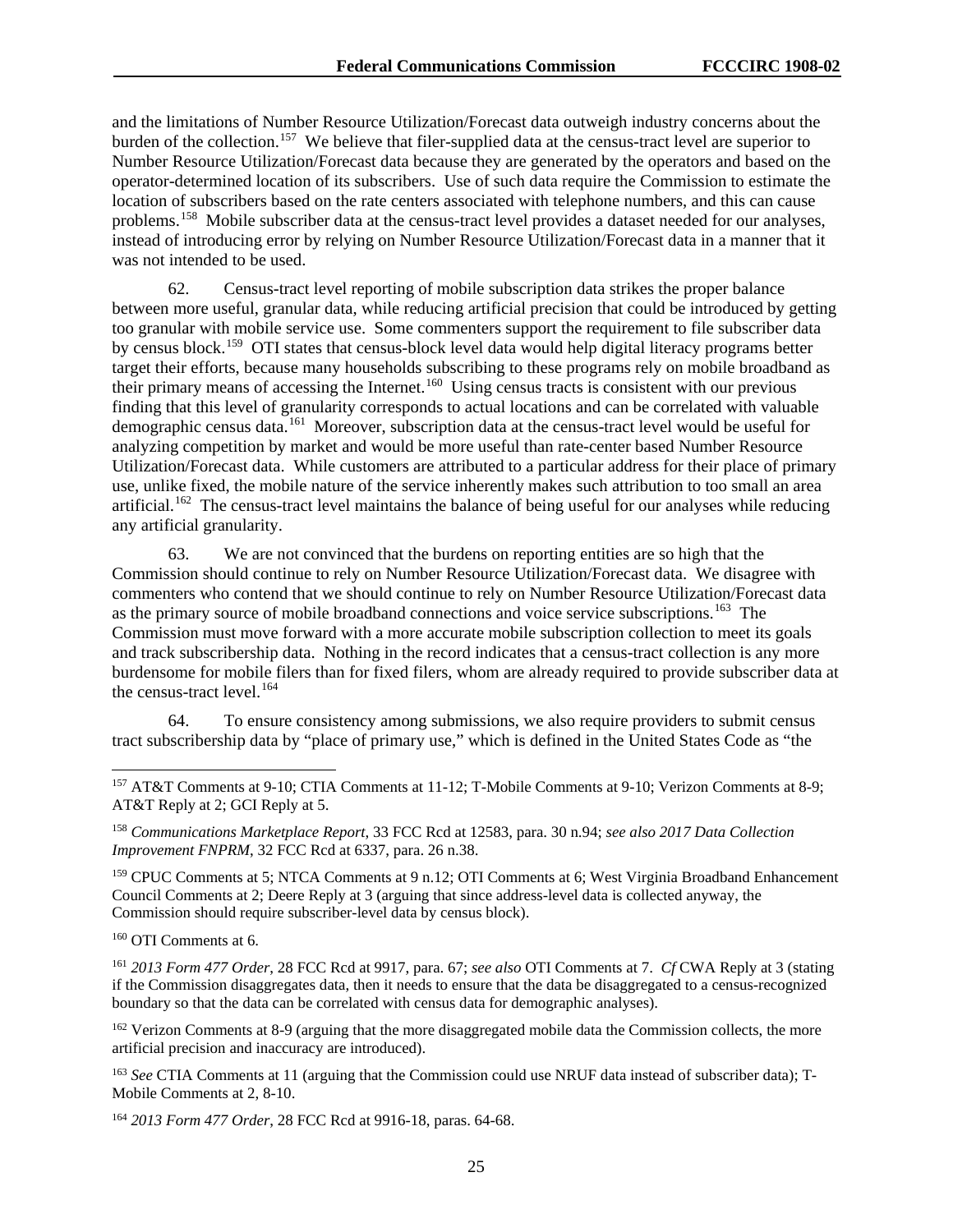street address representative of where the customer's use of the mobile telecommunications service primarily occurs," and must be the "the residential street address or the primary business street address of the customer" and "within the licensed service area of the home service provider."[165](#page-26-0) 

65. We find persuasive the concerns expressed by commenters that the use of billing address does not reflect where subscribers primarily use their mobile broadband and voice services.<sup>[166](#page-26-1)</sup> Certain subscriber groups, such as seasonal workers, college students, business accounts, and prepaid subscribers, could be misreported if billing address is used to represent where they primarily use their service.<sup>[167](#page-26-2)</sup> The "place of primary use" best addresses all of these concerns. This definition focuses on where the service is primarily used, not billed, and allows for inclusion of prepaid subscribers. Facilities-based mobile service providers<sup>[168](#page-26-3)</sup> must also obtain and maintain this information for tax purposes, thus decreasing the burden of collecting and storing this subscriber data.<sup>[169](#page-26-4)</sup> To the extent that providers do not currently have a system that associates a primary place of use with a census tract,<sup>[170](#page-26-5)</sup> providers should obtain and keep this information in the normal course of business going forward.[171](#page-26-6) While the place of primary use may not reflect all locations that subscribers may use their service, we believe it is the best proxy given the benefits and burdens commenters identified.<sup>[172](#page-26-7)</sup>

66. *Eliminating Collection of Mobile Retail Availability*. We conclude it is appropriate to no longer collect census-tract level mobile retail availability data. The current form requires facilities-based mobile broadband providers to submit a list of census tracts in which the provider advertises its mobile wireless broadband service and in which the service is available to actual and potential subscribers.<sup>173</sup> These retail availability data were used as a proxy for mobile broadband deployment data before the Commission required submission of such data.<sup>[174](#page-26-9)</sup> When the Commission began collecting deployment

<span id="page-26-2"></span><sup>167</sup> GCI Comments at 15; Verizon Comments at 8-9; T-Mobile Comments at 9; Connected Nation Comments at 12.

<span id="page-26-3"></span><sup>168</sup> *See* 4 U.S.C. § 124(5) (defining "home service provider" as "the facilities-based carrier or reseller with which the customer contracts for the provision of mobile telecommunications services").

<span id="page-26-4"></span><sup>169</sup> 4 U.S.C. § 122 (requiring home service providers to obtain and maintain customer's primary place of use for taxing jurisdictions).

<span id="page-26-5"></span><sup>170</sup> AT&T Comments at 9-10. AT&T predicts that disaggregating subscriber data to the census-tract level would add 30-45 days to the filing requirement. AT&T Comments at 10. Verizon argues that providers do not maintain customer records by census tract, and that providers would need to create new systems and processes to map billing addresses to census tracts. Verizon Comments at 9.

<span id="page-26-6"></span><sup>171</sup> 4 U.S.C. § 122 (requiring providers collect and maintain subscriber's primary place of use).

<span id="page-26-7"></span><sup>172</sup> *See* T-Mobile Comments at 9 (arguing that subscribers use their mobile broadband and telephony services hundreds or even thousands of miles away from their billing addresses, whether running errands, at work, visiting friends and family locally or out-of-state, or retaining their number when moving to another state). *See also* Connected Nation Comments at 12; GCI Comments at 15; Verizon Comments at 8-9.

<span id="page-26-8"></span>173 *FCC Form 477 Instructions* at; *2013 Form 477 Order*, 28 FCC Rcd at 9909-10, paras. 44-45.

<span id="page-26-0"></span> <sup>165</sup> 4 U.S.C. § 124(8) (defining "place of primary use"); *see also <sup>2017</sup> Data Collection Improvement FNPRM*, 32 FCC Rcd at 6338, para. 29 & n.42 (seeking comment on "place of primary use").

<span id="page-26-1"></span><sup>166</sup> Connected Nation Comments at 12; GCI Comments at 15; T-Mobile Comments at 9; Verizon Comments at 8-9; *but see* CPUC Comments at 5 (advocating for billing address over "place of use," as the latter is not always determinable).

<span id="page-26-9"></span><sup>174</sup> The *2004 Broadband Data Gathering Order* required filers reporting mobile wireless broadband subscribers to provide the Zip Codes representing the filer's mobile wireless broadband coverage areas. *2004 Broadband Data Gathering Order*, 19 FCC Rcd at 22349-50, para. 18. The accompanying instructions stated that providers should report the Zip Codes where the mobile wireless broadband service provider's service "is advertised and available to actual and potential subscribers." *Id*. at 22393.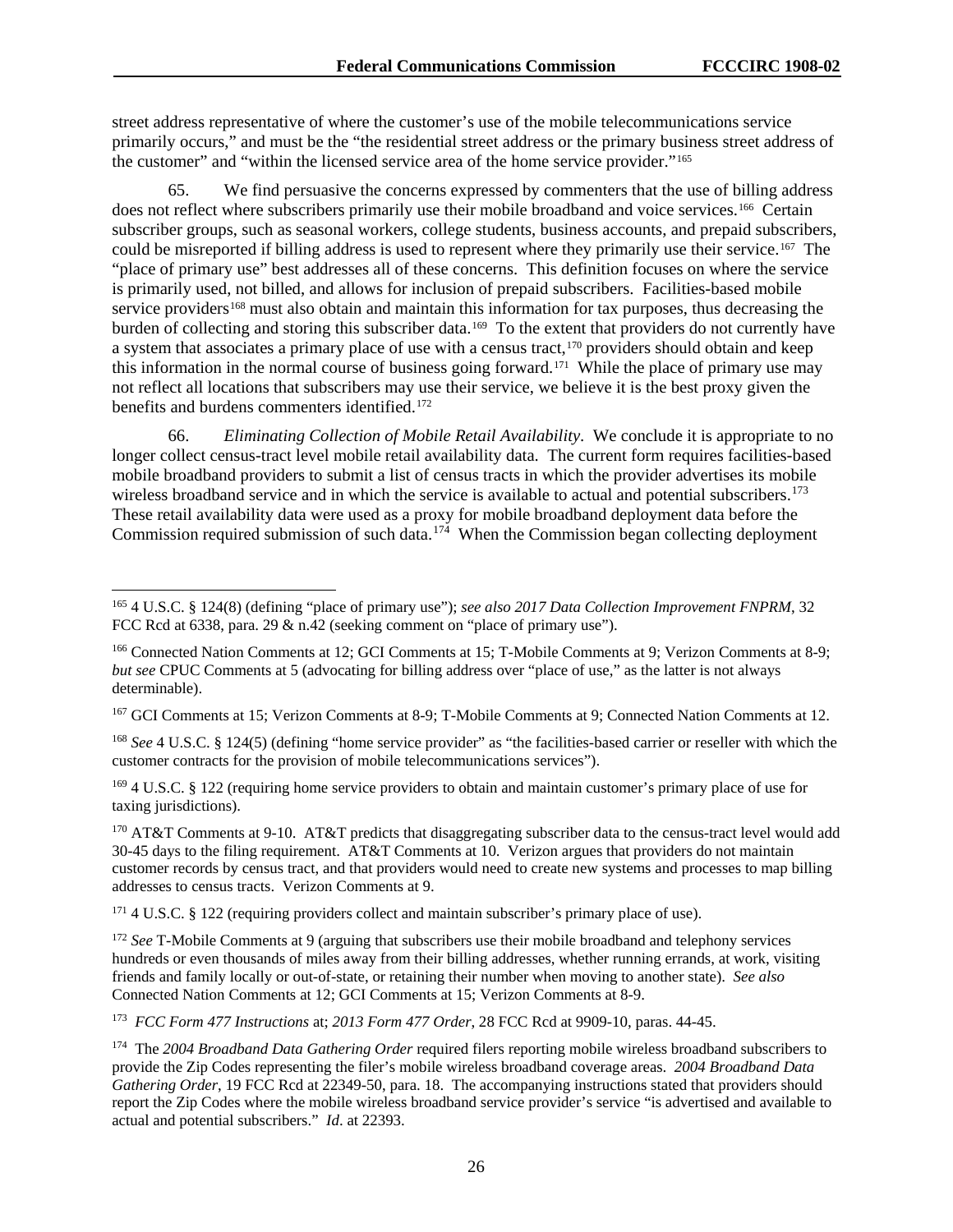data, it decided to retain the retail availability collection,<sup>[175](#page-27-0)</sup> on the basis that such data are necessary to indicate where, within a service provider's coverage area, the provider actually has a local retail presence.<sup>[176](#page-27-1)</sup> The Commission concluded that collection of retail availability data would complement the deployment data by allowing the Commission to better understand where service is "advertised and available" to subscribers within the provider's deployment footprint.<sup>[177](#page-27-2)</sup>

67. The *2017 Data Collection Improvement NPRM* proposed to eliminate the collection of retail availability data, given that, as time passed, the data did not in actuality provide useful, additional information about where service providers have a local retail presence.<sup>178</sup> Based on the record, we now eliminate the mobile retail availability collection.<sup>[179](#page-27-4)</sup> We agree with commenters that this collection creates an additional filing burden but does not yield useful data.<sup>[180](#page-27-5)</sup>

68. We are not persuaded by those commenters that support retention or improvement of the retail availability filing requirement. The California PUC argues that we should continue collecting this information, but does not explain how it is useful beyond what is also collected for deployment data.<sup>[181](#page-27-6)</sup> The West Virginia Office of the GIS State Coordinator states that we should revise the collection and require providers to submit their local retail presence, which would aid in determining how to serve consumers not located in retail service areas.<sup>[182](#page-27-7)</sup> However, most (if not all) consumers can still subscribe to service despite the lack of a retail presence in a location, if a provider's network covers that location.<sup>[183](#page-27-8)</sup> We find that deployment information, which service providers must continue to submit, is much more useful to consumers and policymakers than retail availability information, and accordingly we eliminate the mobile retail availability collection.

69. *Eliminating the Committed Information Rate Collection for Fixed-Broadband Deployment*. Form 477 currently requires fixed providers offering business/enterprise/government services to report the maximum downstream and upstream contractual or guaranteed data throughput rate (committed information rate) available in each reported census block.<sup>184</sup> However, the record in this proceeding supports discontinuing the collection of committed information rate data. We agree with commenters such as Alaska Communications that committed information rate data is "not a useful

<span id="page-27-0"></span> <sup>175</sup> The Commission began collecting fixed and mobile service provider deployment information in 2013. *See 2013 Form 477 Order*, 28 FCC Rcd at 9922, para. 81 ("We are collecting deployment data for the first time . . ."). *Id.* at 9909-10, para. 44 (keeping the requirement but eliminating the reporting by speed tiers).

<span id="page-27-1"></span><sup>176</sup> *See 2017 Data Collection Improvement FNPRM*, 32 FCC Rcd at 6336, para. 21; *2013 Form 477 Order*, 28 FCC Rcd at 9909-10, para. 44.

<span id="page-27-2"></span><sup>177</sup> *See 2017 Data Collection Improvement FNPRM*, 32 FCC Rcd at 6336, para. 21; *2013 Form 477 Order*, 28 FCC Rcd at 9909-10, para. 44.

<span id="page-27-3"></span><sup>178</sup> *2017 Data Collection Improvement FNPRM*, 32 FCC Rcd at 6336, para. 22.

<span id="page-27-4"></span><sup>179</sup> *See* preexisting 47 CFR § 1.7001(d)(2)(i) & (ii); *FCC Form 477 Instructions* at 32. *See also* preexisting 47 CFR section 1.7001(d)(4) (providers may request confidential treatment of other data pursuant to rule § 0.459).

<span id="page-27-5"></span><sup>&</sup>lt;sup>180</sup> Connected Nation Comments at 11 (agreeing that the availability data collection does not reflect providers' local retail presence); T-Mobile Comments at 5 (noting that the availability requirement is a burden without a benefit); Verizon Comments at 7.

<span id="page-27-6"></span><sup>&</sup>lt;sup>181</sup> CPUC Comments at 7 (arguing the Commission should retain the availability requirement).

<span id="page-27-7"></span><sup>&</sup>lt;sup>182</sup> West Virginia Office of the GIS State Coordinator Comments at 5.

<span id="page-27-8"></span><sup>183</sup> *See* Verizon Comments at 5 (arguing that providers are eager to provide service wherever they have coverage and there are a variety of means to subscribe to serve, other than through a local retail outlet).

<span id="page-27-9"></span><sup>184</sup> *2013 Form 477 Order*, 28 FCC Rcd at 9906, para. 38. *FCC Form 477 Instructions* at 2.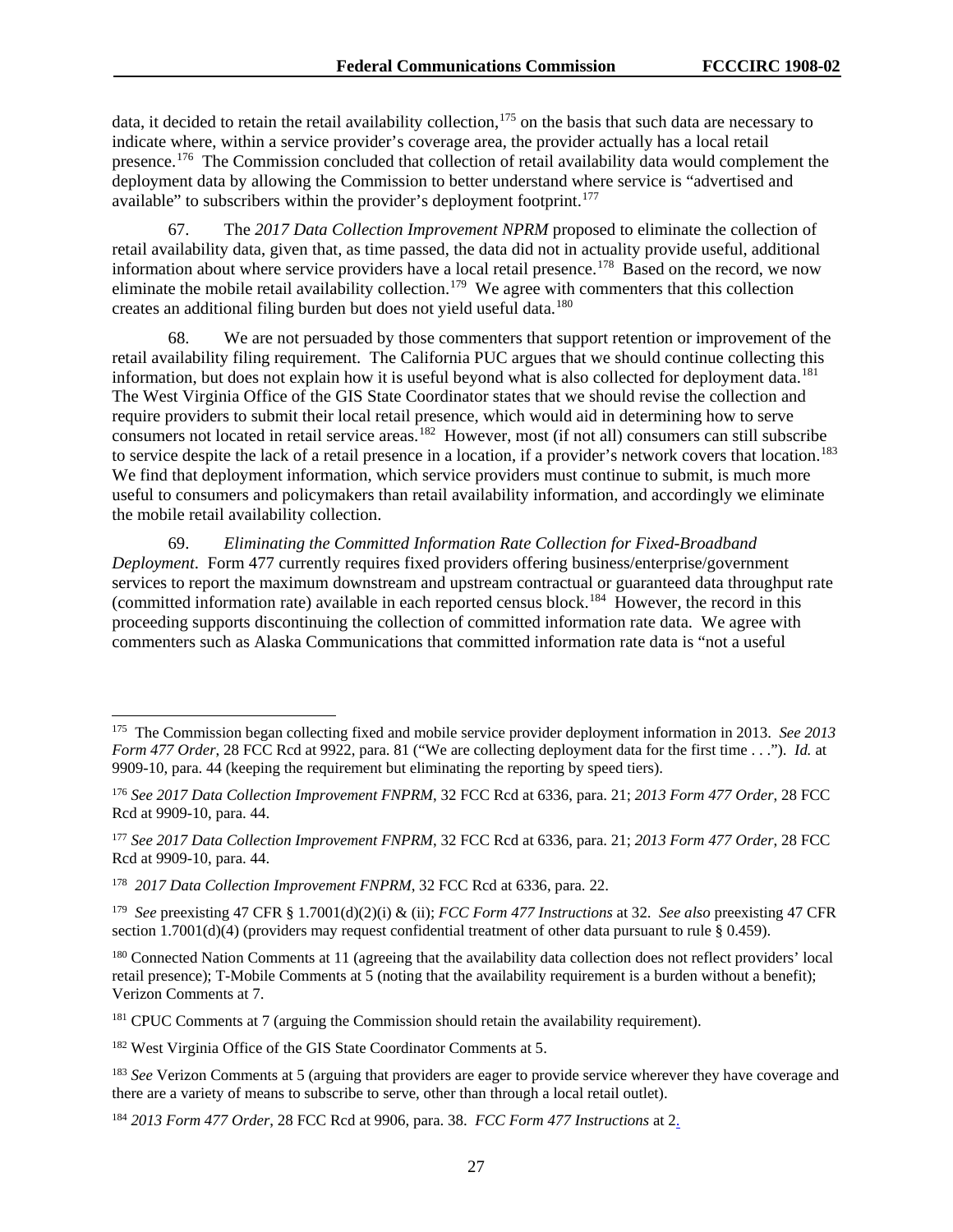category of data" and "imposes significant burdens",<sup>[185](#page-28-0)</sup> and with ACA, who argues that any rationale there was to adopt the requirement no longer exists because "small- and medium-sized end-users increasingly do not distinguish" between best-efforts or committed information rate "as broadband service performance for best-efforts is enhanced."<sup>[186](#page-28-1)</sup> Verizon also agrees with eliminating the committed information rate requirement because "relying on the maximum upload and download speed should sufficiently describe the services that are available to business customers in an area."<sup>187</sup> AT&T supports elimination and asks that the Commission "limit the collection to the maximum best efforts speed offered, and maintain the indicators for consumer and business data."<sup>[188](#page-28-3)</sup> Other commenters also are in agreement with eliminating the committed information rate reporting requirement.<sup>[189](#page-28-4)</sup>

70. Only Windstream supports keeping the collection of committed information rate data, arguing that such data "enable the Commission to evaluate trends in the competitive landscape for the provision of Business Data Services . . . .<sup>"190</sup> Windstream, in fact, urges the Commission not only to keep but also to expand the collection and require reporting of the following CIR ranges at the census-block level: (1) 10 Mbps and below; (2) 11 to 50 Mbps; (3) 51 to 100 Mbps; (4) 101 Mbps to 1 GB; and (5) above 1GB.[191](#page-28-6) Windstream contends that these data "are crucial for the Commission to evaluate whether its predictions prove accurate or whether different action is necessary to ensure competitive [business data service] markets."<sup>[192](#page-28-7)</sup>

71. We disagree. Specific measures of a committed information rate are not required to evaluate the business data services market per the competitive market test that the Commission adopted in 2017 for price cap areas (prior to the *2017 Data Collection Improvement FNPRM*) and in 2018 for certain rate-of-return areas.<sup>[193](#page-28-8)</sup> Accordingly, discontinuing the committed information rate collection lacks any relationship to our ability to "evaluate trends in the competitive landscape for the provision of [business data services]," as Windstream claims.<sup>194</sup> The competitive market test depends on reported service speeds (specifically, a minimum of  $10/1$  Mbps).<sup>195</sup> As long as we collect service speeds for upload and

<span id="page-28-2"></span><sup>187</sup> Verizon Comments at 7.

<span id="page-28-3"></span><sup>188</sup> AT&T Comments at 11.

<span id="page-28-4"></span><sup>189</sup> Comcast Comments at 17 (supports elimination, citing the Commission's sentiment that the CIR data do not provide "additional useful insight."); USTelecom Comments at 11 (supports elimination, believing it "may be more accurate to simply report whether a provider offers BDS, but no longer require that it report any speed data.") ITTA Comments at 2 (the CIR data does not provide "additional useful insight" and supports elimination); NCTA Comments at 3 (supports elimination for the reasons cited by the Commission); Sacred Wind Communications, Inc. Comments at 3 (agrees with eliminating the requirement because CIR data "provides no meaningful purpose" especially in rural areas where broadband speeds generally do not vary between residential and business/enterprise as both are provided "best efforts").

<span id="page-28-5"></span><sup>190</sup> Windstream Comments at 2; Windstream Reply at 2-5.

<span id="page-28-6"></span><sup>191</sup> Windstream Comments at 3.

<span id="page-28-7"></span><sup>192</sup> Windstream Comments at 3.

<span id="page-28-8"></span><sup>193</sup> *See Business Data Services in an Internet Protocol Environment et al.*, WC Docket No. 16-143 et al., Report and Order, 32 FCC Rcd 3459, 3527-29, paras. 145-52 (2017); *Regulation of Business Data Services for Rate-of-Return Local Exchange Carriers et al.*, WC Docket No. 17-144, Report and Order, Second Further Notice of Proposed Rulemaking, and Further Notice of Proposed Rulemaking, 33 FCC Rcd 10403, 10439-40, paras. 103-04 (2018) (*A-CAM Rate-of-Return BDS Order*).

<span id="page-28-0"></span><sup>&</sup>lt;sup>185</sup> See Alaska Communications Comments at 2, 3 (Commission should "rely instead on price lists and similar sources of generally available terms for available speed in enterprise offerings").

<span id="page-28-1"></span><sup>186</sup> ACA Comments at 13.

<span id="page-28-9"></span><sup>194</sup> Windstream Comments at 3.

<span id="page-28-10"></span><sup>195</sup> *A-CAM Rate-of-Return BDS Order*, 33 FCC Rcd at 10436, paras. 90-91.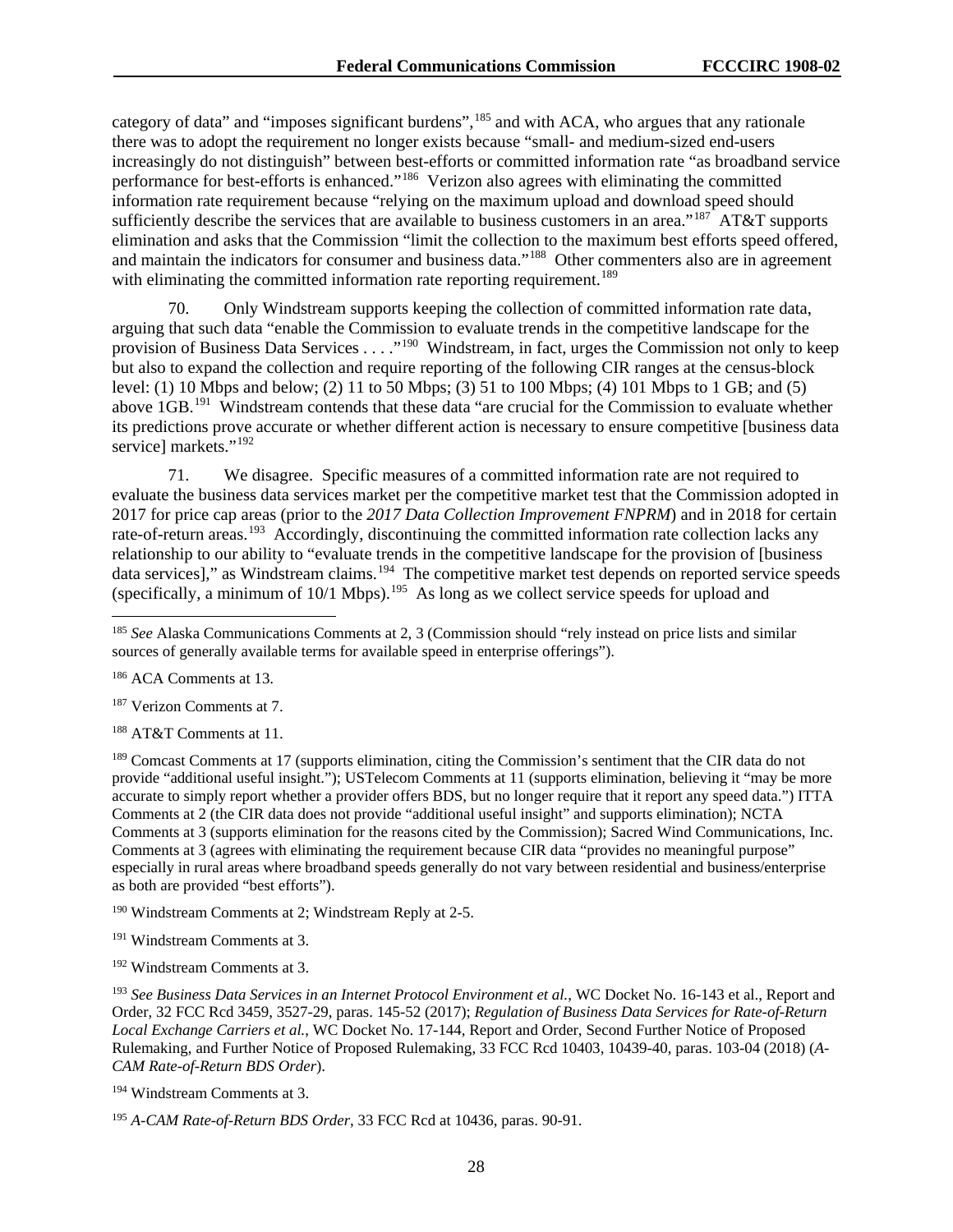download, all the information necessary for an analysis using the competitive market test remains available. Therefore, we disagree with Windstream and decline to expand the collection of committed information rate data as requested.

72. *Permitting Company-Specific Fixed-Voice-Subscription Data at the Study-Area Level for Incumbent Local Exchange Companies*. In the *2017 Form 477 NPRM*, the Commission proposed to use the Form 477 fixed voice subscription data, in conjunction with Study Area Boundary data, to develop and publish aggregated voice line counts for every rate-of-return carrier study area.<sup>[196](#page-29-0)</sup> The Commission's proposal stemmed from the fact that, at the time, rate-of-return carriers switching to the Alternative Connect America Cost Model and Alaska Plan carriers were no longer required to report such data to USAC for its legacy study area boundaries.[197](#page-29-1) However, in the *December 2018 Rate-of-Return Reform Order*, the Commission reinstated the requirement so the Commission can once again collect the line count information (through FCC Form 507), thereby maintaining a frequently-used data set.<sup>198</sup> Consequently, we decline to adopt the proposal to replace the FCC Form 507 data with the Form 477 fixed voice subscription data (plus Study Area Boundary data) because the underlying rationale for the Commission's proposal no longer exists (i.e., the proposal is moot).

73. *Non-Substantive Clarifying Rule Amendments*. Finally, we adopt amendments to clarify our rules, correct inaccurate references, and delete superfluous text, without changing the substantive requirements.<sup>[199](#page-29-3)</sup> First, we modify the rules to more clearly identify the categories of service providers required to submit data. The Commission has required facilities-based providers of broadband service to submit Form 477 since  $2000$  $2000$ ,<sup>200</sup> but the existing rules do not define the key term "broadband." We remedy this gap by incorporating the form Instructions' definition of "broadband connection" into the rule.<sup>201</sup> Moreover, facilities-based providers of mobile voice service have been required to file since the form's inception;<sup>[202](#page-29-6)</sup> but the rules do not make clear that mobile voice service providers can be defined as

<span id="page-29-2"></span><sup>198</sup> *See Connect America Fund; ETC Annual Reports and Certifications; Establishing Just and Reasonable Rates for Local Exchange Carriers; Developing a Unified Intercarrier Compensation Regime;* WC Docket Nos. 10-90, 14-58, and 07-135, CC Docket No. 01-92; Report and Order, Further Notice of Proposed Rulemaking, and Order on Reconsideration, 33 FCC Rcd 11893, 11937-38, para. 151 (2018) (*December 2018 Rate-of-Return Reform Order*).

<span id="page-29-3"></span><sup>199</sup> We find that there is good cause for adopting these clarifying revisions, which make our rules easier to understand without causing any substantive changes to the scope or application of our existing requirements. *See Util. Solid Waste Activities Grp. v. EPA*, 236 F.3d 749, 755 (D.C. Cir. 2001) (stating that notice and comment is "unnecessary" when it involves a "routine determination, insignificant in nature and impact, and inconsequential to the industry and to the public" (internal quotation marks omitted)).

<span id="page-29-4"></span><sup>200</sup> *See 2000 Data Gathering Order*, 15 FCC Rcd at 7750, para. 66 (form gathers information about "broadband lines and wireless channels that deliver in excess of 200 Kbps to a subscriber environment over the respondent's own facilities, or over unbundled network elements (UNEs), special access lines, and other leased lines and wireless channels that the respondent has obtained… and equipped to provide broadband service").

<span id="page-29-5"></span><sup>201</sup> *See FCC Form 477 Instructions* at 6 (defining "broadband connection" as a "wired line or wireless channel that terminates at an end-user location and enables the end user to receive information from and/or send information to the Internet at information transfer rates exceeding 200 kilobits per second (kbps) in at least one direction"). We modify this text by adding "or mobile device" after "end user location" so that broadband connections include data transmission channels to and from end users' mobile devices, which are not limited to a single "end user location."

<span id="page-29-6"></span><sup>202</sup> *See 2000 Data Gathering Order*, 15 FCC Rcd at 7736, para. 32 ("In addition to… providers of local telephone services, we require facilities-based providers of mobile telephony services" to submit data).

<span id="page-29-0"></span> <sup>196</sup> *<sup>2017</sup> Data Collection Improvement NPRM*, 31 FCC Rcd at 6346, para. 50.

<span id="page-29-1"></span><sup>197</sup> *See Id.* at 6346, para. 50; *see also Connect America Fund; ETC Annual Reports and Certifications; Developing a Unified Intercarrier Compensation Regime*, Report and Order, Order and Order on Reconsideration, and Further Notice of Proposed Rulemaking, 31 FCC Rcd 3087 (2016); *Connect America Fund; Universal Service Reform – Mobility Fund; Connect America Fund – Alaska Plan*, Report and Order and Further Notice of Proposed Rulemaking, 31 FCC Rcd 10139 (2016).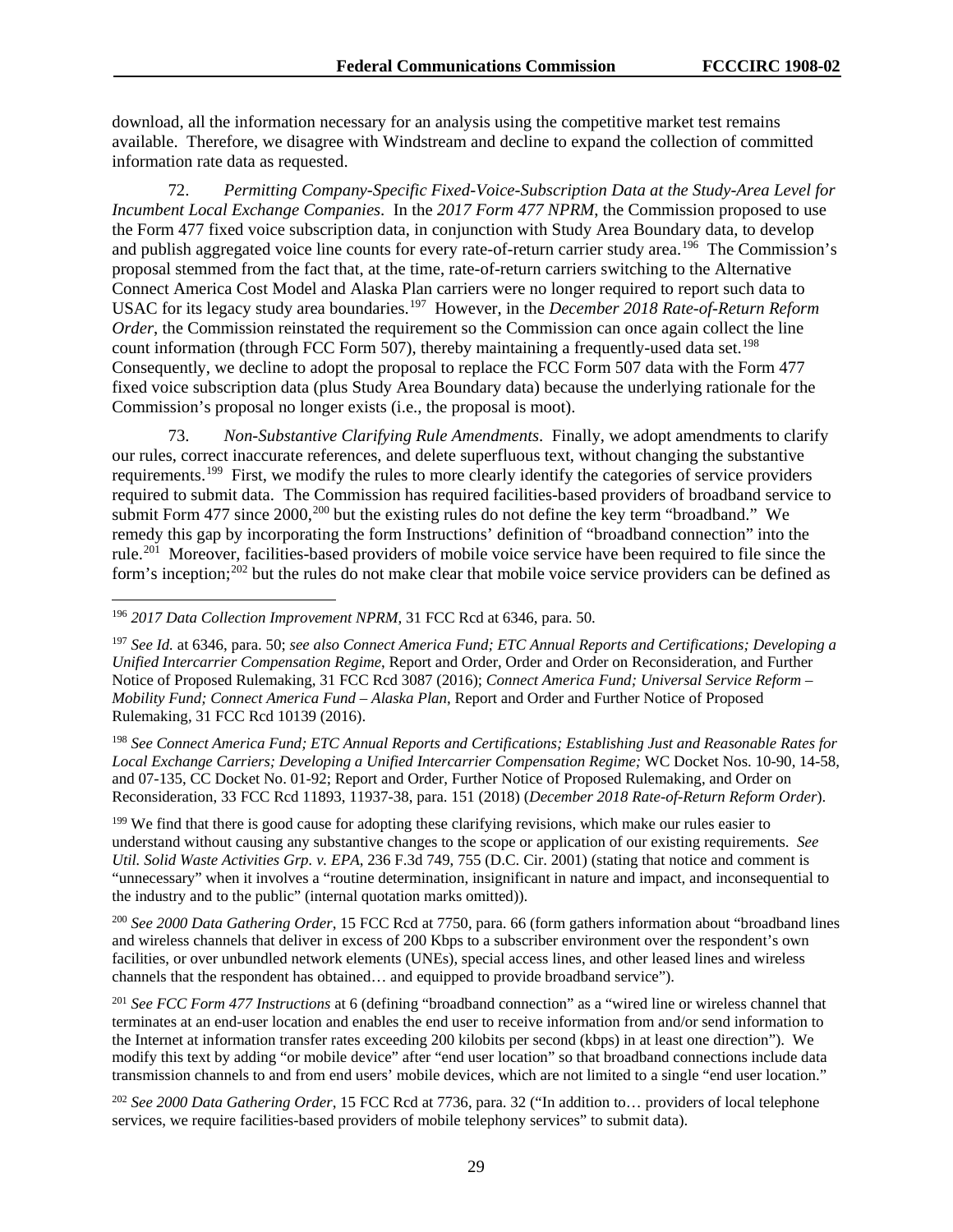"facilities-based providers" or that only those that qualify as "facilities-based" must file.<sup>203</sup> We correct these anomalies by broadening the definition of "facilities-based providers" to encompass mobile voice service providers as well as broadband connections.<sup>[204](#page-30-1)</sup>

74. We also consolidate the separate rule sections that establish Form 477 filing requirements for broadband service providers (sections 1.7000 *et seq.*) and local voice service providers (section 43.11) into a single set of rules. It is no longer necessary to retain two separate sets of rules regarding submission of the same form, particularly because any given entity may provide both types of services and thus is subject to both rules.<sup>205</sup> Furthermore, we revise text in section 1.7001(a) that inaptly refers to facilities-based providers' rights to use spectrum in terms of ownership rather than licensing.<sup>206</sup> Instead, we use the more precise and accurate text of the Form 477 Instructions to make clear that fixed wireless and mobile voice and broadband service providers are "facilities-based," for these purposes, if they: (1) use spectrum for which they have a license; (2) manage or lease spectrum from another licensee pursuant to our rules; or (3) operate over unlicensed spectrum that is lawfully available for its use.<sup>207</sup> We also delete unnecessary text.  $^{208}$  $^{208}$  $^{208}$ 

<span id="page-30-2"></span><sup>205</sup> The only substantive difference is that paragraph (a) of preexisting section  $43.11(a)$  identifies categories of voice service providers required to file while paragraphs (a) and (b) of section 1.7001 establish definitions and identify broadband providers required to file. All other text in the two rule sections is identical (paragraphs (b)-(e) in preexisting section 43.11 are the same as paragraphs (c)-(f) in section 1.7001, respectively) and therefore superfluous. Thus, we are moving the list of local voice communications service providers required to file from section  $43.11(a)$  into new section  $1.7001(b)(2)$ ,  $(3)$ , and  $(4)$  making clear in the revised section  $1.7001(b)$  that both "facilities-based providers of broadband connections" (paragraph (b)(1)) and "facilities-based providers of mobile telephony" (paragraph  $(b)(3)$ ) are required to file; and deleting the rest of section 43.11. We are also modifying section 1.7000 and the caption of Part 1, Subpart V, to establish that the purpose of the now-consolidated rules is to collect data on local telephone competition as well as broadband deployment.

<span id="page-30-3"></span><sup>206</sup> *See, e.g., existing section* 1.7001(a)(1) (defining "facilities-based providers" to include those that provide service over their "own facilities" or "wireless channels that the entity obtains…"); existing section 1.7001(a)(3).(defining "own facilities" to include "wireless channels the entity actually owns"). Entities do not "own" wireless channels and cannot "obtain" or possess them. *See* 47 U.S.C. § 301 (purpose of the Act is to "maintain the control of the United States over all the channels of radio transmission; and to provide for the use of such channels, *but not the ownership thereof*, for limited periods of time, under licenses granted by Federal authority") (emphasis added).

<span id="page-30-4"></span><sup>207</sup> *See* Appendix A, new section 1.7001(a)(2)(iv) & (v); *cf. FCC Form 477 Instructions* at 5 ("An entity is a facilities-based provider if any of the following conditions are met:... (3) it provisions/equips a broadband wireless channel to the end-user premises over licensed or unlicensed spectrum; or (4) it provides terrestrial mobile wireless service using its own network facilities and spectrum for which it holds a license, manages, or has obtained the right to use via a spectrum leasing arrangement."). We will now require fixed wireless providers to indicate on the new Form 477, whether they operate over unlicensed spectrum.

<span id="page-30-5"></span><sup>208</sup> The text in preexisting section 1.7001(b) preceding the phrase "facilities-based providers" ("All commercial and government-controlled entities, including but not limited to common carriers and their affiliates…, cable television companies, terrestrial fixed wireless providers, terrestrial mobile wireless providers, satellite providers, utilities, and others") is superfluous because an entity's filing obligations depend on the types of facilities it uses and the services it provides, not its identity or affiliation. *Cf. 2000 Data Gathering Order*, 15 FCC Rcd at 7750, para. 64 (data to be collected regarding "service to consumers[,] irrespective of technology deployed in the [provider's] network"). We (continued….)

<span id="page-30-0"></span> <sup>203</sup> *See* preexisting 47 CFR § 1.7001(a)(1) (defining "facilities-based providers" exclusively in context of broadband), preexisting section 43.11(a) (listing categories of voice service providers required to file but omitting the qualifier "facilities-based" before "commercial mobile radio service (CMRS) provider").

<span id="page-30-1"></span><sup>&</sup>lt;sup>204</sup> The new version of section  $1.7001(a)(2)$  defines "facilities-based provider" in a manner that applies to providers of both mobile voice telephony and broadband: as an entity that provides service over "facilities that the entity owns or obtained the right to use from other entities in forms such as dark fiber, satellite transponder capacity Unbundled Network Elements (UNEs) and other leased lines (replacing the separate definition of "own facilities" in preexisting section  $1.7001(a)(3)$ , as well as wireless spectrum for which the entity holds a license, spectrum it has obtained the right to use from another licensee, or unlicensed spectrum.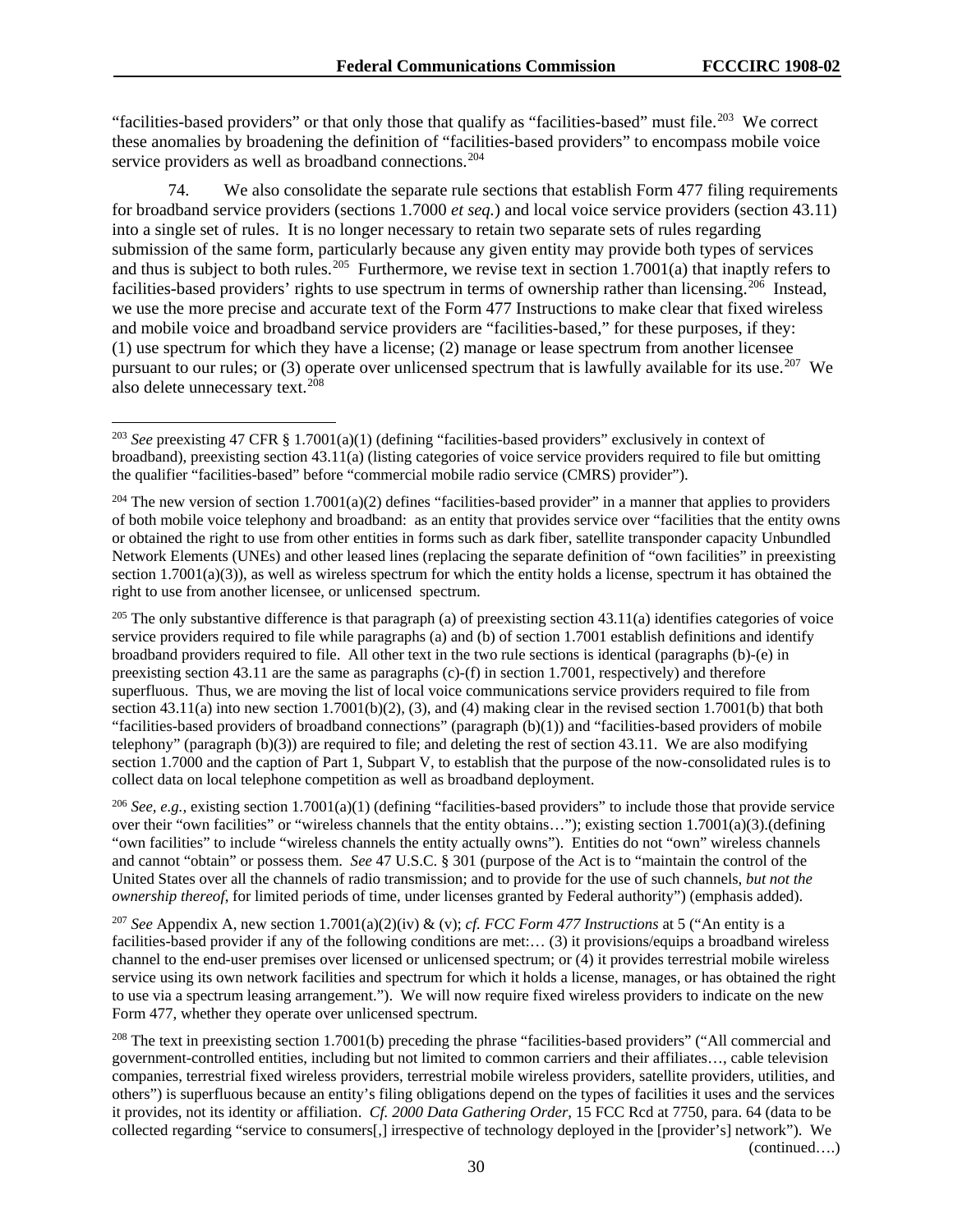75. Finally, we direct WCB, together with IB, WTB, and OEA, to modify Form 477 and the Instructions to the form to reflect changes in technologies over time and to update coverage resolution, network or transmission technologies, and related matters reported on Form 477 as necessary.[209](#page-31-0)

# **IV. SECOND FURTHER NOTICE OF PROPOSED RULEMAKING**

76. We take steps today in the *Order* to improve our broadband data collection and reporting by directing USAC, under the supervision of OEA, WCB, IB, and WTB, to undertake the Digital Opportunity Data Collection, an entirely new collection targeted specifically at identifying unserved areas with greater precision in order to advance our universal service goals. In this *Second Notice*, we seek comment on additional issues to continue our ongoing efforts to ensure that the Digital Opportunity Data Collection will evolve to align with changes to technology, markets, and policy needs.

#### **A. Improving Broadband Data**

77. Even with public input to improve the quality of the Digital Opportunity Data Collection over time, it is essential that we receive reliable fixed broadband availability data from filers of this new collection at the outset. Although we are cognizant of the potential burdens that greater precision in reporting can entail, commenters have indicated in the record that the approach we adopt today—to collect coverage polygons of fixed-broadband service availability—will allow providers to submit more precise data with reasonable burdens.<sup>210</sup> Nonetheless, we seek comment on steps the Commission can take to improve the quality of fixed broadband coverage polygons while minimizing the associated reporting burdens.

#### **1. Additional Technical Standards for Fixed Broadband Reporting**

78. As part of the Digital Opportunity Data Collection, the Commission is directing OEA, in consultation with WCB and IB, to provide guidance to fixed providers regarding how to develop the polygons depicting fixed broadband coverage. In this section, we seek comment on additional input that OEA and the Bureaus could use to inform that guidance.<sup>[211](#page-31-2)</sup>

79. We seek comment on whether Commission staff should prescribe rules for reporting fixed wired broadband deployment that will provide consistently reliable results for similarly-situated filers? For example, should we establish fixed buffers around network facilities to define coverage for

(Continued from previous page)

<span id="page-31-0"></span><sup>209</sup> *2013 Form 477 Order*, 28 FCC Rcd at 9909, para. 43. No amendments to our rules are necessary to implement this change or the other modified reporting requirements adopted in this Report & Order; they will be implemented via revisions to the Form 477 Instructions and the form itself. We affirm the authority delegated to IB, WCB, WTB and OEA to update the technology codes in the future, which will address Verizon's concerns that codes may become outdated as technology evolves. *See* Verizon Comments at 6. We adopt a new rule section 1.7003, which also clarifies and affirms IB, WCB, WTB, and OEA's authority to "update the specific content of data to be submitted on FCC Form 477 as necessary to reflect changes over time in transmission technologies, spectrum usage, Geographical Information Systems (GIS) and other data storage and processing functionalities, and other related matters." This new rule also clarifies and affirms IB, WCB, WTB, and OEA's authority to "implement any technical improvements or other clarifications to the filing mechanism and forms." *See infra* Appendix A (revised rules).

<span id="page-31-1"></span><sup>210</sup> *See* NTCA Apr. 30, 2019 *Ex Parte* Letter at 3 ("other than some transitional efforts, the relative ongoing burden of reporting availability via shapefiles as compared to the current census block-based approach should be reasonable"); NCTA Apr. 10, 2019 *Ex Parte* Letter at 6 ("NCTA's proposal to move to a broadband reporting regime based on shapefiles offers the promise of far more accurate data without undue time or expense").

<span id="page-31-2"></span><sup>211</sup> We intend for this section of the *Further Notice* to help develop a record on which OEA, WCB, and IB can issue the technical guidance we have directed them to issue above, and we clarify that they need not wait for further Commission action to do so.

also delete preexisting section 1.7001(a)(3) because it defines a term ("One-way broadband lines or wireless channels") that is not used elsewhere in the subpart.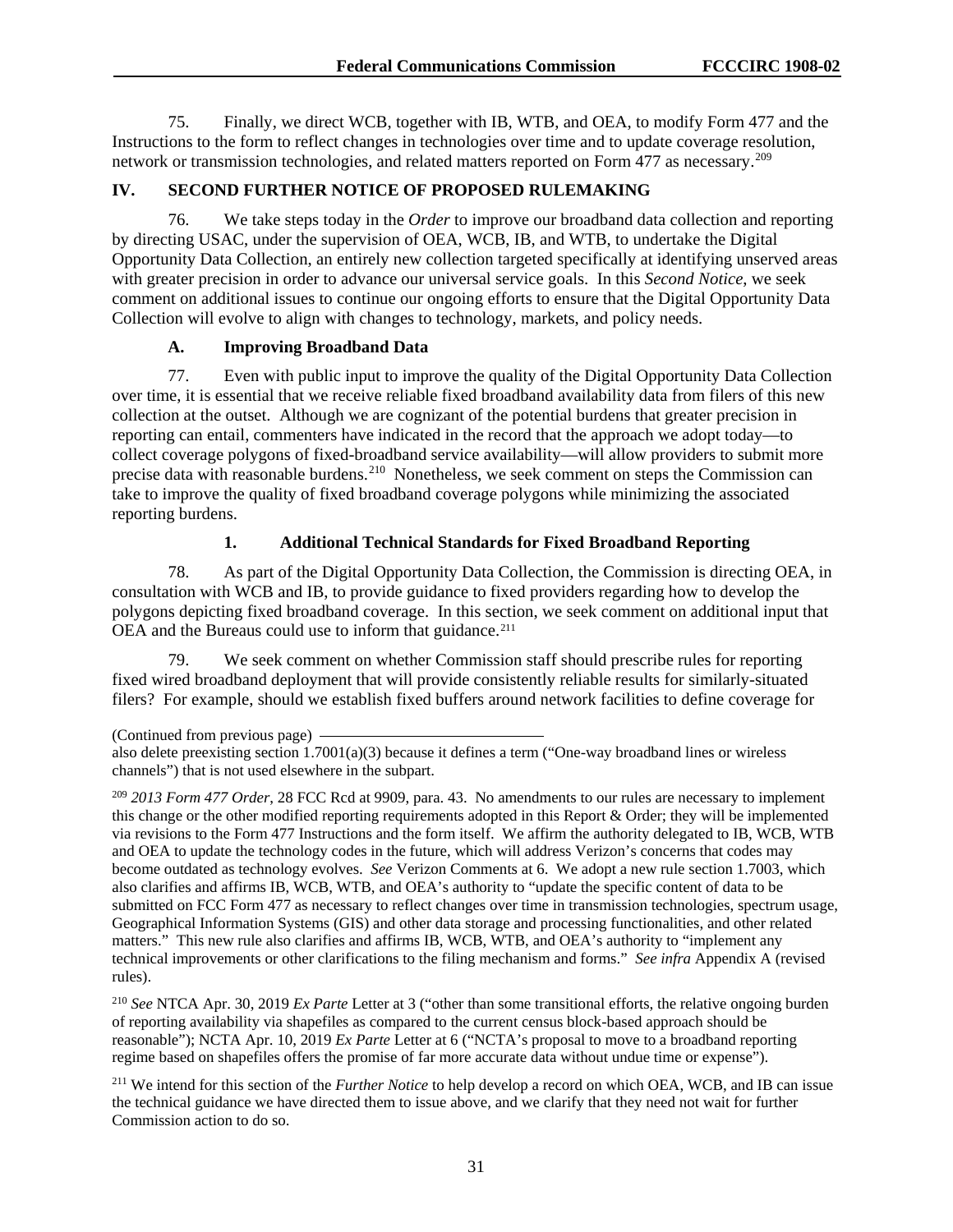specific fixed technologies (e.g., 200-meter buffers around the location of distribution or coaxial plant)? Would this promote consistency and reliability among submissions? We note that applying such buffers or other constraints may foreclose consideration of individual network characteristics. Are there ways to mitigate or address this risk? What other methodologies for developing polygons should we permit fixed providers to use? For example, would polygons based on homes passed or addresses served by the fixed provider produce equally reliable polygons? How much flexibility should we afford fixed providers in selecting a methodology to creating broadband coverage polygons? Would any globally-applied constraint be too likely to over- or under-state service availability? How should broadband coverage polygons account for transport capacity? That is, how should we ensure that fixed providers are capable of serving every location covered by a polygon? We recognize that determining the area served by a broadband network is highly idiosyncratic and determined by multiple factors. For example, different companies might take different approaches in the same circumstance, while a single company might take a different approach in different markets depending on the level of local government regulation (e.g., local franchise agreements that include build-out requirements). In addition, coverage can depend on very local conditions like access to rights-of-way along one route and not another or the ability to serve the edge of franchise or service areas.

80. We also seek comment on establishing standards for reporting coverage polygons for terrestrial fixed wireless broadband service. In the *2017 Data Collection Improvement FNPRM*, the Commission sought comment on setting standards for mobile coverage polygons.<sup>[212](#page-32-0)</sup> Separately, it adopted a set of standards for determining mobile coverage using a propagation model for the Mobility Fund Phase-II (MF-II) LTE data collection.<sup>[213](#page-32-1)</sup> If the Commission adopts standards for reporting mobile broadband deployment, should we require terrestrial-fixed wireless providers to report broadband deployment using similar standards? Are there fundamental differences between fixed wireless and mobile technologies that would caution against using mobile wireless standards for fixed wireless deployment reporting (e.g., fixed wireless use of fixed, high-powered antennas that could result in a different link budget than for mobile service, or the use of unlicensed spectrum by some fixed wireless providers)? If so, would it be appropriate to adopt different standards (e.g., probability of cell-edge throughput) or parameters (e.g., a different utilization rate for unlicensed spectrum) for fixed wireless? Further, what factors should Commission staff consider to independently validate the fixed wireless mapping methodology (e.g., cell-site and receive-site engineering and technical details and locations, RF propagation characteristics, signal strength).

81. We also seek comment on whether fixed broadband providers should include latency levels along with the other parameters in reporting their coverage polygons. Latency is the time it takes for a data packet to travel across a network from one point on the network to another.<sup>214</sup> The Commission considers latency levels as relevant in the provision of universal service support.[215](#page-32-3) If latency is to be included in reporting fixed broadband coverage, how should it be included? For instance, how and at what point in the network should the provider measure latency? Would we need to be more specific than how we considered latency in the context of awarding Connect America Fund Phase II support or would the same approach be appropriate?

<span id="page-32-0"></span> <sup>212</sup> *2017 Data Collection Improvement FNPRM*, 32 FCC Rcd at 6333, paras. 12-13.

<span id="page-32-1"></span><sup>213</sup> *Connect America Fund, Universal Service Reform – Mobility Fund*, Order on Reconsideration and Second Report and Order, WC Docket No. 10-90, WT Docket No. 10-208, 32 FCC Rcd 6282, 6298, para. 34 (2017) (*Mobility Fund II Order on Reconsideration and Second Report and Order)*.

<span id="page-32-2"></span><sup>214</sup> *See* Eighth Measuring Broadband America, Fixed Broadband Report at 8, [https://data.fcc.gov/download/measuring-broadband-america/2018/2018-Fixed-Measuring-Broadband-America-](https://data.fcc.gov/download/measuring-broadband-america/2018/2018-Fixed-Measuring-Broadband-America-Report.pdf)[Report.pdf.](https://data.fcc.gov/download/measuring-broadband-america/2018/2018-Fixed-Measuring-Broadband-America-Report.pdf)

<span id="page-32-3"></span><sup>215</sup> *Connect America Fund Phase II Auction Scheduled for July 24, 2018, Notice and Filing Requirements and Other Procedures for Auction 903*, AU Docket No. 17-182, WC Docket No. 10-90, Public Notice 33 FCC Rcd 1428 (2018).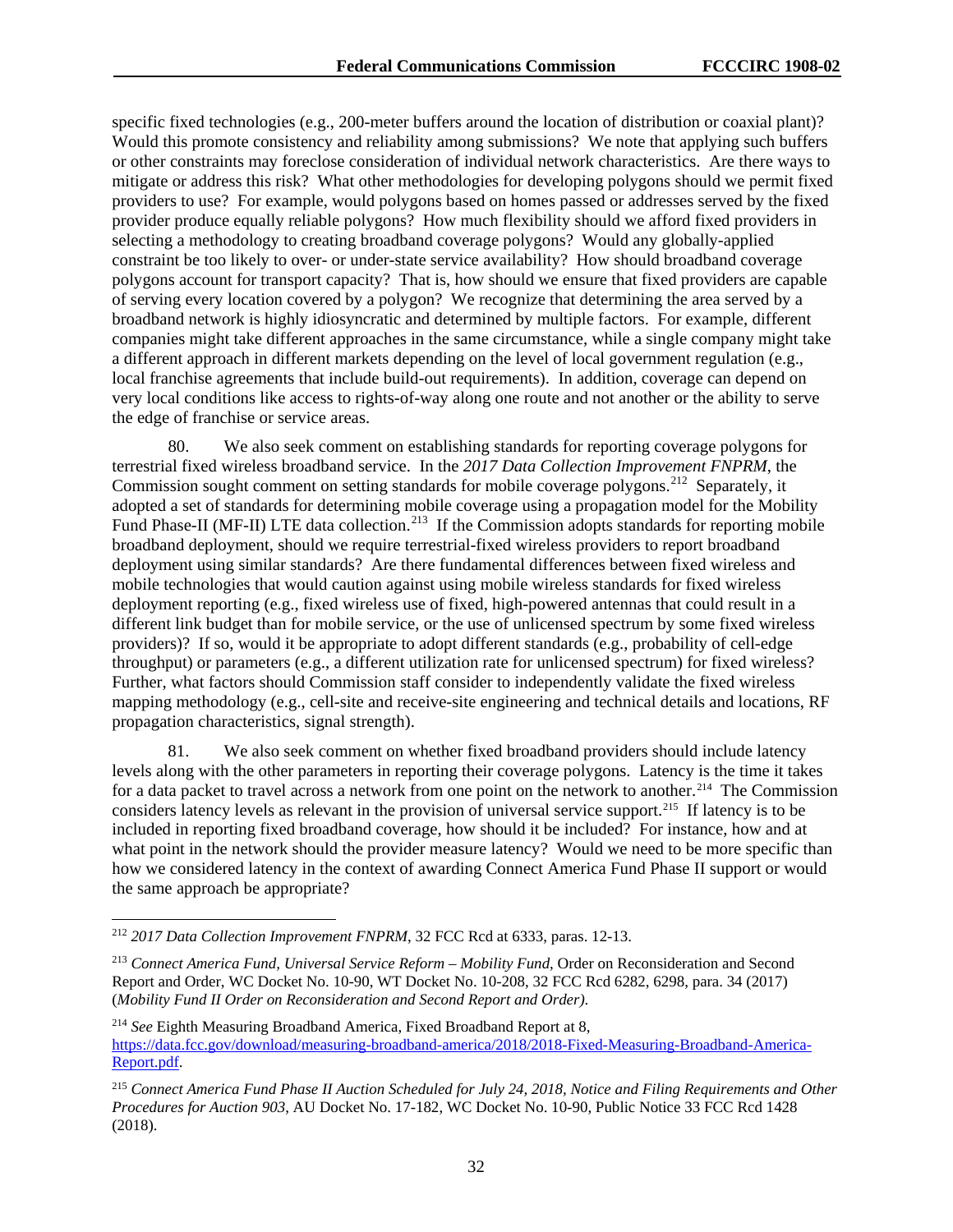82. We seek comment on what steps the Commission can or should to take to support the production of high-quality data and ways the Commission provide incentives to improve the quality of the data filed? Are there steps that fixed providers can take to ensure better quality broadband deployment data and, if so, what will the cost of those steps likely be? Does the technology deployed or the size of the fixed provider matter? If so, how? Is there a size or type of fixed provider that will be able to file high-quality data without any additional support or added cost? Are there unique burdens on smaller fixed providers that would not be burdens for larger fixed providers? In general, what will the cost be on the fixed broadband industry to produce reliable deployment data? Also, is there anything that can be done to lessen reporting burdens on all filers as part of the new collection, especially ways to harmonize filing procedures and requirements from other collections to reduce duplication of efforts?

83. We emphasize that the introduction of crowdsourced data does not alleviate a fixed provider's obligation to conduct thorough assessments of service availability before submitting broadband deployment data. We propose to use a variety of methods, including audits and statistical analyses, to confirm that the fixed broadband deployment data submitted by providers are accurate. Put simply, if a location falls within the coverage polygon submitted by a fixed provider, then it must either already receive fixed broadband service or be capable of receiving such service within ten days and without extraordinary expense. We seek comment on the best method (or mix of methods) to ensure the submission of accurate fixed broadband deployment data. What penalties would be appropriate upon a finding of inaccurate data and should there be more severe penalties for chronic filers of bad data? Should the Commission treat differently those coverage polygons submitted by providers that have a certain number of public filings disputing their accuracy? Is there an appropriate threshold or methodology to identify unreliable filings that should be treated differently, and if so, how should the Commission treat those filings?

84. *Improving Satellite Broadband Data.* We seek comment on how, for purposes of the Digital Opportunity Data Collection, we can improve upon the existing satellite broadband data collection to reflect more accurately current satellite broadband service availability. The Commission has recognized there are issues with the quality of the satellite broadband data that are currently reported under the existing Form 477. For instance, according to currently reported data, satellite service offering 25 Mbps/3 Mbps speeds is available to all but 0.03% of the U.S. population.[216](#page-33-0) However, while satellite signal coverage may enable operators to offer services to wide swaths of the country, overall satellite capacity may limit the number of consumers that can actually subscribe to satellite service at any one time.<sup>[217](#page-33-1)</sup> Given that the coverage geographies reported by satellite providers based on satellite beams are likely to remain larger than those reported by terrestrial fixed providers based on their network facilities, we seek comment generally on how to improve the satellite broadband data reported in the new data collection. Geostationary orbit (GSO) satellites are unique in that they have the relatively large beam coverage area over which service is provided, have inherent flexibility in using wide-area beams and spot beams, and face relative difficulty in adding new capacity.<sup>[218](#page-33-2)</sup> For instance, given these characteristics of GSO satellite service, should the Commission require GSO satellite providers to report network capacity as well? Would additional information, including the number and location of satellite beams, the capacity

<span id="page-33-0"></span> <sup>216</sup> *2019 Broadband Deployment Report* at paras. 28 & n.97.

<span id="page-33-1"></span><sup>217</sup> *2019 Broadband Deployment Report* at para. 28 & n.98; *see also Inquiry Concerning the Deployment of Advanced Telecommunications Capability to All Americans in a Reasonable and Timely Fashion*, GN Docket No. 17-199, 2018 Broadband Deployment Report, 33 FCC Rcd 1660, 1681 at para. 51, n.148 (2018) (*2018 Broadband Deployment Report*). Indeed, the Commission has presented satellite data separately from other fixed services in its last two annual Broadband Deployment Reports. *See, e.g.*, *2019 Broadband Deployment Report* at paras. 28, 34, n.98, Appx. 9; *2018 Broadband Deployment Report*, 33 FCC Rcd at 1681, 1684-85, paras. 51, 54, 56, n.148.

<span id="page-33-2"></span><sup>218</sup> *See* Hughes Networks Systems, LLC Comments at 3 ("Geostationary orbit ('GSO') satellites provide wide-area coverage that do not merely cross multiple census blocks, but rather provide coverage of up to one-third of the earth's surface from a given orbital position."); Viasat July 16, 2018 *Ex Parte* Letter at 2.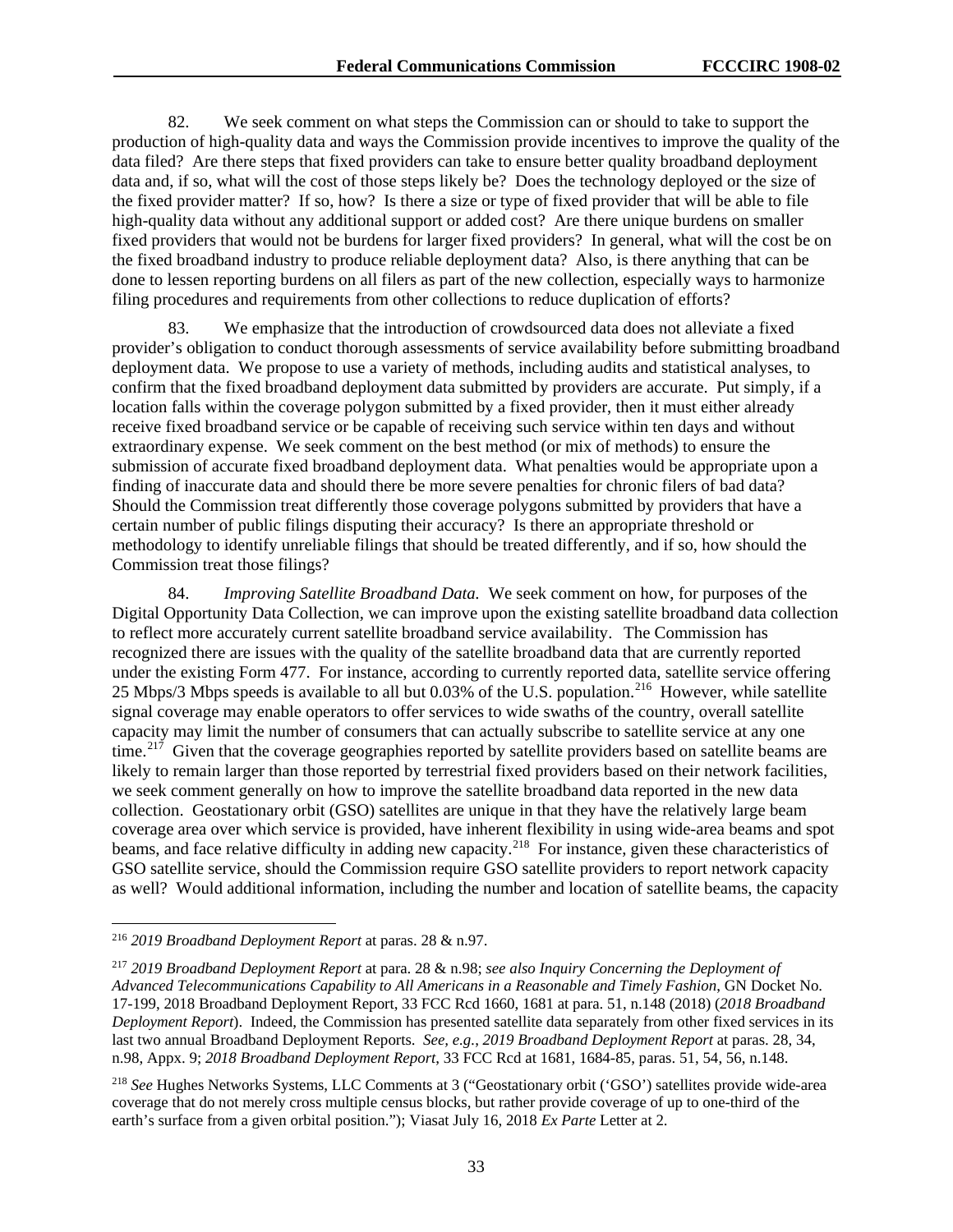used to provide service by individual satellite to consumers at various speeds and the number of subscribers served at those levels, improve the quality and usefulness of the satellite broadband availability data?<sup>219</sup>

85. We also seek comment on whether we could rely on other data to improve the reliability of the satellite broadband availability data reported in the new data collection. For example, would examining the presence of existing subscribers provide greater insight into where satellite broadband service is available than does satellite beam coverage data alone? Could we meaningfully validate a satellite provider's availability data based on the presence of subscribers above a *de minimis* level in the census tract in which the census block is located? For instance, should we use an absolute number and/or percentage of households or subscribers in a census tract? We seek comment on these methods and any other analysis to obtain a more meaningful representation of the deployment of satellite capacity in a geographic area.

86. We also seek comment on whether there are any other limitations that we should place on the reporting of fixed satellite broadband service. Current fixed satellite broadband service relies on GSO satellites, and customers' satellite earth stations therefore need a clear view of the southern sky to connect to such services. Should satellite broadband providers that rely on GSO satellites exclude from their reported coverage polygons any area where terrain blocks a clear view of their satellites (i.e., where it is not physically possible to deliver the service)? [220](#page-34-1) We note that the Commission has recently authorized several non-geostationary satellite constellations (NGSOs) that contemplate providing low-earth-orbit, low latency satellite broadband services in the future.<sup>221</sup> What issues should be addressed for these satellite services in the new data collection as they begin to be offered?

#### **2. Use of Crowdsourcing**

87. In the *Order*, the Commission directs USAC to begin collecting information from state governments, including state public utility commissions, and local and Tribal governmental entities, as well as members of the public about the accuracy of the coverage polygons gathered from fixed providers and to make certain data publicly available. In this section, we seek comment about steps the Commission and USAC can take to make the best use of such data to improve the quality of the serviceavailability dataset going forward.

88. At a high level, we propose that USAC track coverage disputes, follow-up with providers to ascertain whether there is agreement that there is a problem with the data, and ensure that providers refile updated and corrected data in a timely fashion. We propose that USAC create a system to track complaints about the accuracy of fixed broadband coverage polygons. This functionality could be similar

<span id="page-34-0"></span><sup>&</sup>lt;sup>219</sup> We recognize that certain information for satellite providers may involve issues of confidentiality. Viasat July 16, 2018 *Ex Parte* Letter at 3 (stating "information that may be of interest to the Commission—*e.g.,* relating to satellite network beam coverage, capacity, provisioning rates, and related technologies—is highly proprietary" and "operators could not reasonably be required to submit such information if the Commission could not ensure that it would be treated as confidential and exempt from public disclosure"). Could the Commission assess satellite broadband coverage, so long as it does not disclose data in a way that reveals confidential commercial information? Would the publication of nationwide, rather than location specific, data address confidentiality concerns?

<span id="page-34-1"></span><sup>&</sup>lt;sup>220</sup> Viasat notes that it does not determine in advance whether a given location is likely to experience "line-of-sight" issues because these issues are extremely rare. Viasat July 16, 2018 *Ex Parte* Letter at 3.

<span id="page-34-2"></span><sup>221</sup> *See, e.g.*, *WorldVu Satellites Limited; Petition for a Declaratory Ruling Granting Access to the U.S. Market for the OneWeb NGSO FSS System*, Order and Declaratory Ruling, 32 FCC Rcd 5366 (2017); *Telesat Canada; Petition for Declaratory Ruling to Grant Access to the U.S. Market for Telesat's NGSO Constellation*, Order and Declaratory Ruling, 32 FCC Rcd 9663 (2017); *Space Exploration Holdings, LLC; Application For Approval for Orbital Deployment and Operating Authority for the SpaceX NGSO Satellite System; Application For Approval For Orbital Deployment And Operating Authority for the SpaceX NGSO Satellite System Supplement*, Memorandum Opinion, Order and Authorization, 33 FCC Rcd 3391 (2018).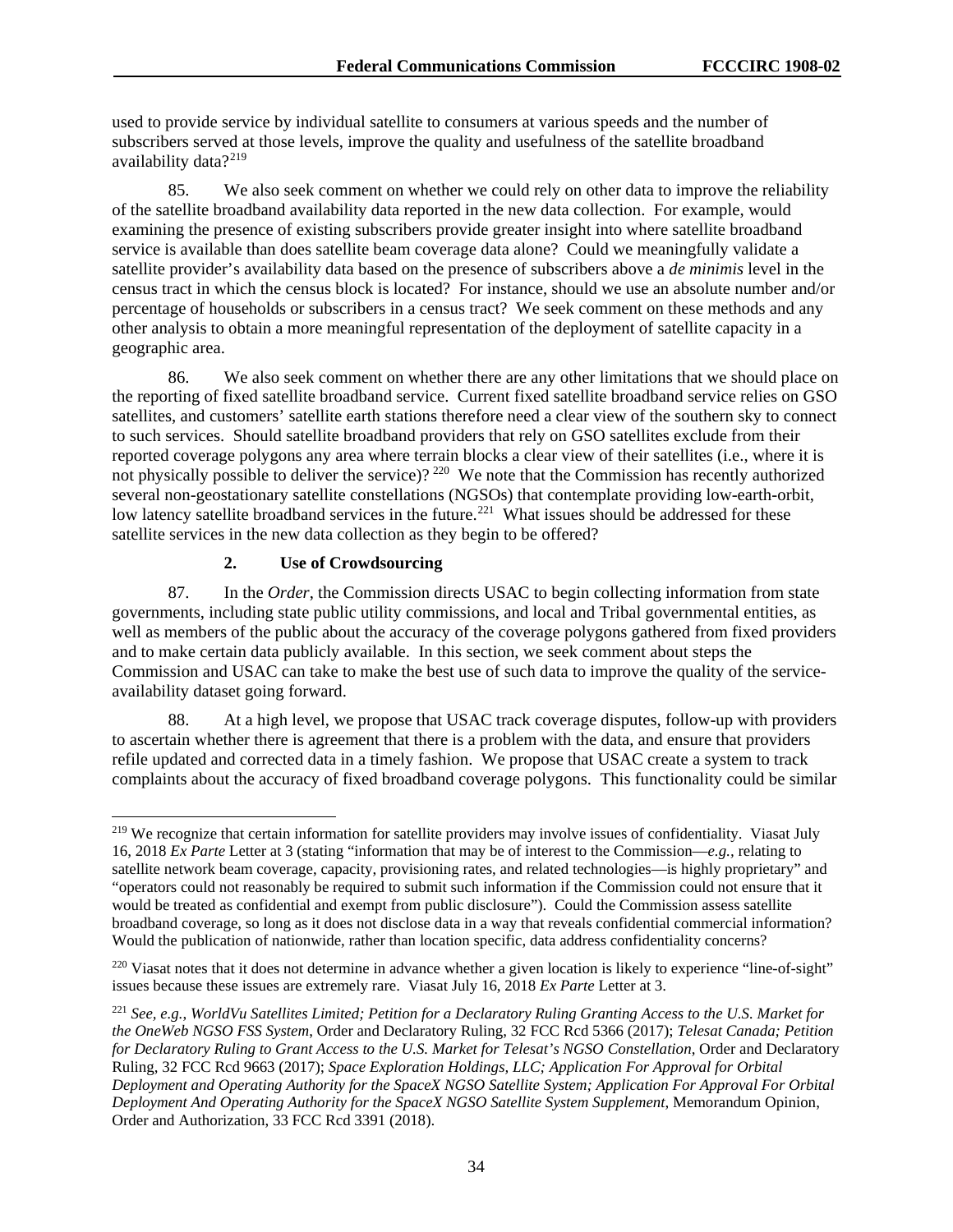to the Commission's existing consumer-complaints database.<sup>[222](#page-35-0)</sup> Having a tracking system would allow USAC to pass the complaints along to the appropriate provider and track whether the person filing the complaint received a response. In instances where the provider agreed that its original filing was in error, USAC could track the error and ensure that the provider corrects its data. Alternatively, USAC could simply publish the complaints it receives and require providers to periodically check complaints about their filings. Is this a reasonable burden to place on providers? How could USAC efficiently track which of the complaints should be and ultimately are addressed through data corrections?

89. We propose to have USAC collect the following data from entities disputing coverage: the address of the location at which coverage is disputed and/or its coordinates (latitude and longitude); the fixed provider whose service coverage is in dispute; if the challenging party subscribes to service, the download and upload speeds obtained by their test; the technology reported at that location by the provider; and contact information from the submitting party (e-mail address and/or phone number). Are these types of data appropriate for this collection and are there other types of data USAC should ask for to make this collection an effective tool for USAC, the Commission, industry, and the public? For example, should USAC collect qualitative information such as whether the individual has already contacted the provider against whom they are filing the complaint? Would it be helpful to gather information about nearby areas where service is available (if the individual knows)?

90. The Commission has noted that overall broadband deployment in Indian country remains significantly behind deployment on non-Tribal lands<sup>[223](#page-35-1)</sup> due to several long-recognized barriers to broadband deployment on Tribal lands.<sup>[224](#page-35-2)</sup> Given these additional challenges, we recognize the importance of Tribal participation in the Digital Opportunity Data Collection's public feedback mechanism. We seek comment on how best to incorporate input of Tribal governments on broadband coverage maps, given the special importance of collecting accurate and complete broadband availability information for Tribal lands. For example, we propose to have USAC or Commission staff conduct outreach directly with Tribal governments to facilitate their involvement in the dispute process and to provide technical assistance to them as needed. We seek comment on these proposals and how we could implement them most effectively. We also seek comment on any additional issues specific to Tribal governments that we should take into account in connection with any disputes concerning coverage data. Finally, we seek comment on whether we should expand these proposals to include other Tribal entities, such as inter-Tribal organizations.

91. We seek comment about how quickly fixed providers should be required to correct any data where they do not refute the alleged lack of coverage. Should USAC require that fixed providers either establish coverage or file updated coverage polygons within a specific number of days following submission of an uncontested dispute? If so, what number of days would provide a reasonable balance between the burden placed on fixed providers and the need for policy-makers to have the most accurate data possible? On the other hand, would it be overly burdensome for fixed providers to re-file data addressing each individual error, particularly if the provider's coverage is the subject of multiple pending complaints? Should USAC allow for fixed providers to batch any corrections into weekly or monthly updates, as needed? How can USAC balance the need for corrected data against provider burden? We

<span id="page-35-0"></span> <sup>222</sup> *See* FCC, Consumer Complaint Center[, https://consumercomplaints.fcc.gov/hc/en-us.](https://consumercomplaints.fcc.gov/hc/en-us)

<span id="page-35-1"></span><sup>223</sup> *See Report on Broadband Deployment in Indian Country, Pursuant to the Repack Airwaves Yielding Better Access for Users of Modern Services Act of 2018* (CGB/WCB/WTB rel. May 1, 2019), *available at*  <https://docs.fcc.gov/public/attachments/DOC-357269A1.pdf> (*Tribal Broadband Report*). *See also Consolidated Appropriations Act, 2018*, Pub. L. No. 115-141, Div. P—RAY BAUM'S Act of 2018, § 508(a)(1), 132 Stat. 348, 1095-96 (2018) (RAY BAUM'S Act of 2018).

<span id="page-35-2"></span><sup>224</sup> *See Federal-State Joint Board on Universal Service, Promoting Deployment and Subscribership in Unserved and Underserved Areas, Including Tribal and Insular Areas, Petitions for Designation as an Eligible Telecommunications Carrier and for Related Waivers to Provide Universal Service*, Twelfth Report and Order, 15 FCC Rcd 12208, 12220, para. 20 (2000); *USF/ICC Transformation Order*, 26 FCC Rcd at 17818-19, para. 479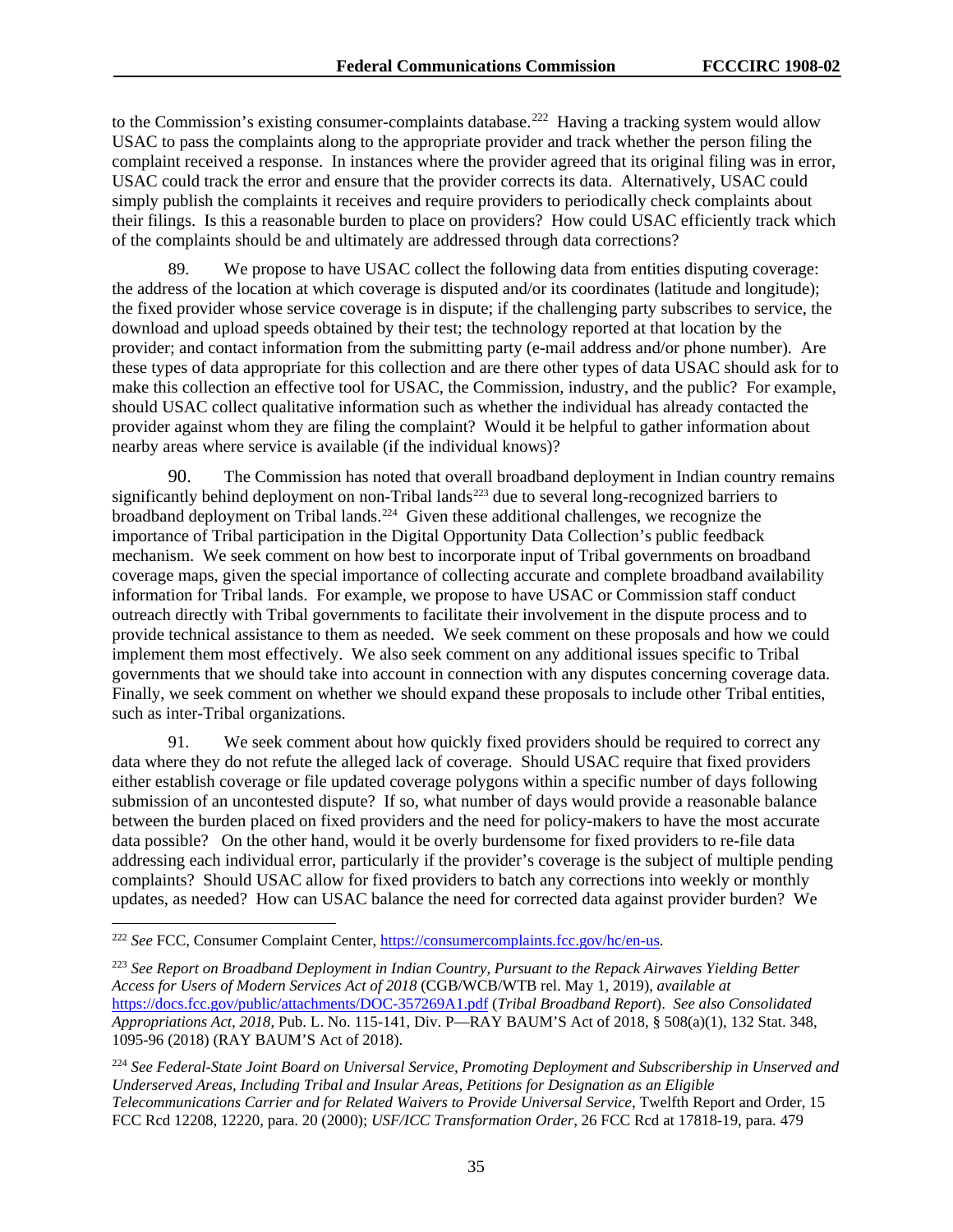note that NCTA proposes that fixed providers would correct the data in the next filing window,<sup>[225](#page-36-0)</sup> which would leave the original data in place for as many as six months even after an agreement that the original filing was in error. Is that approach reasonable?

92. When the public files a complaint about the fixed broadband coverage polygons, there is a time lag between the date of the filing under the new collection and the date that the complaint is filed. We believe there are only very limited circumstances in which a provider would have previously had broadband service of a given quality (technology, upload speed and download speed) but removed it (e.g., copper retirement). Thus, if there is a complaint that the fixed broadband coverage polygons are incorrect, we believe it is likely that the data are incorrect for earlier time periods as well. Is this a reasonable assumption and should USAC require providers to resubmit all earlier datasets for the affected areas? Doing so would provide a more accurate view on the evolution of service-availability coverage over time. On the other hand, it will also involve a greater burden for providers. In addition, it is unclear whether the time-series data would be useful in targeting USF support. We seek comment on the relative benefit (better time series data) compared to the provider burden.

93. We also seek comment on how USAC should handle cases in which providers and the stakeholders disagree about whether the broadband coverage polygons are correct—that is, whether stakeholders disagree about whence the exercise is actually available at a given location.<sup>226</sup> How should USAC implement any dispute resolution process? Providers should have a period of time within which to refute any complaint and, in the absence of a timely and compelling response, USAC could require the fixed provider to submit a coverage polygon that excludes the disputed location. What types of evidence would be appropriate for providers to submit? How can USAC reliably and efficiently adjudicate conflicting claims in such circumstances? What evidentiary standard should USAC use to resolve such disputes, preponderance of evidence, clear and convincing evidence, or another standard? In situations indicating pervasive reporting errors, bad faith, or a refusal to refile a coverage polygon that has been found to contain an inaccurate location, USAC could take additional steps, such as referring the matter to the FCC for enforcement action. What remedies would be appropriate in such an enforcement action? If one possibility were monetary forfeitures, what would be an appropriate base forfeiture amount and what would be appropriate increments in the case of repeated or more egregious violations? Are there other approaches USAC should take to areas where there is disagreement?

94. We believe there could be instances of dispute between a member of the public filing a complaint and a fixed provider where both parties can credibly claim that they are correct. For example, a consumer may find a fixed provider is not available in its building because the building owner is not allowing that provider entry into the building.<sup>[227](#page-36-2)</sup> If the excluded provider could meet the servicereporting requirements (e.g., with respect to time to service), should USAC consider such a location as served by that provider or not? Would it be beneficial to identify, as part of any tracking process for public feedback on the data collection, instances where a provider is willing and able to provide service but is not able to do so due to circumstances beyond its control? Would USAC need to verify or validate such claims and, if so, how? Or, in the alternative, should USAC require that providers remove from the coverage polygons they file small areas to represent those buildings in which they are prohibited from offering service for any reason?

95. Finally, we seek comment on whether USAC should accept the upload of bulk

<span id="page-36-0"></span> <sup>225</sup> NCTA Apr. 10, 2019 *Ex Parte* Letter at 4.

<span id="page-36-1"></span><sup>&</sup>lt;sup>226</sup> We note that in the Connect America Fund Phase II challenge process, there were 180,000 census blocks where there was disagreement. *Connect America Fund, Connect America Phase II Challenge Process*, WC Docket Nos. 10-90, 14-93, Order, 30 FCC Rcd 2718, 2718, para. 2 (2015).<https://ecfsapi.fcc.gov/file/60001041943.pdf>

<span id="page-36-2"></span><sup>227</sup> *See generally Competitive Broadband Access to Multiple Tenant Environments*, GN Docket No. 17-142, Notice of Inquiry, 32 FCC Rcd 5383, 5387, para. 8 (2017); *Improving Competitive Broadband Access to Multiple Tenant Environments*, GN Docket No. 17-142, MB Docket No. 17-91, Notice of Proposed Rulemaking and Declaratory Ruling, FCCCIRC 1907-04, paras. 21-22, 24-29, 36-37 (2019).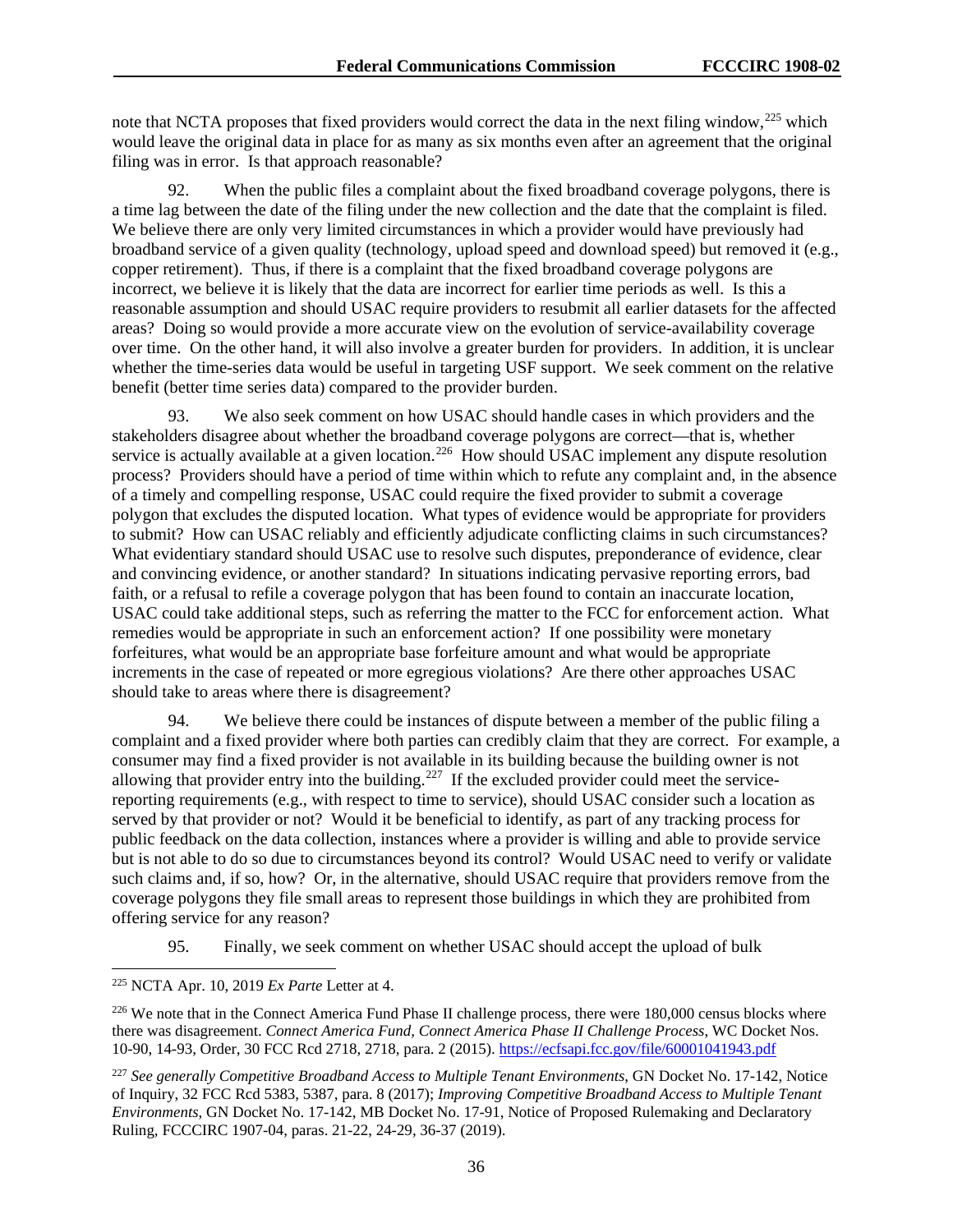complaints data. We want to avoid bad-faith or malicious challenges to coverage data, such as a dispute to every address in a fixed provider's footprint via an automated tool or bot. In order for this tool to be effective, it is essential that we safeguard the integrity of the data submitted through it. On the other hand, we can see there could be value in allowing local or state governments to provide data in bulk where they have already investigated and so want to consider whether and how USAC could allow for the collection of bulk data.

**96.** To address these issues, should USAC limit permissible bulk filings to certain authenticated users, such as states or state commissions, local governments, and Tribal entities? If so, how should it approach authentication? What entities should be entitled to become authenticated users for example, should USAC limit it to just state government entities? Are there parts of state governments, like public-utility commissions, or mapping or broadband offices, that would be more likely to provide meaningful input? Should USAC track and resolve disputes involving bulk complaints in the same manner as individual complaints? Or, in the alternative, should USAC accept complaints as accurate and shift the burden of proof onto providers to submit convincing data to refute the crowdsourced data? We seek comment on these issues.

# **3. Incorporating Location Information into the Digital Opportunity Data Collection**

97. In the accompanying *Order*, we adopt the reporting of coverage polygons for fixedbroadband services, a step that will result in more precise deployment data. Parties have correctly pointed out, however, that simply knowing what parts of a census block lack broadband service does not provide enough information by itself to identify the specific locations within that census block that lack fixed broadband availability.[228](#page-37-0) We agree that there are likely benefits to incorporating nationwide location data into the Digital Opportunity Data Collection. We therefore seek comment on how USAC can collect and incorporate such data. What data does USAC need and how could it get access to it? We believe that broadband coverage polygons submitted by service providers could be overlaid on nationwide location data in order to precisely identify the homes and small businesses that have and do not have access to broadband services, and seek comment on this view.

98. We note that the first step in incorporating location data is to establish a process where all broadband-serviceable locations (e.g., houses, businesses, structures) are mapped using a single methodology, providing a harmonized reference point for fixed broadband reporting.<sup>229</sup> Toward that end, the Broadband Mapping Coalition is in the process of testing a "Broadband Serviceable Location Fabric" to demonstrate the viability of a location-based proposal.<sup>230</sup> The Broadband Mapping Coalition's testing represents a concrete effort to identify the issues facing USAC in moving to a location-based collection.

99. We propose to create and integrate a broadband-serviceable location tool into the Digital Opportunity Data Collection. As an initial matter, what kinds of locations should we include as broadband-serviceable? For example, we could designate a parcel as the definition of a location on the theory that a fixed provider that offers service to one part of the parcel would be willing to serve anywhere on that parcel.<sup>[231](#page-37-3)</sup> We seek comment on how to define the location of a parcel (e.g. as the centroid of a parcel or as the location of a building on a parcel). Alternatively, we could determine that a broadband addressable location should be defined as a building. The Broadband Mapping Coalition work

<span id="page-37-0"></span> <sup>228</sup> *See* BMC Apr. 12, 2019 *Ex Parte* Letter at 2-4; USTelecom Mar. 21, 2019 *Ex Parte* Letter at 1; NTCA Apr. 30, 2019 *Ex Parte* Letter at 4.

<span id="page-37-1"></span><sup>229</sup> USTelecom Mar. 21, 2019 *Ex Parte* Letter at 2.

<span id="page-37-2"></span><sup>230</sup> USTelecom Mar. 21, 2019 *Ex Parte* Letter at 2.

<span id="page-37-3"></span><sup>231</sup> *See, e.g.,* 47 CFR § 68.105(b).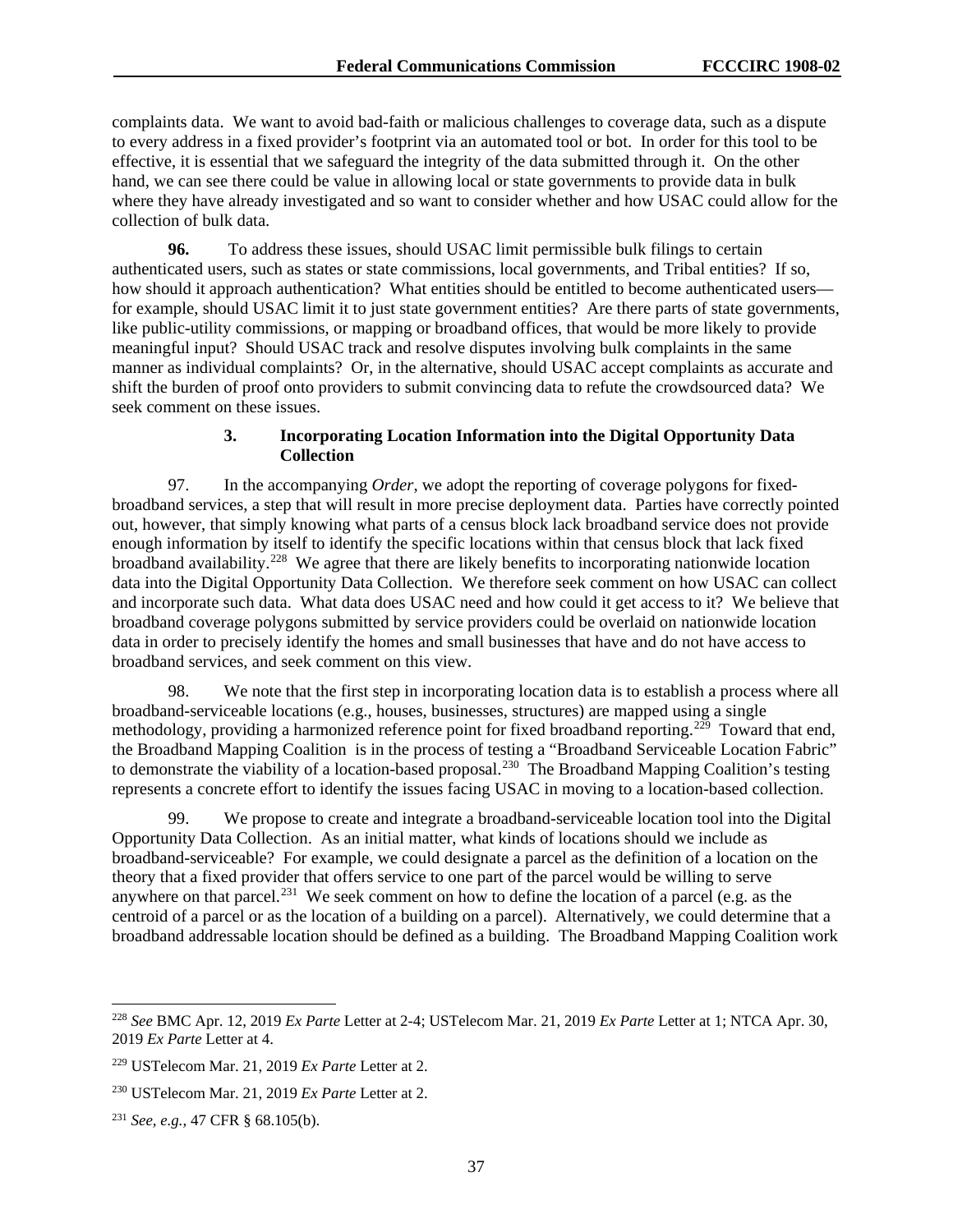has shown that it is generally possible to identify individual buildings as locations.<sup>[232](#page-38-0)</sup> We note, however, that there can be multiple buildings on a parcel and question whether it would be advisable to treat each of those buildings as a distinct location. We believe a provider is likely to run a single connection (drop) from its network to, for example, a farm, rather than individual connections to all of the structures on the parcel (e.g., the farmhouse and each garage, barn, chicken coop, storage shed, etc.). We seek comment on alternatives for defining a broadband-serviceable location.

100. Should we decide that, for residential users, the location would be the individual housing unit?<sup>[233](#page-38-1)</sup> For residential Multi-Tenant Environments (e.g., apartment buildings), this could mean treating each individual apartment or unit as a separate broadband-serviceable location. We do not believe this approach is appropriate for determining fixed broadband coverage in a Multi-Tenant Environment—fixed providers likely would not offer service only to some units in a Multi-Tenant Environment. Additionally, we are concerned that the added complexity—far more locations and the need to differentiate not just latitude and longitude, but also potentially altitude—would outweigh any benefits. We seek comment on this assumption.

101. With regard to defining a location, we propose to have the database record a single point, defined by a combination of latitude and longitude, for that location. We anticipate that this would be the coordinates of a building on a parcel. We believe that recording each location as a single point has an advantage over reporting the outlines of each building (i.e., a polygon for each location), the latter of which will increase the difficulty of creating the database and the amount of data required, without meaningfully improving the quality of the database. We seek comment on this approach.

102. We also seek comment on how we would approach the quality of such a broadbandserviceable location database. We note that there are different types of errors possible in such a database, for example incorrectly counting a structure that does not need a broadband connection as a broadbandserviceable location, such as an abandoned house or a shed. Including such locations might lead us to mistakenly direct USF support to a location that does not need broadband service. Another type of error could be to exclude locations that should be included, such as a home in a heavily forested area that does not appear on satellite imagery. Such missed locations would not appear in the data collection at all and could be excluded from any USF support. Finally, there also could be errors about the characteristics of a location, for example, designating a residential location as a business or identifying the wrong building from among several on a given property. We seek comment on how best to account for these and other possible challenges in building an accurate location-based database.

103. We note that there are a limited number of data sources against which USAC could check such a dataset. The U.S. Census Bureau publishes block-level data, including the number of housing units, but only every ten years and Census data do not generally include business locations.<sup>234</sup> We seek comment on whether the less granular county-level housing estimates the Census publishes yearly could be used as a data source for dataset verification.<sup>235</sup> Furthermore, if we define a location as a parcel or

<span id="page-38-2"></span><sup>234</sup> See U.S. Census Bureau, *Economic Census*[, https://www.census.gov/ec17faqs#par\\_textimage\\_0](https://www.census.gov/ec17faqs%23par_textimage_0) (last visited Jul. 9, 2019) (the Economic Census provides information on business locations, the workforce, and trillions of dollars of sales by product and service type every five years for years ending in '2' and '7.').

<span id="page-38-3"></span><sup>235</sup> *See, e.g.,* U.S. Census Bureau, National State, and County Housing Unit Totals: 2010-2018, <https://www.census.gov/data/tables/time-series/demo/popest/2010s-total-housing-units.html> (last visited Jul. 9, 2019).

<span id="page-38-0"></span><sup>&</sup>lt;sup>232</sup> BMC May 28, 2019 Ex Parte Letter at 3-4 ("the [Broadband Serviceable Location Fabric] methodology utilizes multiple algorithms to automatically process satellite imagery of building structures combined with parcel and land attribute data, address data, and other sources to identify and geocode structures that are broadband serviceable locations").

<span id="page-38-1"></span><sup>233</sup> *See* U.S. Census Bureau, *Definitions and Explanations*, [https://www.census.gov/housing/hvs/definitions.pdf,](https://www.census.gov/housing/hvs/definitions.pdf) (lasted visited Jul. 9, 2019) ("A housing unit is a house, an apartment, a group of rooms, or a single room occupied or intended for occupancy as separate living quarters.").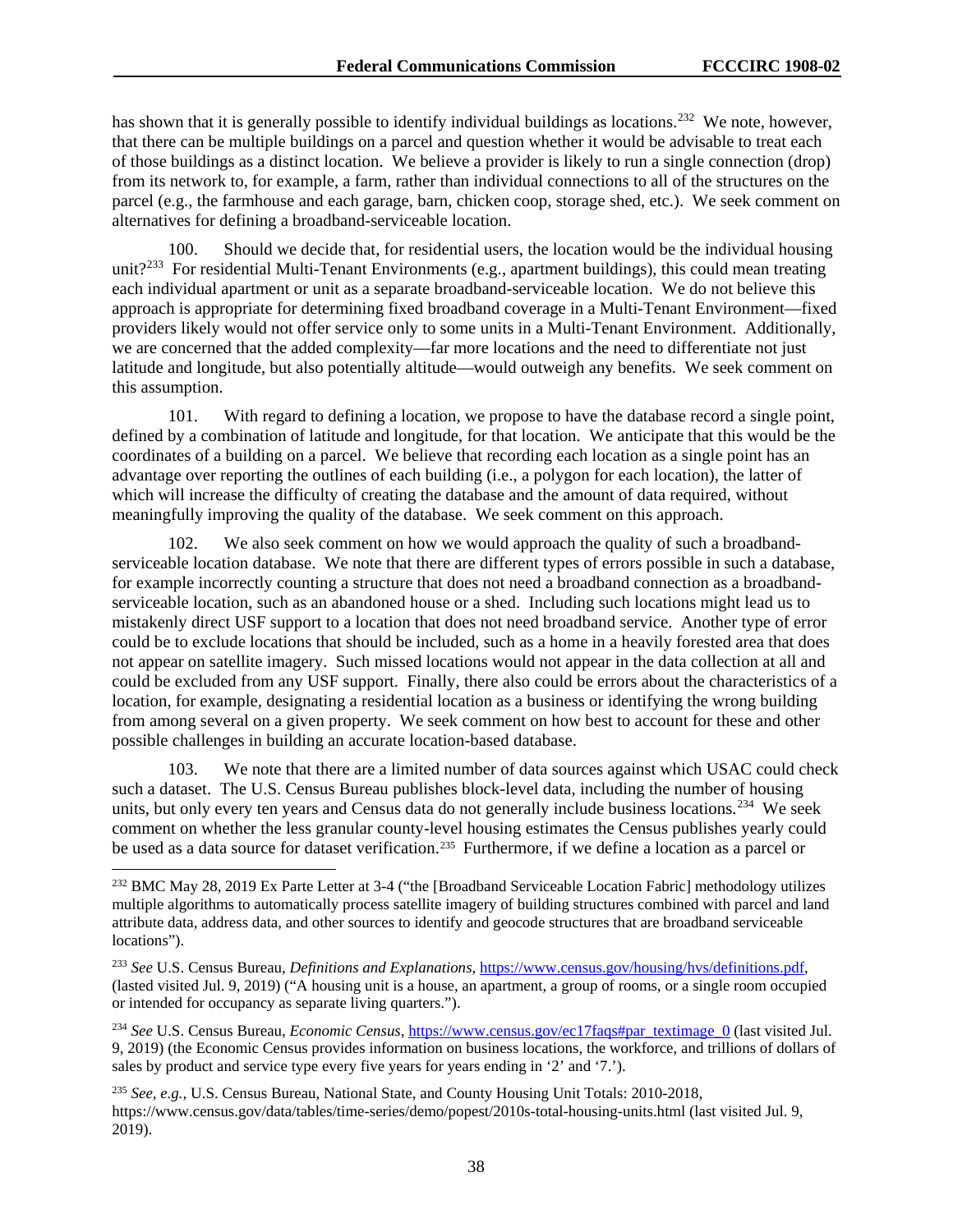building (rather than a housing unit), we would not expect the counts to match the Census data. The National Address Database and Open Address Database each provide a list of addresses and point locations for areas where they have coverage.<sup>236</sup> Neither is a complete nationwide dataset, though they could be useful for checking areas where they have data. Each of these datasets has challenges, however. For example, the data in the National Address Database do not appear to be updated on a regular schedule and often have multiple points for a given address (e.g., from state, county and local government), making it hard to get a count of points in a given area. We seek comment on whether or how we can make use of such data sources. We also seek input on whether there are other sources we should be aware of that could be useful as a check of a broadband-addressable location database.

104. As an alternative, we could take a statistically valid sample of the data points as a way to keep the database updated and accurate.<sup>[237](#page-39-1)</sup> We seek comment on how to stratify such a sample (are there distinct categories in the data—urban, suburban, rural, residential, business, Tribal, non-Tribal—that warrant distinct samples?). We also seek comment about how to evaluate the quality of the sampled data. Is it sufficient to look at satellite imagery or would we need to inspect locations in person?

105. In addition, the Commission must consider the level of quality that it seeks to attain in using any database. How should the Commission consider the trade-off between the time to improve the database's accuracy against the risks posed by any inaccuracies in the data? Would any of these approaches or sources identified above, or others, be helpful in determining particular types of errors in the location database? Should we incorporate public feedback, as we are doing with regard to broadband service availability polygons, in order to improve the accuracy of such a broadband-serviceable location database? And if so, how should we incorporate that data effectively?

106. With regard to the Broadband Mapping Coalition's location-based proposal, we seek comment on the use of two distinct data products used by the Broadband Mapping Coalition: a database of broadband-serviceable locations and a "lookup" tool for integrating provider addresses data into the locations database. We seek comment on whether the lookup tool would be necessary given our adoption of availability-map reporting in the accompanying *Order*. In other words, if fixed providers have invested the resources to create accurate polygons that depict the areas where their service is available, is an address-based lookup necessary at all? In the event such a lookup is necessary, should USAC be responsible for creating that lookup? And if USAC does develop a lookup, how can it ensure its accuracy? The Broadband Mapping Coalition has noted that there are reliability problems with geocoders,<sup>[238](#page-39-2)</sup> particularly in rural areas.<sup>239</sup> What steps can USAC take to ensure that this lookup avoids some of the pitfalls the Broadband Mapping Coalition has observed? For example, matching a provider's address data to the Broadband Mapping Coalition's address data might require matching several data fields, such as the street number and name, any prefix or suffix, the city or town, state, and zip code, each

<span id="page-39-0"></span> <sup>236</sup> *See, e.g.*, U.S. Department of Transportation, *National Address Database*, <https://www.transportation.gov/gis/national-address-database/national-address-database-0> (last visited Jul. 9, 2019); *Open Addresses,* <https://openaddresses.io/> (last visited Jul. 9, 2019).

<span id="page-39-1"></span><sup>237</sup> *See* Letter from James W. Stegeman, President/CEO, CostQuest Associates, to Marlene H. Dortch, Secretary, FCC, WC Docket No. 11-10, Attach. at 15-16 (filed Nov. 16, 2018) (describing "Managed Visual Review … a process of using various managed human resources… to visually inspect, and/or review specified data.").

<span id="page-39-2"></span><sup>&</sup>lt;sup>238</sup> Geocoding is the process of transforming a description of a location—such as a pair of coordinates, an address, or a name of a place—to a location on the earth's surface. Geocoding is typically implemented through geocoder software that performs the task of taking a location or address as an input and searching for it within a GIS. Geocoding then interpolates the position of the location or address in formal geographical coordinates (including the longitude and latitude of the searched location or address). *See* Techopedia, Geocoding (last visited June 19, 2019), [https://www.techopedia.com/definition/12809/geocoding.](https://www.techopedia.com/definition/12809/geocoding)

<span id="page-39-3"></span><sup>239</sup> BMC May 28, 2019 *Ex Parte* Letter at 3.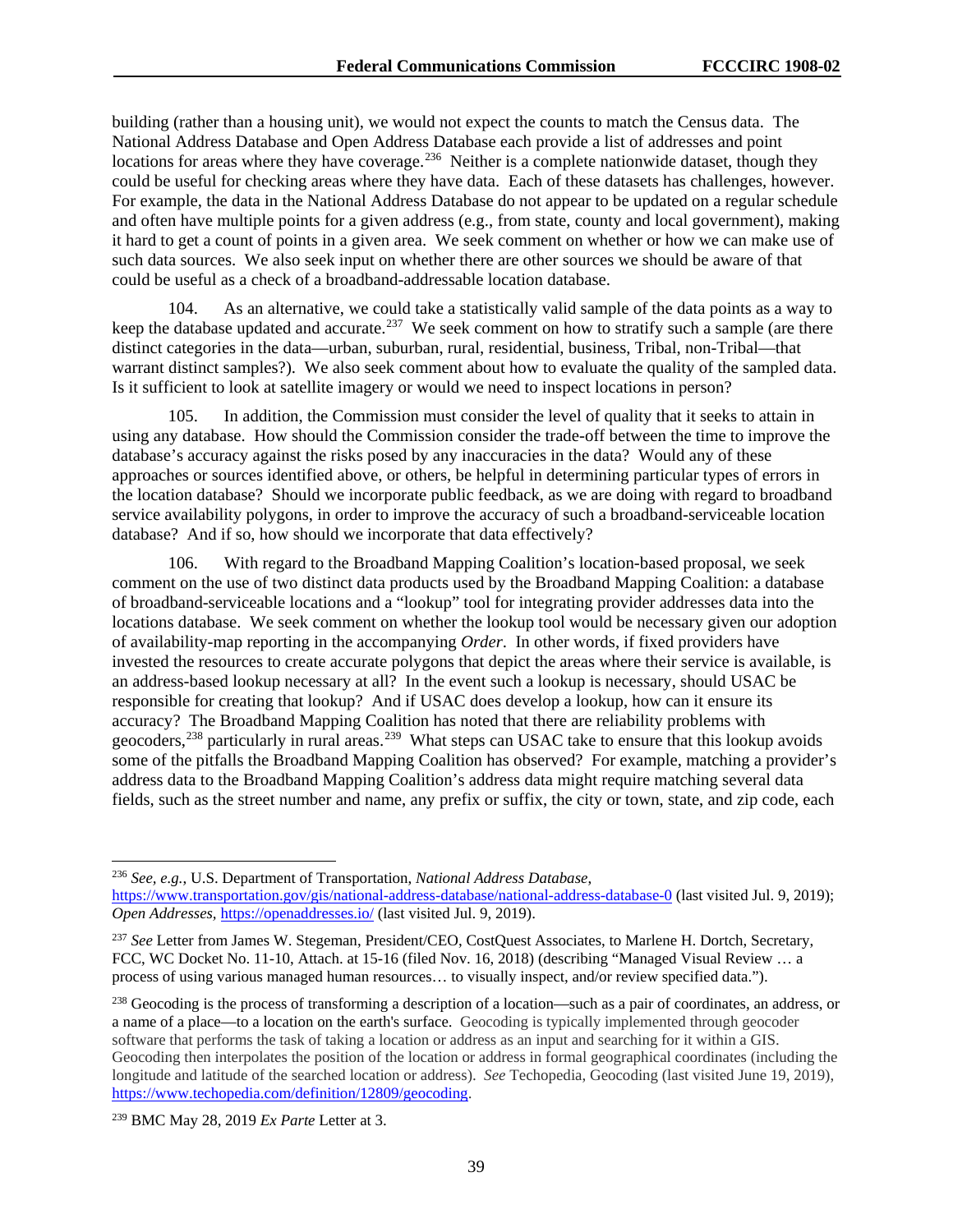with substantial possible variations.<sup>[240](#page-40-0)</sup> Should USAC accept only strict matches in order to avoid making mistakes, such as suggesting that a provider offers service in a location where it does not because of a tooloose matching approach? Is the risk greater of accepting low-quality matches, that is, identifying that service is available when it is not, or in rejecting too many matches for failing to meet quality criteria, potentially understating providers' reach? If USAC is matching only a relatively small fraction of provider addresses to the Broadband Mapping Coalition's database, should it be USAC's responsibility to improve the lookup or the providers' responsibility to improve their source data?

107. The Broadband Mapping Coalition pilot also raises several methodological and technical questions. For example, the Broadband Mapping Coalition chose which data sources to use, including negotiating the data rights associated with those sources; the fields from those data sources used to help make determinations about what constitutes a location in the database; and the logic used. For purposes of its pilot program, the Broadband Mapping Coalition also established, for example, a method for determining if a single structure that spans multiple parcels is a row house that should be split into multiple locations and how to choose which building location to use as part of the database, when there are multiple buildings on a parcel, or whether there are certain circumstances when one might have more than one building, such as in a trailer park. Are there determinations made by the Broadband Mapping Coalition as part of its pilot that the Commission should approach differently?

108. We also seek comment on whether, when, and how, after establishing a location-based fabric, USAC should implement a location-based reporting approach. In addition, we seek comment on the extent to which any location-based database should be fully accessible by the public. Should the full dataset be made available to the public or just the aggregate results from the filings? To what extent should such location information be shared with all providers? Would full disclosure aid the Commission and USAC in gathering location-specific information from the public. Would securing such rights lead to higher costs for the Commission than for the Broadband Mapping Coalition?<sup>241</sup> Are there some data sources or fields that should not be made public? Should members of the public be granted access to the actual database? Should there be restrictions on who should be granted such access (e.g., governmental entities, other providers)? We seek comment on these issues.

#### **B. Improving Mobile Broadband and Voice Data**

# **1. Collecting More Accurate and Reliable Mobile Broadband Deployment Data**

109. We seek comment on incorporating mobile wireless voice and broadband coverage into the Digital Opportunity Data Collection and what additional steps the Commission should take to obtain more accurate and reliable mobile broadband deployment data. Obtaining accurate mobile broadband deployment data is challenging because performance on mobile broadband networks is inherently variable. Mobile network speed and coverage can vary greatly depending on a wide variety of factors, including: (1) the spectrum band employed; (2) cell traffic loading and network capacity in different locations; (3) the availability and quality of cell site backhaul; (4) the capability of consumers' devices; (5) whether a consumer is using a device indoors or outdoors; (6) terrain and the presence of obstacles between a consumer's device and the provider's nearest cell site (e.g., buildings, trees, and other local structures); and (7) weather conditions. This inherent variability has two dimensions—temporal and spatial. For example, at a given location a consumer may not have a strong enough signal to maintain a reliable broadband speed, or the network may be overloaded at one moment, and then suddenly acquire a signal strong enough, or the network traffic load lightens enough, to maintain a connection at speeds of 5 Mbps or more. Or, a consumer may lack a service signal at one location but receive a strong service signal only a few feet away. The probabilistic nature of mobile broadband service at any specific location

<span id="page-40-0"></span><sup>&</sup>lt;sup>240</sup> Such variations for "street" alone could include Street, STREET, ST, STR, ST., Str., str, and other variations all representing the same thing.

<span id="page-40-1"></span><sup>241</sup> USTelecom Mar. 21, 2019 *Ex Parte* Letter at 4 (estimating that "the cost to implement the initial nationwide [Broadband Serviceable Location Fabric] is approximately \$10 million").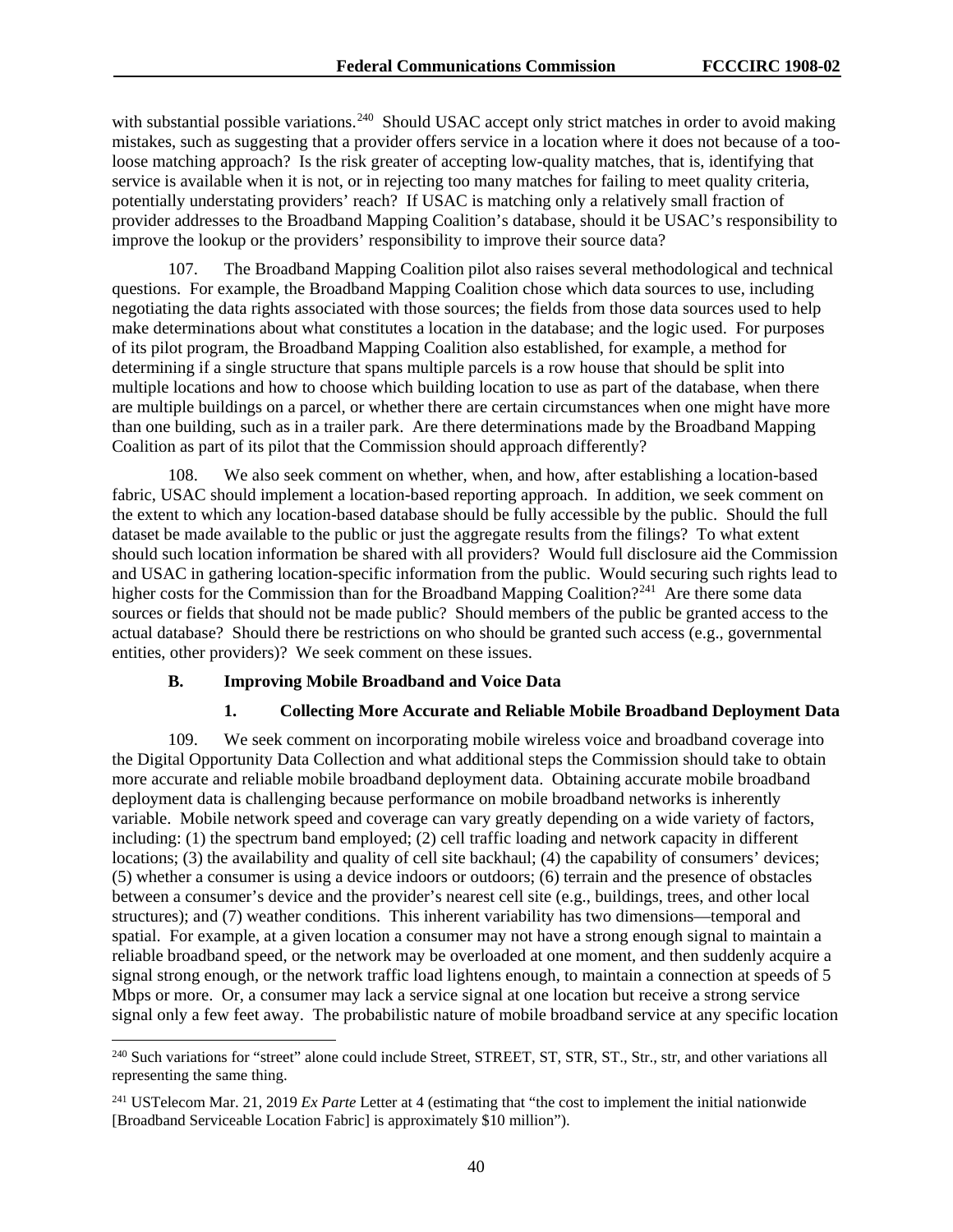and the many factors that affect a user's experience make it difficult to predict with high precision mobile coverage and speed or to develop a coverage map that always provides predictability for the service the consumer experiences.<sup>[242](#page-41-0)</sup> Although no mobile broadband map will consistently reflect consumer experience with complete accuracy, wireless service providers must improve the quality of the data they submit.

110. *Standardized Predictive Propagation Maps*. In the *2017 Data Collection Improvement FNPRM*, the Commission sought comment on requiring the submission of coverage maps generated by propagation modeling software using standardized parameters for 4G LTE and later-generation technologies.[243](#page-41-1) It also sought comment on whether to specify possible eligible models and to standardize to some extent the output of those models and certain input parameters, with the goal of allowing more meaningful comparisons among providers' mobile broadband deployment.[244](#page-41-2) The Commission asked, for instance, whether it should require deployment maps to represent coverage at median speeds as well as speeds at the cell edge and, if so, how it should determine those speeds.<sup>245</sup> The Commission inquired about a range of potential input parameters, including: (1) the location of cells in decimal degrees latitude and longitude; (2) channel bandwidth in megahertz; (3) signal strength; (4) signal quality with signal to noise ratio; (5) cell loading factors; and (6) terrain provided at a minimum resolution of three arc-seconds.<sup>[246](#page-41-4)</sup>

111. In response to the *2017 Data Collection Improvement FNPRM*, several commenters expressed support for requiring providers to submit coverage maps based on standardized technical parameters. AT&T, for example, recommended requiring parameters "with a standard cell edge probability of attaining specific download speeds for each technology (3G/4G, 4G LTE and 5G)," and a "standard cell loading factor based on the geographic service area (e.g., 30% for rural areas; 50% for urban/suburban areas)."<sup>[247](#page-41-5)</sup> AT&T further argued that the reporting of other parameters, such as signal strength and clutter factors, was unnecessary.<sup>248</sup> The City of New York supported standardized parameters for median and edge speeds and stated that a median download speed of 10 Mbps with an edge speed of 3 Mbps "may be sufficient for current 4G LTE deployments, but is unlikely to be sufficient for future-generation deployments."[249](#page-41-7) Deere & Company commented that propagation models should reflect "a signal strength of -85 dBm RSSI (Relative Signal Strength Indicator)," because a signal strength parameter would "accurately [reveal] where service quality is insufficient."<sup>[250](#page-41-8)</sup> Other commenters urged the Commission to adopt the same parameters that it adopted for data collected in the Mobility Fund Phase II (MF-II) proceeding.<sup>[251](#page-41-9)</sup>

112. In 2017, in the MF-II proceeding, the Commission separately instituted a new, one-time collection of data to determine the deployment of 4G LTE for purposes of establishing the areas eligible for universal service support in the MF-II auction.<sup>252</sup> Broadly consistent with an industry consensus

<span id="page-41-2"></span><sup>244</sup> *Id.*

<span id="page-41-3"></span><sup>245</sup> *Id.*

<span id="page-41-4"></span><sup>246</sup> *Id.* at 6333, para. 13.

<span id="page-41-5"></span><sup>247</sup> AT&T Comments at 5.

<span id="page-41-6"></span><sup>248</sup> *Id*. at 5-6.

<span id="page-41-0"></span><sup>&</sup>lt;sup>242</sup> The Commission, however, recognizes that providers have the experience and capabilities to optimize network performance and coverage with some certainty.

<span id="page-41-1"></span><sup>243</sup> *2017 Data Collection Improvement FNPRM*, 32 FCC Rcd at 6333, para. 12.

<span id="page-41-7"></span><sup>&</sup>lt;sup>249</sup> City of New York Reply at 1.

<span id="page-41-8"></span><sup>250</sup> Deere & Co. Reply at 2.

<span id="page-41-9"></span><sup>251</sup> *See, e.g.*, RWA Comments at 3.

<span id="page-41-10"></span><sup>252</sup> *Mobility Fund II Order on Reconsideration and Second Report and Order,* 32 FCC Rcd at 6296, para. 28.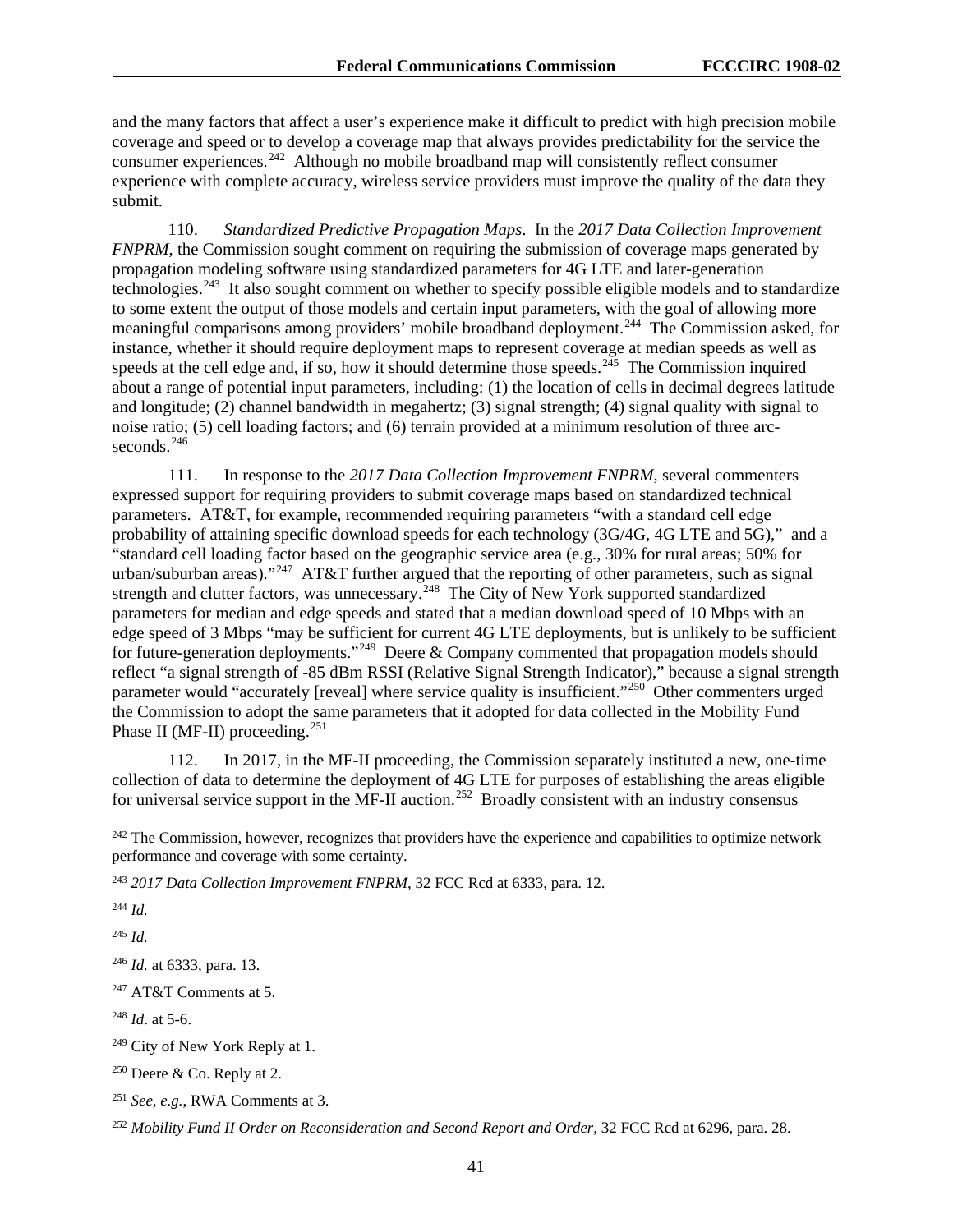proposal,[253](#page-42-0) the Commission standardized a number of technical parameters for the data collection to be used for MF-II. In December 2018, the Commission suspended the subsequent phase of the MF-II challenge process, in which providers that filed coverage maps and data regarding their 4G LTE coverage could respond to challenges and launched an investigation into potential violations of MF-II challenge process rules by one or more major providers.<sup>[254](#page-42-1)</sup> The investigation remains ongoing.

113. We ask commenters to refresh the record on the potential use of RF signal prediction, including the mutual use (by the Commission and stakeholders) of a standardized RF propagation prediction model, and standardized coverage maps for mobile services. We observe that at least one other national regulator uses a standardized RF propagation prediction method as a basis for verifying geographic coverage.[255](#page-42-2) Commenters should specifically discuss their experience in the MF-II proceeding. Do commenters believe that requiring the submission of coverage maps using standardized RF propagation model(s) and parameters was or would be useful in demonstrating mobile broadband coverage? What insights should the Commission draw from the standardized parameters it established in that proceeding? Do commenters view standardized RF signal strength prediction and technical parameters regarding download speed, cell loading, probability of coverage or confidence intervals as sufficient to demonstrate coverage? If not, what additional parameters would generate better data that will allow meaningful comparisons of coverage between providers? Should the Commission, for example, specify an upload speed parameter? Should it specify a standardized signal strength level? Alternatively, should the Commission establish fewer or different parameters? Would 5G technology require different standardized parameters? Given that cell traffic loading and network capacity varies with time and in different locations, how representative of loading do commenters view the 30% loading factor for rural areas established in the context of the MF-II proceeding as compared to standard network loading conditions at various locations? Should we adopt a higher standard loading factor for urban areas? Should we instead require mobile wireless service providers to maintain and report historical cell loading over a given reporting period?

114. Coverage models predict speed and coverage using assumptions that are based on a combination of geographical and network information, including the location of network infrastructure and the power and capacity of network equipment. Although providers continually refine models by adding additional data, the inherent variability of mobile broadband performance will always affect their ability to predict an individual consumer's experience at a particular time and location. We seek commenters' views on how best to specify technical parameters that would account for the variability of mobile broadband performance. Do commenters agree that all parameters must be subject to a specified probability standard or confidence interval? Assuming a probability factor is necessary for describing coverage, do commenters view the 80% probability factor at the cell edge established in the context of the MF-II proceeding as reasonable or would a higher probability parameter such as 90% be more appropriate?

115. *GIS Data Format*. We ask commenters to refresh the record on whether providers should submit coverage maps as vector-formatted or raster-formatted GIS data.[256](#page-42-3) In the *2017 Data Collection* 

(continued….)

<span id="page-42-0"></span> <sup>253</sup> *See* Comments and Petition for Reconsideration of CTIA, WC Docket No. 10-90, WT Docket No. 10-208 (Apr. 26, 2017).

<span id="page-42-1"></span><sup>254</sup> News Release, FCC, FCC Launches Investigation Into Potential Violations of Mobility Fund Phase II Mapping Rules (Dec. 7, 2018), [https://docs.fcc.gov/public/attachments/DOC-355447A1.pdf.](https://docs.fcc.gov/public/attachments/DOC-355447A1.pdf)

<span id="page-42-2"></span><sup>255</sup> Ofcom, *Consultation: Coverage obligations in the 700 MHz and 3.6-3.8 GHz spectrum award - Ofcom's approach to verifying compliance,* Jan. 31, 2019; see [https://www.ofcom.org.uk/consultations-and](https://www.ofcom.org.uk/consultations-and-statements/category-2/coverage-obligations-in-the-700-mhz-and-3.6-3.8-ghz-spectrum-award)[statements/category-2/coverage-obligations-in-the-700-mhz-and-3.6-3.8-ghz-spectrum-award.](https://www.ofcom.org.uk/consultations-and-statements/category-2/coverage-obligations-in-the-700-mhz-and-3.6-3.8-ghz-spectrum-award)

<span id="page-42-3"></span> $^{256}$  Raster datasets "represent geographic features by dividing the world into discrete square or rectangular cells laid out in a grid. Each cell has a value that is used to represent some characteristic of that location." Raster data "are commonly used for representing and managing imagery, digital elevation models," or "as a way to represent point, line, and polygon features." ArcGIS Help, *Raster Basics*[, http://desktop.arcgis.com/en/arcmap/10.3/manage-](http://desktop.arcgis.com/en/arcmap/10.3/manage-data/geodatabases/raster-basics.htm)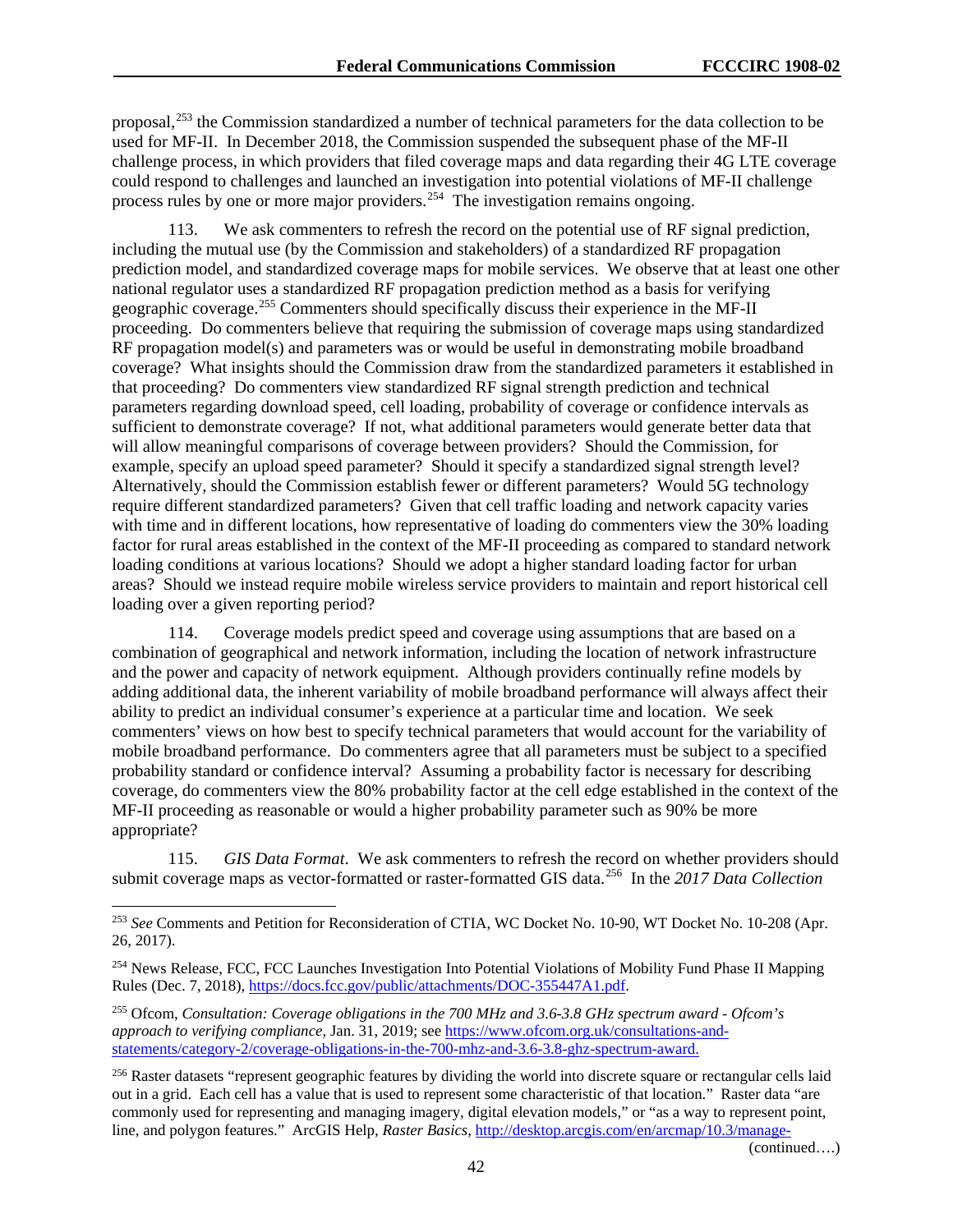*Improvement FNPRM*, the Commission sought comment on requiring the submission of raster data, noting that because deployment maps are typically developed in raster format and then converted into vector-formatted GIS data, the submission of raster data would appear to be less burdensome for filers than the submission of vector data.<sup>257</sup> The Commission also stated that, unlike vector data, raster data would allow the Commission to "check the resolution of the submissions and to apply standard parameters, including simplified outputs and smoothing, when converting the rasters to shapefiles for analysis."<sup>[258](#page-43-1)</sup> Some commenters supporting such an approach argued that allowing the submission of raster data instead of vector data would help reduce the burdens associated with broadband data collection by allowing providers to skip the step of converting deployment data into vector format.<sup>[259](#page-43-2)</sup> We seek additional comment on whether requiring the submission of raster-formatted rather than vector-formatted data would improve the ability to verify the accuracy of deployment data, and what file format is the least burdensome. Would raster-formatted or vector-formatted data be preferable if the Commission decides to require providers to submit standardized coverage maps? Should the Commission require, or in the alternative, permit filers to submit data using another file format, such as ESRI Geodatabase?

116. *Infrastructure Information*. We propose to require that, upon the Commission's request, providers submit infrastructure information sufficient to allow for verification of the accuracy of providers' broadband data. A growing number of parties have suggested that mobile broadband coverage maps are inaccurate and have urged the Commission to implement mechanisms to verify provider data.<sup>[260](#page-43-3)</sup> To date, however, the Commission has not had the information necessary to examine the methodologies used by providers in generating coverage data, or whether these propagation models reflect actual consumer experience.<sup>261</sup> In light of issues raised about the accuracy of coverage maps even after the Commission standardized some technical parameters in the MF-II proceeding, we anticipate that collecting accurate and recent network infrastructure information would be necessary to independently verify providers' data. Therefore, we propose to require that the provider submit, upon Commission request, the following information: (1) the geographic location of cell sites; (2) the height (above ground and sea level), type, and directional orientation of all transmit antennas at each cell site; (3) operating radiated transmit power of the radio equipment at each cell site; (4) the capacity and type of backhaul

<span id="page-43-0"></span><sup>257</sup> Vector data represents the world using points, lines, and polygons. Vector data files are useful for storing data that has discrete boundaries, such as country borders, land parcels, and streets. Raster data represents the world as a surface divided into a regular grid of cells. Rasters are useful for storing data that varies continuously, as in an aerial photograph, a satellite image, a surface of chemical concentrations, or an elevation surface. *See* GIS Geography, "Vector vs. Raster: What's the Difference Between GIS Spatial Data Types?" [https://gisgeography.com/spatial-data](https://gisgeography.com/spatial-data-types-vector-raster/)[types-vector-raster/](https://gisgeography.com/spatial-data-types-vector-raster/) (last visited June 19, 2019); PitneyBowes, "Raster and Vector Data, What's the Difference?" [http://support.pitneybowes.com/SearchArticles/VFP05\\_KnowledgeWithSidebarHowTo?id=kA180000000Cu9DCA](http://support.pitneybowes.com/SearchArticles/VFP05_KnowledgeWithSidebarHowTo?id=kA180000000Cu9DCAS&popup=false;&lang=en_US) S&popup=false; & lang=en US (last visited June 19, 2019).

<span id="page-43-1"></span><sup>258</sup> *2017 Data Collection Improvement FNPRM*, 32 FCC Rcd at 6333, para. 11, n. 20.

<span id="page-43-2"></span><sup>259</sup> AT&T Comments at 6, City of New York Reply at 3.

<span id="page-43-3"></span><sup>260</sup> Oversight of the Federal Communications Commission: Hearing Before the S. Comm. On Commerce, Science, and Transportation, 114th Cong. (2018) (expressing bipartisan concern about the accuracy of MF-II coverage maps); Letter from the Kansas Congressional Delegation to Ajit Pai, Chairman, FCC at 1 (May 6, 2019) (urging standardized validation of broadband availability); Letter from the Illinois Congressional Delegation to Ajit Pai, Chairman, FCC at 1 (June 17, 2019) (asserting that broadband maps are inaccurate and urging the Commission to develop "a process to validate or authenticate the information produced by service providers"); RF Engineering Coalition MF-II *Ex Parte* Letter; Competitive Carriers Association Reply, WC Docket No. 10-90, WT Docket No. 10-208, at 6 (filed May 11, 2017).

<span id="page-43-4"></span><sup>261</sup> *See, e.g.*, *2017 Data Collection Improvement FNPRM*, 32 FCC Rcd at 6332, para. 10.

<sup>(</sup>Continued from previous page)

[data/geodatabases/raster-basics.htm](http://desktop.arcgis.com/en/arcmap/10.3/manage-data/geodatabases/raster-basics.htm) (last visited June 18, 2019). Rasters can "represent all geographic information (features, images, and surfaces)," and are "a universal data type for holding imagery in GIS." *Id*.; *2017 Data Collection Improvement FNPRM*, 32 FCC Rcd at 6333, para. 11, n. 20.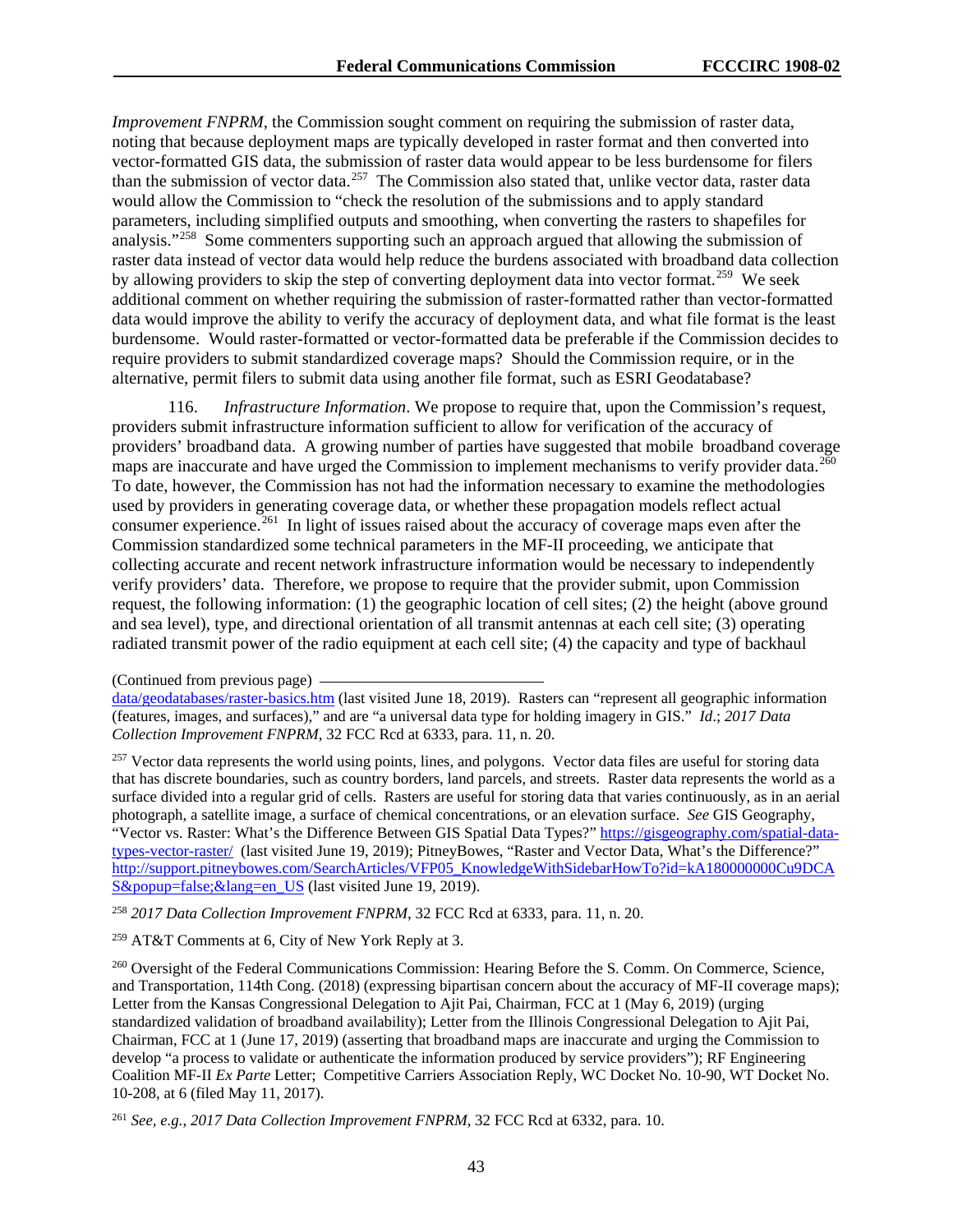used at each cell site; (5) all deployed spectrum bands and channel bandwidth in megahertz; (6) throughput and associated required signal strength and signal to noise ratio; (7) cell loading factors; (8) deployed technologies (e.g., LTE Release 13) and (9) any terrain and land use information used in deriving clutter factors or other losses associated with each cell site. We propose to require that a provider submit its infrastructure information within 30 days of receiving a request from the Commission. We ask for commenters' views on our proposal.

117. At the outset, we recognize that providers may view the infrastructure information we propose to collect as commercially sensitive information and we agree that such information should be treated as highly confidential.<sup>262</sup> We seek comment on this view. Do commenters agree that collecting network infrastructure information would be necessary to verify the accuracy of provider coverage map filings? If not, without such data, what mechanisms are available to validate that providers' coverage maps reflect reasonable predictions of consumer experience? Do commenters view the infrastructure information included in our proposal as sufficient to evaluate providers' mobile coverage and speed claims? If not, we ask commenters to discuss any additional infrastructure information we should require. Alternatively, does our proposal include any information that is not necessary? We seek comment on the potential burden associated with requiring such information, particularly for small providers, and on steps we could take to minimize the potential burden.

118. *Supplement Data Collections with On-The-Ground Data*. In addition to seeking comment on whether to require the submission of coverage maps based on standardized parameters, the *2017 Data Collection Improvement FNPRM* sought comment on whether to require the submission of "on-the-ground" data as part of the broadband data collection.<sup>263</sup> The Commission asked whether collecting on-the-ground data from providers, such as drive test data or tests taken from stationary points, would allow it to better evaluate consumer experience.<sup>264</sup> It noted that collection of on-the-ground data could supplement the model-based data, improving the understanding of how the theoretical data relates to actual consumer experience.<sup>[265](#page-44-3)</sup> The Commission asked whether it should require speed test data, how it could impose such a requirement without being unduly burdensome to small providers, and whether providers generate data of this kind during their ordinary course of business. [266](#page-44-4)

119. We ask commenters to refresh the record on these questions. In their comments on the *2017 Data Collection Improvement FNPRM*, some commenters supported a requirement that providers supplement their current broadband data with on-the-ground data.<sup>267</sup> Other providers opposed collecting on-the-ground data; they argued that such a requirement would impose unnecessary burdens on providers, especially since the Commission already had access to such information from third-party providers.<sup>268</sup> Some also argued that speed test data generally had limited value given variations in providers' speed test methodologies.<sup>269</sup> What steps could the Commission take to address concerns about the meaningfulness and statistical validity of providers' on-the-ground data? Should the Commission specify the methodology that providers must use to collect and provide on-the-ground mobile network performance data? If so, what parameters should the Commission establish for specific methodologies? Should the Commission consider requiring use of a specific set of measurement equipment or software applications

<span id="page-44-0"></span> <sup>262</sup> *See, e.g.*, CTIA Comments at 13-14; Verizon Comments at 15-17.

<span id="page-44-1"></span><sup>263</sup> *2017 Data Collection Improvement FNPRM*, 32 FCC Rcd at 6333, para. 14.

<span id="page-44-2"></span><sup>264</sup> *Id.*

<span id="page-44-3"></span><sup>265</sup> *Id.*

<span id="page-44-4"></span><sup>266</sup> *Id*.

<span id="page-44-5"></span><sup>267</sup> *See, e.g.*, City of New York Reply at 3, Connected Nation Comments at 11.

<span id="page-44-6"></span><sup>268</sup> *See, e.g.*, AT&T Comments at 8, T-Mobile Comments at 2-3, 10-12.

<span id="page-44-7"></span><sup>269</sup> *See, e.g.*, T-Mobile Comments at 2-3, 11 Verizon Comments at 5-6.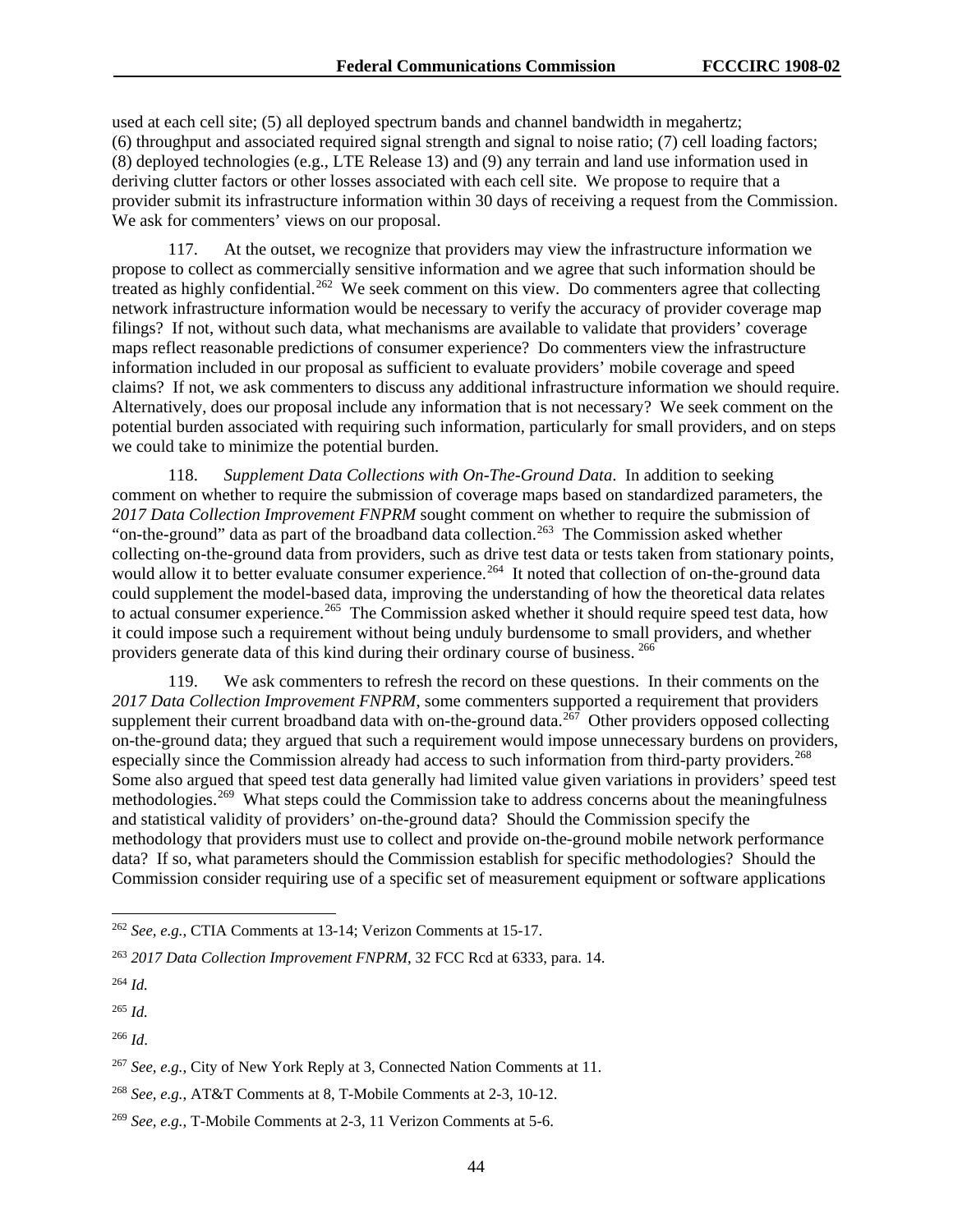enabling measurement of mobile broadband speeds? What measurement scenarios (i.e., indoor, outdoor, in-vehicle, stationary, mobile, height, etc.) should the Commission specify? To what extent do providers already collect any such data in their ordinary course of business?<sup>[270](#page-45-0)</sup>

120. *Crowdsourced Data.* Consistent with the public feedback mechanism we adopt for fixed providers in the Digital Opportunity Data Collection, we propose to collect similar crowdsourced data for purposes of improving the quality of mobile broadband deployment data and seek comment on how to incorporate such data into data quality analysis. Crowdsourced data are generated by mobile broadband users who voluntarily download speed test apps on their mobile devices. The Commission has used crowdsourced data in assessing service availability and in various Commission reports.[271](#page-45-1) For example, in its most recent Broadband Deployment Report, the Commission supplemented Form 477 data with Ookla crowdsourced speed test data in assessing the deployment of advanced telecommunications capability for mobile services.[272](#page-45-2) Crowdsourced data can serve as an inexpensive tool to validate speed and coverage claims by providing independent measurements of actual consumer experience on a mobile network across a variety of times and locations. Crowdsourced data have certain limitations, however. For example, speed tests that consumers usually initiate manually and perform only at specific times or places may introduce bias into the data and provide a less accurate picture of overall broadband performance.<sup>[273](#page-45-3)</sup> More generally, the methods by which different speed test apps collect data vary and may not use techniques that control for geographic location, type of device, whether the test is performed indoors or outdoors, and traffic along the network path not controlled by the wireless provider. In addition, there may be a small sample problem with respect to some crowdsourced data, especially in rural areas where there may sometimes be very few speed tests. And, given the probabilistic nature of mobile wireless service in general, we note that crowdsourced data may not indicate an inaccuracy in the data from the coverage map as much as a difference in conditions.

121. We seek comment on developments in crowdsourcing applications and on ways in which the Commission can make greater use of third-party crowdsourced data to create more accurate and reliable mobile broadband maps. While we recognize the potential limitations, we nonetheless believe that crowdsourced data can serve as an important supplement to the information we collect from providers by independently measuring mobile broadband speed and availability. We ask parties to discuss potential sources of crowdsourced data as well as alternatives to crowdsourced data that can provide similar benefits. How should the Commission make greater use of third-party crowdsourced

<span id="page-45-0"></span> <sup>270</sup> A variety of third-party entities perform speed tests for providers. *See, e.g.,* Nielson, Network Performance, Measuring the Mobile Consumer,<https://www.nielsen.com/us/en/solutions/capabilities/nielsen-mobile-performance/> (last visited June 10, 2019); Mosaik, Network QoE, [https://www.mosaik.com/network-experience](https://www.mosaik.com/network-experience-solutions/network-qoe/)[solutions/network-qoe/](https://www.mosaik.com/network-experience-solutions/network-qoe/) (last visited June 10, 2019).

<span id="page-45-1"></span><sup>271</sup>*See, e.g.*, *Communications Marketplace Report*, 33 FCC Rcd at 12579, para. 25; *Twentieth CMRS Competition Report,* 32 FCC Rcd at 9034-37, paras. 90-92*; 2019 Broadband Deployment Report*, FCC 19-44, \* 6-7, paras. 16- 17.

<span id="page-45-2"></span><sup>272</sup> *2019 Broadband Deployment Report*, FCC 19-44, \* 6-7, paras. 16-17. Ookla gathers crowdsourced mobile speed data through its Speedtest mobile app. Speedtest, *Speedtest Apps for Mobile*,<http://www.speedtest.net/mobile/> (last visited June 10, 2019). This app is available free of charge to smartphone users and is designed to test the performance of mobile cellular connections. Once the app is downloaded, with access to wireless service, users can measure the speed of their wireless connection whenever and wherever they choose.

<span id="page-45-3"></span><sup>&</sup>lt;sup>273</sup> For example, while the Commission's Measuring Mobile Broadband speed test app is available for iOS phones, iOS devices do not have automated testing capability and can only execute the speed test manually. In addition, Ookla uses manual consumer-initiated testing, as opposed to background testing, which means that the majority of Ookla speed tests run by consumers are done so when they experience connectivity or speed issues, and network performance is less than optimal. *See* Speedtest, *How Ookla Ensures Accurate, Reliable Data*, <https://www.speedtest.net/insights/blog/testing-methods-sampling/> (last visited June 10, 2019).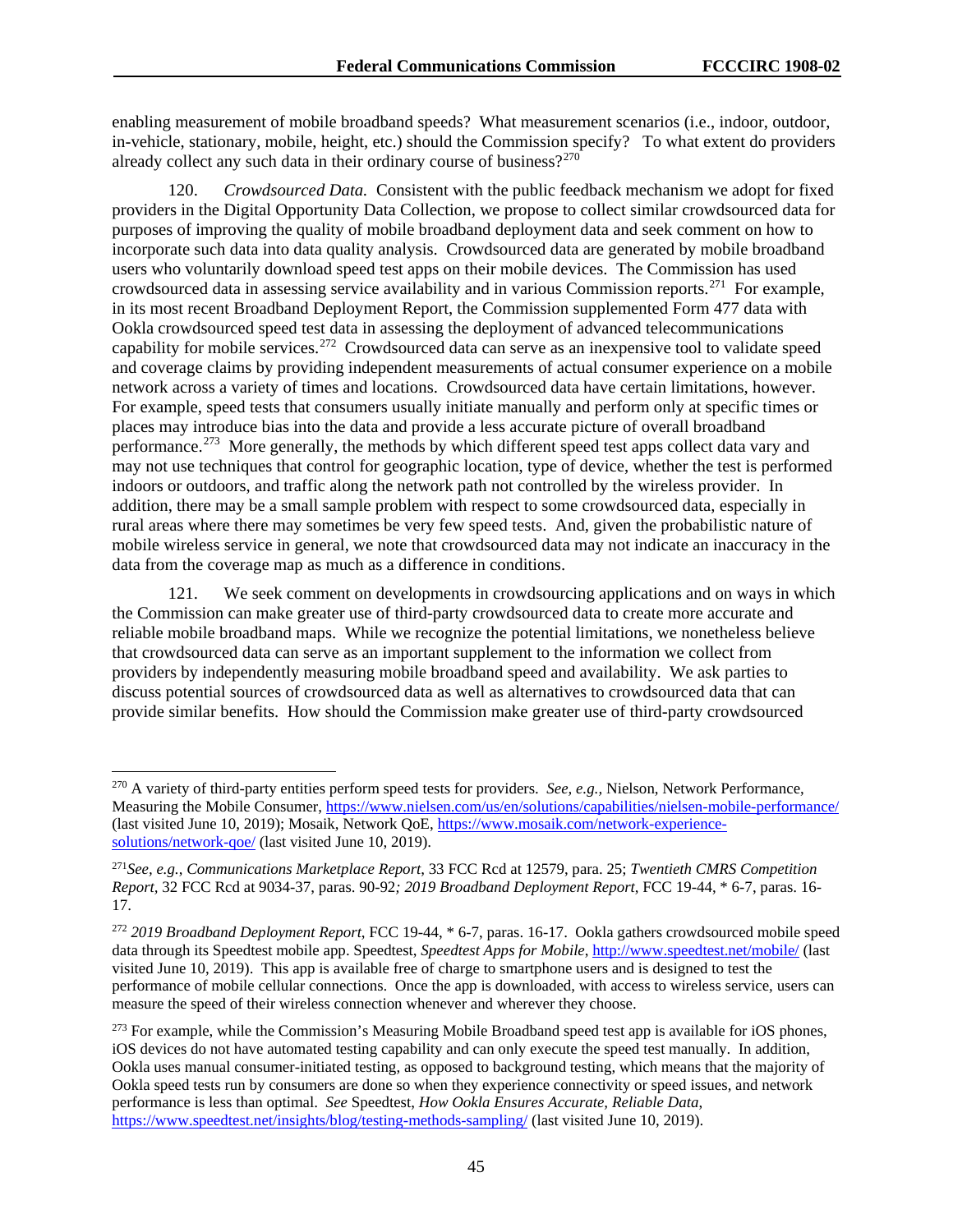data?[274](#page-46-0) How should the Commission determine which data to use, what limitations affect the use of such data, and how can they be resolved? How can we best make use of the Commission's own crowdsourcing application—the Measuring Mobile Broadband speed test?<sup>275</sup> How can the Commission make greater use of crowdsourced data collected by local, state, or Tribal governmental entities? What steps should the Commission take to ensure that the crowdsourced data it uses are statistically valid and provide accurate information? How should the Commission handle cases in which crowdsourced data shows that service is unavailable in an area where a provider claims broadband availability?

122. *Sampling Methodologies*. We also seek comment on other potential approaches for verifying submitted mobile broadband deployment data. Should the Commission establish a structured sampling process to verify the information it collects from providers? The Commission has used thirdparty structured sample data to assess service availability in its analysis of the mobile wireless industry.<sup>276</sup> Structured sample data helps ensure statistical validity by controlling for the location and time of the tests as well as for the devices used in the test and may be collected using stationary indoor or outdoor tests or drive tests.<sup>277</sup> But structured sample data can be expensive and involves judgments about when and where to run tests. Structured sample data may not include sufficient testing at indoor locations or in rural areas. We seek comment on whether the Commission should expand the use of structured sample data or even establish its own structured sample testing program to verify provider filings regarding mobile broadband coverage and speed? If so, then how can the Commission create a program that will produce a rich and useful dataset?

123. In response to the *2017 Data Collection Improvement FNPRM*, the California PUC supported the Commission's adoption of a structured sample approach.<sup>[278](#page-46-4)</sup> It argued that collecting drive test data at the state level provides "the most effective measure of actual mobile broadband service speeds."<sup>[279](#page-46-5)</sup> It suggested that the Commission designate a defined set of points nationwide and contract with a third party to deliver speed test data from those locations.<sup>280</sup> We seek commenters' views on such

<span id="page-46-1"></span><sup>275</sup> The Commission's Measuring Mobile Broadband speed test app is available for both Android and iOS phones and measures mobile broadband performance for categories including download speed, upload speed, latency and packet loss. The application also records several other passive metrics such as signal strength of the connection, and device manufacturer and model. The Commission did not report speed metrics based on the FCC speed test app in the Communications Marketplace Report due to anomalies in the underlying data. *See Communications Marketplace Report*, 33 FCC Rcd at 12579, para. 25, n. 86.

<span id="page-46-2"></span><sup>276</sup> *See Communications Marketplace Report*, 33 FCC Rcd at 12582, para. 28. In the *Communications Marketplace Report*, the Commission presented mobile wireless indices from RootMetrics. RootMetrics performs drive tests and stationary tests in specific locations, using the leading Android-based smartphone for each network. RootScores are scaled from 0 to 100. *See* RootMetrics, Methodology*,* [http://rootmetrics.com/en-US/methodology.](http://rootmetrics.com/en-US/methodology)

<span id="page-46-3"></span><sup>277</sup> Drive tests refer to tests analyzing network coverage for mobile services in a given area, i.e., measurements taken from vehicles traveling on roads in the area. *See Universal Service Reform – Mobility Fund,* Notice of Proposed Rulemaking, 25 FCC Rcd 14,716, 14,729 para. 40 (2010). For example, the Commission required recipients of Mobility Fund I support "to demonstrate that they have deployed a network that covers the relevant area and meets their public interest obligations with data from drive tests." *Connect America Fund et al.*, Report and Order and Further Notice of Proposed Rulemaking, 26 FCC Rcd 17663, 17793, para. 370 (2011).

<span id="page-46-4"></span><sup>278</sup> CPUC Comments at 6.

<span id="page-46-5"></span><sup>279</sup> *Id*.

<span id="page-46-6"></span><sup>280</sup> *Id*. at 6-7.

<span id="page-46-0"></span><sup>&</sup>lt;sup>274</sup> Speed measurements are performed through a variety of apps. As noted above, Ookla's Speedtest Mobile App is available free of charge to Android and iOS users and measures the performance of mobile cellular connections. Speedtest, *Speedtest Apps for Mobile*[, http://www.speedtest.net/mobile/](http://www.speedtest.net/mobile/) (last visited June 10, 2019). OpenSignal's mobile speed test app is available free of charge to Android and iOS users and is designed to collect data about download speeds, upload speeds, and responsiveness, OpenSignal, *Help us measure mobile network experience from the source that matters most – actual users*,<https://www.opensignal.com/apps> (last visited June 10, 2019).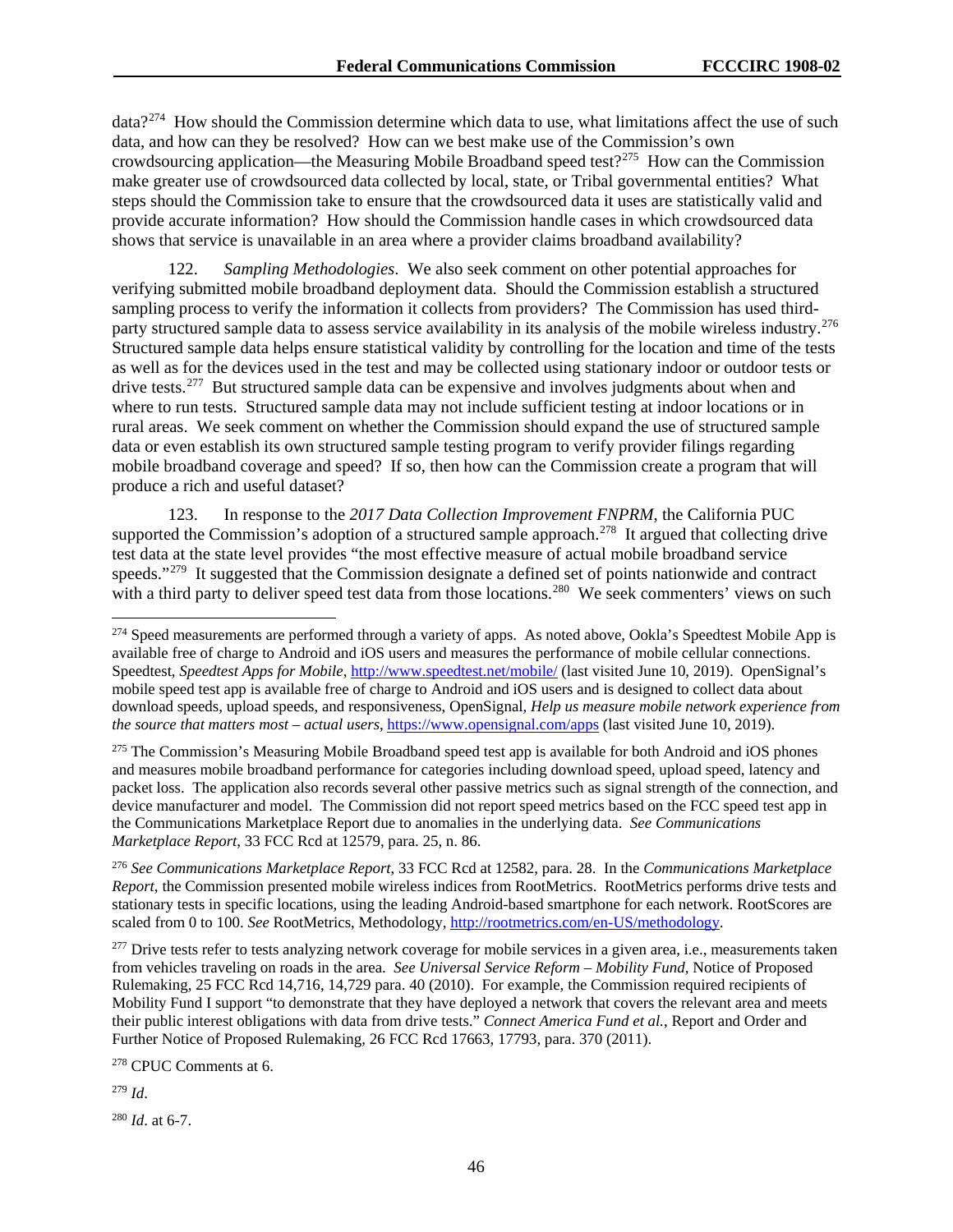an approach. Assuming the Commission establishes its own testing process, how should it design a process that will produce a useful dataset? Should the Commission establish partnerships to collect drive test information? For example, should the Commission explore creating a pilot program with the United States Postal Service or other delivery organization with a nationwide fleet, to gather mobile performance data? Under such an approach, postal trucks could be equipped to collect mobile deployment and speed data as they travel on their routes in rural areas. We seek comment on the feasibility of creating such a program. What other partnerships should the Commission explore?

124. *Drone Testing*. We seek comment on the use of aerial drone testing to verify data accuracy, with a particular emphasis on using drones to conduct sample audits of provider-submitted mobile deployment data. Drone testing, like drive testing, measures signal strength and coverage using various software solutions (e.g., crowdsourcing and network performance applications) loaded onto smartphones mounted to a testing platform.<sup>[281](#page-47-0)</sup> Service providers have begun using drones to measure coverage and signal strength of their networks, demonstrating that drones are a viable mobile network performance testing method.[282](#page-47-1) We note that both drive and drone testing have significant limitations due to the inherent probabilistic nature of mobile network performance testing.<sup>283</sup>

125. We seek comment generally on the cost elements of drone testing and the relative contribution of each element to overall cost. Drones may need fuel or battery replacements more frequently than vehicles used in drive testing platforms.<sup>[284](#page-47-3)</sup> Are these costs significant? How do roadway density, population, weather and natural and man-made terrain features affect the cost of drone testing? How does flight duration affect costs?<sup>285</sup> Are there cost-effective ways to mitigate survey time? What proportion of costs are attributable to the drone operator? What other costs are significant?

126. We also seek comment on unique barriers that may affect the usefulness and practicality of conducting network performance testing using drones. USAC recently performed drone and drive tests to measure mobile wireless coverage and quality in Puerto Rico post Hurricane.<sup>[286](#page-47-5)</sup> USAC's initial analysis shows that drone and drive-tests can provide a comparable picture of network coverage and service quality in a given area, although drone tests are subject to specific variables that the test design

<span id="page-47-1"></span><sup>282</sup> Martha Degrasse, AT&T Outlines Plans for Drone Use, (September 6, 2017), <https://enterpriseiotinsights.com/20170906/news/AT%26T-drones-tag4> (noting that drones can map radio frequency antenna patterns and look for signal interference) (last visited June 10, 2019); *see also* Miriam McNabb, *What Exactly Can Drone Geospatial Data Do? Disaster Response to Hurricane Michael Provides a Demonstrations*, (Nov. 6, 2018), [https://dronelife.com/2018/11/06/what-exactly-can-drone-geospatial-data-do-disaster-response-to](https://dronelife.com/2018/11/06/what-exactly-can-drone-geospatial-data-do-disaster-response-to-hurricane-michael-provides-a-demonstration/)[hurricane-michael-provides-a-demonstration/](https://dronelife.com/2018/11/06/what-exactly-can-drone-geospatial-data-do-disaster-response-to-hurricane-michael-provides-a-demonstration/) (discussing use of drones to produce highly precise 3D model of Mexico Beach, FL, after Hurricane Michael) (last visited June 11, 2019).

<span id="page-47-2"></span><sup>283</sup> USAC presentation at 8, *supra* para. 109.

<span id="page-47-3"></span><sup>284</sup> *Id*.; *see* Luke Dormehl, *7 Drones That Can Stay Airborne for Hours – and the Tech That Makes It Possible*, (Oct. 9, 2018),<https://www.digitaltrends.com/cool-tech/drones-with-super-long-flight-times/> (noting that the average drone can fly for 30 minutes, but that newer battery or gas powered drone models are extending flight times) (last visited June 6, 2019).

<span id="page-47-4"></span><sup>285</sup> USAC presentation at 8 (noting that drone testing may be more expensive than drive testing to survey a specific area)

<span id="page-47-5"></span><sup>286</sup> The USAC request for proposal can be found here:

<span id="page-47-0"></span> <sup>281</sup> *See* Letter from Victor Gaither, Vice President, High Cost, Universal Service Administrative Company, to Marlene H. Dortch, Secretary, FCC, WC Docket No. 11-10, Attach. at 3 (filed July 9, 2019) (USAC presentation).

[https://webcache.googleusercontent.com/search?q=cache:h5ChdsOj7bYJ:https://www.usac.org/\\_res/documents/abo](https://webcache.googleusercontent.com/search?q=cache:h5ChdsOj7bYJ:https://www.usac.org/_res/documents/about/pdf/rfp/RFP-Puerto-Rico-USVI-Mobile-Assessment.pdf+&cd=1&hl=en&ct=clnk&gl=us) [ut/pdf/rfp/RFP-Puerto-Rico-USVI-Mobile-Assessment.pdf+&cd=1&hl=en&ct=clnk&gl=us;](https://webcache.googleusercontent.com/search?q=cache:h5ChdsOj7bYJ:https://www.usac.org/_res/documents/about/pdf/rfp/RFP-Puerto-Rico-USVI-Mobile-Assessment.pdf+&cd=1&hl=en&ct=clnk&gl=us) *see also* USAC presentation at 8. USAC is still evaluating the results of these tests. While USAC performed drive tests in Puerto Rico and the US Virgin Islands, it performed drone tests only in Puerto Rico. *See* USAC presentation at 3,8.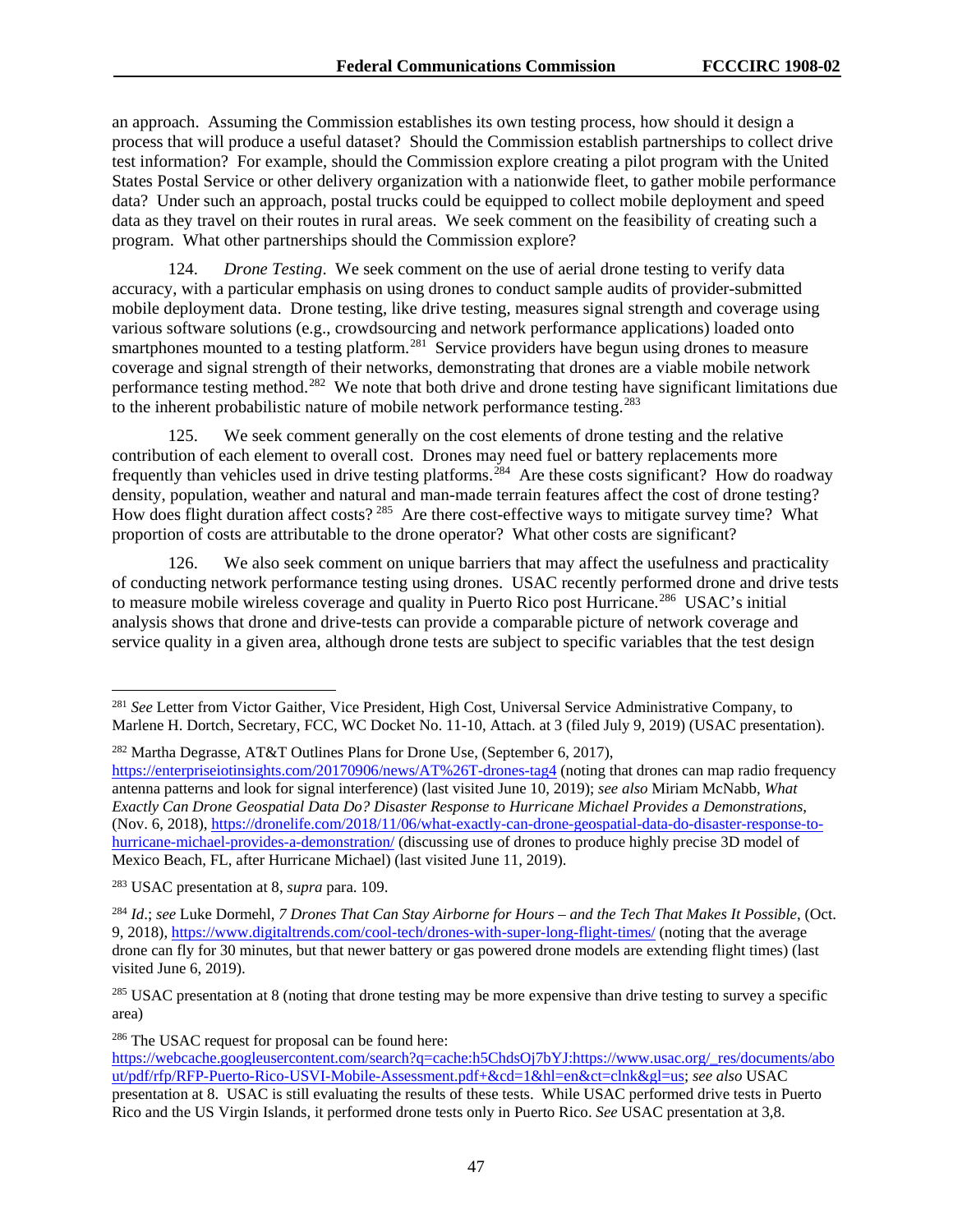should take into account. <sup>[287](#page-48-0)</sup> What specific testing parameters should apply to drone data collection compared to drive testing and crowdsourcing to ensure uniform results across methods? Are there any specific technical requirements (e.g., antenna, on-board processing) necessary to ensure uniform results across testing methods? Are there places and/or terrain where drones are either uniquely suited to surveying or, alternatively, currently unable to perform a valid network performance test, regardless of the  $cost?$ <sup>288</sup>

127. We seek comment on future technological advances that may increase drone efficiency.<sup>289</sup> Are advanced drone technologies ready and available today, at sufficiently low costs, to use widely? If not, what is a likely timeframe for their widespread adoption?

128. *Availability of Mobile Broadband Deployment Data*. Finally, we seek comment on ways we can make mobile broadband deployment data more available to the public. Currently, the Commission makes available on its website both coverage shapefiles, by provider and technology, as well as the deployment data represented in those shapefiles disaggregated to census blocks, based on two different methodologies.<sup>[290](#page-48-3)</sup> In addition, the Commission has created a limited number of visualizations of

<https://www.qualcomm.com/news/onq/2017/05/03/qualcomm-technologies-releases-lte-drone-trial-results> (noting drone and drive tests may produce different results at a given distance from a cell site due to various factors) (last visited June 6, 2019); Ericsson, *Drones and Networks: Mobility Support*, (last visited June 11, 2019), <https://www.ericsson.com/en/blog/2019/1/drones-and-networks-mobility-support> ("Since the signal propagation in the sky is close to free-space propagation, the signal strength becomes stronger due to the reduced path loss….[However], the increased likelihood of line-of-sight paths to many non-serving cells increases the interference for the drone."). Given these variabilities, it may be appropriate to use different testing parameters for drone and drive tests to reflect the real-world experience of a user on the ground and to be able to fully compare results. For example, a signal strength of five measured by a drone in the air could mean that a user at a point on the ground directly below the drone would experience a signal strength closer to 10, depending on the conditions.

<span id="page-48-1"></span><sup>288</sup> Based on Census Bureau roadway data, drive-testable roads run through or near approximately two-thirds of the U.S., leaving a significant portion of the country reliant on data collection methods other than drive testing. WTB calculated that 66.59% of this area is "drive-testable" using roadway data from the U.S. Census Bureau overlaid with a uniform one kilometer by one-kilometer grid. The total area of each uniform grid cell was categorized as "drive testable" where there exists any road classified by the census data as a primary, secondary, or local road (MAF/TIGER Feature Class Codes S1100, S1200, or S1400, respectively). While it may be possible to drive test additional types of roadways (i.e., vehicular trails or private roads), doing so may be potentially difficult or costprohibitive. As a result, WTB excluded these other classes of roadways from its analysis.

<span id="page-48-2"></span><sup>289</sup> Recent advances are leading to faster and larger drones with sophisticated artificial intelligence. For example, some drones now have the ability to swarm and "talk" with each other and fly greater distances for longer periods of time, all without direct human control. Pierce Lancaster, *Top 5 Latest Technology Drones*, (June 3, 2019), <https://thewiredshopper.com/top-5-latest-technology-drone/> (last visited June 6, 2019) (explaining that military drones will be faster); Emily Begley, *UC Develops New Breed of Drones*, (June 3, 2014), <https://www.soapboxmedia.com/features/06031-uc-drone-technology.aspx> (last visited June 6, 2019) (describing drones that are larger and can carry up to ten pounds and can be operated with computers, cellphones and other devices); Colin Snow, *Seven Trends That Will Shape the Commercial Drone Industry in 2019*, (Jan. 7, 2019), [https://www.forbes.com/sites/colinsnow/2019/01/07/seven-trends-that-will-shape-the-commercial-drone-industry](https://www.forbes.com/sites/colinsnow/2019/01/07/seven-trends-that-will-shape-the-commercial-drone-industry-in-2019/#705b524f7494)[in-2019/#705b524f7494](https://www.forbes.com/sites/colinsnow/2019/01/07/seven-trends-that-will-shape-the-commercial-drone-industry-in-2019/#705b524f7494) (last visited June 6, 2019) (describing new developments in drones with AI capabilities); Ivan Tolchinsky, *4 Ways the Drone Scene Will Change in 2018*, (Feb. 4, 2018), <https://thenextweb.com/contributors/2018/02/04/4-ways-drone-scene-will-change-2018/> (last visited June 6, 2019)

(describing mesh networks that enable drones to exchange data and streamline activity; describing drones that will perform their tasks working together "like insects in a colony"); Luke Dormehl, *7 Drones That Can Stay Airborne for Hours – and the Tech That Makes It Possible*, (Oct. 9, 2018), [https://www.digitaltrends.com/cool-tech/drones](https://www.digitaltrends.com/cool-tech/drones-with-super-long-flight-times/)[with-super-long-flight-times/](https://www.digitaltrends.com/cool-tech/drones-with-super-long-flight-times/) (last visited June 6, 2019) (describing drones with enhanced battery life that allows them to fly longer and cover greater distances).

<span id="page-48-3"></span><sup>290</sup> FCC, *Mobile Deployment Form 477 Data*,<https://www.fcc.gov/mobile-deployment-form-477-data> (last visited June 13, 2019). The Commission uses both the centroid and actual data methodologies. The centroid methodology (continued….)

<span id="page-48-0"></span> <sup>287</sup> *Id*. at 3; *see also Qualcomm Technologies Releases LTE Drone Trial Results*, (May 3, 2017),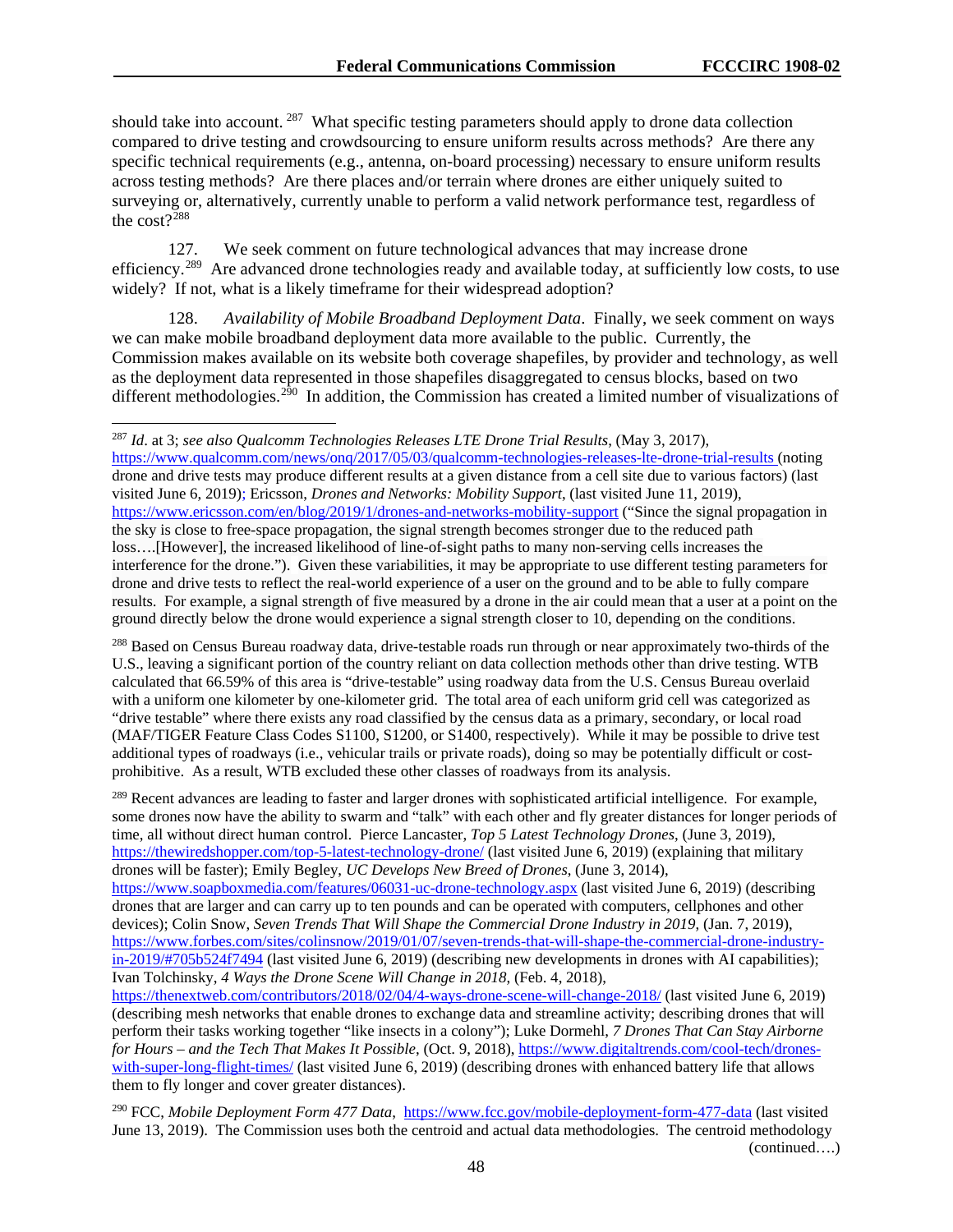the mobile deployment data including a map of nationwide mobile wireless coverage and a map of LTE coverage by number of providers.<sup>291</sup> As the Commission works to improve its data collection, we seek comment on whether we should provide additional visualizations of mobile broadband deployment data. Now that we have determined in the *Order* that, going forward, we will publish nationwide provider specific coverage maps that depict minimum advertised or expected speed data, what additional maps or other visualizations would help provide useful information to the public? Should we make this data available to the public in any other formats? We seek comment on how the proposals described in this *Second Notice* would affect the Commission's ability to provide additional visualizations of mobile broadband data.

129. *Changes to the Collection of Mobile Voice and Broadband Subscription Data*. We seek comment on other changes to improve the collection of subscription data. For example, should we combine the mobile voice and broadband subscription data filing requirements? Consolidating these data could provide a better understanding of the marketplace, as consumers increasingly subscribe to both broadband and voice service. In the current form, providers are required to include subscriptions to mobile broadband plans purchased "on a standalone basis, as an add-on feature to a voice subscription, or bundled with a voice subscription."<sup>[292](#page-49-1)</sup> We propose to require providers to report whether subscriptions are data only, voice only, or provided as a bundle. These data could provide us with a better understanding of whether and how consumers purchase and use mobile services, in addition to allowing us to continue to track those who only subscribe to voice service.

130. We propose to require facilities-based mobile broadband and/or voice service providers to report whether subscriptions are enterprise, government, wholesale, prepaid retail, or postpaid retail. These data serve an important purpose in understanding the marketplace for mobile services, that aid in competitive analysis, particularly in transaction review. Should we require providers to submit data about Internet of Things (IoT) or Machine-to-Machine (M2M) subscriptions? Do these subscriptions make up enough of the marketplace for mobile services that they should be tracked? Would a combined subscription filing—as opposed to the current separate filings—likely reduce or increase the burden on filers? We also propose to eliminate the requirement to report mobile broadband subscription data by minimum upload and download speed given that this information is already submitted with broadband deployment data.

# **C. Sunsetting the Form 477 Fixed Broadband Data Collection**

131. Over the long term, we expect the Digital Opportunity Data Collection will largely displace the Form 477 process, at least with respect to the collection of granular deployment data. We therefore seek comment on discontinuing the broadband deployment data collection that is part of Form 477 at some point after the new collection has been established. Under what conditions would eliminating that part of the broadband data collection be appropriate? Are there other portions of the Form 477 collection we should consider sunsetting as well?

<sup>(</sup>Continued from previous page)

overlays geographic polygons showing wireless coverage onto a map of census blocks. The centroid method codes a census block as "covered" if the calculated center point (the "centroid") of the census block is within the coverage polygon. If a centroid is covered, then all the population and land area in the corresponding census block is also coded as covered. The actual data methodology analyzes reported coverage at a sub-block level for each of the 11 million blocks in the U.S. Using this methodology, the Commission calculates the percentage of the block covered by each technology. *See FCC Releases Data on Mobile Broadband Deployment as of December 31, 2015*," 31 FCC Rcd 10886, 10890-91 (2016).

<span id="page-49-0"></span><sup>291</sup> FCC, *LTE Coverage by Number of Providers—YE 2017*[, https://www.fcc.gov/reports-research/maps/lte](https://www.fcc.gov/reports-research/maps/lte-coverage-number-providers-ye-2017)[coverage-number-providers-ye-2017](https://www.fcc.gov/reports-research/maps/lte-coverage-number-providers-ye-2017) (last visited June 10, 2019); FCC, *Nationwide Mobile Wireless Coverage-YE 2017*,<https://www.fcc.gov/reports-research/maps/nationwide-mobile-wireless-coverage-ye-2017/> (last visited June 10, 2019).

<span id="page-49-1"></span><sup>292</sup> *FCC Form 477 Instructions* at 26.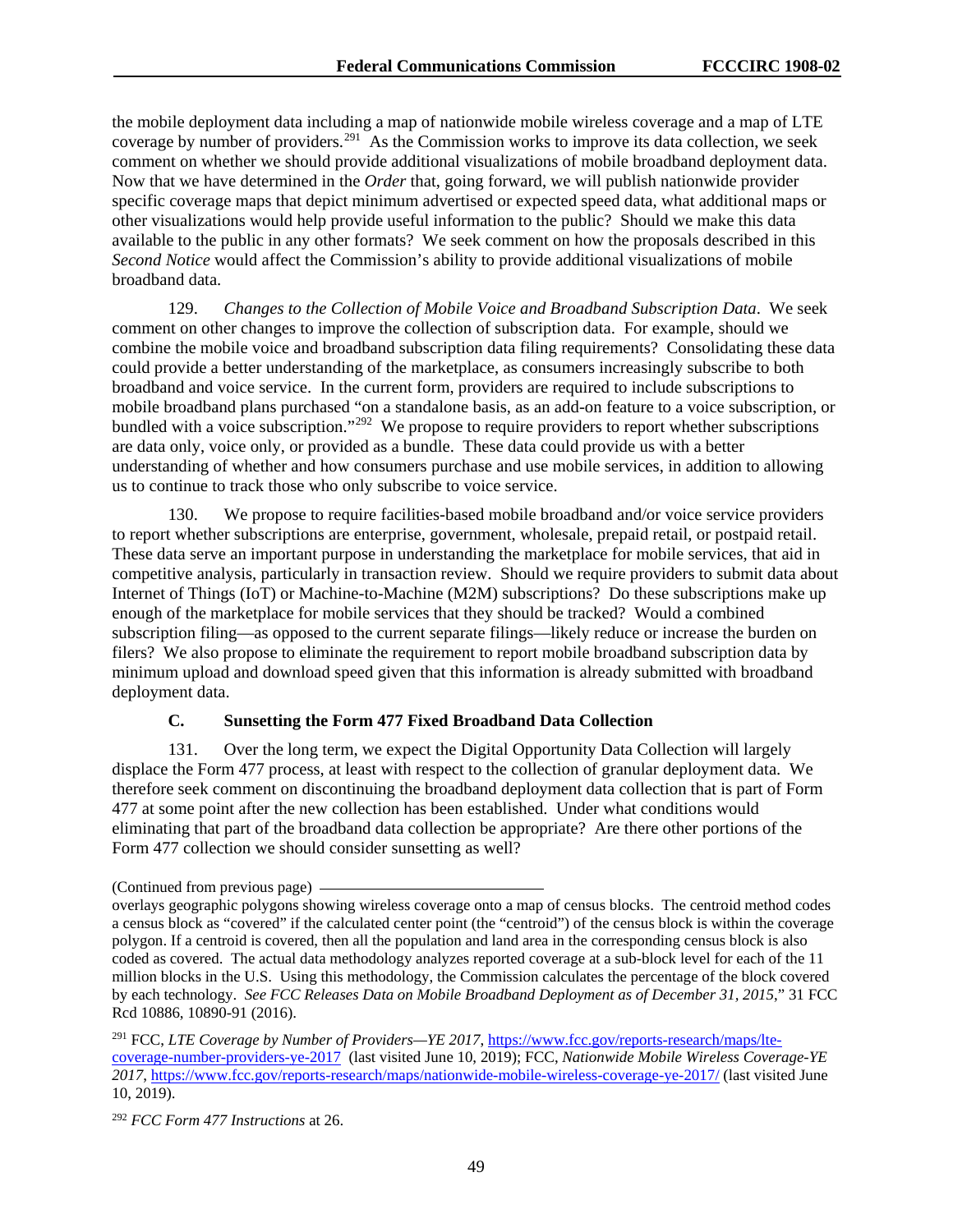## **V. PROCEDURAL MATTERS**

132. *Ex Parte Rules.* This proceeding shall be treated as a "permit-but-disclose" proceeding in accordance with the Commission's *ex parte* rules.<sup>293</sup> Persons making *ex parte* presentations must file a copy of any written presentation or a memorandum summarizing any oral presentation within two business days after the presentation (unless a different deadline applicable to the Sunshine period applies). Persons making oral *ex parte* presentations are reminded that memoranda summarizing the presentation must (1) list all persons attending or otherwise participating in the meeting at which the *ex parte*  presentation was made, and (2) summarize all data presented and arguments made during the presentation. If the presentation consisted in whole or in part of the presentation of data or arguments already reflected in the presenter's written comments, memoranda, or other filings in the proceeding, then the presenter may provide citations to such data or arguments in his or her prior comments, memoranda, or other filings (specifying the relevant page and/or paragraph numbers where such data or arguments can be found) in lieu of summarizing them in the memorandum. Documents shown or given to Commission staff during *ex parte* meetings are deemed to be written *ex parte* presentations and must be filed consistent with 47 CFR § 1.1206(b). In proceedings governed 47 CFR § 1.49(f), or for which the Commission has made available a method of electronic filing, written *ex parte* presentations and memoranda summarizing oral *ex parte* presentations, and all attachments thereto, must be filed through the electronic comment filing system available for that proceeding and must be filed in their native format (*e.g.*, .doc, .xml, .ppt, searchable .pdf). Participants in this proceeding should familiarize themselves with the Commission's *ex parte* rules.

133. *Final Regulatory Flexibility Analysis*. The Regulatory Flexibility Act (RFA)<sup>[294](#page-50-1)</sup> requires that an agency prepare a regulatory flexibility analysis for notice and comment rulemakings, unless the agency certifies that "the rule will not, if promulgated, have a significant economic impact on a substantial number of small entities."<sup>[295](#page-50-2)</sup> Accordingly, we have prepared a Final Regulatory Flexibility Analysis (FRFA) concerning the possible impact of the rule changes contained in this *Report and Order* on small entities. The FRFA is set forth in Appendix B.

134. *Initial Regulatory Flexibility Analysis*.Pursuant to the Regulatory Flexibility Act (RFA),[296](#page-50-3) the Commission has prepared an Initial Regulatory Flexibility Analysis (IRFA) of the possible significant economic impact on small entities of the policies and actions considered in the *Second Notice*. The text of the IRFA is set forth in Appendix B. Written public comments are requested on this IRFA. Comments must be identified as responses to the IRFA and must be filed by the deadlines for comments on the *Second Notice*. The Commission's Consumer and Governmental Affairs Bureau, Reference Information Center, will send a copy of the *Second Notice*, including the IRFA, to the Chief Counsel for Advocacy of the Small Business Administration.<sup>[297](#page-50-4)</sup>

135. *Paperwork Reduction Act*.This document contains proposed new and modified information collection requirements. The Commission, as part of its continuing effort to reduce paperwork burdens, invites the general public and the Office of Management and Budget to comment on the information collection requirements contained in this document, as required by the Paperwork Reduction Act of 1995, Public Law 104-13. In addition, pursuant to the Small Business Paperwork Relief Act of 2002, Public Law 107-198 (44 U.S.C. 3506(c)(4)), we seek specific comment on how we might further reduce the information collection burden for small business concerns with fewer than 25

<span id="page-50-0"></span> <sup>293</sup> 47 CFR. §§ 1.1200 *et seq.*

<span id="page-50-1"></span><sup>294</sup> *See* 5 U.S.C. §§ 601–612. The RFA has been amended by the Small Business Regulatory Enforcement Fairness Act of 1996 (SBREFA), Pub. L. No. 104-121, Title II, 110 Stat. 857 (1996).

<span id="page-50-2"></span> $295$  5 U.S.C. § 605(b).

<span id="page-50-3"></span><sup>296</sup> *See* 5 U.S.C. § 603.

<span id="page-50-4"></span><sup>297</sup> *See* 5 U.S.C. § 603(a).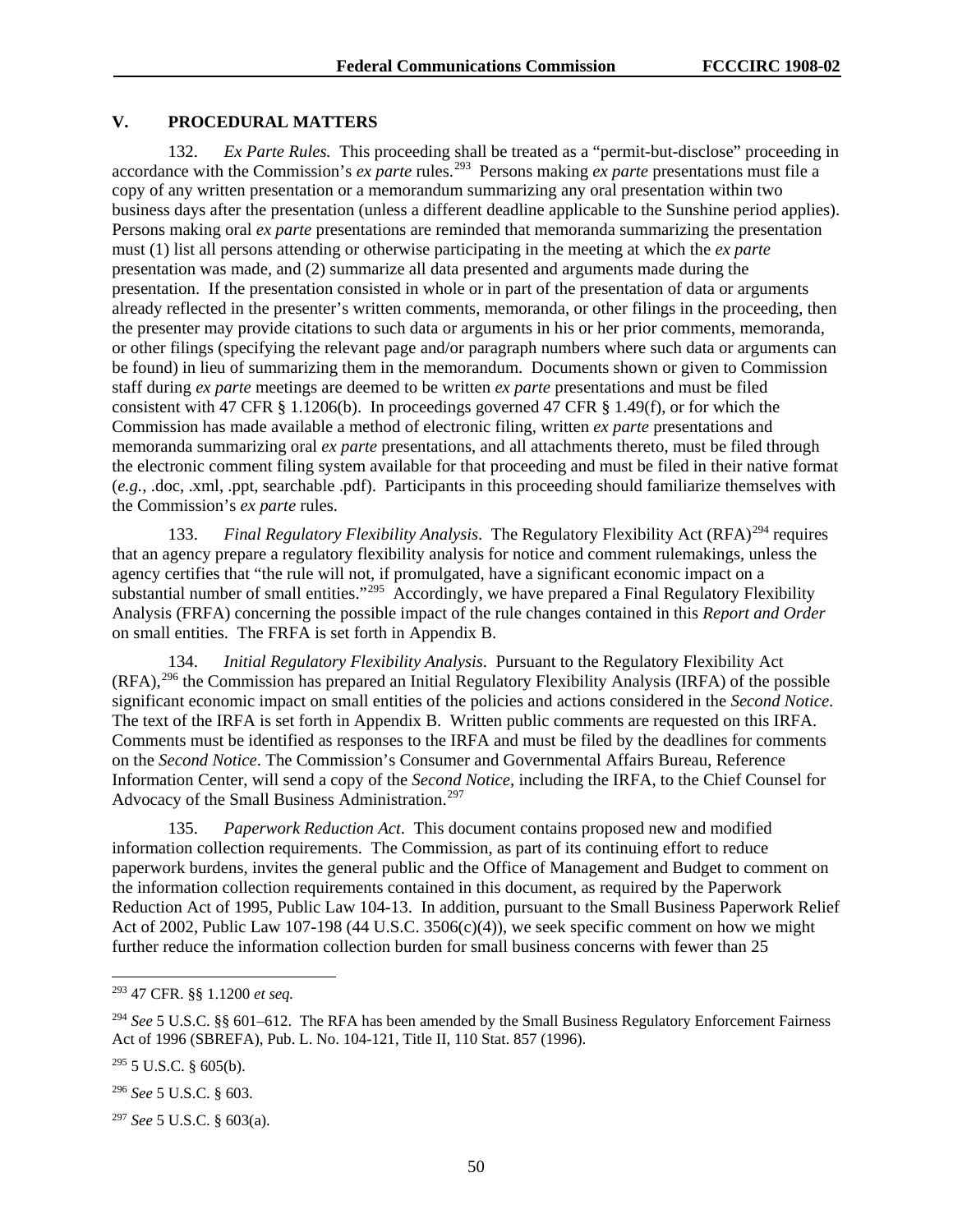employees.<sup>[298](#page-51-0)</sup>

136. *Congressional Review Act*.The Commission will send a copy of this Report & Order to Congress and the Government Accountability Office pursuant to the Congressional Review Act. *See* 5 U.S.C. § 801(a)(1)(A).

137. *Filing of Comments and Reply Comments*.Pursuant to Sections 1.415 and 1.419 of the Commission's rules (47 CFR §§ 1.415, 1.419), interested parties may file comments and reply comments on or before the dates indicated on the first page of this document. Comments may be filed using the Commission's Electronic Comment Filing System (ECFS).<sup>[299](#page-51-1)</sup>

- Electronic Filers: Comments may be filed electronically using the Internet by accessing the ECFS: [https://www.fcc.gov/ecfs/.](https://www.fcc.gov/ecfs/)
- **Paper Filers:** Parties who choose to file by paper must file an original and one copy of each filing. If more than one docket or rulemaking number appears in the caption of this proceeding, filers must submit two additional copies for each additional docket or rulemaking number.

Filings can be sent by hand or messenger delivery, by commercial overnight courier, or by firstclass or overnight U.S. Postal Service mail. All filings must be addressed to the Commission's Secretary, Office of the Secretary, Federal Communications Commission.

- All hand-delivered or messenger-delivered paper filings for the Commission's Secretary must be delivered to FCC Headquarters at 445 12<sup>th</sup> St., SW, Room TW-A325, Washington, DC 20554. The filing hours are 8:00 a.m. to 7:00 p.m. All hand deliveries must be held together with rubber bands or fasteners. Any envelopes and boxes must be disposed of before entering the building.
- Commercial overnight mail (other than U.S. Postal Service Express Mail and Priority Mail) must be sent to 9050 Junction Drive, Annapolis Junction, MD 20701.
- $\blacksquare$  U.S. Postal Service first-class, Express, and Priority mail must be addressed to 445 12<sup>th</sup> Street, SW, Washington DC 20554.
- People with Disabilities: To request materials in accessible formats for people with disabilities (braille, large print, electronic files, audio format), send an e-mail to [fcc504@fcc.gov](mailto:fcc504@fcc.gov) or call the Consumer & Governmental Affairs Bureau at 202-418-0530 (voice), 202-418-0432 (tty).

138. *Contact Person*.For further information about this proceeding, contact Kirk Burgee, FCC Wireline Competition Bureau, Competition Policy Division, Room 5-C354, 445 12th Street, S.W., Washington, D.C. 20554, (202) 418-1599, [Kirk.Burgee@fcc.gov,](mailto:Kirk.Burgee@fcc.gov) or Garnet Hanly, FCC Wireless Telecommunications Bureau, Competition Policy Division, Room 6-A160, 445 12th Street, S.W., Washington, D.C. 20554, (202) 418-0995, [Garnet.Hanly@fcc.gov.](mailto:Garnet.Hanly@fcc.gov)

# **VI. CLAUSES**

139. Accordingly, IT IS ORDERED that, pursuant to sections 1-4, 7, 201, 254, 301, 303, 309, 319, and 332 of the Communications Act of 1934, as amended, 47 U.S.C. §§ 151-154, 157, 201, 254, 301, 303, 309, 319, and 332, this *Report and Order and Second Further Notice of Proposed Rulemaking*  IS ADOPTED.

<span id="page-51-0"></span> <sup>298</sup> *See* <sup>44</sup> U.S.C. § 3506(c)(4).

<span id="page-51-1"></span><sup>299</sup> *See Electronic Filing of Documents in Rulemaking Proceedings*, 63 FR 24121 (1998).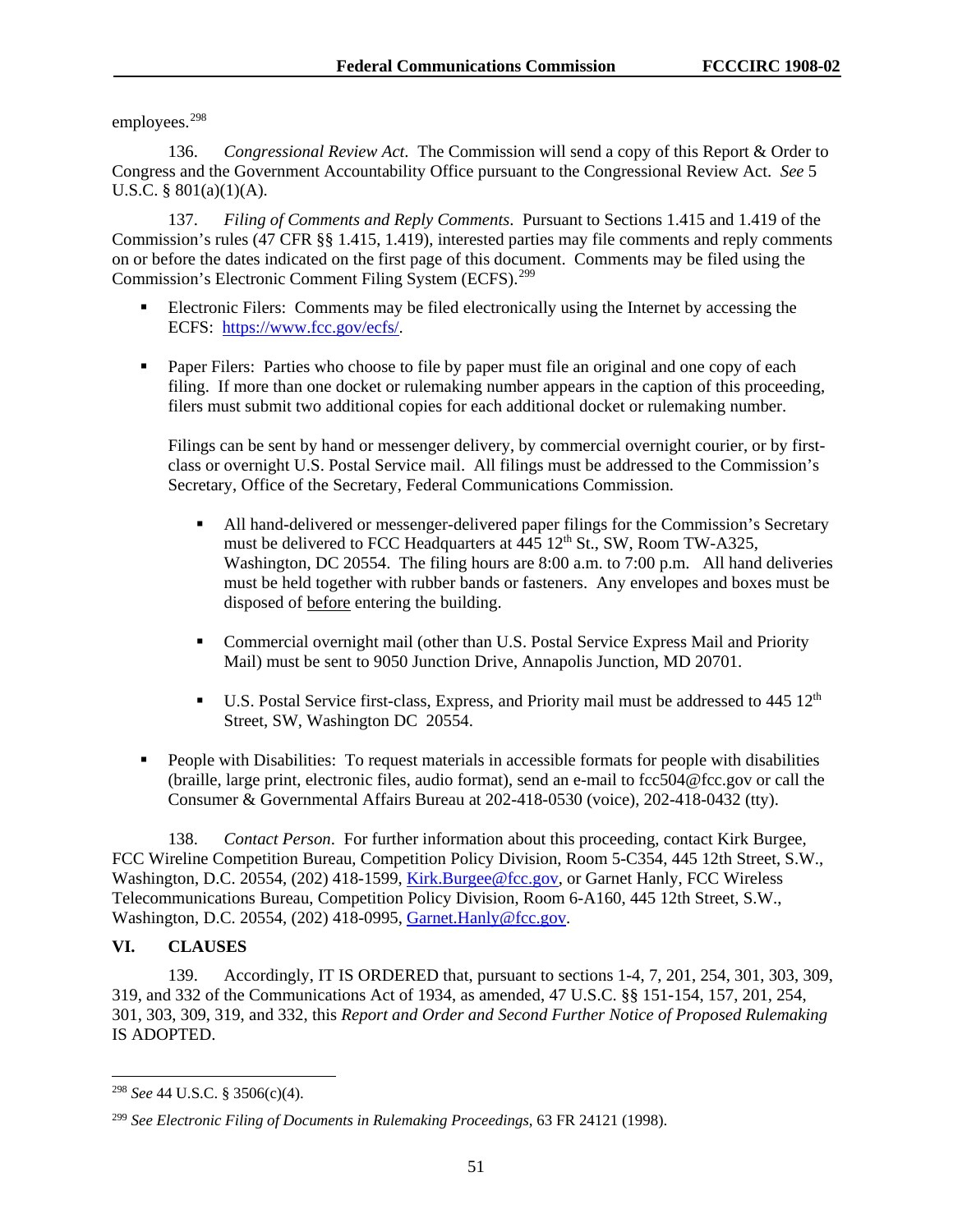140. IT IS FURTHER ORDERED that Parts 1, 43, and 54 of the Commission's rules ARE AMENDED as set forth in Appendix A.

141. IT IS FURTHER ORDERED that the *Order* SHALL BE effective 30 days after publication in the Federal Register, except for rules that have new or modified information collection requirements that must be approved by the Office of Management and Budget (OMB), which will be effective 30 days after the announcement in the Federal Register of OMB approval of those requirements.

142. IT IS FURTHER ORDERED that the Commission's Consumer & Governmental Affairs Bureau, Reference Information Center, SHALL SEND a copy of the *Order* to Congress and the Government Accountability Office pursuant to the Congressional Review Act, *see* 5 U.S.C. §  $801(a)(1)(A)$ .

143. IT IS FURTHER ORDERED that the Commission's Consumer & Governmental Affairs Bureau, Reference Information Center, SHALL SEND a copy of this *Report and Order and Second Further Notice of Proposed Rulemaking*, including the Final Regulatory Flexibility Analysis and the Initial Regulatory Flexibility Analysis, to the Chief Counsel for Advocacy of the Small Business Administration.

# FEDERAL COMMUNICATIONS COMMISSION

Marlene H. Dortch Secretary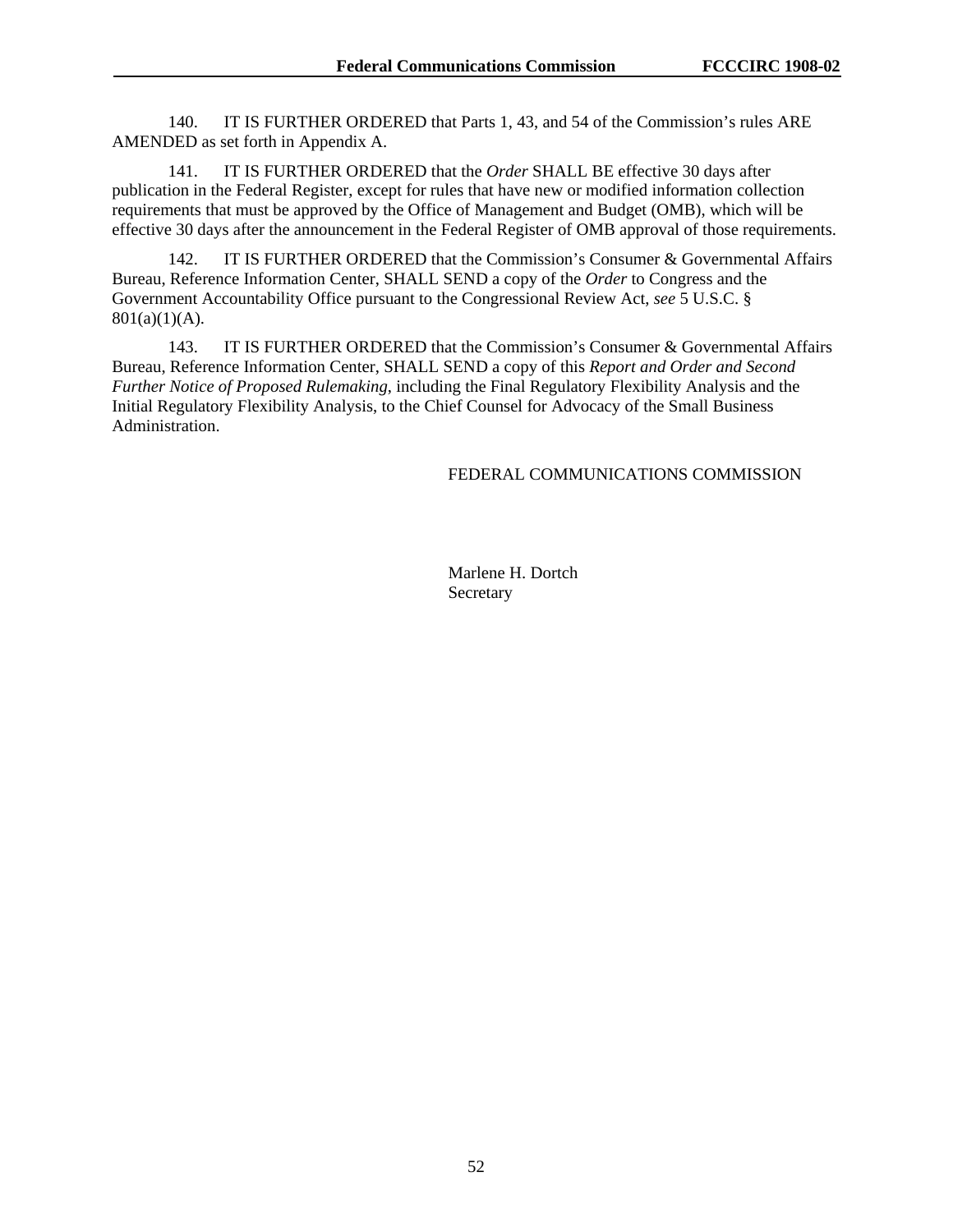# **APPENDIX A**

# **Final Rules**

#### **Part 1 – Practice and Procedure**

1. The authority citation for part 1 continues to read as follows: Authority: [*to be inserted by the Office of the Secretary prior to release*]

#### 2. Amend the caption of Subpart V to read as follows:

# **Subpart V Commission Collection of Advanced Telecommunications Capability Data and Local Exchange Competition Data**

# 3. Amend section 1.7000 to read as follows:

The purpose**s** of this subpart **are** to set out the terms by which certain commercial and governmentcontrolled entities report data to the Commission concerning **(a) the provision of wired and wireless local telephone services and interconnected Voice over Internet Protocol services, and (b)** the deployment of advanced telecommunications capability, **as** defined **in** pursuant to 47 U.S.C. **1302,** 157 as "high-speed, switched, broadband telecommunications capability that enables users to originate and receive high-quality voice, data, graphics, and video telecommunications using any technology," and the deployment of services that are competitive with advanced telecommunications capability.

4. Amend section 1.7001 by revising paragraphs (a), (b), and (d) to read as follows:

# **§ 1.7001 Scope and content of filed reports.**

- (a) *Definitions*. Terms used in this subpart have the following meanings:
	- (1) *Broadband connection*. A wired line, wireless channel, or satellite service that terminates at an end user location or mobile device and enables the end user to receive information from and/or send information to the Internet at information transfer rates exceeding 200 kilobits per second (kbps) in at least one direction.
	- (2) *Facilities-based provider*. An entity is a *facilities-based provider* of a service if it supplies such service using facilities that satisfy any of the following criteria:
		- (i) Physical facilities that the entity owns and that terminate at the end-user premises;
		- (ii) Facilities that the entity has obtained the right to use from other entities, such as dark fiber or satellite transponder capacity as part of its own network, or has obtained
		- (iii) Unbundled network element (UNE) loops, special access lines, or other leased facilities that the entity uses to complete terminations to the end-user premises;
		- (iv) Wireless service for which the entity holds a license or that the entity manages or has obtained the right to use via a spectrum leasing arrangement or comparable arrangement pursuant to subpart X of this Part (§§ 1.9001-1.9080); or
		- (v) Unlicensed spectrum.
	- (3) *End user*. A residential, business, institutional, or government entity that subscribes to a service, uses that service for its own purposes, and does not resell that service to other entities.
	- (4) *Local telephone service*. Telephone exchange or exchange access service (as defined in 47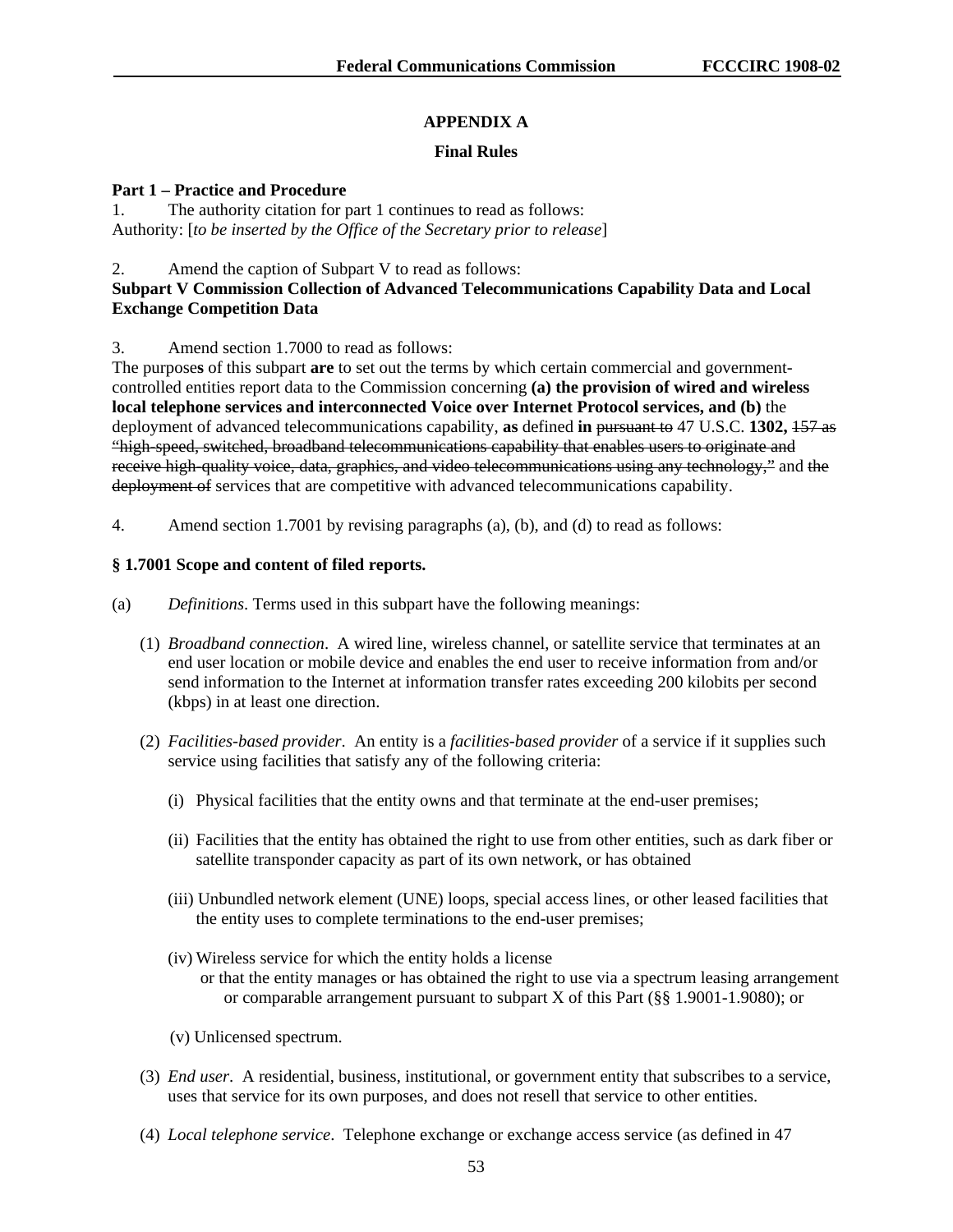U.S.C. 153(20 and (54)) provided by a common carrier or its affiliate (as defined in 47 U.S.C.  $153(2)$ ).

- (5) *Mobile telephony service*. Mobile telephony (as defined in § 20.15 of this chapter) provided to end users by a commercial mobile radio service (CMRS) provider.
- (b) The following entities shall file with the Commission a completed FCC Form 477, in accordance with the Commission's rules and the instructions to the FCC Form 477:
	- (1) Facilities-based providers of broadband service;
	- (2) Providers of local telephone service;
	- (3) Facilities-based providers of mobile telephony service; and
	- (4) Providers of Interconnected Voice over Internet Protocol (VoIP) service (as defined in § 9.3 of this chapter) to end users.

\* \* \* \* \*

- (d) Disclosure of data contained in FCC Form 477 will be addressed as follows:
	- (1) Emergency operations contact information contained in FCC Form 477 is information that should not be routinely available for public inspection pursuant to section 0.457 of this chapter and other information that should not be routinely available for public inspection pursuant to § 0.457.
		- (2) (i) Respondents may request that provider-specific subscription information in FCC Form 477 filings be treated as confidential and be withheld from public inspection by so indicating on Form 477 at the time that they submit such data.
		- (ii) The Commission will release the following information in FCC Form 477 filings to the public, and respondents may not request confidential treatment of such information:
			- (A) Provider-specific mobile deployment data;
			- (B) Data regarding minimum advertised or expected speed for mobile broadband services; and
			- (C) Location information that is necessary to permit accurate broadband mapping, including crowdsourcing or challenge processes.
		- (3) Respondents seeking confidential treatment of any other data contained in FCC Form 477 must submit a request that the data be treated as confidential with the submission of their Form 477 filing, along with their reasons for withholding the information from the public, pursuant to § 0.459 of this chapter.
	- (4) The Commission shall make all decisions regarding non-disclosure of provider-specific information, except that the Chiefs of the International Bureau, Wireless Telecommunications Bureau, Wireline Competition Bureau, or Office of Economics and Analytics may release provider-specific information to:
		- (i) A state commission, provided that the state commission has protections in place that would preclude disclosure of any confidential information,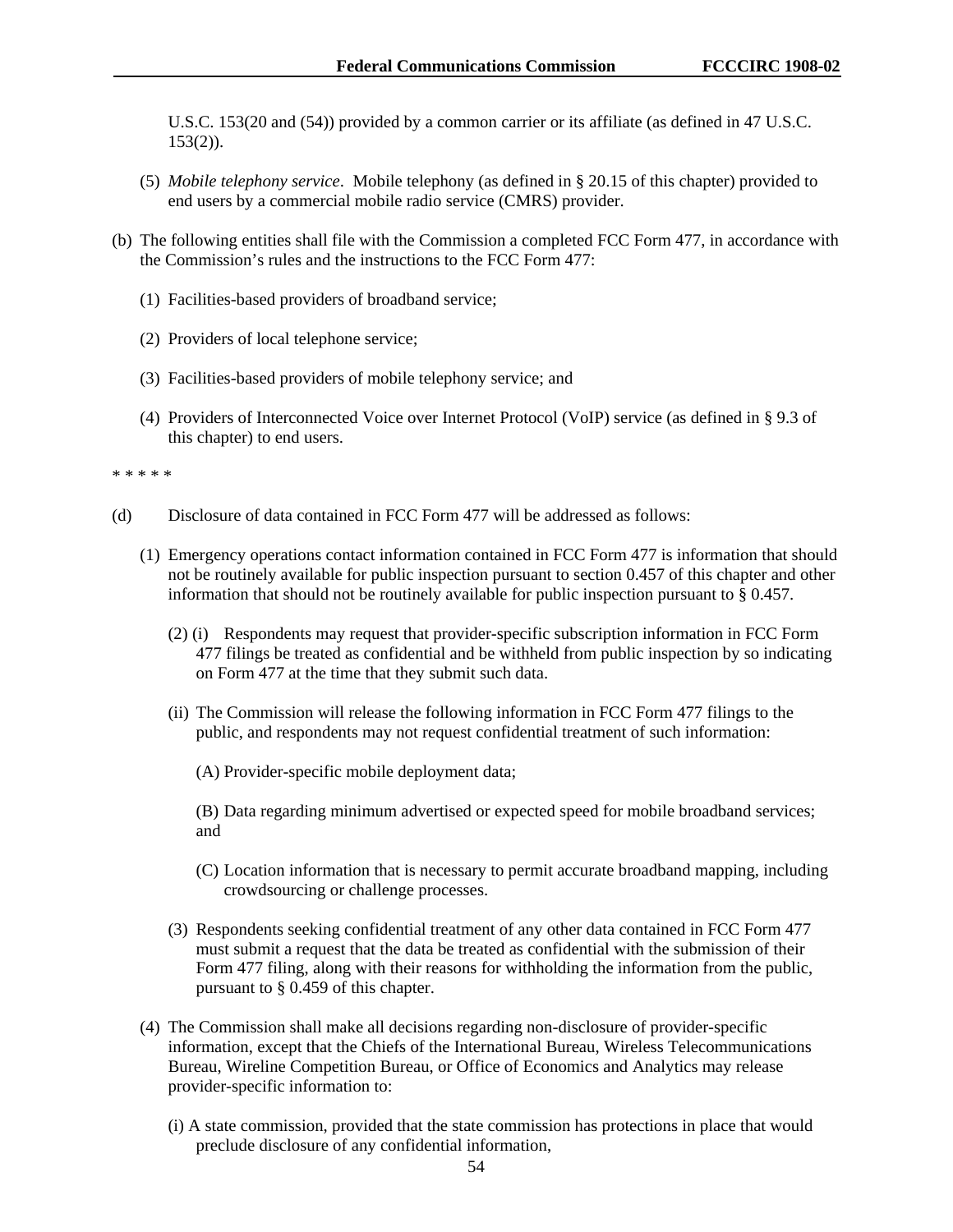- (ii) ''Eligible entities,'' as those entities are defined in the Broadband Data Improvement Act, in an aggregated format and pursuant to confidentiality conditions prescribed by the Commission, and
- (iii) Others, to the extent that access to such data can be accomplished in a manner that addresses concerns about the competitive sensitivity of the data and precludes public disclosure of any confidential information.
- 5. Insert the following new section 1.7003:

# **§ 1.7003 Authority to Update FCC Form 477**

The International Bureau, Wireless Telecommunications Bureau, Wireline Competition Bureau, and Office of Economics and Analytics may update the specific content of data to be submitted on FCC Form 477 as necessary to reflect changes over time in transmission technologies, spectrum usage, Geographical Information Systems (GIS) and other data storage and processing functionalities, and other related matters; and may implement any technical improvements or other clarifications to the filing mechanism and forms.

\* \* \* \* \*

# **Part 43 – Reports of Communications Common Carriers, Providers of International Services and Certain Affiliates**

6. The authority citation for part 43 continues to read as follows:

Authority: [*to be inserted by the Office of the Secretary prior to release*]

7. Delete section 43.11.

# **Part 54 — Universal Service**

8. Add new Subpart N – The Digital Opportunity Data Collection

# **§ 54.1400 Purpose.**

The purpose of this subpart is to set out the terms by which facilities-based providers report data to the Universal Service Administrative Company concerning the deployment of fixed broadband connections for use in administration of the Universal Service program and related matters.

#### **§ 54.1401 Frequency of reports.**

Entities subject to the provisions of this subpart shall file initial reports pursuant to the Digital Opportunity Data Collection within six months after the Universal Service Administrative Company issues a notice announcing the availability of the new Digital Opportunity Data Collection platform. Thereafter, Digital Opportunity Data Collection filers must submit updates within six months of completing any new fixed broadband deployments or the acquisition of new network facilities that have fixed broadband connections that change the data submitted on their current Digital Opportunity Data Collection filing. Entities that become subject to the provisions of this subpart for the first time after the initial filing deadline shall file their initial reports within six months after they become eligible and shall report data for that initial period. All eligible entities must file a certification once per year on or before June 30th that as of December 31st of the previous year all of the filers' data continues to be accurate,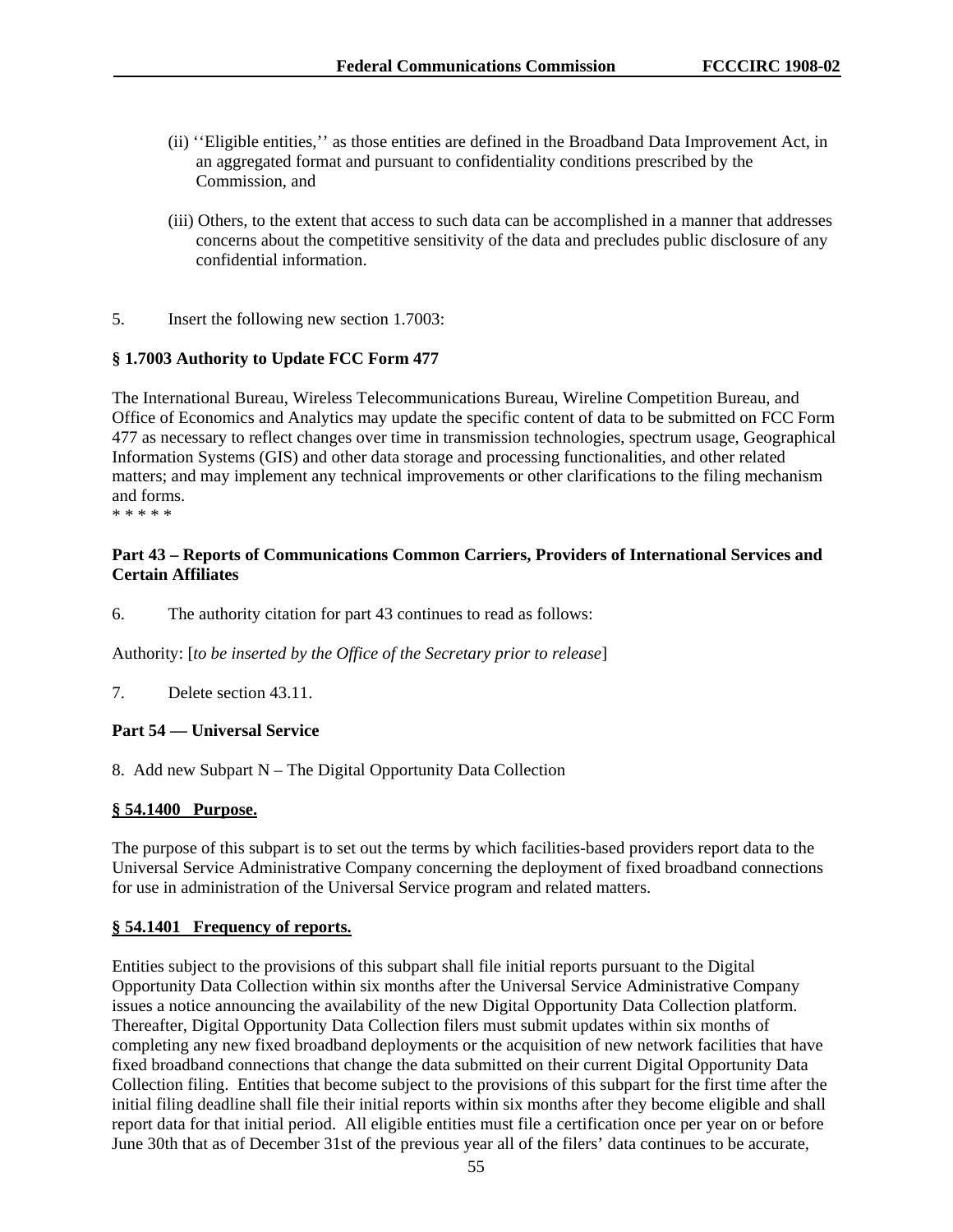subject to any updates made by the filer through June  $30<sup>th</sup>$  of that calendar year.

#### **§ 54.1402 Scope and content of filed reports.**

#### (a) *Definitions.*

- (i) The definitions in paragraph (a) of section 1.7001 of this chapter apply to terms used in this subpart.
- (ii) *Fixed broadband connection*. A broadband connection that cannot be used to provide a mobile service (as defined in 47 U.S.C. 153(33)) and does not terminate to mobile stations (as defined in 47 U.S.C. 153(34)).
- (b) All facilities-based providers of fixed broadband connections shall file with USAC, pursuant to the timetable in §54.1401 of this subpart, a completed filing as part of the Digital Opportunity Data Collection in accordance with the rules of the Commission and the instructions to the Digital Opportunity Data Collection.
- (c) All filers in the Digital Opportunity Data Collection shall include in each report a certification signed by an appropriate official of the filer (as specified in the Digital Opportunity Data Collection's instructions) and shall report the title of their certifying official.
- (d) (1) All data contained in Digital Opportunity Data Collection filings will be routinely available for public disclosure, except for emergency operations contact information and other information that should not be routinely available for public inspection pursuant to § 0.457.
	- (2) Filers seeking confidential treatment of any data contained in the Digital Opportunity Data Collection must submit a request that the data be treated as confidential with the submission of their filing, along with their reasons for withholding the information from the public, pursuant to §0.459.
	- (3) The Commission shall make all decisions regarding non-disclosure of confidential information.
- (e) Filers shall file a revised version of their Digital Opportunity Data Collection filing if they discover a significant reporting error in their data.
- (f) Failure to file in the Digital Opportunity Data Collection in accordance with the Commission's rules and the instructions to the Digital Opportunity Data Collection may lead to enforcement action pursuant to the Act and any other applicable law.

# **§ 54.1403 Authority to Update the Digital Opportunity Data Collection**

The Office of Economics and Analytics, in consultation with the Wireline Competition Bureau, the Wireless Telecommunications Bureau and the International Bureau, may update the fixed broadband technologies reported in the Digital Opportunity Data Collection as necessary to reflect changes over time in technology, and the Office may implement any technical improvements, changes to the format and type of data submitted, or other clarifications to the Digital Opportunity Data Collection and its instructions.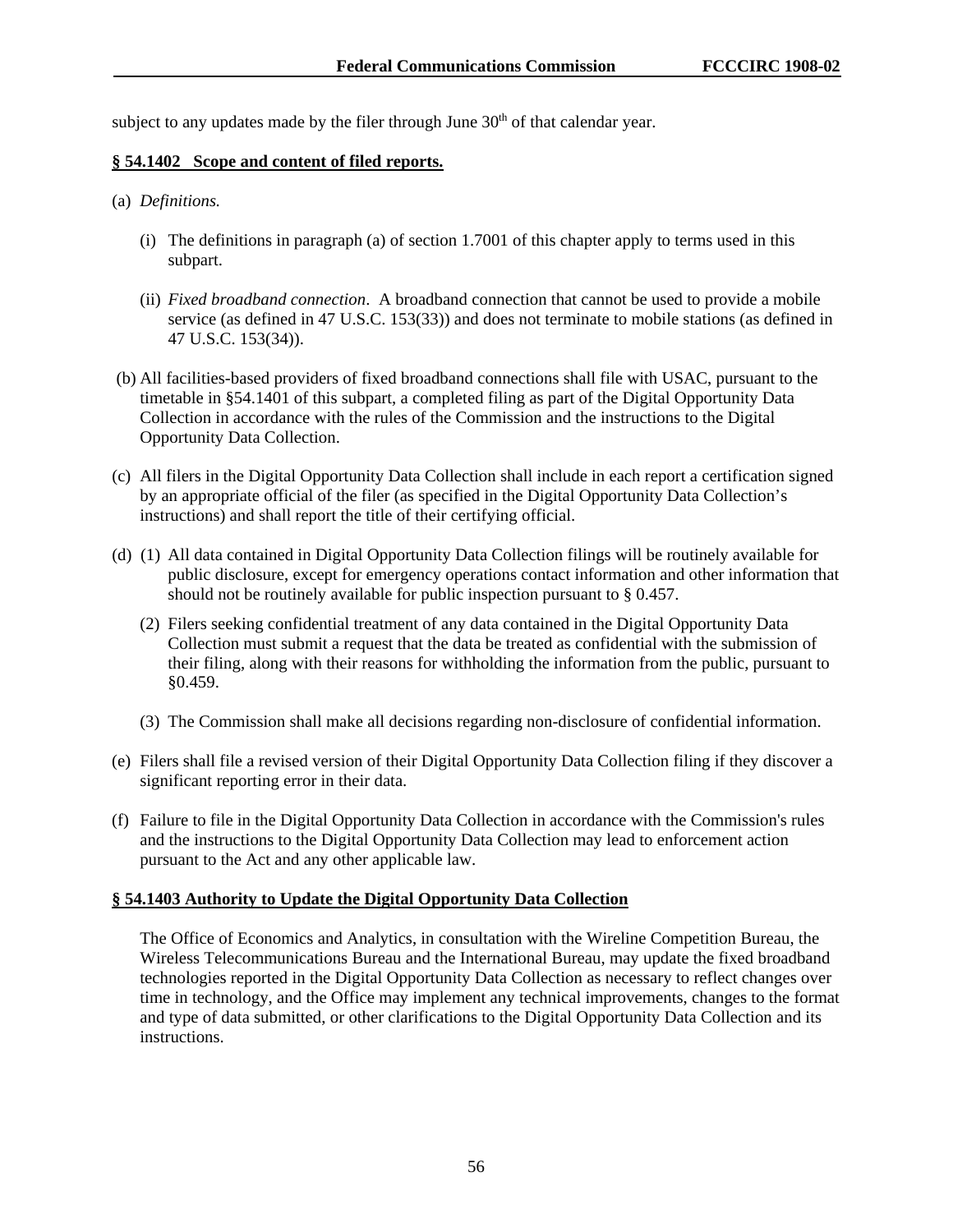# **APPENDIX B**

#### **Final Regulatory Flexibility Analysis**

[1](#page-57-0). As required by the Regulatory Flexibility Act of 1980, as amended  $(RFA)$ ,<sup>1</sup> an Initial Regulatory Flexibility Analysis (IRFA) was incorporated in the *2017 Data Collection Improvement FNPRM* released in August [2](#page-57-1)017 in this proceeding.<sup>2</sup> The Commission sought written public comment on the proposals in the *FNPRM*, including comments on the IRFA. No comments were filed specifically in response to the IRFA. One commenter in the proceeding referenced the IRFA in its general comments<sup>[3](#page-57-2)</sup> and we address those comments below in Section B. This present Final Regulatory Flexibility Analysis (FRFA) conforms to the RFA.[4](#page-57-3)

# **A. Need for, and Objectives of, the Proposed Rules**

2. The Form 477 collection has evolved into the primary data source for many Commission actions, including reporting to Congress and the public about the availability of broadband services, informing merger reviews, and supporting our universal service policies. With the *Report and Order*, the Commission takes steps to improve the Form 477 data collection to reduce filing burdens and provide more useful information to consumers. Specifically, we make targeted changes to streamline the filing process and eliminate the collection of certain information that we believe is not sufficiently useful when compared with the burden imposed on filers in providing such information. In addition, we make targeted changes such as clarifying parts of the instructions and modifying the collection of certain data to aid in more accurate broadband data and the maps based on that data to improve the overall quality and accuracy of the data that we collect on fixed and mobile voice and broadband service. We also streamline the nine mobile broadband technology codes currently listed on the Form 477 down to three categories of technology; require collection of facilities-based mobile broadband and voice subscription data at the census tract level; and make publicly available speed data that mobile broadband service providers submit on all subsequent Form 477 filings.

3. It has become clear to the Commission that the fixed-broadband deployment data collected on Form 477 are no longer sufficient to use for targeting our universal service funds.<sup>[5](#page-57-4)</sup> As a result, the need for more granular data is greater than ever and it is time to establish a new, and more advanced, stage in our collection of fixed broadband deployment data. Therefore, we direct the Universal Service Administrative Company (USAC) to initiate a new data collection (the Digital Opportunity Data Collection) for fixed providers based on geospatial data that represent the actual service area where fixed broadband is available.<sup>[6](#page-57-5)</sup> At the same time, to complement this granular broadband availability data, we

<span id="page-57-2"></span><sup>3</sup> WISPA Comments at 17.

<span id="page-57-3"></span><sup>4</sup> *See* 5 U.S.C. § 604.

<span id="page-57-4"></span><sup>5</sup> *See* Letter from Michael R. Romano, Senior Vice President, NTCA, to Marlene H. Dortch, Secretary, FCC, WC Docket Nos. 10-90, 11-10, at 1 (filed Apr. 30, 2019) (NTCA Apr. 30, 2019 *Ex Parte* Letter) ("false positives" from Form 477 reporting can lead to the "denial or withdrawal of federal USF support in areas where support is in fact needed to reach unserved locations, dooming those locations to a lack of service for years to come.").

<span id="page-57-5"></span><sup>6</sup> GIS files are useful for storing geographical data, such as the locations of buildings, homes, and streets. GIS files often use a vector data format, meaning that the geographic data is stored in vector coordinates, the output of which can display on a map (as a polygon). A GIS file also can store attribute information, which is kept in a database table that associates with features on a map. An attribute table lists the vector coordinates for each feature, but it can also be used to store other information about a feature, such as the names of streets or the population of census blocks. *See* wiseGEEK, *What is a GIS Shapefile?*[, https://www.wisegeek.com/what-is-a-gis-shapefile.htm.](https://www.wisegeek.com/what-is-a-gis-shapefile.htm)

<span id="page-57-0"></span> <sup>1</sup> *See* 5 U.S.C. § 603. The RFA, *see* 5 U.S.C. §§ 601-12, has been amended by the Small Business Regulatory Enforcement Fairness Act of 1996 (SBREFA), Pub. L. No. 104-121, Title II, 110 Stat. 857 (1996).

<span id="page-57-1"></span><sup>2</sup> *2017 Data Collection Improvement FNPRM*, 32 FCC Rcd at 6353.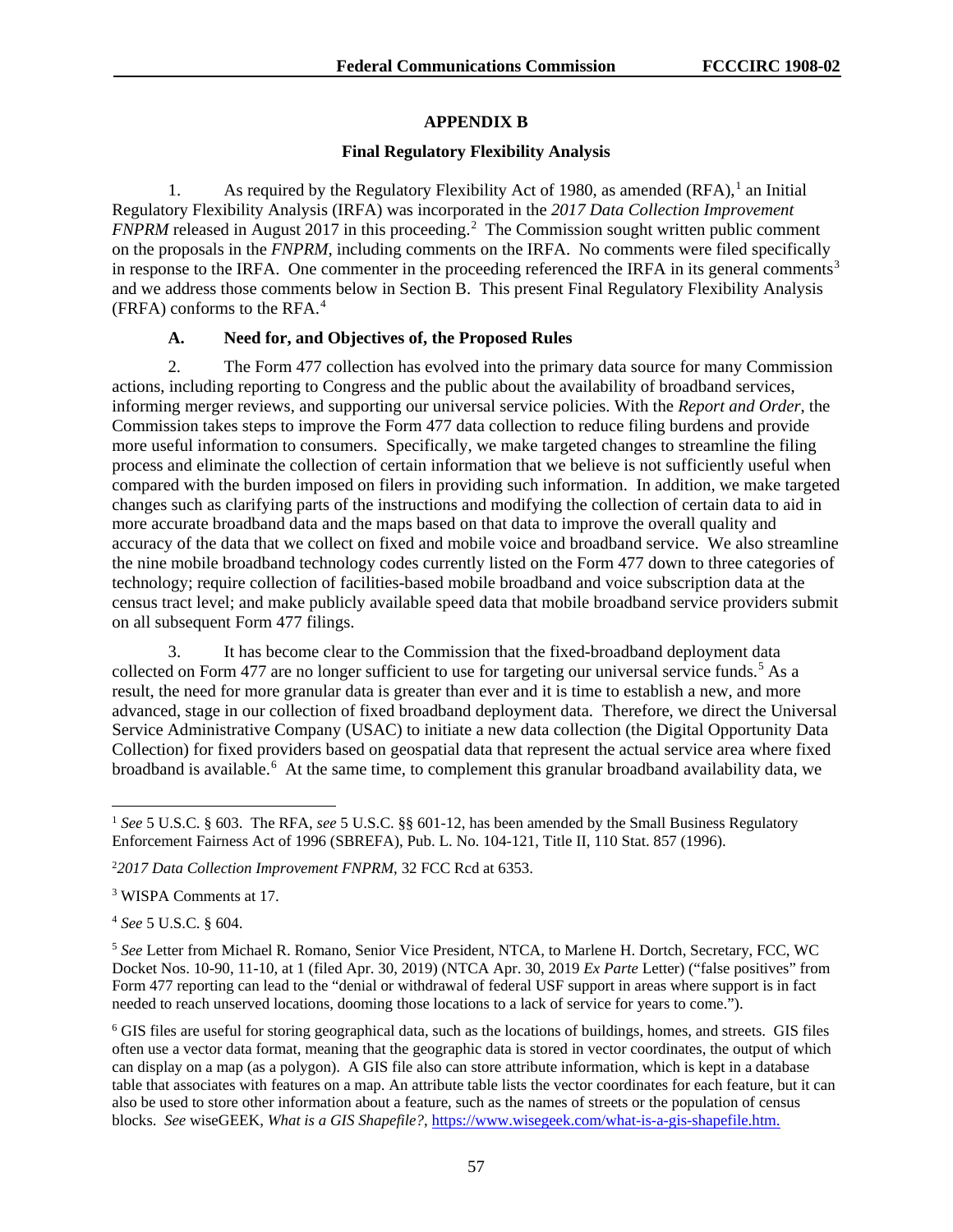adopt a process to have USAC begin collecting public input, sometimes known as "crowdsourcing," on the accuracy of service providers' broadband deployment data. Through this new tool, State, local, and Tribal governmental entities, and members of the public will be able to submit fixed broadband availability data, leveraging their experience concerning service availability. We believe these actions in the *Report and Order* will increase the usefulness of fixed broadband deployment data to the Commission, Congress, the industry, and the public.

#### **B. Summary of Significant Issues Raised by Public Comments in Response to the IRFA**

4. The Wireless Internet Service Providers Association (WISPA) in its general comments to the *FNPRM* contends that that IRFA does not meet the requirements of the Regulatory Flexibility Act (RFA) because the Commission failed "to estimate how many small broadband providers use unlicensed spectrum."<sup>[7](#page-58-0)</sup> Section 603 of the RFA requires the Commission to include in the IRFA "a description of and, where feasible, an estimate of the number of small entities to which the proposed rule will apply."<sup>[8](#page-58-1)</sup> WISPA argues that it is feasible for the Commission to estimate the number of small fixed wireless Internet providers by using the information from its data collection on Form 477.<sup>[9](#page-58-2)</sup>

**5.** When we prepared the IRFA in 2017, it was not feasible for us to provide an accurate estimate of the number of small wireless Internet service providers (WISPs) that would be affected by the proposed rule. Our action in Section III.B. of this *Report and Order* clarifies that WISPs that operate over unlicensed spectrum are required to file Form 477. We recognize the possibility that such entities might not have filed in prior data collections because of the ambiguity in section 1.7001(a) of the Commission's rules. Thus, at the time, it was not feasible for us to estimate the number of small WISPs that would be affected by the proposed rule. However, we specifically considered the potential impact of the proposed rule on small WISPs in the IRFA for the *2017 Data Collection Improvement FNPRM* by including such entities in the "Broadband Internet Access Service Providers" category

#### **C. Response to Comments by the Chief Counsel for Advocacy of the Small Business Administration**

6. Pursuant to the Small Business Jobs Act of 2010, which amended the RFA, the Commission is required to respond to any comments filed by the Chief Counsel for Advocacy of the Small Business Administration (SBA), and to provide a detailed statement of any change made to the proposed rules as a result of those comments.[10](#page-58-3) 

7. The Chief Counsel did not file comments in response to the proposed rules in this proceeding.

# **D. Description and Estimate of the Number of Small Entities to Which the Proposed Rules Will Apply**

8. The RFA directs agencies to provide a description of and, where feasible, an estimate of the number of small entities that may be affected by the rules adopted herein.<sup>[11](#page-58-4)</sup> The RFA generally defines the term "small entity" as having the same meaning as the terms "small business," "small

<span id="page-58-3"></span> $10\,5$  U.S.C. § 604(a)(3).

<span id="page-58-4"></span> $11\,5$  U.S.C. § 604(a)(4).

<span id="page-58-0"></span> <sup>7</sup> WISPA Comments at 18-19.

<span id="page-58-1"></span><sup>8</sup> 5 U.S.C. § 603(b)(3).

<span id="page-58-2"></span><sup>9</sup> Wireless Internet Service Providers (WISPA) Comments at 19-20 ("Significantly, through the current version of FCC Form 477, Terrestrial Fixed Wireless providers – a category that includes WISPs that use unlicensed spectrum – the Commission has ready access to information on the number of entities using wireless technology to provide broadband services. The Commission also has access to the National Broadband Map, which includes a fixed wireless layer.").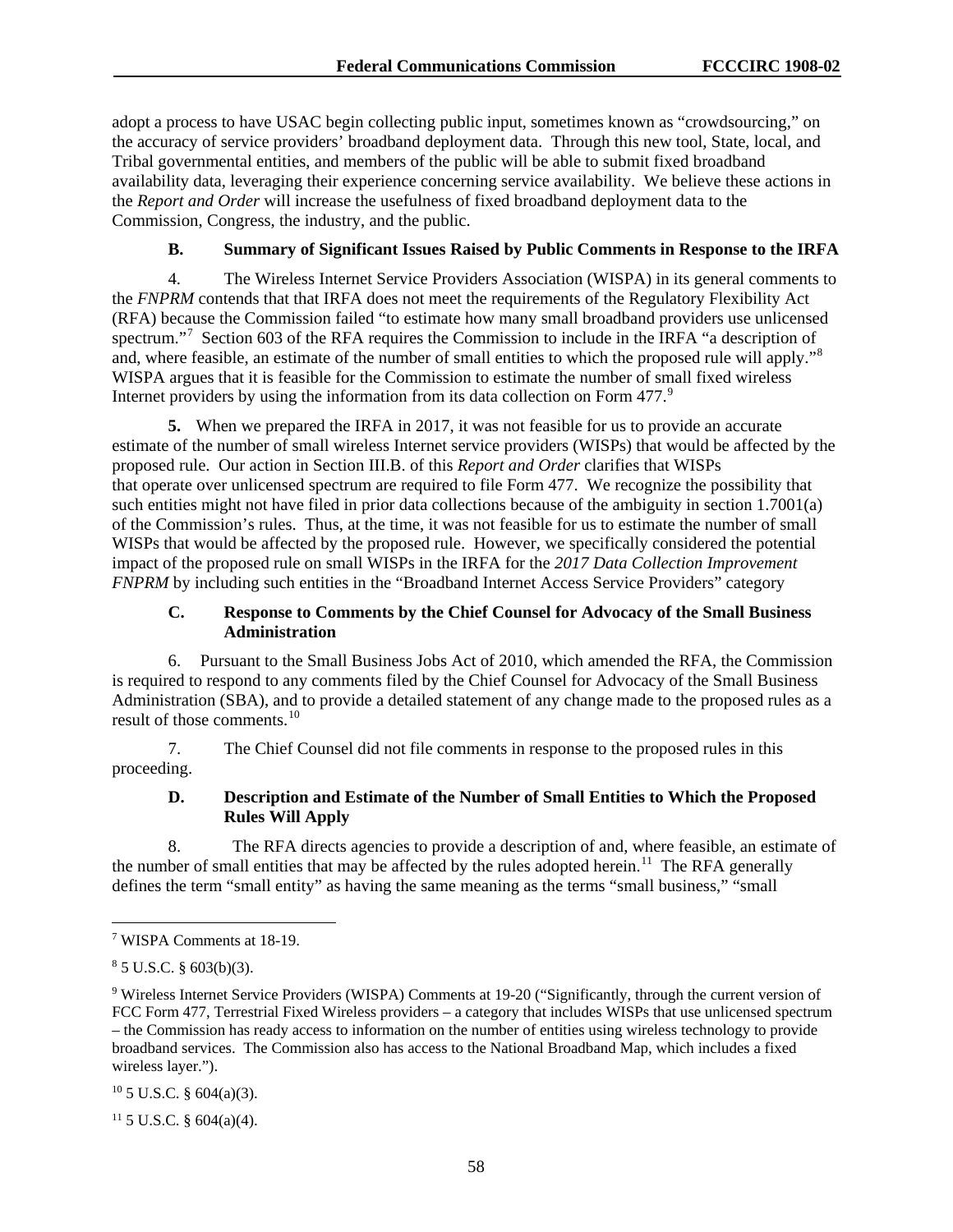organization," and "small governmental jurisdiction."[12](#page-59-0) In addition, the term "small business" has the same meaning as the term "small business concern" under the Small Business Act."<sup>[13](#page-59-1)</sup> A "small business" concern" is one which: (1) is independently owned and operated; (2) is not dominant in its field of operation; and (3) satisfies any additional criteria established by the SBA.[14](#page-59-2)

9. *Small Businesses, Small Organizations, Small Governmental Jurisdictions*. Our actions, over time, may affect small entities that are not easily categorized at present. We therefore describe here, at the outset, three comprehensive small entity size standards that could be directly affected herein.<sup>[15](#page-59-3)</sup> First, while there are industry specific size standards for small businesses that are used in the regulatory flexibility analysis, according to data from the SBA's Office of Advocacy, in general a small business is an independent business having fewer than 500 employees.<sup>[16](#page-59-4)</sup> These types of small businesses represent 99.9% of all businesses in the United States which translates to 28.8 million businesses.<sup>17</sup>

10. Next, the type of small entity described as a "small organization" is generally "any not-for-profit enterprise which is independently owned and operated and is not dominant in its field."<sup>[18](#page-59-6)</sup> Nationwide, as of August 2016, there were approximately 356,494 small organizations based on registration and tax data filed by nonprofits with the Internal Revenue Service (IRS).<sup>[19](#page-59-7)</sup>

11. Finally, the small entity described as a "small governmental jurisdiction" is defined generally as "governments of cities, towns, townships, villages, school districts, or special districts, with a population of less than fifty thousand."[20](#page-59-8) U.S. Census Bureau data published in 2012 indicate that there were 89,476 local governmental jurisdictions in the United States.<sup>[21](#page-59-9)</sup> We estimate that, of this total, as

<span id="page-59-2"></span><sup>14</sup> 15 U.S.C. § 632.

<span id="page-59-3"></span><sup>15</sup> *See* 5 U.S.C. § 601(3)-(6).

<span id="page-59-4"></span><sup>16</sup> *See* SBA, Office of Advocacy, "Frequently Asked Questions, Question 1 – What is a small business?" [https://www.sba.gov/sites/default/files/advocacy/SB-FAQ-2016\\_WEB.pdf](https://www.sba.gov/sites/default/files/advocacy/SB-FAQ-2016_WEB.pdf) (June 2016).

<span id="page-59-5"></span><sup>17</sup> *See* SBA, Office of Advocacy, "Frequently Asked Questions, Question 2- How many small businesses are there in the U.S.?" [https://www.sba.gov/sites/default/files/advocacy/SB-FAQ-2016\\_WEB.pdf](https://www.sba.gov/sites/default/files/advocacy/SB-FAQ-2016_WEB.pdf) (June 2016).

<span id="page-59-6"></span> $18$  5 U.S.C. § 601(4).

<span id="page-59-8"></span> $20$  5 U.S.C. § 601(5).

<span id="page-59-9"></span><sup>21</sup> U.S. Census Bureau, Statistical Abstract of the United States: 2012 at 267, Table 428 (2011), <http://www2.census.gov/library/publications/2011/compendia/statab/131ed/2012-statab.pdf> (citing data from 2007).

<span id="page-59-0"></span> $12$  5 U.S.C. § 601(6).

<span id="page-59-1"></span><sup>&</sup>lt;sup>13</sup> 5 U.S.C. § 601(3) (incorporating by reference the definition of "small-business concern" in the Small Business Act, 15 U.S.C. § 632). Pursuant to 5 U.S.C. § 601(3), the statutory definition of a small business applies "unless an agency, after consultation with the Office of Advocacy of the Small Business Administration and after opportunity for public comment, establishes one or more definitions of such term which are appropriate to the activities of the agency and publishes such definition(s) in the Federal Register."

<span id="page-59-7"></span><sup>&</sup>lt;sup>19</sup> Data from the Urban Institute, National Center for Charitable Statistics (NCCS) reporting on nonprofit organizations registered with the IRS was used to estimate the number of small organizations. Reports generated using the NCCS online database indicated that as of August 2016 there were 356,494 registered nonprofits with total revenues of less than \$100,000. Of this number, 326,897 entities filed tax returns with 65,113 registered nonprofits reporting total revenues of \$50,000 or less on the IRS Form 990-N for Small Exempt Organizations and 261,784 nonprofits reporting total revenues of \$100,000 or less on some other version of the IRS Form 990 within 24 months of the August 2016 data release date. *See* [http://nccs.urban.org/sites/all/nccs-archive/html//tablewiz/tw.php](http://nccs.urban.org/sites/all/nccs-archive/html/tablewiz/tw.php) where the report showing this data can be generated by selecting the following data fields: Report: "The Number and Finances of All Registered 501(c) Nonprofits"; Show: "Registered Nonprofits"; By: "Total Revenue Level (years 1995, Aug to 2016, Aug)"; and For: "2016, Aug" then selecting "Show Results".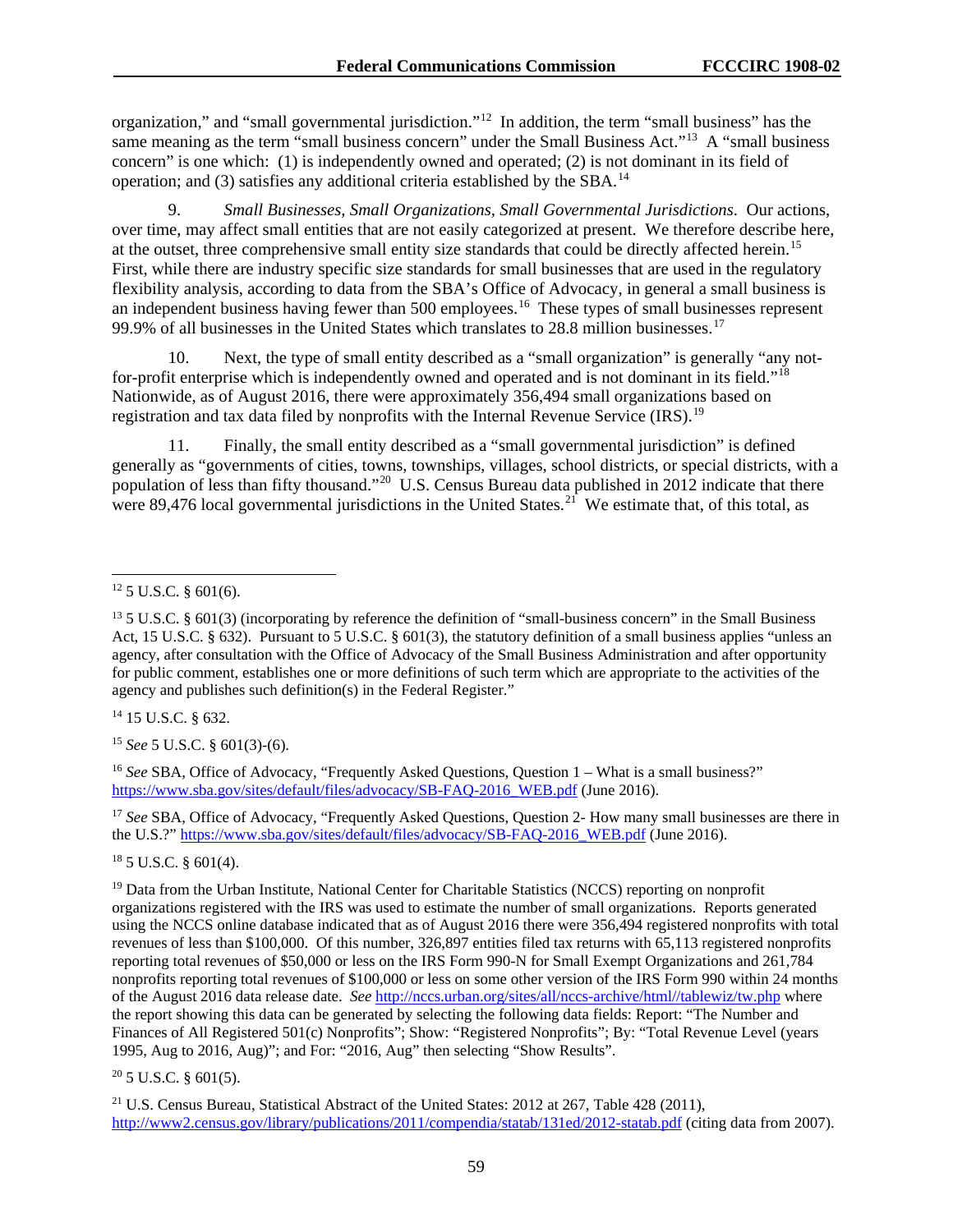many as 88,761 entities may qualify as "small governmental jurisdictions."<sup>[22](#page-60-0)</sup> Thus, we estimate that most governmental jurisdictions are small.

# **1. Broadband Internet Access Service Providers**

12. The broadband Internet access service provider industry has changed since the definition was introduced in 2007. The data cited below may therefore include entities that no longer provide broadband Internet access service and may exclude entities that now provide such service. To ensure that this FRFA describes the universe of small entities that our action might affect, we discuss in turn several different types of entities that might be providing broadband Internet access service. We note that, although we have no specific information on the number of small entities that provide broadband Internet access service over unlicensed spectrum, we included these entities in our Initial Regulatory Flexibility Analysis.

13. *Internet Service Providers (Broadband).* Broadband Internet service providers include wired (e.g., cable, DSL) and VoIP service providers using their own operated wired telecommunications infrastructure fall in the category of Wired Telecommunication Carriers.<sup>[23](#page-60-1)</sup> Wired Telecommunications Carriers are comprised of establishments primarily engaged in operating and/or providing access to transmission facilities and infrastructure that they own and/or lease for the transmission of voice, data, text, sound, and video using wired telecommunications networks. Transmission facilities may be based on a single technology or a combination of technologies.<sup>[24](#page-60-2)</sup> The SBA size standard for this category classifies a business as small if it has 1,500 or fewer employees.<sup>[25](#page-60-3)</sup> U.S. Census data for 2012 show that there were 3,117 firms that operated that year. Of this total, 3,083 operated with fewer than 1,000 employees.<sup>[26](#page-60-4)</sup> Consequently, under this size standard the majority of firms in this industry can be considered small.

14. *Internet Service Providers (Non-Broadband).* Internet access service providers such as Dial-up Internet service providers, VoIP service providers using client-supplied telecommunications connections and Internet service providers using client-supplied telecommunications connections (e.g., dial-up ISPs) fall in the category of All Other Telecommunications. The SBA has developed a small business size standard for All Other Telecommunications, which consists of all such firms with gross annual receipts of \$32.5 million or less.<sup>27</sup> For this category, U.S. Census data for 2012 shows that there were 1,442 firms that operated for the entire year. Of these firms, a total of 1,400 had gross annual

<span id="page-60-0"></span><sup>&</sup>lt;sup>22</sup> The 2012 U.S. Census Bureau data for small governmental organizations are not presented based on the size of the population in each organization. There were 89,476 local governmental organizations in the Census Bureau data for 2012, which is based on 2007 data. As a basis of estimating how many of these 89,476 local government organizations were small, we note that there were a total of 715 cities and towns (incorporated places and minor civil divisions) with populations over 50,000 in 2011. *See* U.S. Census Bureau, City and Town Totals Vintage: 2011, [https://www.census.gov/data/tables/time-series/demo/popest/2010s-total-cities-and-towns.html.](https://www.census.gov/data/tables/time-series/demo/popest/2010s-total-cities-and-towns.html) If we subtract the 715 cities and towns that meet or exceed the 50,000-population threshold, we conclude that approximately 88,761 are small.

<span id="page-60-1"></span><sup>23</sup> *See* 13 CFR § 121.201. The Wired Telecommunications Carrier category formerly used the NAICS code of 517110. As of 2017, the U.S. Census Bureau definition shows the NAICs code as 517311 for Wired Telecommunications Carriers. *See*, U.S. Census Bureau, *2017 NAICS Definition*, [https://www.census.gov/cgi](https://www.census.gov/cgi-bin/sssd/naics/naicsrch?code=517311&search=2017)[bin/sssd/naics/naicsrch?code=517311&search=2017.](https://www.census.gov/cgi-bin/sssd/naics/naicsrch?code=517311&search=2017)

<span id="page-60-2"></span><sup>24</sup> *Id*.

<span id="page-60-3"></span><sup>25</sup> *Id*.

<span id="page-60-4"></span><sup>26</sup> U.S. Census Bureau, *Estab & Firm Size: Employment Size of Firms for the U.S. 2012*, [https://factfinder.census.gov/faces/tableservices/jsf/pages/productview.xhtml?pid=ECN\\_2012\\_US\\_22SSSZ2&prod](https://factfinder.census.gov/faces/tableservices/jsf/pages/productview.xhtml?pid=ECN_2012_US_22SSSZ2&prodType=table) [Type=table.](https://factfinder.census.gov/faces/tableservices/jsf/pages/productview.xhtml?pid=ECN_2012_US_22SSSZ2&prodType=table)

<span id="page-60-5"></span><sup>27</sup> 13 CFR § 121.201; NAICS Code 517919.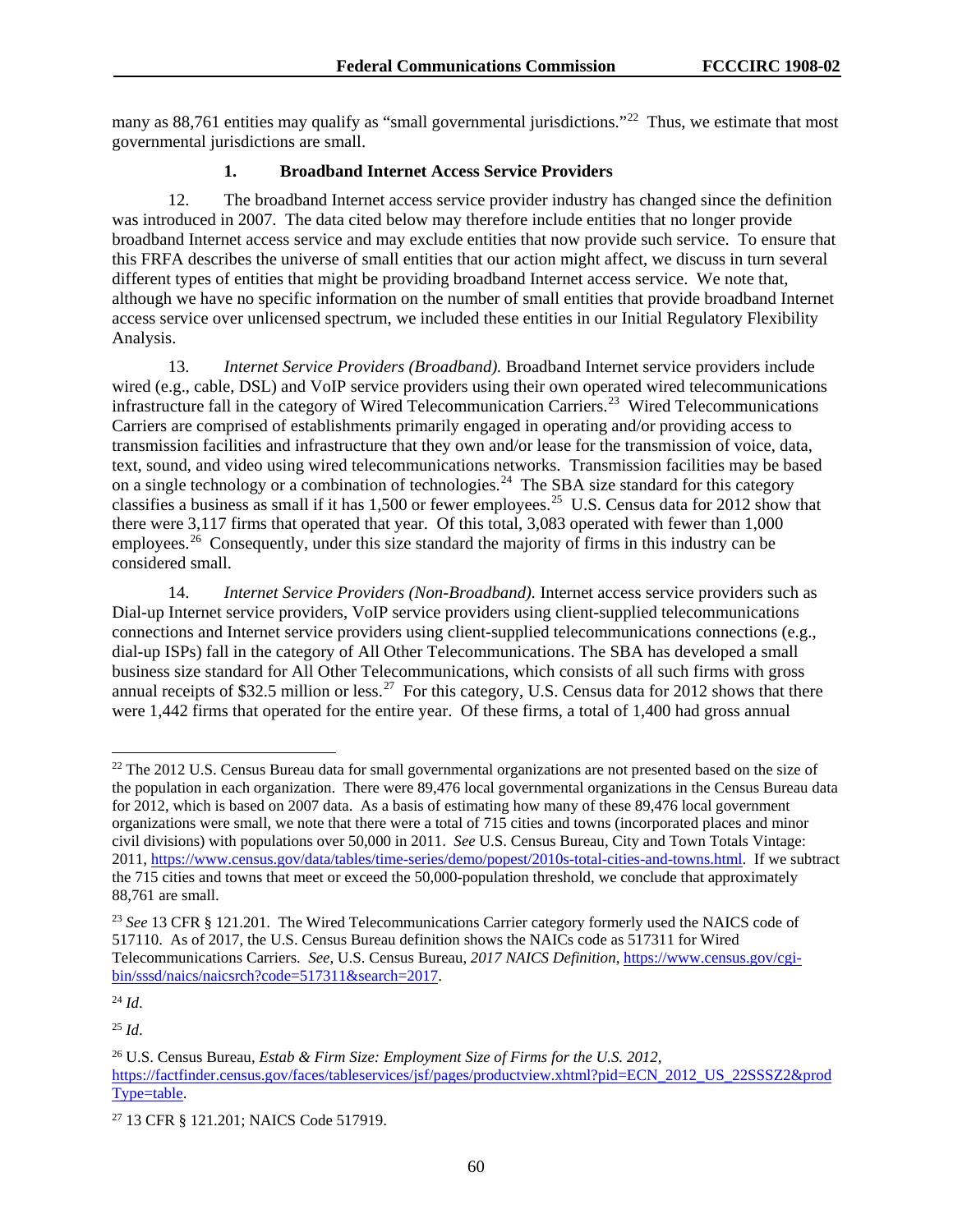receipts of less than \$25 million.<sup>[28](#page-61-0)</sup> Consequently, under this size standard a majority of "All Other Telecommunications" firms can be considered small.

# **2. Wireline Providers**

15. *Wired Telecommunications Carriers.* The U.S. Census Bureau defines this industry as "establishments primarily engaged in operating and/or providing access to transmission facilities and infrastructure that they own and/or lease for the transmission of voice, data, text, sound, and video using wired communications networks. Transmission facilities may be based on a single technology or a combination of technologies. Establishments in this industry use the wired telecommunications network facilities that they operate to provide a variety of services, such as wired telephony services, including VoIP services, wired (cable) audio and video programming distribution, and wired broadband internet services. By exception, establishments providing satellite television distribution services using facilities and infrastructure that they operate are included in this industry."<sup>29</sup> The SBA has developed a small business size standard for Wired Telecommunications Carriers, which consists of all such companies having 1,500 or fewer employees.<sup>[30](#page-61-2)</sup> U.S. Census Bureau data for 2012 show that there were  $3,117$  firms that operated that year.<sup>[31](#page-61-3)</sup> Of this total, 3,083 operated with fewer than 1,000 employees.<sup>32</sup> Thus, under this size standard, the majority of firms in this industry can be considered small..

16. *Local Exchange Carriers (LECs).* Neither the Commission nor the SBA has developed a size standard for small businesses specifically applicable to local exchange services. The closest applicable NAICS Code category is Wired Telecommunications Carriers.<sup>[33](#page-61-5)</sup> Under the applicable SBA size standard, such a business is small if it has 1,500 or fewer employees.<sup>[34](#page-61-6)</sup> According to Commission data, U.S. Census data for 2012 show that there were  $3,117$  firms that operated that year.<sup>[35](#page-61-7)</sup> Of this total, 3,083 operated with fewer than 1,000 employees.<sup>36</sup> Thus under this category and the associated size standard, the Commission estimates that the majority of local exchange carriers are small entities.

17. *Incumbent Local Exchange Carriers* (*Incumbent LECs*). *Incumbent Local Exchange Carriers (Incumbent LECs).* Neither the Commission nor the SBA has developed a small business size standard specifically for incumbent local exchange services. The closest applicable NAICS Code

<span id="page-61-3"></span><sup>31</sup> *See* U.S. Census Bureau, *2012 Economic Census of the United States,* Table No. EC1251SSSZ5, *Information: Subject Series - Estab & Firm Size: Employment Size of Firms: 2012* (517110 Wired Telecommunications Carriers). [https://factfinder.census.gov/bkmk/table/1.0/en/ECN/2012\\_US/51SSSZ5//naics~517110.](https://factfinder.census.gov/bkmk/table/1.0/en/ECN/2012_US/51SSSZ5/naics%7E517110)

<span id="page-61-4"></span><sup>32</sup> *Id*.

<span id="page-61-6"></span><sup>34</sup> *Id*.

<span id="page-61-0"></span> <sup>28</sup> U.S. Census Bureau, *Estab & Firm Size: Receipts Size of Firms for the U.S. 2012*, [https://factfinder.census.gov/faces/tableservices/jsf/pages/productview.xhtml?src=bkmk.](https://factfinder.census.gov/faces/tableservices/jsf/pages/productview.xhtml?src=bkmk)

<span id="page-61-1"></span><sup>29</sup> *See* 13 CFR § 121.201. The Wired Telecommunications Carrier category formerly used the NAICS code of 517110. As of 2017, the U.S. Census Bureau definition shows the NAICS code as 517311 for Wired Telecommunications Carriers. *See* U.S. Census Bureau, *2017 NAICS Definition*, [https://www.census.gov/cgi](https://www.census.gov/cgi-bin/sssd/naics/naicsrch?code=517311&search=2017)[bin/sssd/naics/naicsrch?code=517311&search=2017.](https://www.census.gov/cgi-bin/sssd/naics/naicsrch?code=517311&search=2017)

<span id="page-61-2"></span><sup>30</sup> *See* 13 CFR § 120.201, NAICS Code 517110.

<span id="page-61-5"></span><sup>33</sup> *See* 13 CFR § 121.201. The Wired Telecommunications Carrier category formerly used the NAICS code of 517110. As of 2017, the U.S. Census Bureau definition shows the NAICs code as 517311 for Wired Telecommunications Carriers. *See*, U.S. Census Bureau, *2017 NAICS Definition,* [https://www.census.gov/cgi](https://www.census.gov/cgi-bin/sssd/naics/naicsrch?code=517311&search=2017)[bin/sssd/naics/naicsrch?code=517311&search=2017.](https://www.census.gov/cgi-bin/sssd/naics/naicsrch?code=517311&search=2017)

<span id="page-61-8"></span><span id="page-61-7"></span><sup>35</sup> *See* U.S. Census Bureau, *2012 Economic Census of the United States,* Table No. EC1251SSSZ5, *Information: Subject Series - Estab & Firm Size: Employment Size of Firms: 2012* (517110 Wired Telecommunications Carriers). [https://factfinder.census.gov/bkmk/table/1.0/en/ECN/2012\\_US/51SSSZ5//naics~517110.](https://factfinder.census.gov/bkmk/table/1.0/en/ECN/2012_US/51SSSZ5/naics%7E517110)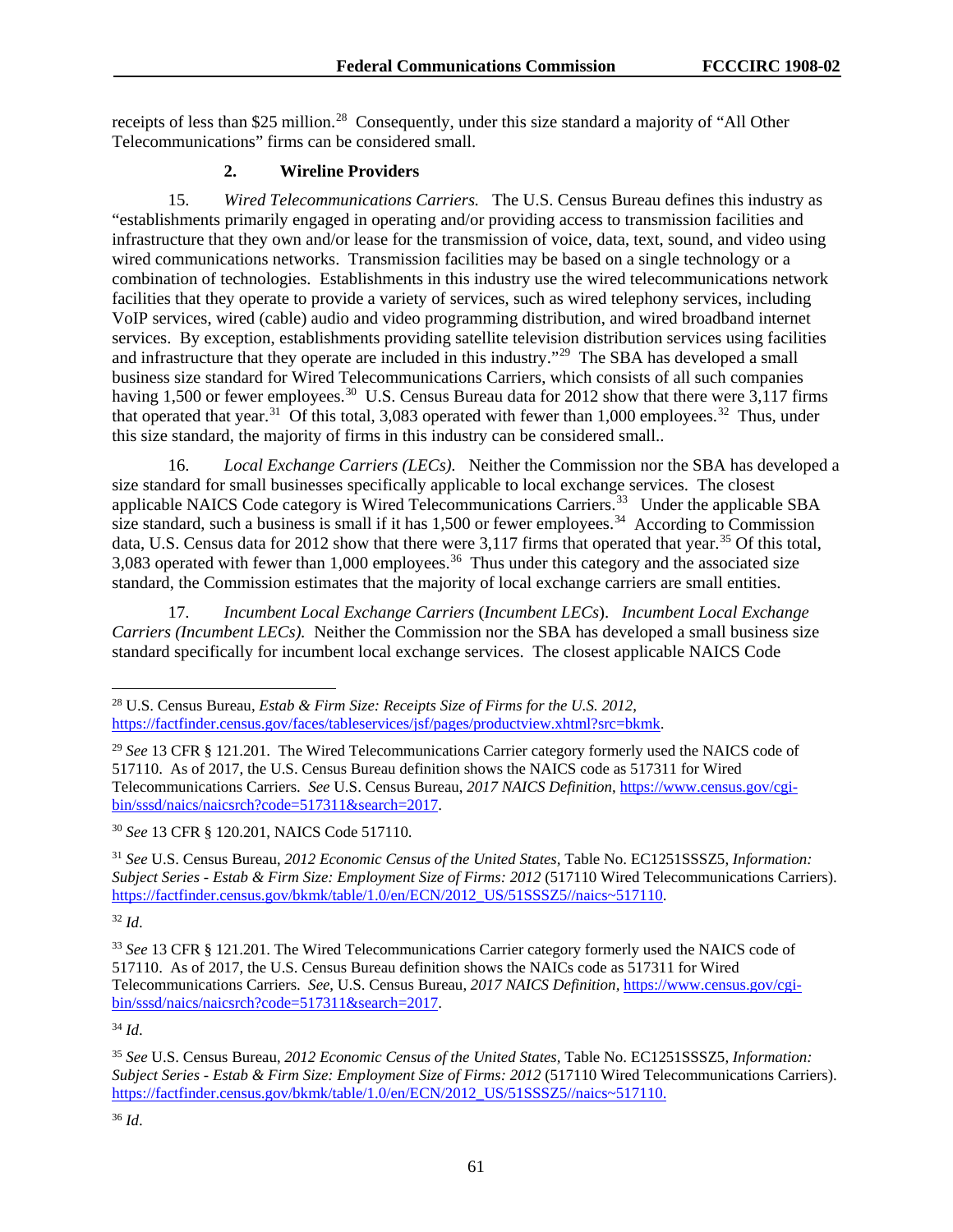category is Wired Telecommunications Carriers.<sup>[37](#page-62-0)</sup> Under the applicable SBA size standard, such a business is small if it has 1,500 or fewer employees.<sup>[38](#page-62-1)</sup> According U.S. Census Bureau data for 2012, 3,117 firms operated in that year.<sup>39</sup> Of this total, 3,083 operated with fewer than 1,000 employees.<sup>[40](#page-62-3)</sup> Consequently, the Commission estimates that most providers of incumbent local exchange service are small businesses that may be affected by our actions*.* According to Commission data, one thousand three hundred and seven (1,307) Incumbent Local Exchange Carriers reported that they were incumbent local exchange service providers.<sup>[41](#page-62-4)</sup> Of this total, an estimated 1,006 have 1,500 or fewer employees.<sup>[42](#page-62-5)</sup> Thus using the SBA's size standard the majority of Incumbent LECs can be considered small entities.

18. *Competitive Local Exchange Carriers (Competitive LECs), Competitive Access Providers (CAPs), Shared-Tenant Service Providers, and Other Local Service Providers*. Neither the Commission nor the SBA has developed a small business size standard specifically for these service providers. The appropriate NAICS Code category is Wired Telecommunications Carriers and under that size standard, such a business is small if it has 1,500 or fewer employees.<sup>[43](#page-62-6)</sup> U.S. Census Bureau data for 2012 indicate that 3,117 firms operated during that year.<sup>[44](#page-62-7)</sup> Of that number, 3,083 operated with fewer than  $1,000$ employees.<sup>[45](#page-62-8)</sup> Based on these data, the Commission concludes that the majority of Competitive LECS, CAPs, Shared-Tenant Service Providers, and Other Local Service Providers, are small entities. According to Commission data, 1,442 carriers reported that they were engaged in the provision of either competitive local exchange services or competitive access provider services.<sup>46</sup> Of these 1,442 carriers, an estimated 1,256 have 1,500 or fewer employees.<sup>[47](#page-62-10)</sup> In addition, 17 carriers have reported that they are Shared-Tenant Service Providers, and all 17 are estimated to have 1,500 or fewer employees.<sup>[48](#page-62-11)</sup> Also, 72 carriers have reported that they are Other Local Service Providers.<sup>49</sup> Of this total, 70 have 1,500 or fewer employees.<sup>[50](#page-62-13)</sup> Consequently, based on internally researched FCC data, the Commission estimates that

<span id="page-62-1"></span><sup>38</sup> *Id.*

<span id="page-62-3"></span><sup>40</sup> *Id*.

<span id="page-62-4"></span><sup>41</sup> *See* Federal Communications Commission, Wireline Competition Bureau, Industry Analysis and Technology Division, Trends in Telephone Service at Table 5.3 (Sept. 2010) (*Trends in Telephone Service*).

<span id="page-62-5"></span><sup>42</sup> *Id*.

<span id="page-62-8"></span><sup>45</sup> *Id*.

<span id="page-62-12"></span><span id="page-62-11"></span><sup>48</sup> *Id*.

<span id="page-62-13"></span><span id="page-62-0"></span> <sup>37</sup> *See* 13 CFR § 121.201. The Wired Telecommunications Carrier category formerly used the NAICS code of 517110. As of 2017 the U.S. Census Bureau definition shows the NAICs code as 517311 for Wired Telecommunications Carriers. *See*, [https://www.census.gov/cgi](https://www.census.gov/cgi-bin/sssd/naics/naicsrch?code=517311&search=2017)[bin/sssd/naics/naicsrch?code=517311&search=2017.](https://www.census.gov/cgi-bin/sssd/naics/naicsrch?code=517311&search=2017)

<span id="page-62-2"></span><sup>39</sup> U.S. Census Bureau*, 2012 Economic Census of the United States,* Table No. EC1251SSSZ5, *Information: Subject Series - Estab & Firm Size: Employment Size of Firms: 2012* (517110 Wired Telecommunications Carriers). [https://factfinder.census.gov/bkmk/table/1.0/en/ECN/2012\\_US/51SSSZ5//naics~517110.](https://factfinder.census.gov/bkmk/table/1.0/en/ECN/2012_US/51SSSZ5/naics%7E517110)

<span id="page-62-6"></span><sup>43</sup> *See* 13 CFR § 121.201. The Wired Telecommunications Carrier category formerly used the NAICS code of 517110. As of 2017 the U.S. Census Bureau definition shows the NAICS code as 517311 for Wired Telecommunications Carriers. *See*, U.S. Census Bureau, *2017 NAICS Definition,* [https://www.census.gov/cgi](https://www.census.gov/cgi-bin/sssd/naics/naicsrch?code=517311&search=2017)[bin/sssd/naics/naicsrch?code=517311&search=2017.](https://www.census.gov/cgi-bin/sssd/naics/naicsrch?code=517311&search=2017)

<span id="page-62-7"></span><sup>44</sup> U.S. Census Bureau*, 2012 Economic Census of the United States,* Table No. EC1251SSSZ5, *Information: Subject Series - Estab & Firm Size: Employment Size of Firms: 2012* (517110 Wired Telecommunications Carriers). [https://factfinder.census.gov/bkmk/table/1.0/en/ECN/2012\\_US/51SSSZ5//naics~517110](https://factfinder.census.gov/bkmk/table/1.0/en/ECN/2012_US/51SSSZ5/naics%7E517110)

<span id="page-62-9"></span><sup>46</sup> *See Trends in Telephone Service*, at tbl. 5.3.

<span id="page-62-10"></span><sup>47</sup> *See Trends in Telephone Service*, at tbl. 5.3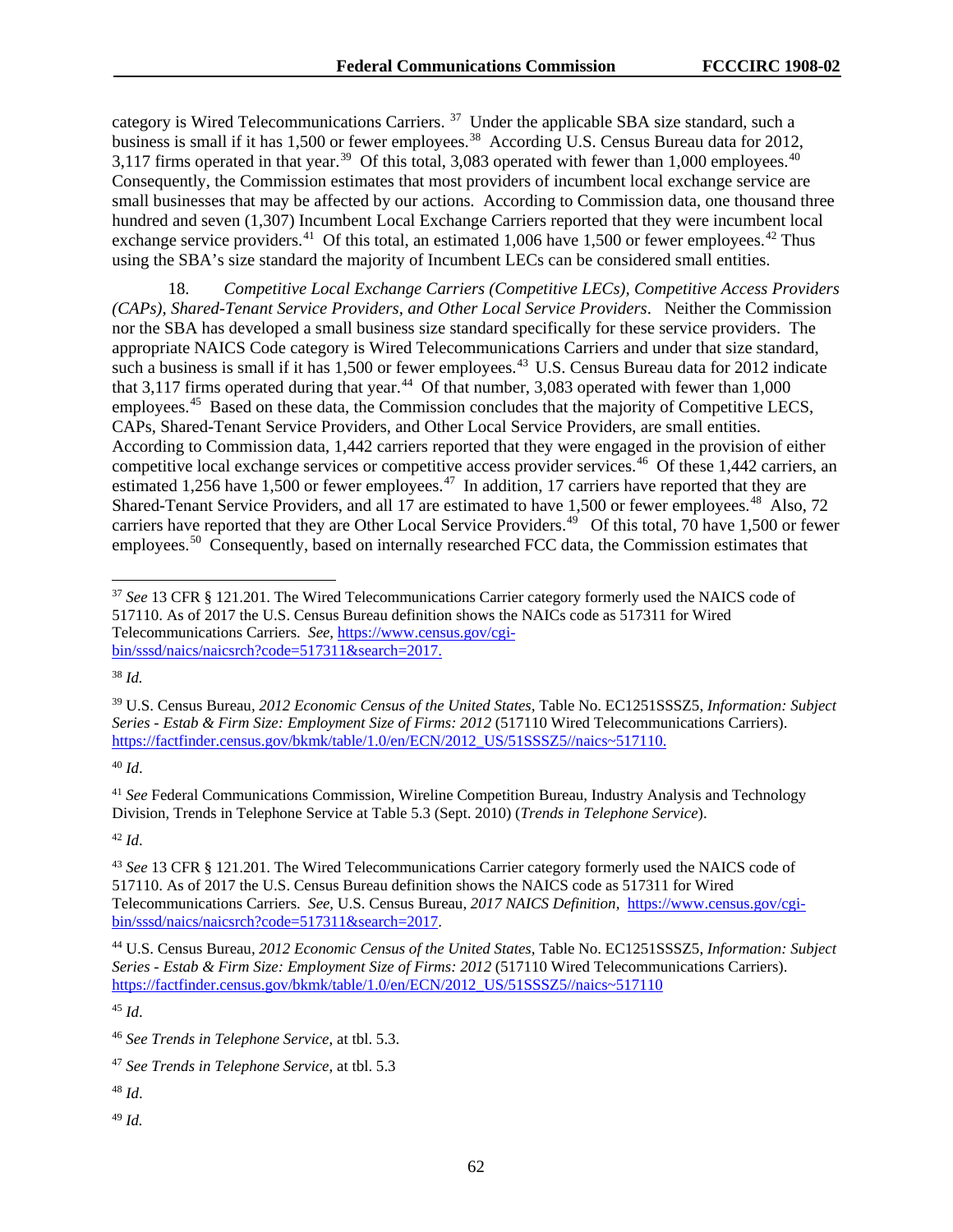most providers of competitive local exchange service, competitive access providers, Shared-Tenant Service Providers, and Other Local Service Providers are small entities.<sup>[51](#page-63-0)</sup>

19. *Interexchange Carriers (IXCs).* Neither the Commission nor the SBA has developed a definition for Interexchange Carriers. The closest NAICS Code category is Wired Telecommunications Carriers.[52](#page-63-1) The applicable size standard under SBA rules consists of all such companies having 1,500 or fewer employees.<sup>[53](#page-63-2)</sup> U.S. Census Bureau data for 2012 indicate that 3,117 firms operated during that year.<sup>[54](#page-63-3)</sup> Of that number, 3,083 operated with fewer than 1,000 employees.<sup>[55](#page-63-4)</sup> According to internally developed Commission data, 359 companies reported that their primary telecommunications service activity was the provision of interexchange services.<sup>[56](#page-63-5)</sup> Of this total, an estimated 317 have 1,500 or fewer employees.<sup>[57](#page-63-6)</sup> Consequently, the Commission estimates that the majority of interexchange service providers are small entities.

20. *Operator Service Providers* (*OSPs*). Neither the Commission nor the SBA has developed a small business size standard specifically for operator service providers. The closet applicable size standard under SBA rules is the category of Wired Telecommunications Carriers.<sup>58</sup> Under the size standard for Wired Telecommunications Carriers such a business is small if it has 1,500 or fewer employees.<sup>[59](#page-63-8)</sup> U.S. Census Bureau data for 2012 show that there were 3,117 firms that operated that year.<sup>[60](#page-63-9)</sup> Of this total, 3,083 operated with fewer than 1,000 employees.<sup>61</sup> Thus, under this size standard, the majority of firms in this industry can be considered small.

(Continued from previous page)  $\frac{1}{50}$  *Id*.

<span id="page-63-0"></span><sup>51</sup> We have included small incumbent LECs in this present RFA analysis. As noted above, a "small business" under the RFA is one that, *inter alia*, meets the pertinent small business size standard (e.g., a telephone communications business having 1,500 or fewer employees), and "is not dominant in its field of operation." The SBA's Office of Advocacy contends that, for RFA purposes, small incumbent LECs are not dominant in their field of operation because any such dominance is not "national" in scope. We have therefore included small incumbent LECs in this RFA analysis, although we emphasize that this RFA action has no effect on Commission analyses and determinations in other, non-RFA contexts.

<span id="page-63-1"></span><sup>52</sup> *See* 13 CFR § 121.201. The Wired Telecommunications Carrier category formerly used the NAICS code of 517110. As of 2017 the U.S. Census Bureau definition shows the NAICs code as 517311 for Wired Telecommunications Carriers. *See*, U.S. Census Bureau, *2017 NAICS Definition*, [https://www.census.gov/cgi](https://www.census.gov/cgi-bin/sssd/naics/naicsrch?code=517311&search=2017)[bin/sssd/naics/naicsrch?code=517311&search=2017.](https://www.census.gov/cgi-bin/sssd/naics/naicsrch?code=517311&search=2017)

<span id="page-63-2"></span><sup>53</sup> *Id.*

<span id="page-63-3"></span><sup>54</sup> *See* U.S. Census Bureau, *2012 Economic Census of the United States,* Table No. EC1251SSSZ5, *Information: Subject Series - Estab & Firm Size: Employment Size of Firms: 2012* (517110 Wired Telecommunications Carriers). [https://factfinder.census.gov/bkmk/table/1.0/en/ECN/2012\\_US/51SSSZ5//naics~517110.](https://factfinder.census.gov/bkmk/table/1.0/en/ECN/2012_US/51SSSZ5/naics%7E517110)

<span id="page-63-4"></span><sup>55</sup> *Id*.

<span id="page-63-5"></span><sup>56</sup> *See Trends in Telephone Service*, at tbl. 5.3.

<span id="page-63-6"></span><sup>57</sup> *Id*.

<span id="page-63-7"></span><sup>58</sup> *See* 13 CFR § 121.201. The Wired Telecommunications Carrier category formerly used the NAICS code of 517110. As of 2017 the U.S. Census Bureau definition shows the NAICs code as 517311 for Wired Telecommunications Carriers. *See*, U.S. Census Bureau, *2017 NAICS Definition*, [https://www.census.gov/cgi](https://www.census.gov/cgi-bin/sssd/naics/naicsrch?code=517311&search=2017)[bin/sssd/naics/naicsrch?code=517311&search=2017](https://www.census.gov/cgi-bin/sssd/naics/naicsrch?code=517311&search=2017)

<span id="page-63-8"></span><sup>59</sup> *Id.*

<span id="page-63-10"></span><span id="page-63-9"></span><sup>60</sup> *See* U.S. Census Bureau, *2012 Economic Census of the United States,* Table No. EC1251SSSZ5, *Information: Subject Series - Estab & Firm Size: Employment Size of Firms: 2012* (517110 Wired Telecommunications Carriers). [https://factfinder.census.gov/bkmk/table/1.0/en/ECN/2012\\_US/51SSSZ5//naics~517110](https://factfinder.census.gov/bkmk/table/1.0/en/ECN/2012_US/51SSSZ5/naics%7E517110)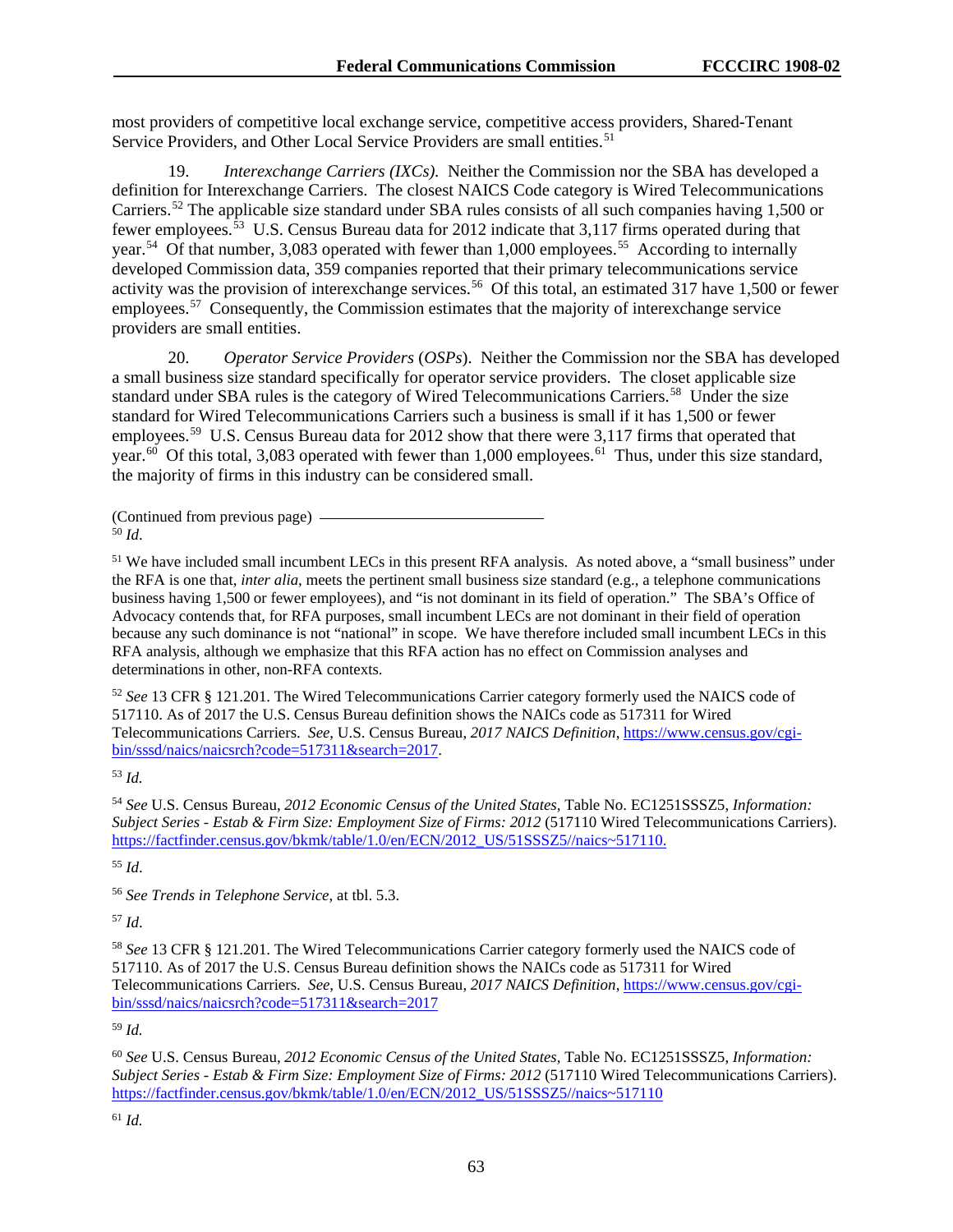21. According to Commission data, 33 carriers have reported that they are engaged in the provision of operator services.<sup>[62](#page-64-0)</sup> Of these, an estimated 31 have 1,500 or fewer employees and two have more than 1,500 employees.<sup>63</sup> Consequently, the Commission estimates that the majority of OSPs are small entities.

22. *Other Toll Carriers*. Neither the Commission nor the SBA has developed a definition for small businesses specifically applicable to Other Toll Carriers. This category includes toll carriers that do not fall within the categories of interexchange carriers, operator service providers, prepaid calling card providers, satellite service carriers, or toll resellers. The closest applicable size standard under SBA rules is for Wired Telecommunications Carriers and the applicable small business size standard under SBA rules consists of all such companies having 1,500 or fewer employees.<sup>[64](#page-64-2)</sup> U.S. Census data for 2012 indicate that 3,117 firms operated during that year.<sup>65</sup> Of that number, 3,083 operated with fewer than 1,000 employees.[66](#page-64-4) According to Commission data, 284 companies reported that their primary telecommunications service activity was the provision of other toll carriage.<sup>67</sup> Of these, an estimated 279 have 1,500 or fewer employees.<sup>[68](#page-64-6)</sup> Consequently, the Commission estimates that most Other Toll Carriers are small entities.

#### **3. Wireless Providers – Fixed and Mobile**

23. The broadband Internet access service provider category covered by these proposed rules may cover multiple wireless firms and categories of regulated wireless services. Thus, to the extent the wireless services listed below are used by wireless firms for broadband Internet access service, the proposed actions may have an impact on those small businesses as set forth above and further below. In addition, for those services subject to auctions, we note that, as a general matter, the number of winning bidders that claim to qualify as small businesses at the close of an auction does not necessarily represent the number of small businesses currently in service. Also, the Commission does not generally track subsequent business size unless, in the context of assignments and transfers or reportable eligibility events, unjust enrichment issues are implicated.

24. *Wireless Telecommunications Carriers (except Satellite*). This industry comprises establishments engaged in operating and maintaining switching and transmission facilities to provide communications via the airwaves. Establishments in this industry have spectrum licenses and provide services using that spectrum, such as cellular services, paging services, wireless internet access, and wireless video services.<sup>69</sup> The appropriate size standard under SBA rules is that such a business is small

<span id="page-64-4"></span><sup>66</sup> *Id.*

<span id="page-64-5"></span><sup>67</sup> *Trends in Telephone Service*, at tbl. 5.3.

<span id="page-64-0"></span> <sup>62</sup> *Trends in Telephone Service*, tbl. 5.3.

<span id="page-64-1"></span><sup>63</sup> *Id.* 

<span id="page-64-2"></span><sup>64</sup> *See* 13 CFR § 121.201. The Wired Telecommunications Carrier category formerly used the NAICS code of 517110. As of 2017 the U.S. Census Bureau definition shows the NAICs code as 517311 for Wired Telecommunications Carriers. *See* U.S. Census Bureau, *2017 NAICS Definition*, [https://www.census.gov/cgi](https://www.census.gov/cgi-bin/sssd/naics/naicsrch?code=517311&search=2017)[bin/sssd/naics/naicsrch?code=517311&search=2017.](https://www.census.gov/cgi-bin/sssd/naics/naicsrch?code=517311&search=2017)

<span id="page-64-3"></span><sup>65</sup> *See* U.S. Census Bureau, *2012 Economic Census of the United States,* Table No. EC1251SSSZ5, *Information: Subject Series - Estab & Firm Size: Employment Size of Firms: 2012* (517110 Wired Telecommunications Carriers). [https://factfinder.census.gov/bkmk/table/1.0/en/ECN/2012\\_US/51SSSZ5//naics~517110](https://factfinder.census.gov/bkmk/table/1.0/en/ECN/2012_US/51SSSZ5/naics%7E517110)

<span id="page-64-6"></span><sup>68</sup> *Id*.

<span id="page-64-7"></span><sup>69</sup> U.S. Census Bureau, 2012 NAICS Definitions, "517210 Wireless Telecommunications Carriers (Except Satellite)," *See* [https://factfinder.census.gov/faces/affhelp/jsf/pages/metadata.xhtml?lang=en&type=](https://factfinder.census.gov/faces/affhelp/jsf/pages/metadata.xhtml?lang=en&type=ib&id=ib.en./ECN.NAICS2012.517210) [ib&id=ib.en./ECN.NAICS2012.517210.](https://factfinder.census.gov/faces/affhelp/jsf/pages/metadata.xhtml?lang=en&type=ib&id=ib.en./ECN.NAICS2012.517210)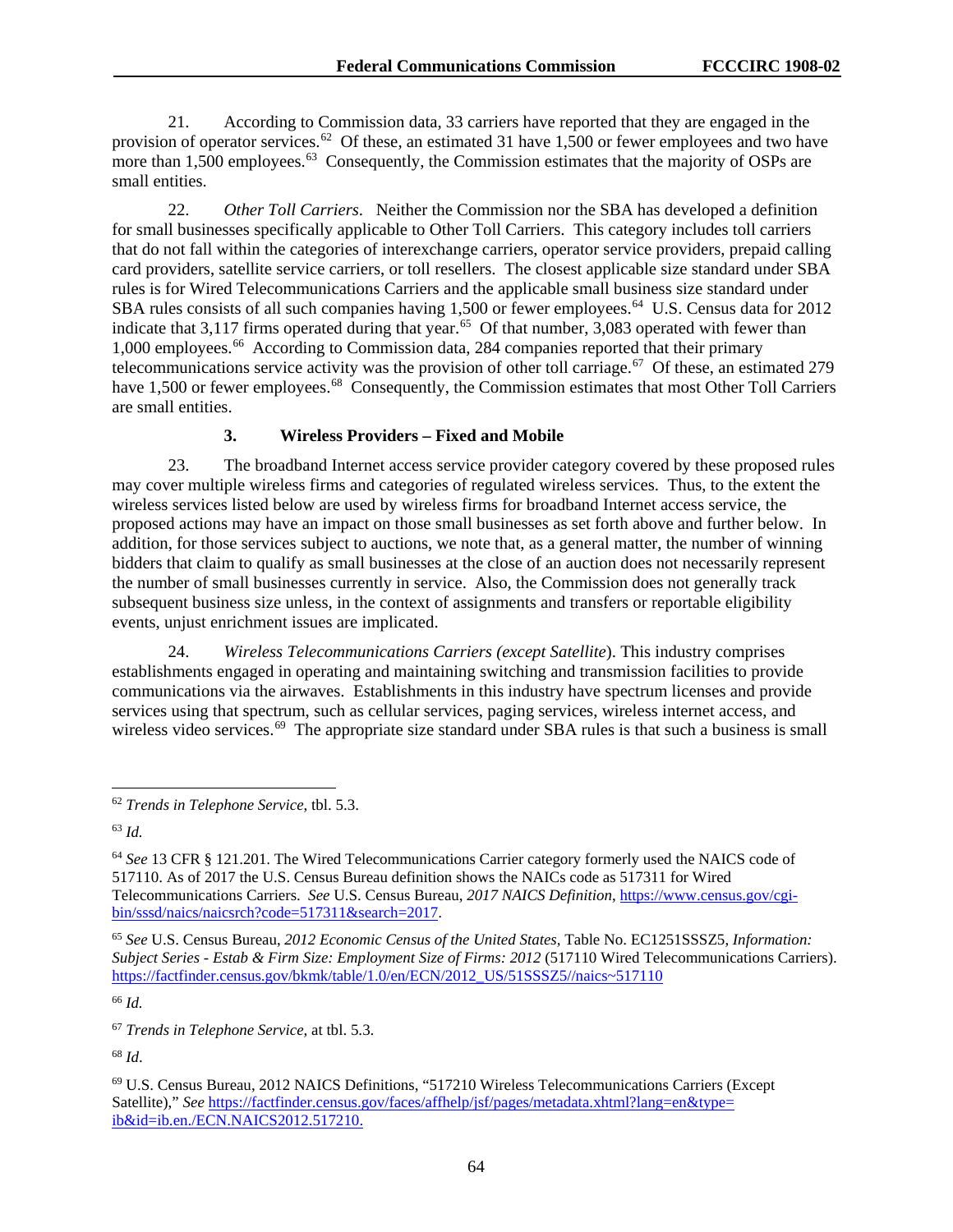if it has 1,500 or fewer employees.<sup>[70](#page-65-0)</sup> For this industry, U.S. Census data for 2012 show that there were 967 firms that operated for the entire year.<sup>71</sup> Of this total, 955 firms had employment of 999 or fewer employees and  $12$  had employment of 1000 employees or more.<sup>72</sup> Thus under this category and the associated size standard, the Commission estimates that the majority of wireless telecommunications carriers (except satellite) are small entities.

25. The Commission's own data—available in its Universal Licensing System—indicate that, as of August 31, 2018 there are 265 Cellular licensees that will be affected by our actions.<sup>[73](#page-65-3)</sup> The Commission does not know how many of these licensees are small, as the Commission does not collect that information for these types of entities. Similarly, according to internally developed Commission data, 413 carriers reported that they were engaged in the provision of wireless telephony, including cellular service, Personal Communications Service (PCS), and Specialized Mobile Radio (SMR) Telephony services.<sup>74</sup> Of this total, an estimated 261 have 1,500 or fewer employees, and 152 have more than 1,500 employees.<sup>[75](#page-65-5)</sup> Thus, using available data, we estimate that the majority of wireless firms can be considered small.

26. *Wireless Communications Services*. This service can be used for fixed, mobile, radiolocation, and digital audio broadcasting satellite uses. The Commission defined "small business" for the wireless communications services (WCS) auction as an entity with average gross revenues of \$40 million for each of the three preceding years, and a "very small business" as an entity with average gross revenues of \$15 million for each of the three preceding years.<sup>76</sup> The SBA has approved these small business size standards.<sup>77</sup> In the Commission's auction for geographic area licenses in the WCS there were seven winning bidders that qualified as "very small business" entities, and one that qualified as a "small business" entity.

27. *1670–1675 MHz Services*. This service can be used for fixed and mobile uses, except aeronautical mobile.<sup>[78](#page-65-8)</sup> An auction for one license in the  $1670-1675$  MHz band was conducted in  $2003$ . One license was awarded. The winning bidder was not a small entity.

28. *Wireless Telephony*. Wireless telephony includes cellular, personal communications services, and specialized mobile radio telephony carriers. The closest applicable SBA category is

<span id="page-65-3"></span><sup>73</sup> *See* http://wireless.fcc.gov/uls. For the purposes of this FRFA, consistent with Commission practice for wireless services, the Commission estimates the number of licensees based on the number of unique FCC Registration Numbers.

<span id="page-65-4"></span><sup>74</sup> *Trends in Telephone Service* at Table 5.3.

<span id="page-65-5"></span><sup>75</sup> *Id*.

<span id="page-65-8"></span><sup>78</sup> 47 CFR § 2.106; *see generally* 47 CFR §§ 27.1-27.70.

<span id="page-65-0"></span> <sup>70</sup> 13 CFR § 121.201, NAICS code 517210.

<span id="page-65-1"></span><sup>71</sup> U.S. Census Bureau, *2012 Economic Census of the United States*, Table EC1251SSSZ5, Information: Subject Series: Estab and Firm Size: Employment Size of Firms for the U.S.: 2012 NAICS Code 517210. [https://factfinder.census.gov/bkmk/table/1.0/en/ECN/2012\\_US/51SSSZ5//naics~517210.](https://factfinder.census.gov/bkmk/table/1.0/en/ECN/2012_US/51SSSZ5/naics%7E517210)

<span id="page-65-2"></span><sup>&</sup>lt;sup>72</sup> *Id*. Available census data do not provide a more precise estimate of the number of firms that have employment of 1,500 or fewer employees; the largest category provided is for firms with "1000 employees or more."

<span id="page-65-6"></span><sup>76</sup> *Amendment of the Commission's Rules to Establish Part 27*, *the Wireless Communications Service (WCS)*, Report and Order, 12 FCC Rcd 10785, 10879, para. 194 (1997).

<span id="page-65-7"></span><sup>77</sup> *See* Letter from Aida Alvarez, Administrator, SBA, to Amy Zoslov, Chief, Auctions and Industry Analysis Division, Wireless Telecommunications Bureau, FCC (filed Dec. 2, 1998) (*Alvarez Letter 1998*).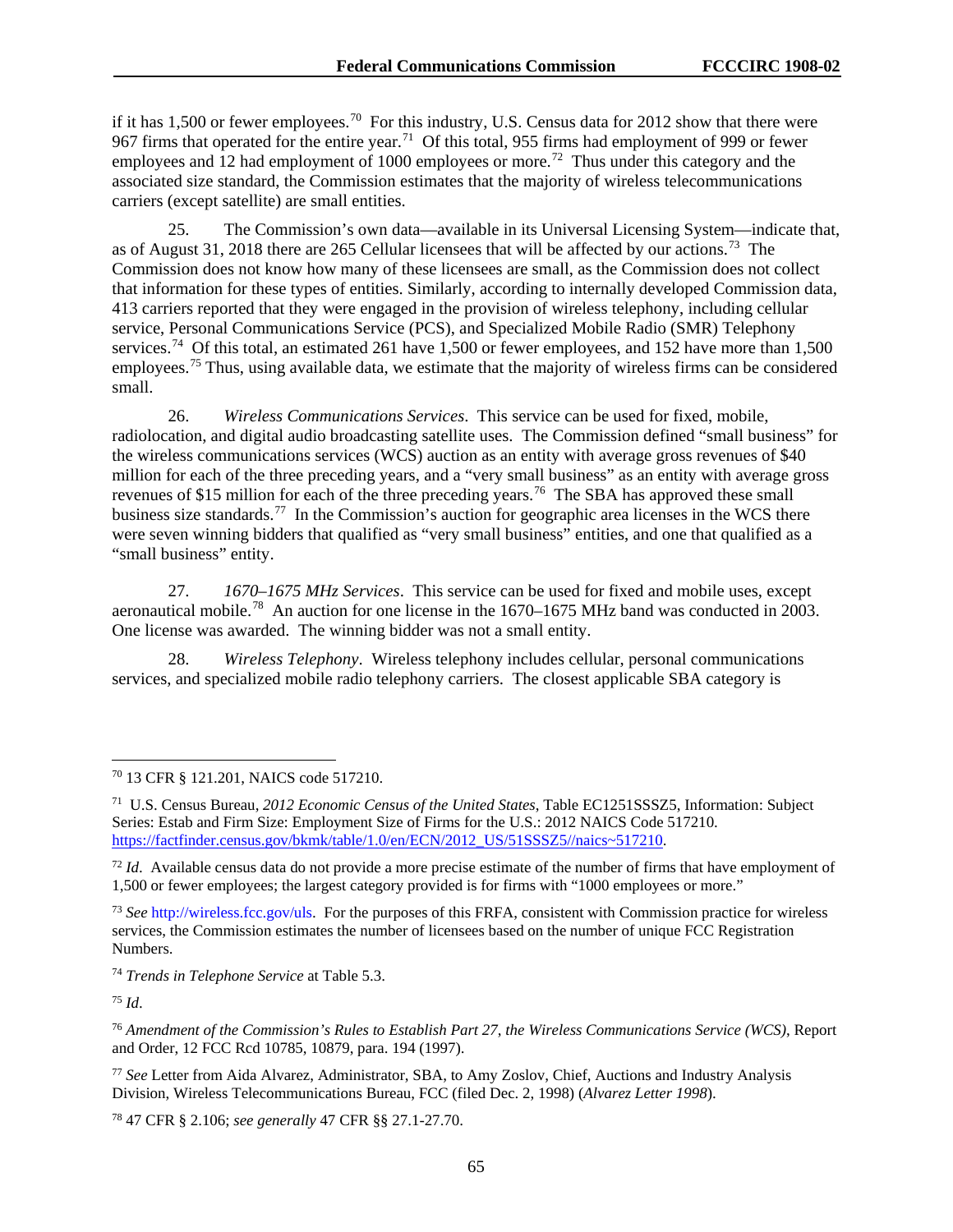Wireless Telecommunications Carriers (except Satellite).<sup>79</sup> Under the SBA small business size standard, a business is small if it has 1,500 or fewer employees.<sup>80</sup> For this industry, U.S. Census Bureau data for 2012 show that there were 967 firms that operated for the entire year.<sup>81</sup> Of this total, 955 firms had fewer than 1,000 employees and 12 firms had 1000 employees or more.<sup>[82](#page-66-3)</sup> Thus under this category and the associated size standard, the Commission estimates that a majority of these entities can be considered small. According to Commission data, 413 carriers reported that they were engaged in wireless telephony.[83](#page-66-4) Of these, an estimated 261 have 1,500 or fewer employees and 152 have more than 1,500 employees.<sup>[84](#page-66-5)</sup> Therefore, more than half of these entities can be considered small.

29. *Broadband Personal Communications Service.* The broadband personal communications services (PCS) spectrum is divided into six frequency blocks designated A through F, and the Commission has held auctions for each block. The Commission initially defined a "small business" for C- and F-Block licenses as an entity that has average gross revenues of \$40 million or less in the three previous calendar years.<sup>[85](#page-66-6)</sup> For F-Block licenses, an additional small business size standard for "very small business" was added and is defined as an entity that, together with its affiliates, has average gross revenues of not more than \$15 million for the preceding three calendar years.<sup>86</sup> These standards defining "small entity" in the context of broadband PCS auctions, have been approved by the SBA.<sup>87</sup> No small businesses within the SBA-approved small business size standards bid successfully for licenses in Blocks A and B. There were 90 winning bidders that claimed small business status in the first two C-Block auctions. A total of 93 bidders that claimed small business status won approximately 40 percent of the 1,479 licenses in the first auction for the D, E, and F Blocks.<sup>[88](#page-66-9)</sup> On April 15, 1999, the Commission completed the reauction of  $347$  C-, D-, E-, and F-Block licenses in Auction No.  $22.^{89}$  Of the 57 winning bidders in that auction, 48 claimed small business status and won 277 licenses.

30. On January 26, 2001, the Commission completed the auction of 422 C and F Block Broadband PCS licenses in Auction No. 35. Of the 35 winning bidders in that auction, 29 claimed small business status. Subsequent events concerning Auction 35, including judicial and agency determinations,

<span id="page-66-1"></span><sup>80</sup> 13 CFR § 121.201, NAICS code 517210.

<span id="page-66-2"></span><sup>81</sup> U.S. Census Bureau, *2012 Economic Census of the United States*, Table EC1251SSSZ5, Information: Subject Series: Estab and Firm Size: Employment Size of Firms for the U.S.: 2012 NAICS Code 517210 (rel. Jan. 8, 2016). [https://factfinder.census.gov/bkmk/table/1.0/en/ECN/2012\\_US/51SSSZ5//naics~517210.](https://factfinder.census.gov/bkmk/table/1.0/en/ECN/2012_US/51SSSZ5/naics%7E517210)

<span id="page-66-3"></span><sup>82</sup> *Id.* Available census data do not provide a more precise estimate of the number of firms that have employment of 1,500 or fewer employees; the largest category provided is for firms with "1000 employees or more."

<span id="page-66-4"></span><sup>83</sup> *Trends in Telephone Service*, tbl. 5.3.

<span id="page-66-5"></span><sup>84</sup> *Id*.

<span id="page-66-6"></span><sup>85</sup> *See Amendment of Parts 20 and 24 of the Commission's Rules – Broadband PCS Competitive Bidding and the Commercial Mobile Radio Service Spectrum Cap; Amendment of the Commission's Cellular/PCS Cross-Ownership Rule*, Report and Order, 11 FCC Rcd 7824, 7850-52, paras. 57-60 (1996) (*PCS Report and Order*); *see also* 47 CFR § 24.720(b).

<span id="page-66-7"></span><sup>86</sup> *See PCS Report and Order*, 11 FCC Rcd at 7852, para. 60.

<span id="page-66-8"></span><sup>87</sup> *See Alvarez Letter 1998*.

<span id="page-66-9"></span><sup>88</sup> *See Broadband PCS*, *D*, *E and F Block Auction Closes*, Public Notice, Doc. No. 89838 (rel. Jan. 14, 1997).

<span id="page-66-10"></span><sup>89</sup> *See C*, *D*, *E*, *and F Block Broadband PCS Auction Closes*, Public Notice, 14 FCC Rcd 6688 (WTB 1999). Before Auction No. 22, the Commission established a very small standard for the C Block to match the standard used for F Block. *See Amendment of the Commission's Rules Regarding Installment Payment Financing for Personal Communications Services (PCS) Licensees*, Fourth Report and Order, 13 FCC Rcd 15743, 15768, para. 46 (1998).

<span id="page-66-0"></span> <sup>79</sup> U.S. Census Bureau, 2012 NAICS Definitions, "517210 Wireless Telecommunications Carriers (Except Satellite)," [https://factfinder.census.gov/faces/affhelp/jsf/pages/metadata.xhtml?lang=en&type=](https://factfinder.census.gov/faces/affhelp/jsf/pages/metadata.xhtml?lang=en&type=ib&id=ib.en./ECN.NAICS2012.517210) [ib&id=ib.en./ECN.NAICS2012.517210.](https://factfinder.census.gov/faces/affhelp/jsf/pages/metadata.xhtml?lang=en&type=ib&id=ib.en./ECN.NAICS2012.517210)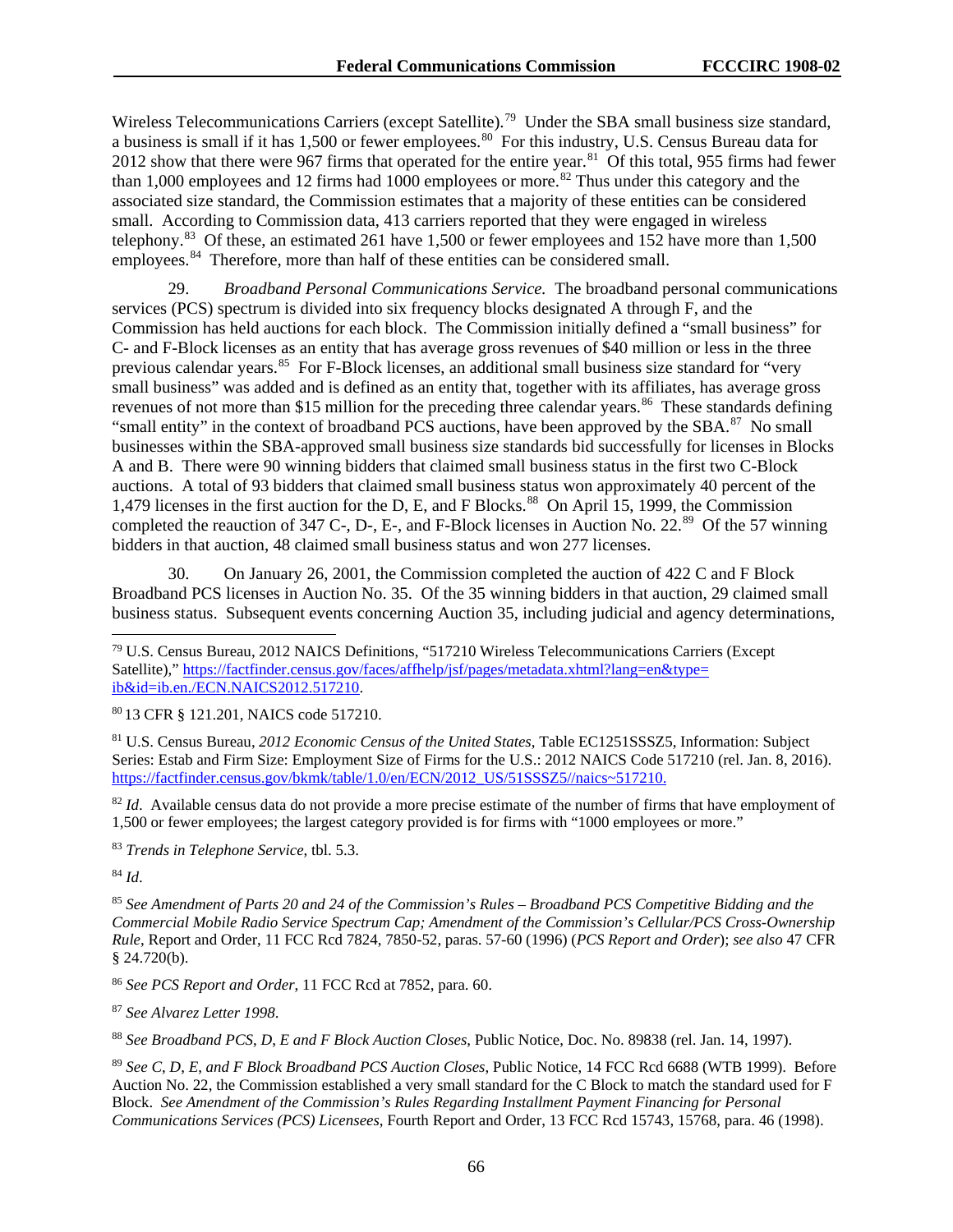resulted in a total of 163 C and F Block licenses being available for grant. On February 15, 2005, the Commission completed an auction of 242 C-, D-, E-, and F-Block licenses in Auction No. 58. Of the 24 winning bidders in that auction, 16 claimed small business status and won 156 licenses. On May 21, 2007, the Commission completed an auction of 33 licenses in the A, C, and F Blocks in Auction No. 71. Of the 12 winning bidders in that auction, five claimed small business status and won 18 licenses. On August 20, 2008, the Commission completed the auction of 20 C-, D-, E-, and F-Block Broadband PCS licenses in Auction No. 78. Of the eight winning bidders for Broadband PCS licenses in that auction, six claimed small business status and won 14 licenses.

31. *Specialized Mobile Radio Licenses.* The Commission awards "small entity" bidding credits in auctions for Specialized Mobile Radio (SMR) geographic area licenses in the 800 MHz and 900 MHz bands to firms that had revenues of no more than \$15 million in each of the three previous calendar years.<sup>90</sup> The Commission awards "very small entity" bidding credits to firms that had revenues of no more than \$3 million in each of the three previous calendar years.<sup>91</sup> The SBA has approved these small business size standards for the 900 MHz Service.<sup>92</sup> The Commission has held auctions for geographic area licenses in the 800 MHz and 900 MHz bands. The 900 MHz SMR auction began on December 5, 1995, and closed on April 15, 1996. Sixty bidders claiming that they qualified as small businesses under the \$15 million size standard won 263 geographic area licenses in the 900 MHz SMR band. The 800 MHz SMR auction for the upper 200 channels began on October 28, 1997, and was completed on December 8, 1997. Ten bidders claiming that they qualified as small businesses under the \$15 million size standard won 38 geographic area licenses for the upper 200 channels in the 800 MHz SMR band.<sup>[93](#page-67-3)</sup> A second auction for the 800 MHz band conducted in 2002 and included 23 BEA licenses. One bidder claiming small business status won five licenses.<sup>[94](#page-67-4)</sup>

32. The auction of the 1,053 800 MHz SMR geographic area licenses for the General Category channels was conducted in 2000. Eleven bidders won 108 geographic area licenses for the General Category channels in the 800 MHz SMR band and qualified as small businesses under the \$15 million size standard.<sup>[95](#page-67-5)</sup> In an auction completed in 2000, a total of 2,800 Economic Area licenses in the lower 80 channels of the 800 MHz SMR service were awarded.<sup>[96](#page-67-6)</sup> Of the 22 winning bidders, 19 claimed small business status and won 129 licenses. Thus, combining all four auctions, 41 winning bidders for geographic licenses in the 800 MHz SMR band claimed status as small businesses.

33. In addition, there are numerous incumbent site-by-site SMR licenses and licensees with extended implementation authorizations in the 800 and 900 MHz bands. We do not know how many firms provide 800 MHz or 900 MHz geographic area SMR service pursuant to extended implementation authorizations, nor how many of these providers have annual revenues of no more than \$15 million. One firm has over \$15 million in revenues. In addition, we do not know how many of these firms have 1,500 or fewer employees, which is the SBA-determined size standard.<sup>97</sup> We assume, for purposes of this

<span id="page-67-1"></span><sup>91</sup> *Id*.

<span id="page-67-4"></span><sup>94</sup> *See Multi-Radio Service Auction Closes*, Public Notice, 17 FCC Rcd 1446 (WTB 2002).

<span id="page-67-0"></span> <sup>90</sup> 47 CFR § 90.814(b)(1).

<span id="page-67-2"></span><sup>92</sup> *See Alvarez Letter 1999*.

<span id="page-67-3"></span><sup>93</sup> *See Correction to Public Notice DA 96-586 "FCC Announces Winning Bidders in the Auction of 1020 Licenses to Provide 900 MHz SMR in Major Trading Areas*,*"* Public Notice, 18 FCC Rcd 18367 (WTB 1996).

<span id="page-67-5"></span><sup>95</sup> *See 800 MHz Specialized Mobile Radio (SMR) Service General Category (851–854 MHz) and Upper Band (861– 865 MHz) Auction Closes; Winning Bidders Announced*, Public Notice, 15 FCC Rcd 17162 (2000).

<span id="page-67-6"></span><sup>96</sup> *See 800 MHz SMR Service Lower 80 Channels Auction Closes; Winning Bidders Announced*, Public Notice, 16 FCC Rcd 1736 (2000).

<span id="page-67-7"></span><sup>97</sup> *See generally* 13 CFR § 121.201, NAICS code 517210.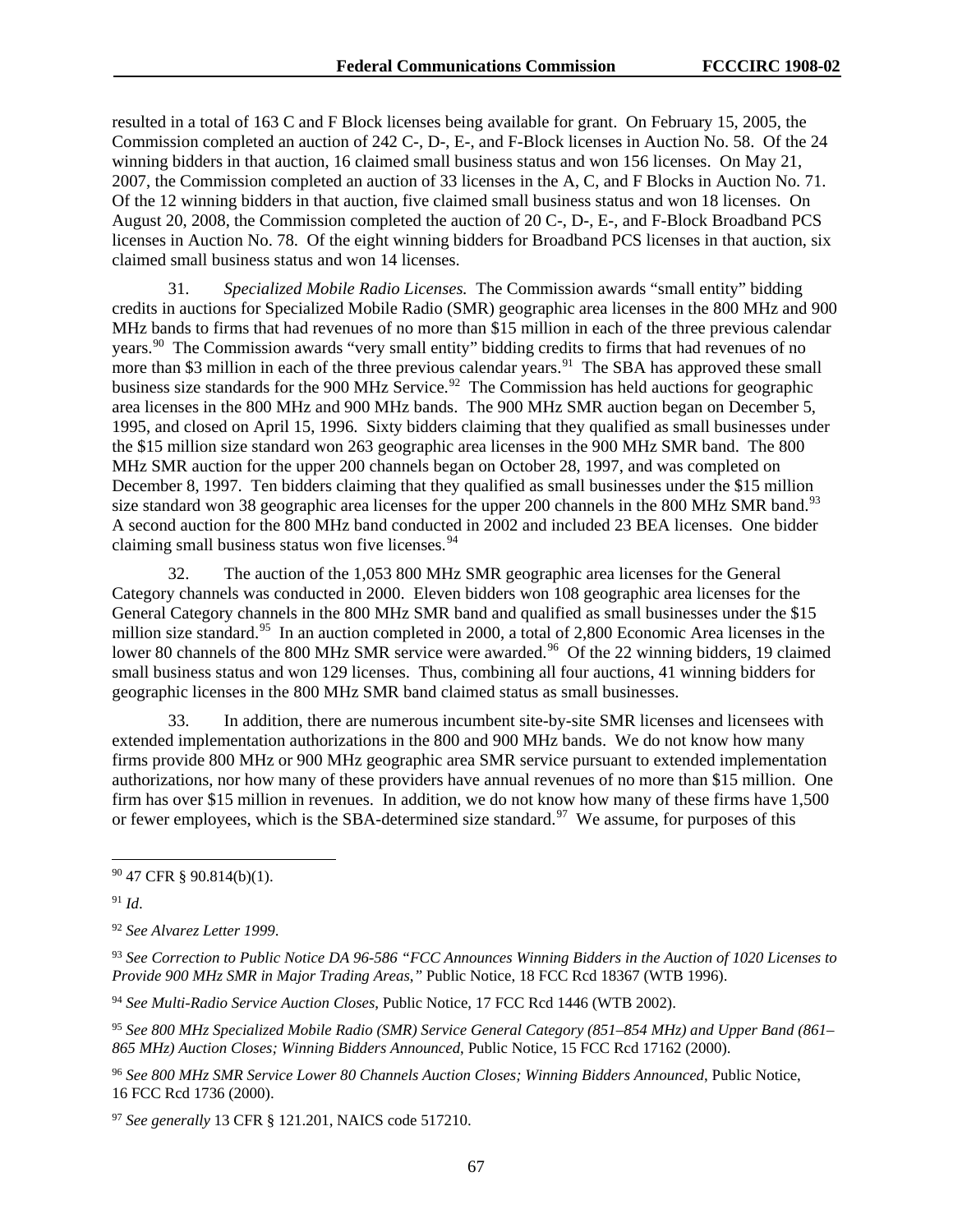analysis, that all of the remaining extended implementation authorizations are held by small entities, as defined by the SBA.

34. *Lower 700 MHz Band Licenses*. The Commission previously adopted criteria for defining three groups of small businesses for purposes of determining their eligibility for special provisions such as bidding credits.<sup>[98](#page-68-0)</sup> The Commission defined a "small business" as an entity that, together with its affiliates and controlling principals, has average gross revenues not exceeding \$40 million for the preceding three years.<sup>99</sup> A "very small business" is defined as an entity that, together with its affiliates and controlling principals, has average gross revenues that are not more than \$15 million for the preceding three years.<sup>[100](#page-68-2)</sup> Additionally, the lower 700 MHz Service had a third category of small business status for Metropolitan/Rural Service Area (MSA/RSA) licenses—"entrepreneur"—which is defined as an entity that, together with its affiliates and controlling principals, has average gross revenues that are not more than \$3 million for the preceding three years.<sup>[101](#page-68-3)</sup> The SBA approved these small size standards.<sup>[102](#page-68-4)</sup> An auction of 740 licenses (one license in each of the 734 MSAs/RSAs and one license in each of the six Economic Area Groupings (EAGs)) commenced on August 27, 2002, and closed on September 18, 2002. Of the 740 licenses available for auction, 484 licenses were won by 102 winning bidders. Seventy-two of the winning bidders claimed small business, very small business or entrepreneur status and won a total of 329 licenses.<sup>103</sup> A second auction commenced on May 28, 2003, closed on June 13, 2003, and included 256 licenses: 5 EAG licenses and 476 Cellular Market Area licenses.[104](#page-68-6) Seventeen winning bidders claimed small or very small business status and won 60 licenses, and nine winning bidders claimed entrepreneur status and won 154 licenses.<sup>105</sup> On July 26, 2005, the Commission completed an auction of 5 licenses in the Lower 700 MHz band (Auction No. 60). There were three winning bidders for five licenses. All three winning bidders claimed small business status.

35. In 2007, the Commission reexamined its rules governing the 700 MHz band in the *700*  MHz Second Report and Order.<sup>[106](#page-68-8)</sup> An auction of 700 MHz licenses commenced January 24, 2008 and closed on March 18, 2008, which included, 176 Economic Area licenses in the A Block, 734 Cellular Market Area licenses in the B Block, and 176 EA licenses in the E Block.<sup>107</sup> Twenty winning bidders, claiming small business status (those with attributable average annual gross revenues that exceed \$15

<span id="page-68-2"></span><sup>100</sup> *See id*.

<span id="page-68-4"></span><sup>102</sup> *See Alvarez Letter 1999*.

<span id="page-68-5"></span><sup>103</sup> *See Lower 700 MHz Band Auction Closes*, Public Notice, 17 FCC Rcd 17272 (WTB 2002).

<span id="page-68-6"></span><sup>104</sup> *See id*.

<span id="page-68-7"></span><sup>105</sup> *See id*.

<span id="page-68-8"></span><sup>106</sup> *Service Rules for the 698*–*746*, *747*–*762 and 777*–*792 MHz Band; Revision of the Commission's Rules to Ensure Compatibility with Enhanced 911 Emergency Calling Systems; Section 68*.*4(a) of the Commission's Rules Governing Hearing Aid-Compatible Telephones; Biennial Regulatory Review*—*Amendment of Parts 1*, *22*, *24*, *27*, *and 90 to Streamline and Harmonize Various Rules Affecting Wireless Radio Services; Former Nextel Communications*, *Inc*. *Upper 700 MHz Guard Band Licenses and Revisions to Part 27 of the Commission's Rules; Implementing a Nationwide*, *Broadband*, *Interoperable Public Safety Network in the 700 MHz Band; Development of Operational*, *Technical and Spectrum Requirements for Meeting Federal*, *State and Local Public Safety Communications Requirements Through the Year 2010; Declaratory Ruling on Reporting Requirement under Commission's Part 1 Anti-Collusion Rule*, Second Report and Order, 22 FCC Rcd 15289, 15359 n. 434 (2007) (*700 MHz Second Report and Order*).

<span id="page-68-0"></span> <sup>98</sup> *See Reallocation and Service Rules for the 698*–*746 MHz Spectrum Band (Television Channels 52*–*59)*, Report and Order, 17 FCC Rcd 1022 (2002) (*Channels 52*–*59 Report and Order*).

<span id="page-68-1"></span><sup>99</sup> *See id*. at 1087-88, para. 172.

<span id="page-68-3"></span><sup>101</sup> *See id*., at 1088, para. 173.

<span id="page-68-9"></span><sup>107</sup> *See Auction of 700 MHz Band Licenses Closes*, Public Notice, 23 FCC Rcd 4572 (WTB 2008).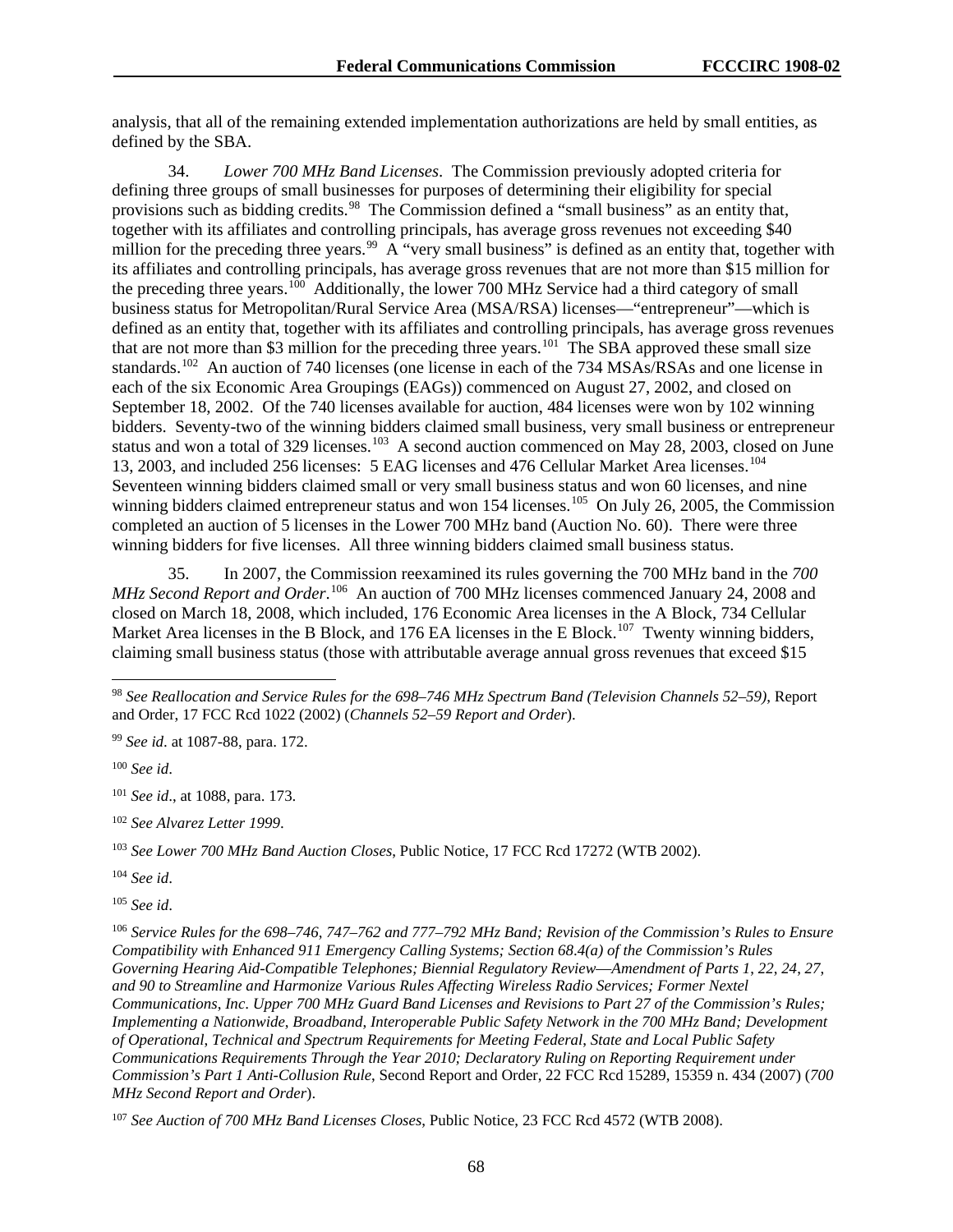million and do not exceed \$40 million for the preceding three years) won 49 licenses. Thirty-three winning bidders claiming very small business status (those with attributable average annual gross revenues that do not exceed \$15 million for the preceding three years) won 325 licenses.

36. *Upper 700 MHz Band Licenses*. In the *700 MHz Second Report and Order*, the Commission revised its rules regarding Upper 700 MHz licenses.<sup>108</sup> On January 24, 2008, the Commission commenced Auction 73 in which several licenses in the Upper 700 MHz band were available for licensing: 12 Regional Economic Area Grouping licenses in the C Block, and one nationwide license in the D Block.<sup>[109](#page-69-1)</sup> The auction concluded on March 18, 2008, with 3 winning bidders claiming very small business status (those with attributable average annual gross revenues that do not exceed \$15 million for the preceding three years) and winning five licenses.

37. *700 MHz Guard Band Licensees*. In 2000, in the *700 MHz Guard Band Order*, the Commission adopted size standards for "small businesses" and "very small businesses" for purposes of determining their eligibility for special provisions such as bidding credits and installment payments.<sup>[110](#page-69-2)</sup> A small business in this service is an entity that, together with its affiliates and controlling principals, has average gross revenues not exceeding \$40 million for the preceding three years.<sup>[111](#page-69-3)</sup> Additionally, a very small business is an entity that, together with its affiliates and controlling principals, has average gross revenues that are not more than \$15 million for the preceding three years.<sup>112</sup> SBA approval of these definitions is not required.<sup>[113](#page-69-5)</sup> An auction of 52 Major Economic Area licenses commenced on September 6, 2000, and closed on September 21, 2000.[114](#page-69-6) Of the 104 licenses auctioned, 96 licenses were sold to nine bidders. Five of these bidders were small businesses that won a total of 26 licenses. A second auction of 700 MHz Guard Band licenses commenced on February 13, 2001, and closed on February 21, 2001. All eight of the licenses auctioned were sold to three bidders. One of these bidders was a small business that won a total of two licenses.<sup>[115](#page-69-7)</sup>

38. *Air-Ground Radiotelephone Service*. The Commission has previously used the SBA's small business size standard applicable to Wireless Telecommunications Carriers (except Satellite).<sup>[116](#page-69-8)</sup> The appropriate size standard under SBA rules is that such a business is small if it has 1,500 or fewer employees.<sup>[117](#page-69-9)</sup> For this industry, U.S. Census Bureau data for 2012 show that there were 967 firms that operated for the entire year. Of this total, 955 firms had fewer than 1,000 employees and 12 had

<span id="page-69-4"></span><sup>112</sup> *See id*.

<span id="page-69-0"></span> <sup>108</sup> *700 MHz Second Report and Order*, 22 FCC Rcd 15289.

<span id="page-69-1"></span><sup>109</sup> *See Auction of 700 MHz Band Licenses Closes*, Public Notice, 23 FCC Rcd 4572 (WTB 2008).

<span id="page-69-2"></span><sup>110</sup> *See Service Rules for the 746–764 MHz Bands*, *and Revisions to Part 27 of the Commission's Rules*, Second Report and Order, 15 FCC Rcd 5299 (2000) (*746–764 MHz Band Second Report and Order*).

<span id="page-69-3"></span><sup>111</sup> *See id*. at 5343, para. 108.

<span id="page-69-5"></span><sup>113</sup> *See id*. at 5343, para. 108 n.246 (for the 746–764 MHz and 776–794 MHz bands, the Commission is exempt from 15 U.S.C. § 632, which requires Federal agencies to obtain SBA approval before adopting small business size standards).

<span id="page-69-6"></span><sup>114</sup> *See 700 MHz Guard Bands Auction Closes: Winning Bidders Announced*, Public Notice, 15 FCC Rcd 18026 (WTB 2000).

<span id="page-69-7"></span><sup>115</sup> *See 700 MHz Guard Bands Auction Closes: Winning Bidders Announced*, Public Notice, 16 FCC Rcd 4590 (WTB 2001).

<span id="page-69-8"></span><sup>116</sup> U.S. Census Bureau, 2012 NAICS Definitions, "517210 Wireless Telecommunications Carriers (Except Satellite)," [https://factfinder.census.gov/faces/affhelp/jsf/pages/metadata.xhtml?lang=en&type=](https://factfinder.census.gov/faces/affhelp/jsf/pages/metadata.xhtml?lang=en&type=ib&id=ib.en./ECN.NAICS2012.517210) [ib&id=ib.en./ECN.NAICS2012.517210.](https://factfinder.census.gov/faces/affhelp/jsf/pages/metadata.xhtml?lang=en&type=ib&id=ib.en./ECN.NAICS2012.517210)

<span id="page-69-9"></span><sup>117</sup> 13 CFR § 121.201, NAICS code 517210.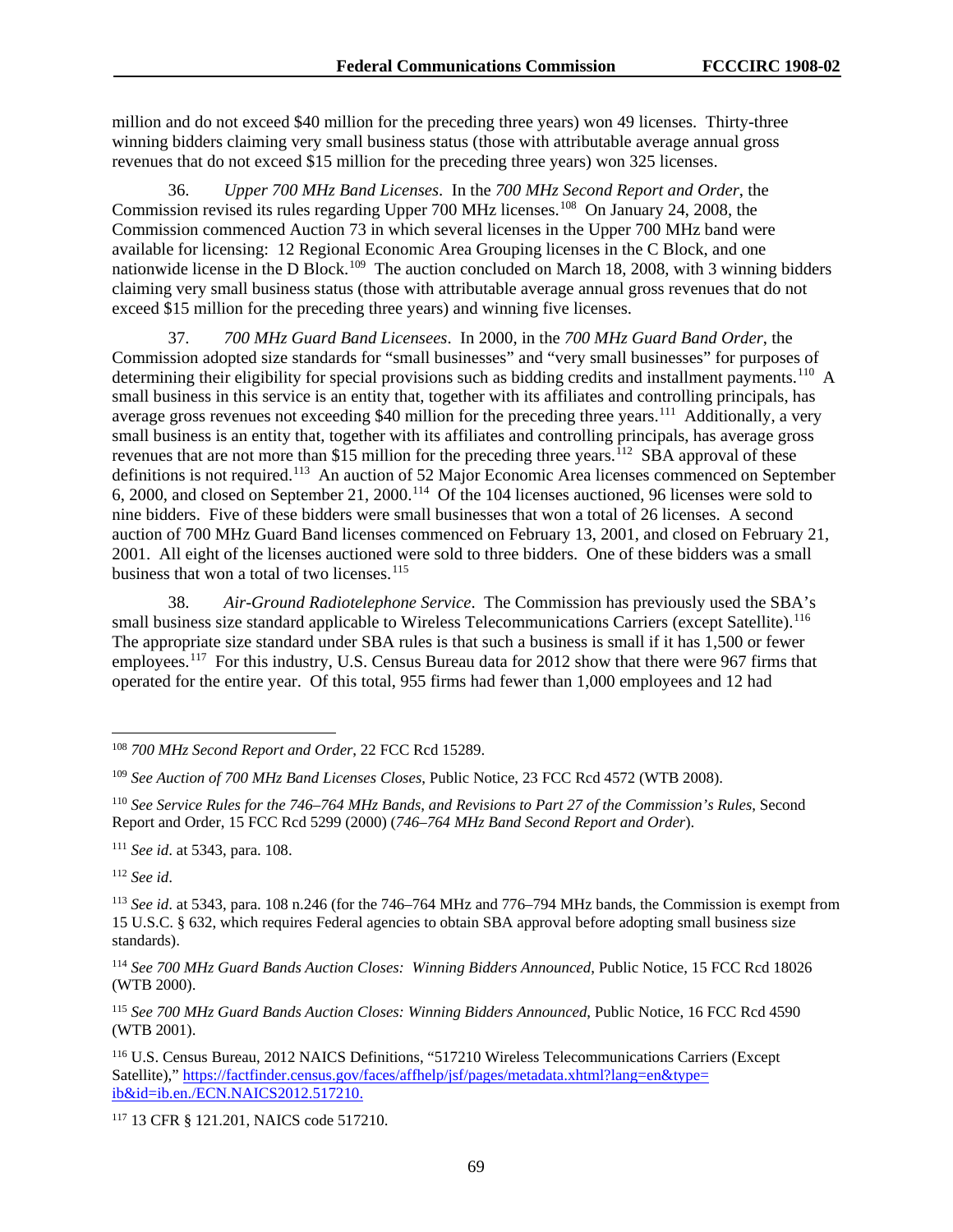employment of 1000 employees or more.<sup>118</sup> There are approximately 100 licensees in the Air-Ground Radiotelephone Service, and we estimate that almost all of them qualify as small entities under the SBA definition.

39. For purposes of assigning Air-Ground Radiotelephone Service licenses through competitive bidding, the Commission has defined "small business" as an entity that, together with controlling interests and affiliates, has average annual gross revenues for the preceding three years not exceeding \$40 million.<sup>[119](#page-70-1)</sup> A "very small business" is defined as an entity that, together with controlling interests and affiliates, has average annual gross revenues for the preceding three years not exceeding \$15 million.<sup>120</sup> These definitions were approved by the SBA.<sup>[121](#page-70-3)</sup> In May 2006, the Commission completed an auction of nationwide commercial Air-Ground Radiotelephone Service licenses in the 800 MHz band (Auction No. 65). On June 2, 2006, the auction closed with two winning bidders winning two Air-Ground Radiotelephone Services licenses. Neither of the winning bidders claimed small business status.

40. *AWS Services (1710–1755 MHz and 2110–2155 MHz bands (AWS-1); 1915–1920 MHz, 1995–2000 MHz, 2020–2025 MHz and 2175–2180 MHz bands (AWS-2); 2155–2175 MHz band (AWS-3*)). For the AWS-1 bands,<sup>[122](#page-70-4)</sup> the Commission has defined a "small business" as an entity with average annual gross revenues for the preceding three years not exceeding \$40 million, and a "very small business" as an entity with average annual gross revenues for the preceding three years not exceeding \$15 million. For AWS-2 and AWS-3, although we do not know for certain which entities are likely to apply for these frequencies, we note that the AWS-1 bands are comparable to those used for cellular service and personal communications service. The Commission has not yet adopted size standards for the AWS-2 or AWS-3 bands but proposes to treat both AWS-2 and AWS-3 similarly to broadband PCS service and AWS-1 service due to the comparable capital requirements and other factors, such as issues involved in relocating incumbents and developing markets, technologies, and services.<sup>[123](#page-70-5)</sup>

41. *3650–3700 MHz band*. In March 2005, the Commission released a *Report and Order and Memorandum Opinion and Order* that provides for nationwide, non-exclusive licensing of terrestrial operations, utilizing contention-based technologies, in the 3650 MHz band (i.e., 3650–3700 MHz). As of April 2010, more than 1270 licenses have been granted and more than 7433 sites have been registered. The Commission has not developed a definition of small entities applicable to 3650–3700 MHz band nationwide, non-exclusive licensees. However, we estimate that the majority of these licensees are

<span id="page-70-0"></span> <sup>118</sup> *Id*. Available census data do not provide a more precise estimate of the number of firms that have employment of 1,500 or fewer employees; the largest category provided is for firms with "1000 employees or more."

<span id="page-70-1"></span><sup>119</sup> *Amendment of Part 22 of the Commission's Rules to Benefit the Consumers of Air-Ground Telecommunications Services*, *Biennial Regulatory Review—Amendment of Parts 1*, *22*, *and 90 of the Commission's Rules*, *Amendment of Parts 1 and 22 of the Commission's Rules to Adopt Competitive Bidding Rules for Commercial and General Aviation Air-Ground Radiotelephone Service*, Order on Reconsideration and Report and Order, 20 FCC Rcd 19663, paras. 28*-*42 (2005).

<span id="page-70-3"></span><span id="page-70-2"></span><sup>121</sup> *See* Letter from Hector V. Barreto, Administrator, SBA, to Gary D. Michaels, Deputy Chief, Auctions and Spectrum Access Division, Wireless Telecommunications Bureau, Federal Communications Commission (filed Sept. 19, 2005).

<span id="page-70-4"></span><sup>122</sup> The service is defined in section 90.1301 *et seq*. of the Commission's Rules, 47 CFR § 90.1301 *et seq*.

<span id="page-70-5"></span><sup>123</sup> *See Service Rules for Advanced Wireless Services in the 1*.*7 GHz and 2*.*1 GHz Bands*, Report and Order, 18 FCC Rcd 25162, Appx. B (2003), *modified by Service Rules for Advanced Wireless Services in the 1*.*7 GHz and 2*.*1 GHz Bands*, Order on Reconsideration, 20 FCC Rcd 14058, Appx. C (2005); *Service Rules for Advanced Wireless Services in the 1915–1920 MHz*, *1995–2000 MHz*, *2020–2025 MHz and 2175–2180 MHz Bands; Service Rules for Advanced Wireless Services in the 1*.*7 GHz and 2*.*1 GHz Bands*, Notice of Proposed Rulemaking, 19 FCC Rcd 19263, Appx. B (2005); *Service Rules for Advanced Wireless Services in the 2155–2175 MHz Band*, Notice of Proposed Rulemaking, 22 FCC Rcd 17035, Appx. (2007).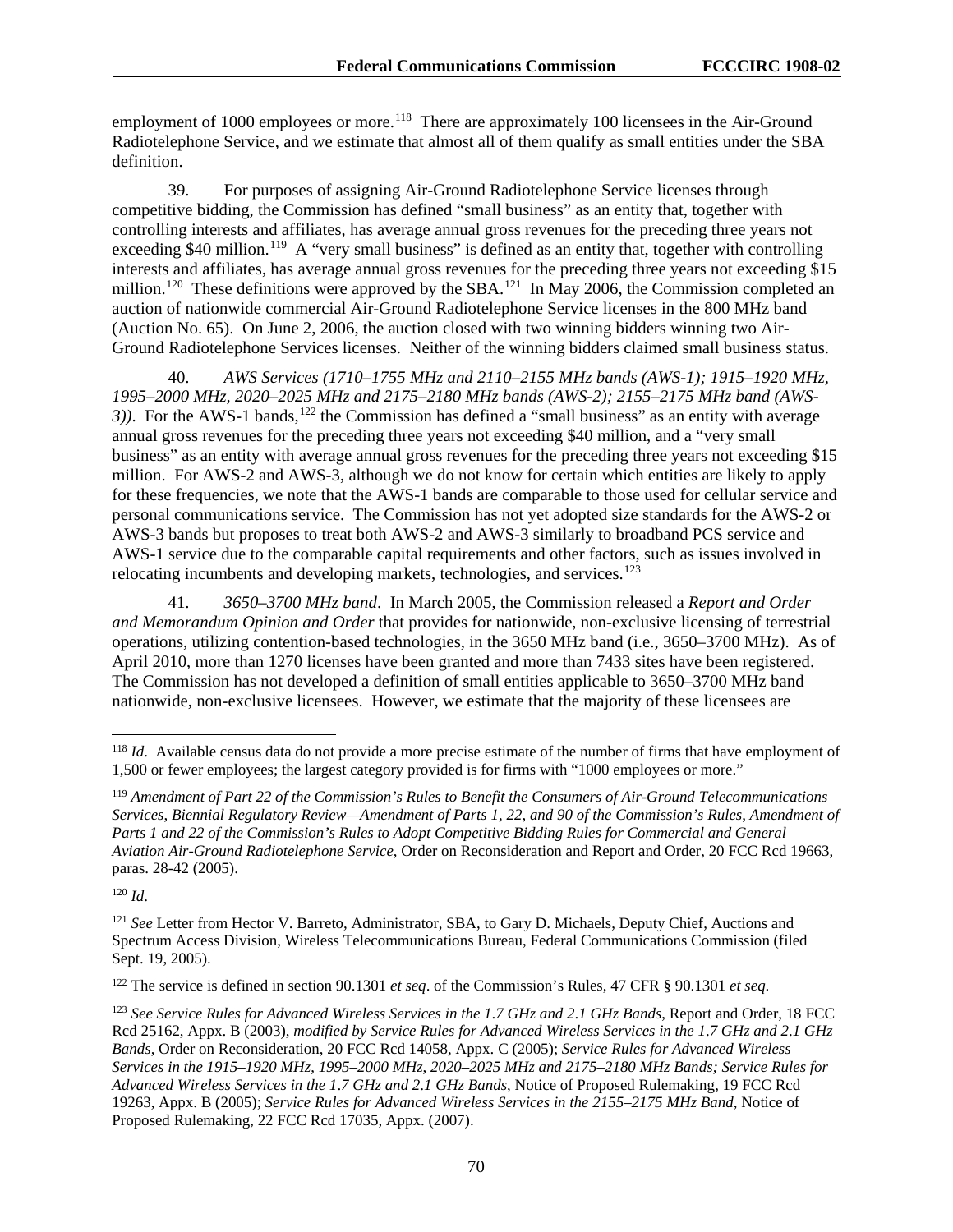Internet Access Service Providers (ISPs) and that most of those licensees are small businesses.

42. *Fixed Microwave Services.* Microwave services include common carrier, <sup>[124](#page-71-0)</sup> private-operational fixed,<sup>[125](#page-71-1)</sup> and broadcast auxiliary radio services.<sup>[126](#page-71-2)</sup> They also include the Local Multipoint Distribution Service (LMDS),<sup>[127](#page-71-3)</sup> the Digital Electronic Message Service (DEMS),<sup>[128](#page-71-4)</sup> and the 24 GHz Service,<sup>[129](#page-71-5)</sup> where licensees can choose between common carrier and non-common carrier status.<sup>[130](#page-71-6)</sup> At present, there are approximately 36,708 common carrier fixed licensees and 59,291 private operationalfixed licensees and broadcast auxiliary radio licensees in the microwave services. There are approximately 135 LMDS licensees, three DEMS licensees, and three 24 GHz licensees. The Commission has not yet defined a small business with respect to microwave services. The closest applicable SBA category is Wireless Telecommunications Carriers (except Satellite)<sup>[131](#page-71-7)</sup> and the appropriate size standard for this category under SBA rules is that such a business is small if it has 1,500 or fewer employees.<sup>132</sup> For this industry, U.S. Census Bureau data for 2012 show that there were 967 firms that operated for the entire year.<sup>[133](#page-71-9)</sup> Of this total, 955 firms had fewer than 1,000 employees and 12 had employment of 1000 employees or more.<sup>[134](#page-71-10)</sup> Thus under this SBA category and the associated size standard, the Commission estimates that a majority of fixed microwave service licensees can be considered small.

43. The Commission does not have data specifying the number of these licensees that have more than 1,500 employees, and thus is unable at this time to estimate with greater precision the number of fixed microwave service licensees that would qualify as small business concerns under the SBA's small business size standard. Consequently, the Commission estimates that there are up to 36,708 common carrier fixed licensees and up to 59,291 private operational-fixed licensees and broadcast auxiliary radio licensees in the microwave services that may be small and may be affected by the rules and policies adopted herein. We note, however, that the common carrier microwave fixed licensee category does includes some large entities.

44. *Broadband Radio Service and Educational Broadband Service.* Broadband Radio Service systems, previously referred to as Multipoint Distribution Service (MDS) and Multichannel

<span id="page-71-2"></span><sup>126</sup> Auxiliary Microwave Service is governed by Part 74 of Title 47 of the Commission's Rules. *See* 47 CFR Part 74. Available to licensees of broadcast stations and to broadcast and cable network entities, broadcast auxiliary microwave stations are used for relaying broadcast television signals from the studio to the transmitter, or between two points such as a main studio and an auxiliary studio. The service also includes mobile TV pickups, which relay signals from a remote location back to the studio.

<span id="page-71-3"></span><sup>127</sup> *See* 47 CFR Part 101, Subpart L.

<span id="page-71-4"></span><sup>128</sup> *See* 47 CFR Part 101, Subpart G.

<span id="page-71-5"></span><sup>129</sup> *See id*.

<span id="page-71-6"></span><sup>130</sup> *See* 47 CFR §§ 101.533, 101.1017.

<span id="page-71-7"></span><sup>131</sup> U.S. Census Bureau, 2012 NAICS Definitions, "517210 Wireless Telecommunications Carriers (Except Satellite)," [https://factfinder.census.gov/faces/affhelp/jsf/pages/metadata.xhtml?lang=en&type=](https://factfinder.census.gov/faces/affhelp/jsf/pages/metadata.xhtml?lang=en&type=ib&id=ib.en./ECN.NAICS2012.517210) [ib&id=ib.en./ECN.NAICS2012.517210.](https://factfinder.census.gov/faces/affhelp/jsf/pages/metadata.xhtml?lang=en&type=ib&id=ib.en./ECN.NAICS2012.517210)

<span id="page-71-8"></span><sup>132</sup> *See* 13 CFR § 121.201, NAICS code 517210.

<span id="page-71-9"></span><sup>133</sup> U.S. Census Bureau, *2012 Economic Census of the United States*, Table EC1251SSSZ5, Information: Subject Series, "Estab and Firm Size: Employment Size of Firms for the U.S.: 2012 NAICS Code 517210" (Jan. 8, 2016), [https://factfinder.census.gov/bkmk/table/1.0/en/ECN/2012\\_US/51SSSZ5//naics~517210.](https://factfinder.census.gov/bkmk/table/1.0/en/ECN/2012_US/51SSSZ5/naics%7E517210)

<span id="page-71-10"></span><sup>134</sup> *Id*. Available census data do not provide a more precise estimate of the number of firms that have employment of 1,500 or fewer employees; the largest category provided is for firms with "1000 employees or more."

<span id="page-71-0"></span> <sup>124</sup> *See* 47 CFR Part 101, Subparts C and I.

<span id="page-71-1"></span><sup>125</sup> *See* 47 CFR Part 101, Subparts C and H.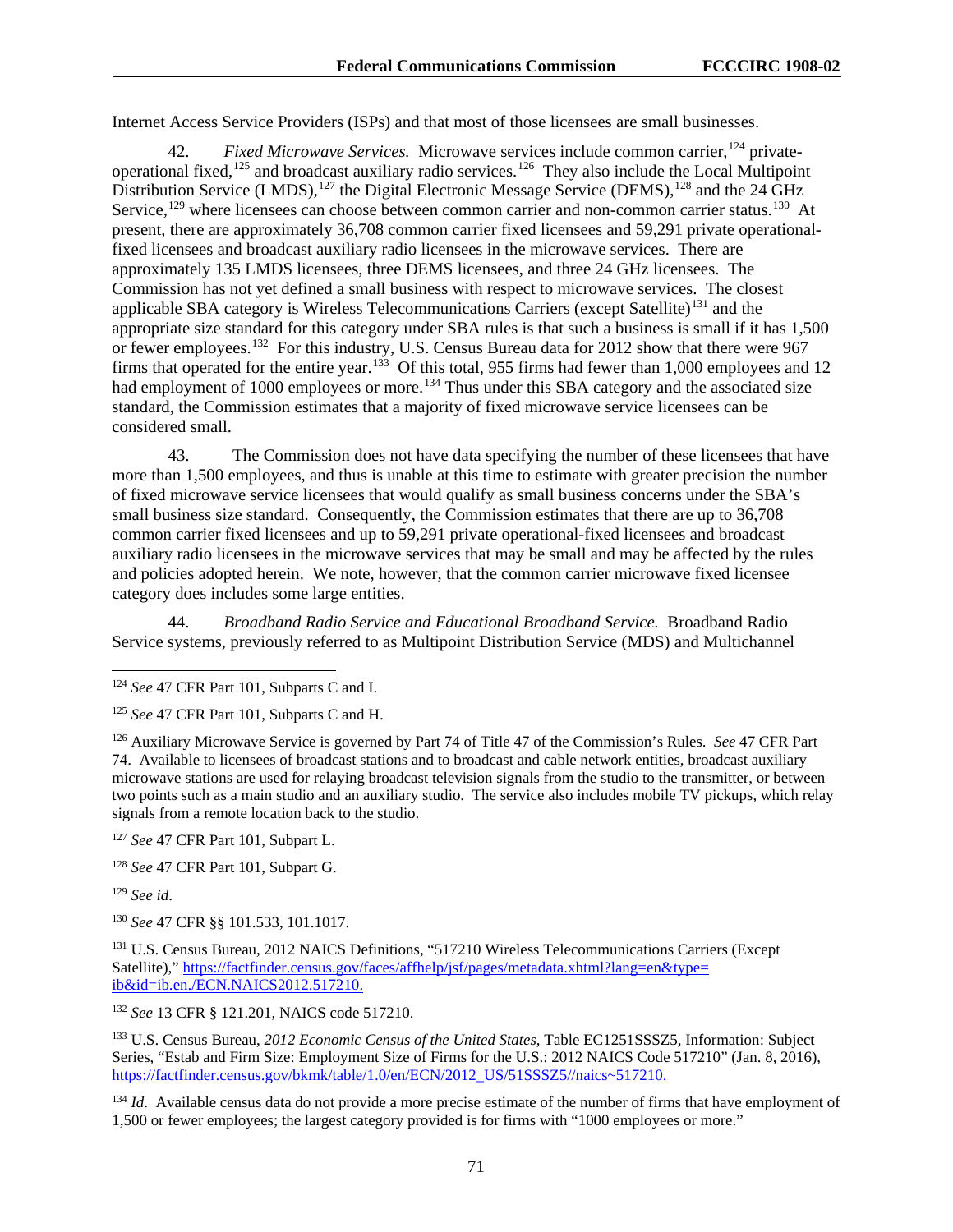Multipoint Distribution Service (MMDS) systems, and "wireless cable," transmit video programming to subscribers and provide two-way high-speed data operations using the microwave frequencies of the Broadband Radio Service (BRS) and Educational Broadband Service (EBS) (previously referred to as the Instructional Television Fixed Service (ITFS)).<sup>135</sup>

45. *BRS -* In connection with the 1996 BRS auction, the Commission established a small business size standard as an entity that had annual average gross revenues of no more than \$40 million in the previous three calendar years.[136](#page-72-1) The BRS auctions resulted in 67 successful bidders obtaining licensing opportunities for 493 Basic Trading Areas (BTAs). Of the 67 auction winners, 61 met the definition of a small business. BRS also includes licensees of stations authorized prior to the auction. At this time, we estimate that of the 61 small business BRS auction winners, 48 remain small business licensees. In addition to the 48 small businesses that hold BTA authorizations, there are approximately 392 incumbent BRS licensees that are considered small entities.<sup>[137](#page-72-2)</sup> After adding the number of small business auction licensees to the number of incumbent licensees not already counted, we find that there are currently approximately 440 BRS licensees that are defined as small businesses under either the SBA or the Commission's rules.

46. In 2009, the Commission conducted Auction 86, the sale of 78 licenses in the BRS areas.[138](#page-72-3) The Commission offered three levels of bidding credits: (i) a bidder with attributed average annual gross revenues that exceed \$15 million and do not exceed \$40 million for the preceding three years (small business) received a 15 percent discount on its winning bid; (ii) a bidder with attributed average annual gross revenues that exceed \$3 million and do not exceed \$15 million for the preceding three years (very small business) received a 25 percent discount on its winning bid; and (iii) a bidder with attributed average annual gross revenues that do not exceed \$3 million for the preceding three years (entrepreneur) received a 35 percent discount on its winning bid.[139](#page-72-4) Auction 86 concluded in 2009 with the sale of 61 licenses.<sup>[140](#page-72-5)</sup> Of the ten winning bidders, two bidders that claimed small business status won 4 licenses; one bidder that claimed very small business status won three licenses; and two bidders that claimed entrepreneur status won six licenses.

47. *EBS* - The SBA's Cable Television Distribution Services small business size standard is applicable to EBS. There are presently 2,436 EBS licensees. All but 100 of these licenses are held by educational institutions. Educational institutions are included in this analysis as small entities.<sup>141</sup> Thus, we estimate that at least 2,336 licensees are small businesses. Since 2007, Cable Television Distribution

<span id="page-72-1"></span><sup>136</sup> 47 CFR § 21.961(b)(1).

<span id="page-72-3"></span><sup>138</sup> *Auction of Broadband Radio Service (BRS) Licenses*, *Scheduled for October 27*, *2009*, *Notice and Filing Requirements*, *Minimum Opening Bids*, *Upfront Payments*, *and Other Procedures for Auction 86*, Public Notice, 24 FCC Rcd 8277 (2009).

<span id="page-72-4"></span><sup>139</sup> *Id*. at 8296, para. 73.

<span id="page-72-5"></span><sup>140</sup> *Auction of Broadband Radio Service Licenses Closes*, *Winning Bidders Announced for Auction 86*, *Down Payments Due November 23*, *2009*, *Final Payments Due December 8*, *2009*, *Ten-Day Petition to Deny Period*, Public Notice, 24 FCC Rcd 13572 (2009).

<span id="page-72-6"></span><sup>141</sup> The term "small entity" within SBREFA applies to small organizations (nonprofits) and to small governmental jurisdictions (cities, counties, towns, townships, villages, school districts, and special districts with populations of less than 50,000). 5 U.S.C. §§ 601(4)-(6). We do not collect annual revenue data on EBS licensees.

<span id="page-72-0"></span> <sup>135</sup> *Amendment of Parts 21 and 74 of the Commission's Rules with Regard to Filing Procedures in the Multipoint Distribution Service and in the Instructional Television Fixed Service and Implementation of Section 309(j) of the Communications Act—Competitive Bidding*, Report and Order, 10 FCC Rcd 9589, 9593, para. 7 (1995).

<span id="page-72-2"></span><sup>137</sup> 47 U.S.C. § 309(j). Hundreds of stations were licensed to incumbent MDS licensees prior to implementation of Section 309(j) of the Communications Act of 1934, 47 U.S.C. § 309(j). For these pre-auction licenses, the applicable standard is SBA's small business size standard of 1500 or fewer employees.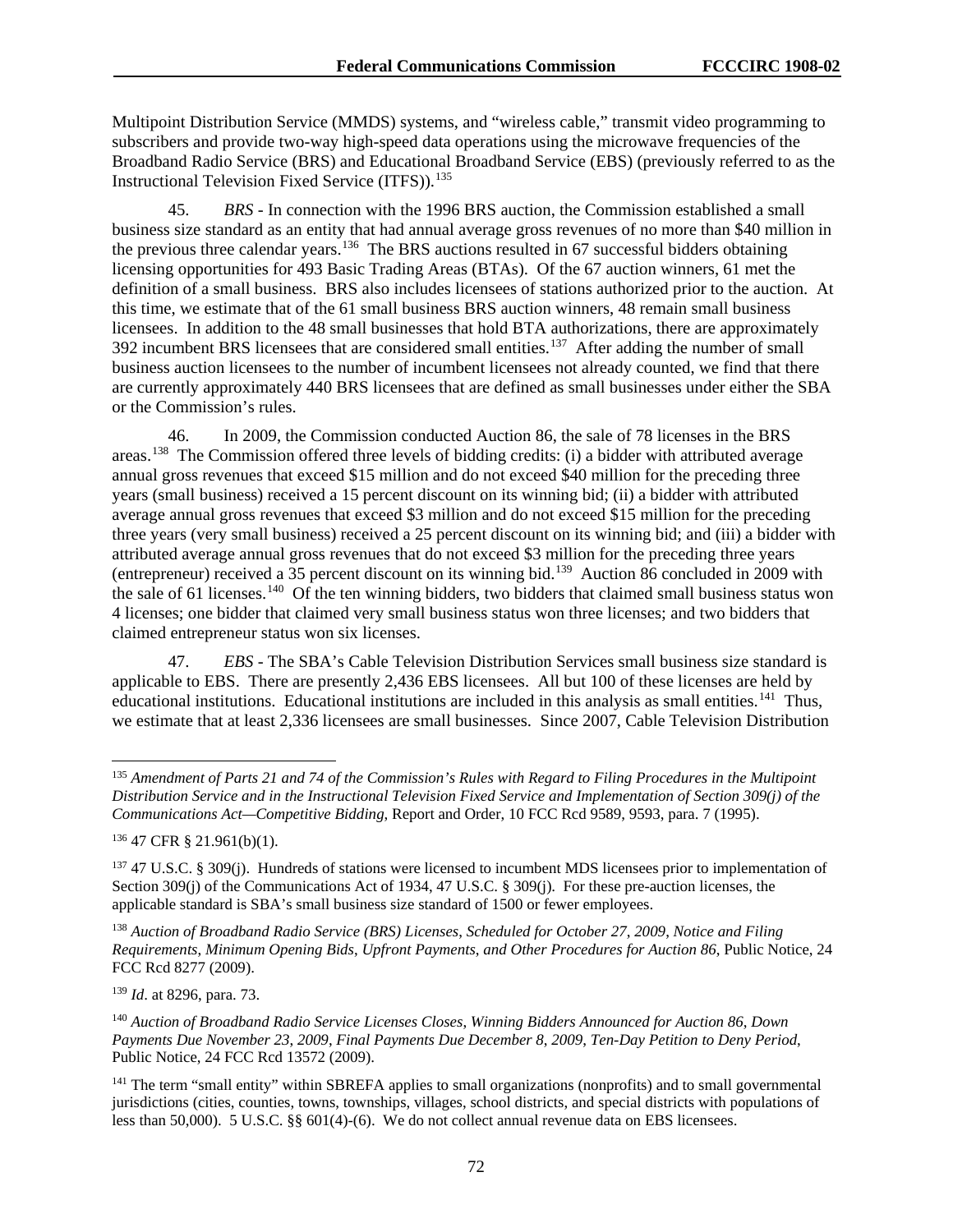Services have been defined within the broad economic census category of Wired Telecommunications Carriers. Wired Telecommunications Carriers are comprised of establishments primarily engaged in operating and/or providing access to transmission facilities and infrastructure that they own and/or lease for the transmission of voice, data, text, sound, and video using wired telecommunications networks. Transmission facilities may be based on a single technology or a combination of technologies."<sup>142</sup> The SBA's small business size standard for this category is all such firms having 1,500 or fewer employees.<sup>143</sup> U.S. Census data for 2012 show that there were 3,117 firms that operated that year. Of this total, 3,083 operated with fewer than 1,000 employees. Thus, under this size standard, the majority of firms in this industry can be considered small.

#### **4. Satellite Service Providers**

48. *Satellite Telecommunications.* This category comprises firms "primarily engaged in providing telecommunications services to other establishments in the telecommunications and broadcasting industries by forwarding and receiving communications signals via a system of satellites or reselling satellite telecommunications."[144](#page-73-2) Satellite telecommunications service providers include satellite and earth station operators. The category has a small business size standard of \$32.5 million or less in average annual receipts, under SBA rules.<sup>145</sup> For this category, U.S. Census Bureau data for 2012 show that a total of 333 firms operated for the entire year.<sup>[146](#page-73-4)</sup> Of this total, 299 firms had annual receipts of less than \$25 million.<sup>147</sup> Consequently, we estimate that the majority of satellite telecommunications providers are small entities.

49. *All Other Telecommunications.* The **"**All Other Telecommunications" category is comprised of establishments that are primarily engaged in providing specialized telecommunications services, such as satellite tracking, communications telemetry, and radar station operation.<sup>[148](#page-73-6)</sup> This industry also includes establishments primarily engaged in providing satellite terminal stations and associated facilities connected with one or more terrestrial systems and capable of transmitting telecommunications to, and receiving telecommunications from, satellite systems.<sup>149</sup> Establishments providing Internet services or voice over Internet protocol (VoIP) services via client-supplied telecommunications connections are also included in this industry.<sup>150</sup> The SBA has developed a small business size standard for "All Other Telecommunications," which consists of all such firms with gross

<span id="page-73-7"></span><sup>149</sup> *Id*.

<span id="page-73-8"></span><sup>150</sup> *Id*.

<span id="page-73-0"></span> <sup>142</sup> U.S. Census Bureau, *2017 NAICS Definitions*, "517311 Wired Telecommunications Carriers," (partial definition), [http://www.census.gov/cgi-bin/sssd/naics/naicsrch?code=517311&search=2017.](http://www.census.gov/cgi-bin/sssd/naics/naicsrch?code=517311&search=20171)

<span id="page-73-1"></span><sup>&</sup>lt;sup>143</sup> See 13 CFR § 121.201. The Wired Telecommunications Carrier category formerly used the NAICS code of 517110. As of 2017 the U.S. Census Bureau definition shows the NAICs code as 517311 for Wired Telecommunications Carriers. *See* [https://www.census.gov/cgi](https://www.census.gov/cgi-bin/sssd/naics/naicsrch?input=517311&search=2017+NAICS+Search&search=2017)[bin/sssd/naics/naicsrch?input=517311&search=2017+NAICS+Search&search=2017.](https://www.census.gov/cgi-bin/sssd/naics/naicsrch?input=517311&search=2017+NAICS+Search&search=2017)

<span id="page-73-2"></span><sup>144</sup> U.S. Census Bureau, *2012 NAICS Definitions*, "517410 Satellite Telecommunications", [https://www.census.gov/cgi-bin/sssd/naics/naicsrch?input=517410&search=2017+NAICS+Search&search=2017.](https://www.census.gov/cgi-bin/sssd/naics/naicsrch?input=517410&search=2017+NAICS+Search&search=2017)

<span id="page-73-3"></span><sup>145</sup> 13 CFR § 121.201, NAICS code 517410.

<span id="page-73-4"></span><sup>146</sup> U.S. Census Bureau, *2012 Economic Census of the United States*, Table EC1251SSSZ4, Information: Subject Series - Estab and Firm Size: Receipts Size of Firms for the United States: 2012, NAICS code 517410, [http://factfinder.census.gov/faces/tableservices/jsf/pages/productview.xhtml?pid=ECN\\_2012\\_US\\_51SSSZ4&prodT](http://factfinder.census.gov/faces/tableservices/jsf/pages/productview.xhtml?pid=ECN_2012_US_51SSSZ4&prodType=table) [ype=table.](http://factfinder.census.gov/faces/tableservices/jsf/pages/productview.xhtml?pid=ECN_2012_US_51SSSZ4&prodType=table)

<span id="page-73-5"></span><sup>147</sup> *Id*.

<span id="page-73-6"></span><sup>148</sup> *See* U.S. Census Bureau, 2017 NAICS Definitions, NAICS Code "517919 All Other Telecommunications", <https://www.census.gov/cgi-bin/sssd/naics/naicsrch?input=517919&search=2017+NAICS+Search&search=2017>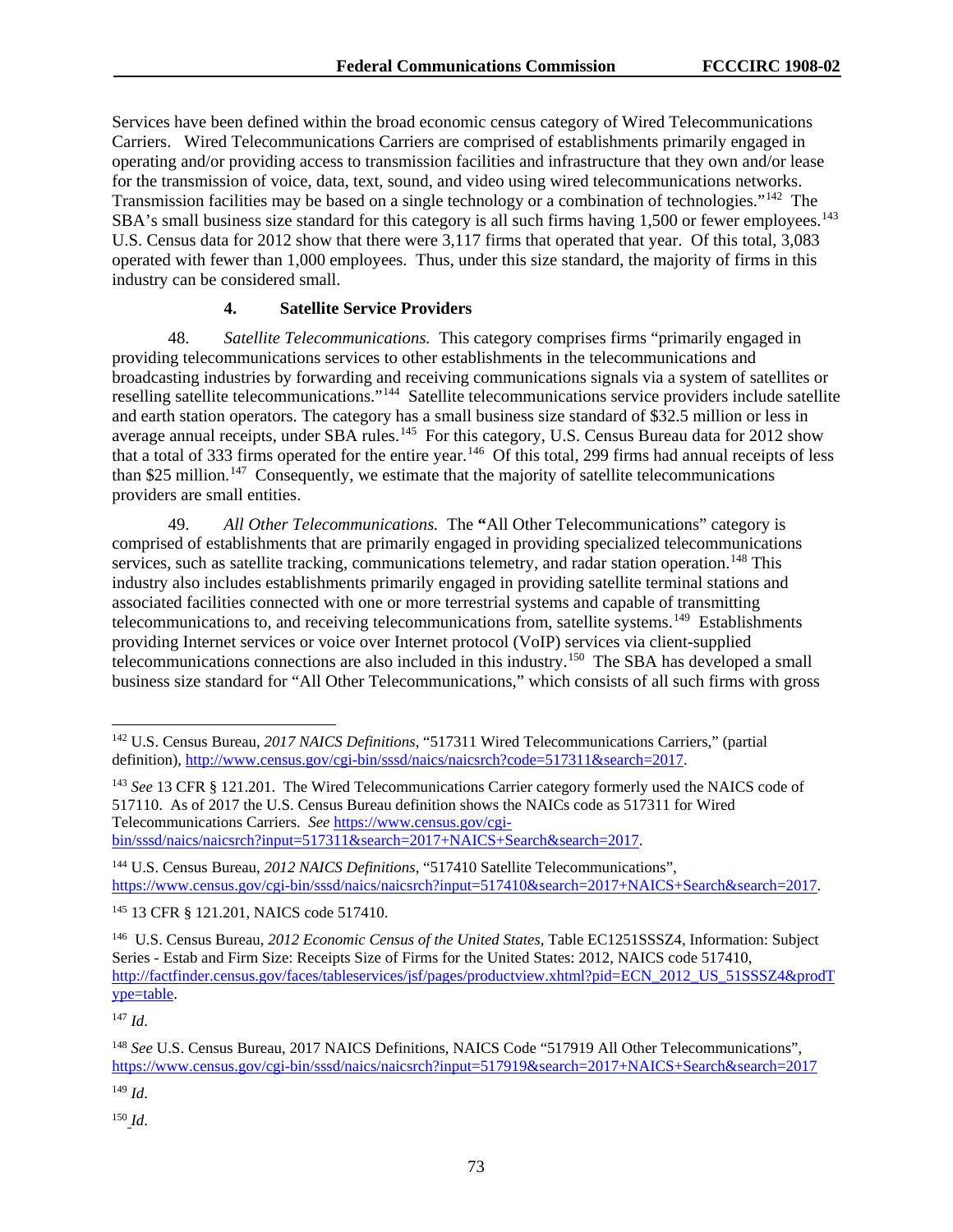annual receipts of \$32.5 million or less.<sup>[151](#page-74-0)</sup> For this category, U.S. Census Bureau data for 2012 show that there were 1,442 firms that operated for the entire year.<sup>152</sup> Of these firms, a total of 1,400 had gross annual receipts of less than \$25 million.<sup>153</sup> Consequently, a majority of "All Other Telecommunications" firms potentially affected by our action can be considered small.

#### **5. Cable Service Providers**

50. *Cable and Other Subscription Programming.*This industry comprises establishments primarily engaged in operating studios and facilities for the broadcasting of programs on a subscription or fee basis. The broadcast programming is typically narrowcast in nature (e.g. limited format, such as news, sports, education, or youth-oriented). These establishments produce programming in their own facilities or acquire programming from external sources. The programming material is usually delivered to a third party, such as cable systems or direct-to-home satellite systems, for transmission to viewers.<sup>154</sup> The SBA size standard for this industry establishes as small, any company in this category that has annual receipts of \$38.5 million or less.<sup>[155](#page-74-4)</sup> According to 2012 U.S. Census Bureau data, 367 firms operated for the entire year.<sup>156</sup> Of that number, 319 operated with annual receipts of less than \$25 million a year and 48 firms operated with annual receipts of \$25 million or more.<sup>157</sup> Based on this data, the Commission estimates that the majority of firms operating in this industry are small.

51. *Cable Companies and Systems (Rate Regulation).* The Commission has developed its own small business size standards for the purpose of cable rate regulation. Under the Commission's rules, a "small cable company" is one serving  $400,000$  or fewer subscribers nationwide.<sup>[158](#page-74-7)</sup> Industry data indicate that there are currently 4,600 active cable systems in the United States.<sup>159</sup> Of this total, all but eleven cable operators nationwide are small under the 400,000-subscriber size standard.<sup>160</sup> In addition, under the Commission's rate regulation rules, a "small system" is a cable system serving 15,000 or fewer subscribers.<sup>[161](#page-74-10)</sup> Current Commission records show 4,600 cable systems nationwide. Of this total, 3,900 cable systems have fewer than 15,000 subscribers, and 700 systems have 15,000 or more subscribers, based on the same records.[162](#page-74-11) Thus, under this standard as well, we estimate that most cable systems are

<span id="page-74-2"></span><sup>153</sup> *Id.*

<span id="page-74-4"></span><sup>155</sup> *See* 13 C.F.R. 121.201, NAICS Code 515210.

<span id="page-74-5"></span><sup>156</sup> *See* U.S. Census Bureau, *2012 Economic Census of the United States*, Table EC1251SSSZ4, Information: Subject Series - Estab & Firm Size: Receipts Size of Firms for the U.S.: 2012, NAICS Code 515210, [https://factfinder.census.gov/bkmk/table/1.0/en/ECN/2012\\_US/51SSSZ4//naics~515210.](https://factfinder.census.gov/bkmk/table/1.0/en/ECN/2012_US/51SSSZ4/naics%7E515210)

<span id="page-74-6"></span><sup>157</sup> *Id*. Available census data does not provide a more precise estimate of the number of firms that have receipts of \$38.5 million or less.

<span id="page-74-7"></span><sup>158</sup> 47 CFR § 76.901(e).

<span id="page-74-9"></span><sup>160</sup> Data obtained from SNL Kagan database on April 19, 2017.

<span id="page-74-10"></span><sup>161</sup> 47 CFR § 76.901(c).

<span id="page-74-0"></span> <sup>151</sup> 13 CFR § 121.201; NAICS Code 517919.

<span id="page-74-1"></span><sup>152</sup> U.S. Census Bureau, *2012 Economic Census of the United States*, Table EC1251SSSZ4, Information: Subject Series - Estab and Firm Size: Receipts Size of Firms for the United States: 2012, NAICS code 517919, [https://factfinder.census.gov/bkmk/table/1.0/en/ECN/2012\\_US/51SSSZ4//naics~517919.](https://factfinder.census.gov/bkmk/table/1.0/en/ECN/2012_US/51SSSZ4/naics%7E517919)

<span id="page-74-3"></span><sup>&</sup>lt;sup>154</sup> See U.S. Census Bureau, 2012 NAICS Definitions, "515210 Cable and other Subscription Programming", *[https://factfinder.census.gov/faces/affhelp/jsf/pages/metadata.xhtml?lang=en&type=ib&id=ib.en./ECN.NAICS2012.](https://factfinder.census.gov/faces/affhelp/jsf/pages/metadata.xhtml?lang=en&type=ib&id=ib.en./ECN.NAICS2012.515210) [515210#.](https://factfinder.census.gov/faces/affhelp/jsf/pages/metadata.xhtml?lang=en&type=ib&id=ib.en./ECN.NAICS2012.515210)*

<span id="page-74-8"></span><sup>159</sup> August 15, 2015 Report from the Media Bureau based on data contained in the Commission's Cable Operations and Licensing System (COALS). *See* [https://apps.fcc.gov/coals/.](https://apps.fcc.gov/coals/)

<span id="page-74-11"></span><sup>162</sup> August 5, 2015 report from the Media Bureau based on its research in COALS. *See* [https://apps.fcc.gov/coals/.](https://apps.fcc.gov/coals/)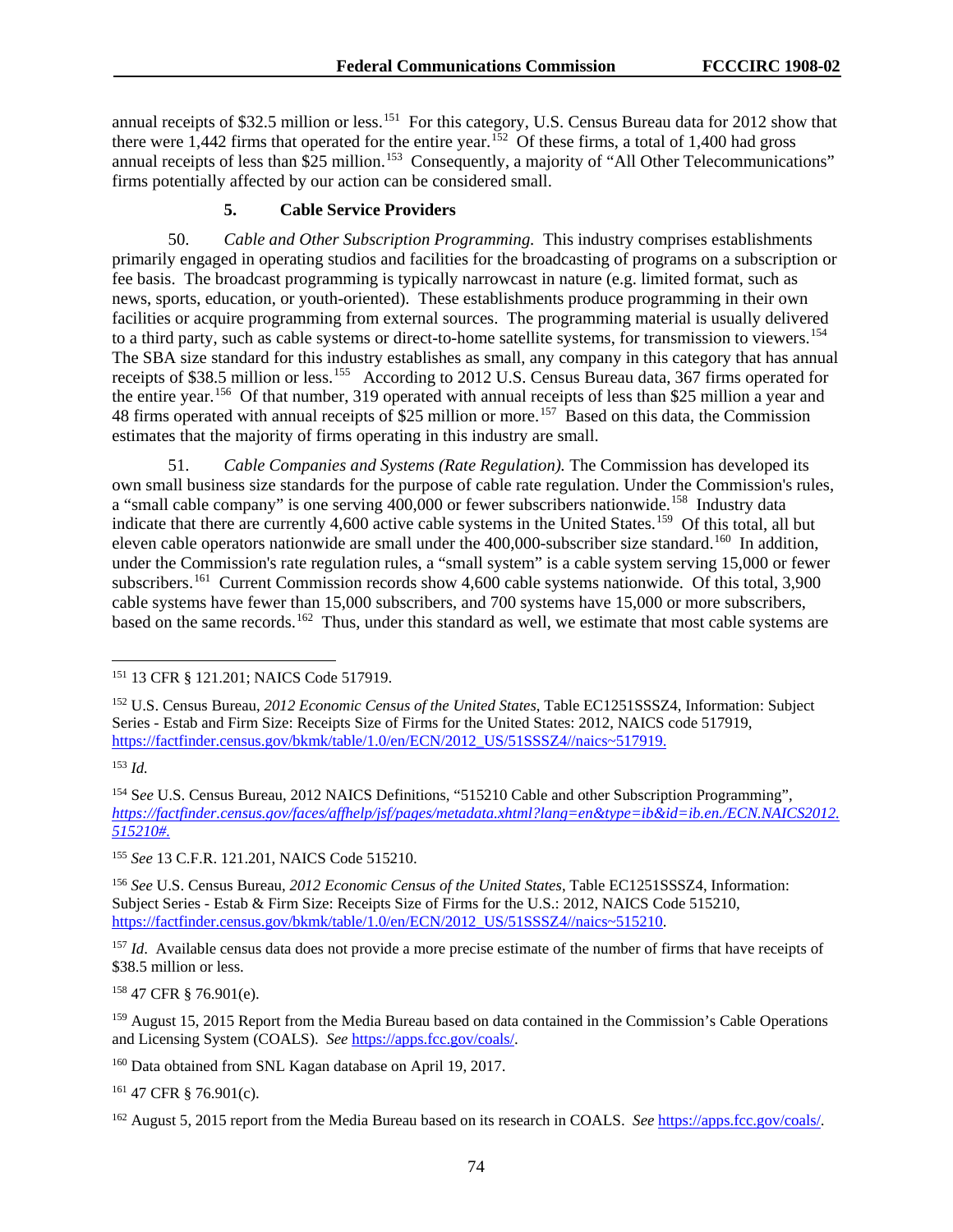small entities.

52. *Cable System Operators (Telecom Act Standard).* The Communications Act of 1934, as amended, also contains a size standard for small cable system operators, which is "a cable operator that, directly or through an affiliate, serves in the aggregate fewer than 1 percent of all subscribers in the United States and is not affiliated with any entity or entities whose gross annual revenues in the aggregate exceed \$250,000,000."<sup>163</sup> There are approximately 52,403,705 cable video subscribers in the United States today.<sup>[164](#page-75-1)</sup> Accordingly, an operator serving fewer than 524,037 subscribers shall be deemed a small operator if its annual revenues, when combined with the total annual revenues of all its affiliates, do not exceed \$250 million in the aggregate.<sup>165</sup> Based on available data, we find that all but nine incumbent cable operators are small entities under this size standard.[166](#page-75-3) We note that the Commission neither requests nor collects information on whether cable system operators are affiliated with entities whose gross annual revenues exceed \$250 million.<sup>167</sup> Although it seems certain that some of these cable system operators are affiliated with entities whose gross annual revenues exceed \$250 million, we are unable at this time to estimate with greater precision the number of cable system operators that would qualify as small cable operators under the definition in the Communications Act.

## **6. All Other Telecommunications**

53. *Electric Power Generators*, *Transmitters*, *and Distributors.* This U.S. industry is comprised of establishments that are primarily engaged in providing specialized telecommunications services, such as satellite tracking, communications telemetry, and radar station operation. This industry also includes establishments primarily engaged in providing satellite terminal stations and associated facilities connected with one or more terrestrial systems and capable of transmitting telecommunications to, and receiving telecommunications from, satellite systems. Establishments providing Internet services or voice over Internet protocol (VoIP) services via client-supplied telecommunications connections are also included in this industry.<sup>[168](#page-75-5)</sup> The closest applicable SBA category is "All Other Telecommunications". The SBA's small business size standard for "All Other Telecommunications," consists of all such firms with gross annual receipts of \$32.5 million or less.<sup>169</sup> For this category, U.S. Census data for 2012 show that there were 1,442 firms that operated for the entire year. Of these firms, a total of 1,400 had gross annual receipts of less than \$25 million.<sup>[170](#page-75-7)</sup> Consequently, we estimate that under this category and the associated size standard the majority of these firms can be considered small entities.

## **E. Description of Projected Reporting, Recordkeeping, and Other Compliance Requirements for Small Entities**

54. We expect the rules adopted in the *Report and Order* will impose new or additional reporting, recordkeeping, and/or other compliance obligations on small entities. In an effort to develop better quality, more useful, and more granular broadband deployment data, the Commission modifies

<span id="page-75-0"></span> <sup>163</sup> 47 CFR § 76.90(f) and notes ff. 1, 2, and 3.

<span id="page-75-1"></span><sup>164</sup> *See* SNL KAGAN at [http://www.snl.com/interactivex/MultichannelIndustryBenchmarks.aspx.](http://www.snl.com/interactivex/MultichannelIndustryBenchmarks.aspx)

<span id="page-75-2"></span><sup>165</sup> 47 CFR § 76.901(f) and notes ff. 1, 2, and 3.

<span id="page-75-3"></span><sup>166</sup> *See* SNL KAGAN at [http://www.snl.com/interactivex/TopCable MSOs.aspx.](http://www.snl.com/interactivex/TopCable%20MSOs.aspx)

<span id="page-75-4"></span><sup>&</sup>lt;sup>167</sup> The Commission does receive such information on a case-by-case basis if a cable operator appeals a local franchise authority's finding that the operator does not qualify as a small cable operator pursuant to section 76.901(f) of the Commission's rules. *See* 47 CFR § 76.901(f).

<span id="page-75-5"></span><sup>168</sup> [http://www.census.gov/cgi-bin/ssssd/naics/naicsrch.](http://www.census.gov/cgi-bin/ssssd/naics/naicsrch)

<span id="page-75-6"></span><sup>169</sup> 13 CFR § 121.201; NAICS Code 517919.

<span id="page-75-7"></span><sup>&</sup>lt;sup>170</sup> U.S. Census Bureau, Estb & Firm Size: Receipts Size of Firms for the U.S., 201[2http://factfinder.census.gov/faces/tableservices/jsf/pages/productview.xhtml?](http://factfinder.census.gov/faces/tableservices/jsf/pages/productview.xhtml?pid=ECN_2012_US_51SSSZ4&prodType=table) [pid=ECN\\_2012\\_US\\_51SSSZ4&prodType=table.](http://factfinder.census.gov/faces/tableservices/jsf/pages/productview.xhtml?pid=ECN_2012_US_51SSSZ4&prodType=table)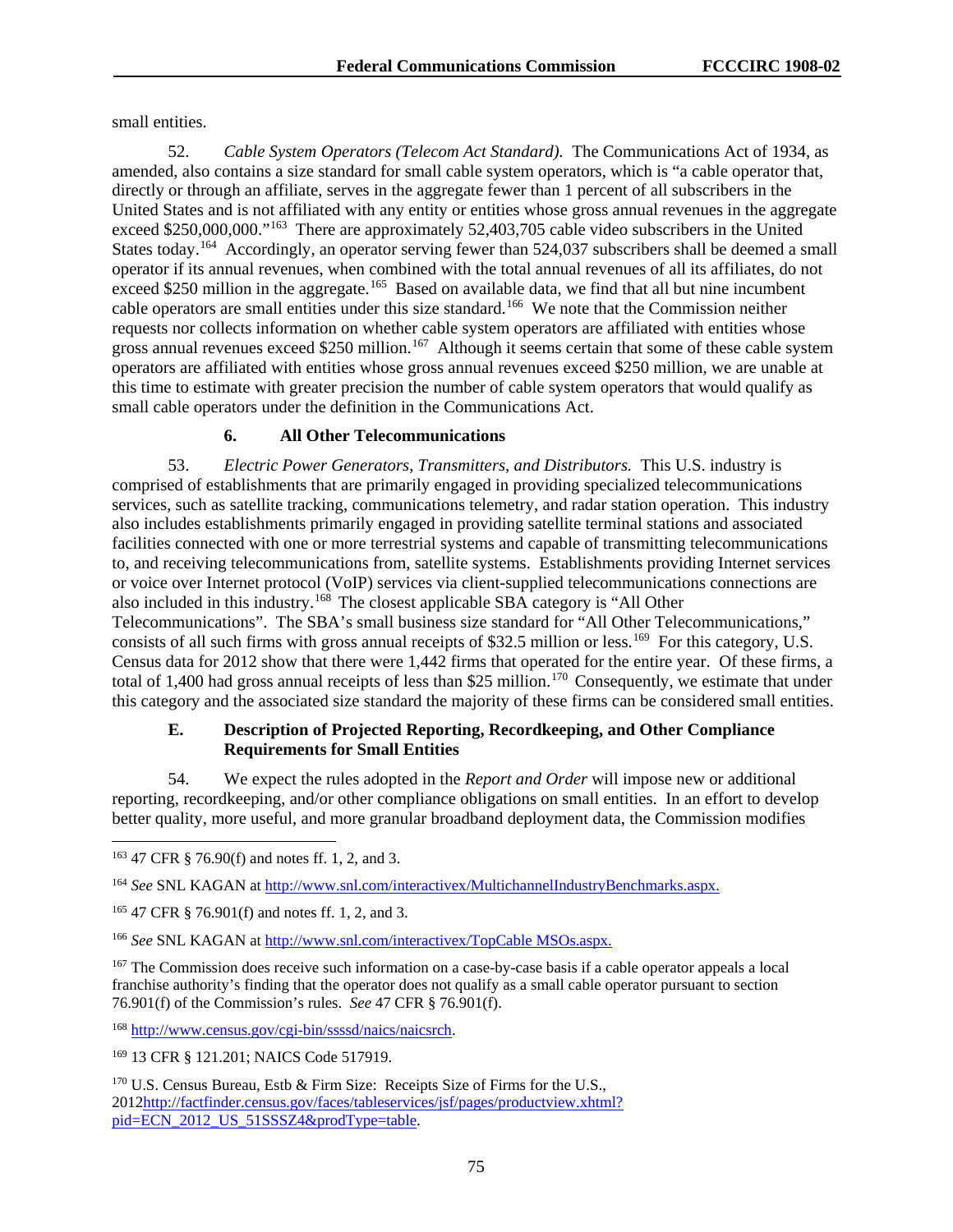aspects of the Form 477 collection to increase the accuracy of the information collected and to streamline the current reporting requirements to reduce the burdens on filers. We were cognizant of the need to ensure that the benefits resulting from use of the data outweigh the reporting burdens imposed on filers and believe the new collection requirement for fixed providers to report broadband deployment data using GIS file format will benefit small entities as well as other providers. WISPA supports the reporting of geographic location information because it is less burdensome for its members, who are primarily small fixed wireless providers, and because it is a more accurate means of collecting deployment data.<sup>[171](#page-76-0)</sup>

55. Many fixed providers are already familiar with GIS files because the Commission and other federal and state agencies use these files in other contexts.[172](#page-76-1) Further, some fixed providers already have internal GIS capabilities and/or vendor relationships for the production of GIS files,<sup>[173](#page-76-2)</sup> which should lessen the cost of compliance for small entities. The record suggests that several online resources and software options are available that can help fixed providers create their own polygons of service availability to comply with this requirement,  $174$  which may lessen the need for small entities to hire professionals. Thus, we find that any additional burdens imposed by our new collection will be relatively light for fixed providers in comparison to the significant benefit to be gained from more accurate and precise broadband deployment data. Although the Commission cannot quantify the cost of compliance with the requirements in the *Report and Order,* we believe the streamlining and removal of certain reporting requirements should reduce the compliance burdens for small entities that are required to complete Form 477.

#### **F. Steps Taken to Minimize the Significant Economic Impact on Small Entities, and Significant Alternatives Considered**

56. The RFA requires an agency to describe any significant, specifically small business, alternatives that it has considered in reaching its approach, which may include the following four alternatives (among others): (1) the establishment of differing compliance or reporting requirements or timetables that take into account the resources available to small entities; (2) the clarification, consolidation, or simplification of compliance or reporting requirements under the rule for small entities; (3) the use of performance, rather than design, standards; and (4) an exemption from coverage of the rule, or any part thereof, for small entities.<sup>[175](#page-76-4)</sup>

57. The Commission's actions to modernize and streamline the Form 477 collection and reduce the compliance burdens for filers include measures that should benefit small entities. In considering the comments in the record, we were mindful of the time, money, and resources that some small entities incur to complete the current Form  $477$ .<sup>176</sup> Our actions adopting the GIS filing format

<span id="page-76-2"></span><sup>173</sup> Connected Nation May 17, 2019 *Ex Parte* Letter at 2 (points to the generation of GIS files for clients in 16 states and Puerto Rico).

<span id="page-76-4"></span> $175$  5 U.S.C. § 603(c)(1)-(4).

<span id="page-76-5"></span><sup>176</sup> WISPA Comments at 5-6.

<span id="page-76-0"></span> <sup>171</sup> WISPA Comments at 6.

<span id="page-76-1"></span><sup>172</sup> *See* NTCA Apr. 30, 2019 *Ex Parte* Letter at 3; NCTA Feb. 28, 2019 *Ex Parte* Letter at 1; Letter from Elizabeth Andrion, Senior Vice President Regulatory Affairs, Charter, to Marlene H. Dortch, Secretary, FCC, WC Docket No. 11-10, at 1-2 (filed Mar. 18, 2019) (Charter Mar. 18, 2019 *Ex Parte* Letter); ."); Letter from Tim Stelzig, Federal Regulatory Attorney, General Communication, Inc., to Marlene H. Dortch, Secretary, FCC, WC Docket No. 11-10, at 1 (filed Feb. 28, 2019) (" Shapefiles are used in multiple other contexts which demonstrates that any technical and operational challenges could be overcome."); U.S. Dep't of Agriculture, RUS Broadband Mapping Tool Help Guide, at 16 (June 25, 2015) (various RUS programs require submission of service area maps as GIS file polygons), [https://broadbandsearch.sc.egov.usda.gov/bsa/servlet/resources/BSAHelp.pdf;](https://broadbandsearch.sc.egov.usda.gov/bsa/servlet/resources/BSAHelp.pdf) *FCC Form 477 Instructions* at 26 (mobile voice deployment requires the submission of polygons in a shapefile format).

<span id="page-76-3"></span><sup>174</sup> Connected Nation May 17, 2019 *Ex Parte* Letter at 2.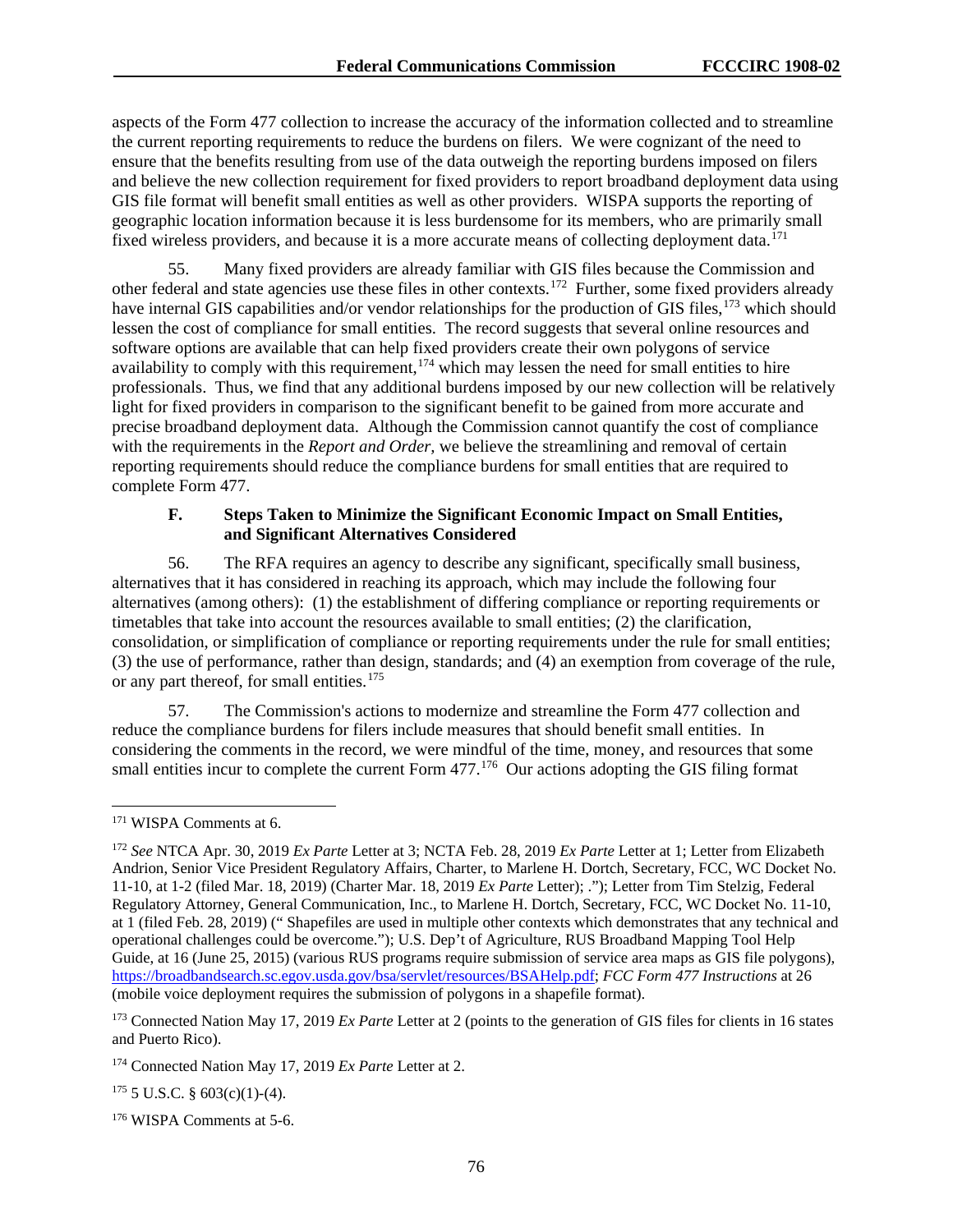should provide some economic relief to small entities when compared to the burdens imposed by the current census-block reporting requirement. We also believe our actions to streamline the filing process and eliminate certain filing requirements will benefit small entities by reducing the administrative costs they incur to file Form 477.

58. The Commission considered but declined to adopt a requirement to collect fixed broadband deployment data at the street segment level. With a street-level approach, smaller providers would encounter much greater burdens to report deployment data with more precision. For the reasons discussed in the *Report and Order*, we agree with WISPA that a street-level approach is not appropriate for fixed wireless providers.<sup>[177](#page-77-0)</sup> The Commission also declined location-based reporting because it would impose substantial costs and complexity on fixed broadband providers, especially smaller providers, and would take significant time to complete.<sup>[178](#page-77-1)</sup> In addition, we declined to establish technical standards for fixed providers to follow in determining whether fixed broadband is available in an area. Imposing fixed standards could result in increased costs and burdens for small entities and could risk undermining the expertise and on-the-ground knowledge of fixed providers, possibly resulting in less accurate maps. The unique knowledge of fixed broadband providers about their networks puts them in the best position to determine where broadband is available in their service areas.

## **G. Report to Congress**

**59.** The Commission will send a copy of the *Report and Order*, including this FRFA, in a report to Congress pursuant to the Congressional Review Act.[179](#page-77-2) In addition, the Commission will send a copy of the *Report and Order*, including this FRFA, to the Chief Counsel for Advocacy of the SBA. A copy of the *Report and Order*, and FRFA (or summaries thereof) will also be published in the Federal Register.<sup>[180](#page-77-3)</sup>

<span id="page-77-0"></span> <sup>177</sup> *See supra Report and Order*, Section III.A.

<span id="page-77-1"></span><sup>178</sup> ACA Feb. 25, 2019 *Ex Parte* Letter at 2-3.

<span id="page-77-2"></span><sup>179</sup> *See* 5 U.S.C. § 801(a)(1)(A).

<span id="page-77-3"></span><sup>180</sup> *See* 5 U.S.C. § 604(b).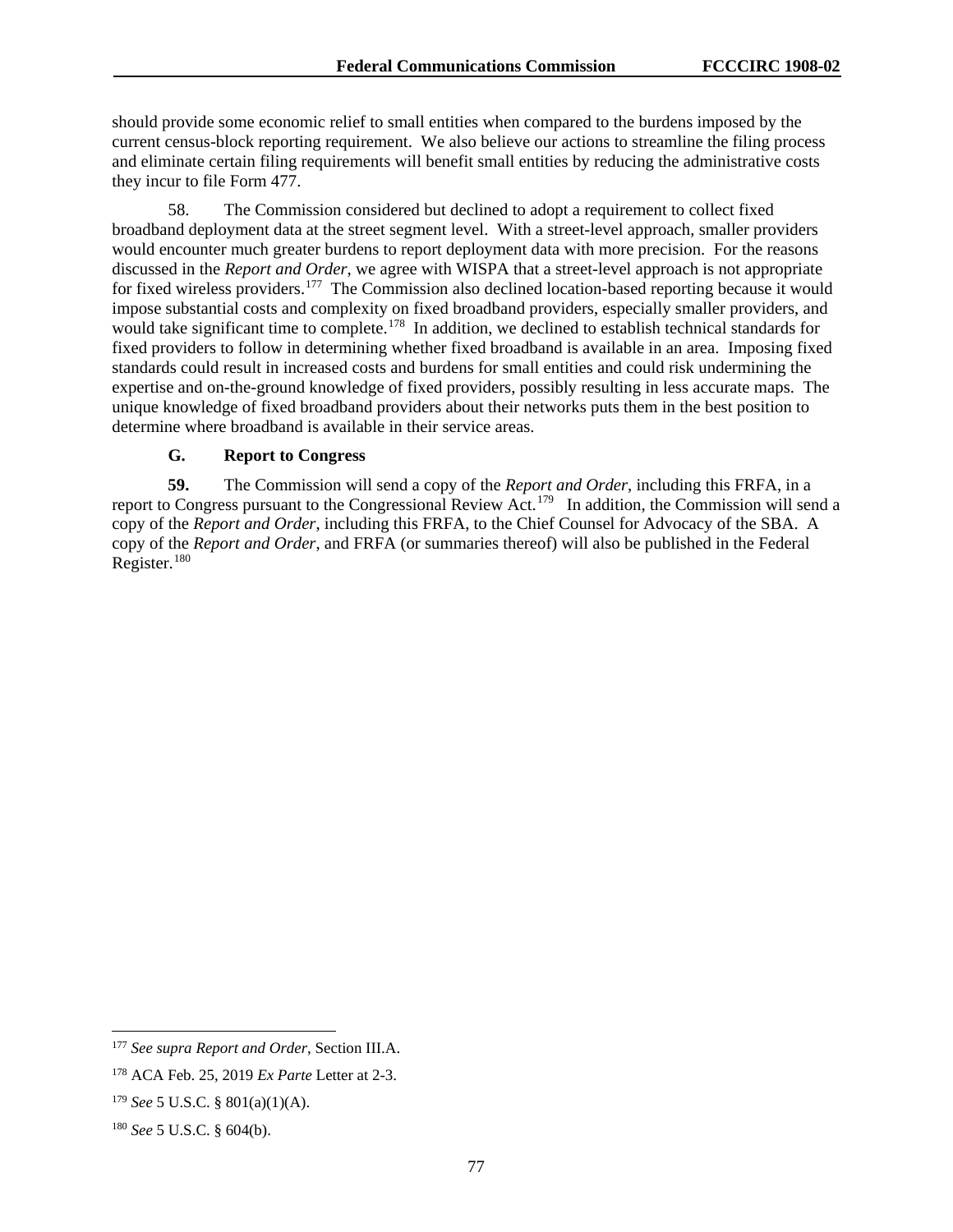# **APPENDIX C**

## **Initial Regulatory Flexibility Analysis**

1. As required by the Regulatory Flexibility Act of 1980, as amended (RFA), <sup>[480](#page-78-0)</sup> the Commission has prepared this Initial Regulatory Flexibility Analysis (IRFA) of the possible significant economic impact on a substantial number of small entities from the policies and rules proposed in this *Second Notice*. The Commission requests written public comment on this IRFA. Comments must be identified as responses to the IRFA and must be filed by the deadlines for comments on the *Second Notice* provided on the first page of the *Second Notice*. The Commission will send a copy of the *Second Notice*, including this IRFA, to the Chief Counsel for Advocacy of the Small Business Administration (SBA).<sup>[481](#page-78-1)</sup> In addition, the *Second Notice* and IRFA (or summaries thereof) will be published in the Federal Register.<sup>[482](#page-78-2)</sup>

# **A. Need for, and Objectives of, the Proposed Rules**

2. The Commission continues its ongoing efforts to ensure that the new collection adopted in the *Report and Order* and the Form 477 collection will evolve to align with changes to technology, markets, and policy needs. In the *Second Notice*, the Commission raises issues for consideration and seeks comment on additional steps we can take to obtain more accurate and reliable mobile broadband deployment data. The probabilistic nature of mobile networks and the many factors that impact a user's experience make it difficult to predict with precision mobile coverage and speed or to develop a coverage map that always provides predictability for consumers. Although no mobile broadband map will consistently reflect consumer experience with complete accuracy, we recognize that we must take steps to improve the quality of the data we collect. Therefore, we seek further comment on the tradeoffs among different potential approaches for developing more accurate and reliable mobile broadband data.

# **B. Legal Basis**

3. The proposed action is authorized pursuant to sections 1-5, 201-206, 214, 218-220, 251, 252, 254, 256, 303(r), 332, 403, and 405 of the Communications Act of 1934, as amended, 47 U.S.C. §§ 151-155, 201-206, 214, 218-220, 251, 252, 254, 256, 303(r), 332, 403, and 405.

# **C. Description and Estimate of the Number of Small Entities to Which the Proposed Rules Would Apply**

4. The RFA directs agencies to provide a description of, and where feasible, an estimate of the number of small entities that may be affected by the proposed rules, if adopted.<sup>483</sup> The RFA generally defines the term "small entity" as having the same meaning as the terms "small business," "small organization," and "small governmental jurisdiction."[484](#page-78-4) In addition, the term "small business" has the same meaning as the term "small-business concern" under the Small Business Act.<sup>485</sup> A small-business concern" is one which: (1) is independently owned and operated; (2) is not dominant in its field of

<span id="page-78-2"></span><sup>482</sup> *Id.*

<span id="page-78-3"></span><sup>483</sup> *See* 5 U.S.C. § 603(b)(3).

<span id="page-78-4"></span><sup>484</sup>*See* 5 U.S.C. § 601(6).

<span id="page-78-0"></span> <sup>480</sup> *See* 5 U.S.C. § 603. The RFA, *see* 5 U.S.C. §§ 601-612, has been amended by the Small Business Regulatory Enforcement Fairness Act of 1996 (SBREFA), Pub. L. No. 104-121, Title II, 110 Stat. 857 (1996).

<span id="page-78-1"></span><sup>481</sup> *See* 5 U.S.C. § 603(a).

<span id="page-78-5"></span><sup>485</sup>*See* 5 U.S.C. § 601(3) (incorporating by reference the definition of "small-business concern" in the Small Business Act, 15 U.S.C. § 632). Pursuant to 5 U.S.C. § 601(3), the statutory definition of a small business applies "unless an agency, after consultation with the Office of Advocacy of the Small Business Administration and after opportunity for public comment, establishes one or more definitions of such term which are appropriate to the activities of the agency and publishes such definition(s) in the Federal Register."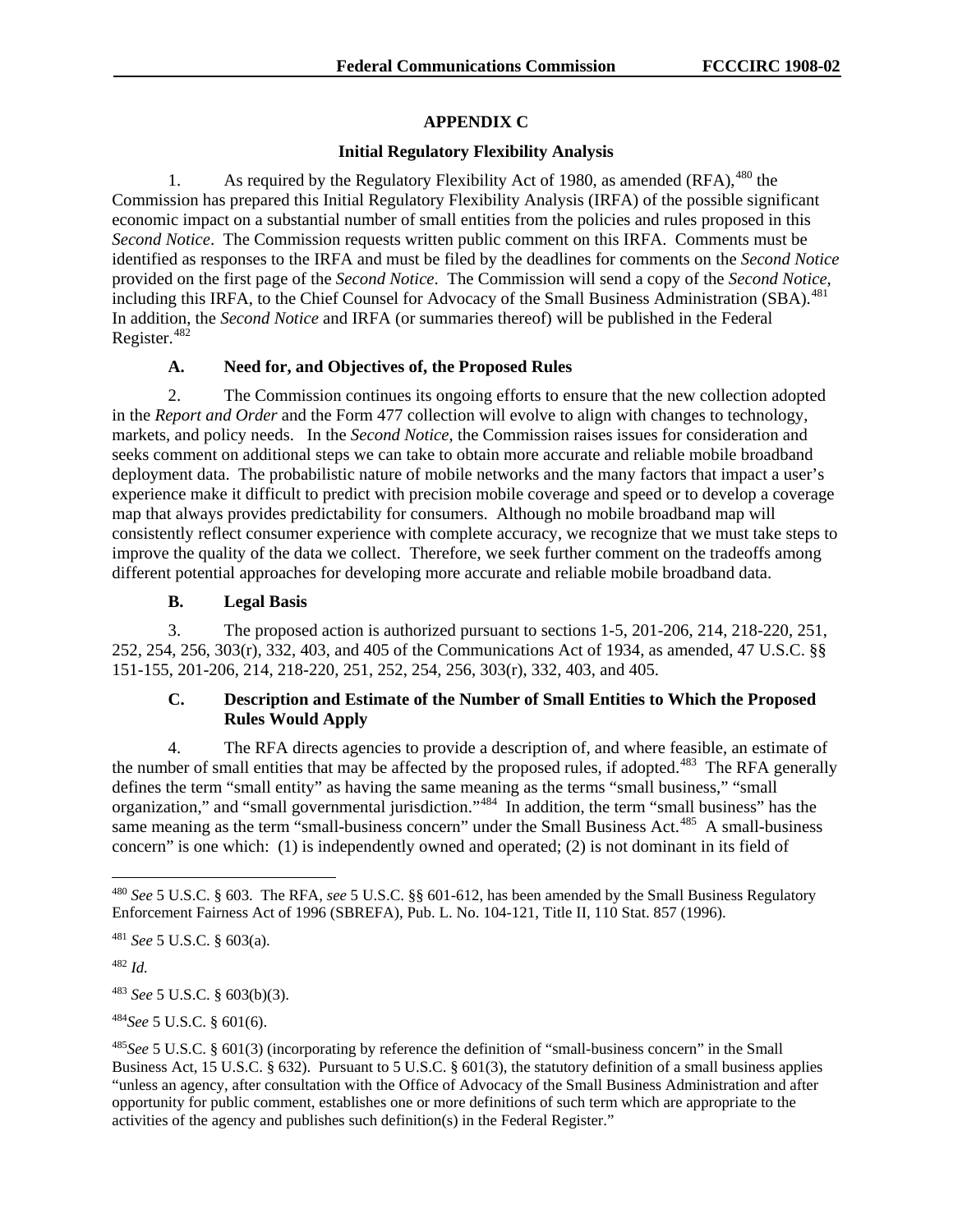operation; and (3) satisfies any additional criteria established by the Small Business Administration  $(SBA).$ <sup>[486](#page-79-0)</sup>

#### **1. Total Small Entities**

5. *Small Businesses, Small Organizations, Small Governmental Jurisdictions*. Our actions, over time, may affect small entities that are not easily categorized at present. We therefore describe here, at the outset, three broad groups of small entities that could be directly affected herein.<sup>[487](#page-79-1)</sup> First, while there are industry specific size standards for small businesses that are used in the regulatory flexibility analysis, according to data from the SBA's Office of Advocacy, in general a small business is an independent business having fewer than 500 employees.<sup>488</sup> These types of small businesses represent 99.9% of all businesses in the United States, which translates to  $28.8$  million businesses.<sup>[489](#page-79-3)</sup>

6. Next, the type of small entity described as a "small organization" is generally "any not-for-profit enterprise which is independently owned and operated and is not dominant in its field."<sup>[490](#page-79-4)</sup> Nationwide, as of Aug 2016, there were approximately 356,494 small organizations based on registration and tax data filed by nonprofits with the Internal Revenue Service  $(IRS)^{491}$  $(IRS)^{491}$  $(IRS)^{491}$ 

7. Finally, the small entity described as a "small governmental jurisdiction" is defined generally as "governments of cities, counties, towns, townships, villages, school districts, or special districts, with a population of less than fifty thousand."<sup>[492](#page-79-6)</sup> U.S. Census Bureau data from the 2012 Census of Governments<sup>[493](#page-79-7)</sup> indicate that there were 90,056 local governmental jurisdictions consisting of general purpose governments and special purpose governments in the United States.<sup>494</sup> Based on this data we estimate that at least 49,316 local government jurisdictions fall in the category of "small governmental

<span id="page-79-3"></span><sup>489</sup>*See id*.

<span id="page-79-4"></span><sup>490</sup> 5 U.S.C. § 601(4).

<span id="page-79-5"></span><sup>491</sup> Data from the Urban Institute, National Center for Charitable Statistics (NCCS) reporting on nonprofit organizations registered with the IRS were used to estimate the number of small organizations. Reports generated using the NCCS online database indicated that as of August 2016 there were 356,494 registered nonprofits with total revenues of less than \$100,000. Of this number, 326,897 entities filed tax returns with 65,113 registered nonprofits reporting total revenues of \$50,000 or less on the IRS Form 990-N for Small Exempt Organizations and 261,784 nonprofits reporting total revenues of \$100,000 or less on some other version of the IRS Form 990 within 24 months of the August 2016 data release date. *See* [http://nccs.urban.org/sites/all/nccs-archive/html//tablewiz/tw.php](http://nccs.urban.org/sites/all/nccs-archive/html/tablewiz/tw.php) where the report showing this data can be generated by selecting the following data fields: Report: "The Number and Finances of All Registered 501(c) Nonprofits"; Show: "Registered Nonprofits"; By: "Total Revenue Level (years 1995, Aug to 2016, Aug)"; and For: "2016, Aug" then selecting "Show Results".

<span id="page-79-6"></span> $492$  5 U.S.C. § 601(5).

<span id="page-79-7"></span><sup>493</sup> *See* 13 U.S.C. § 161. The Census of Government is conducted every five (5) years compiling data for years ending with "2" and "7". *See also* Program Description Census of Government *[https://factfinder.census.gov/faces/affhelp/jsf/pages/metadata.xhtml?lang=en&type=program&id=program.en.CO](https://factfinder.census.gov/faces/affhelp/jsf/pages/metadata.xhtml?lang=en&type=program&id=program.en.COG) [G#](https://factfinder.census.gov/faces/affhelp/jsf/pages/metadata.xhtml?lang=en&type=program&id=program.en.COG)*.

<span id="page-79-8"></span><sup>494</sup> *See* U.S. Census Bureau, 2012 Census of Governments, Local Governments by Type and State: 2012 - United States-States. [https://factfinder.census.gov/bkmk/table/1.0/en/COG/2012/ORG02.US01.](https://factfinder.census.gov/bkmk/table/1.0/en/COG/2012/ORG02.US01) Local governmental jurisdictions are classified in two categories - General purpose governments (county, municipal and town or township) and Special purpose governments (special districts and independent school districts).

<span id="page-79-0"></span> <sup>486</sup> *See* 15 U.S.C. § 632.

<span id="page-79-1"></span><sup>487</sup> *See* 5 U.S.C. § 601(3)-(6).

<span id="page-79-2"></span><sup>488</sup> *See* SBA, Office of Advocacy, "Frequently Asked Questions, Question 1 – What is a small business?" [https://www.sba.gov/sites/default/files/advocacy/SB-FAQ-2016\\_WEB.pdf](https://www.sba.gov/sites/default/files/advocacy/SB-FAQ-2016_WEB.pdf) (June 2016).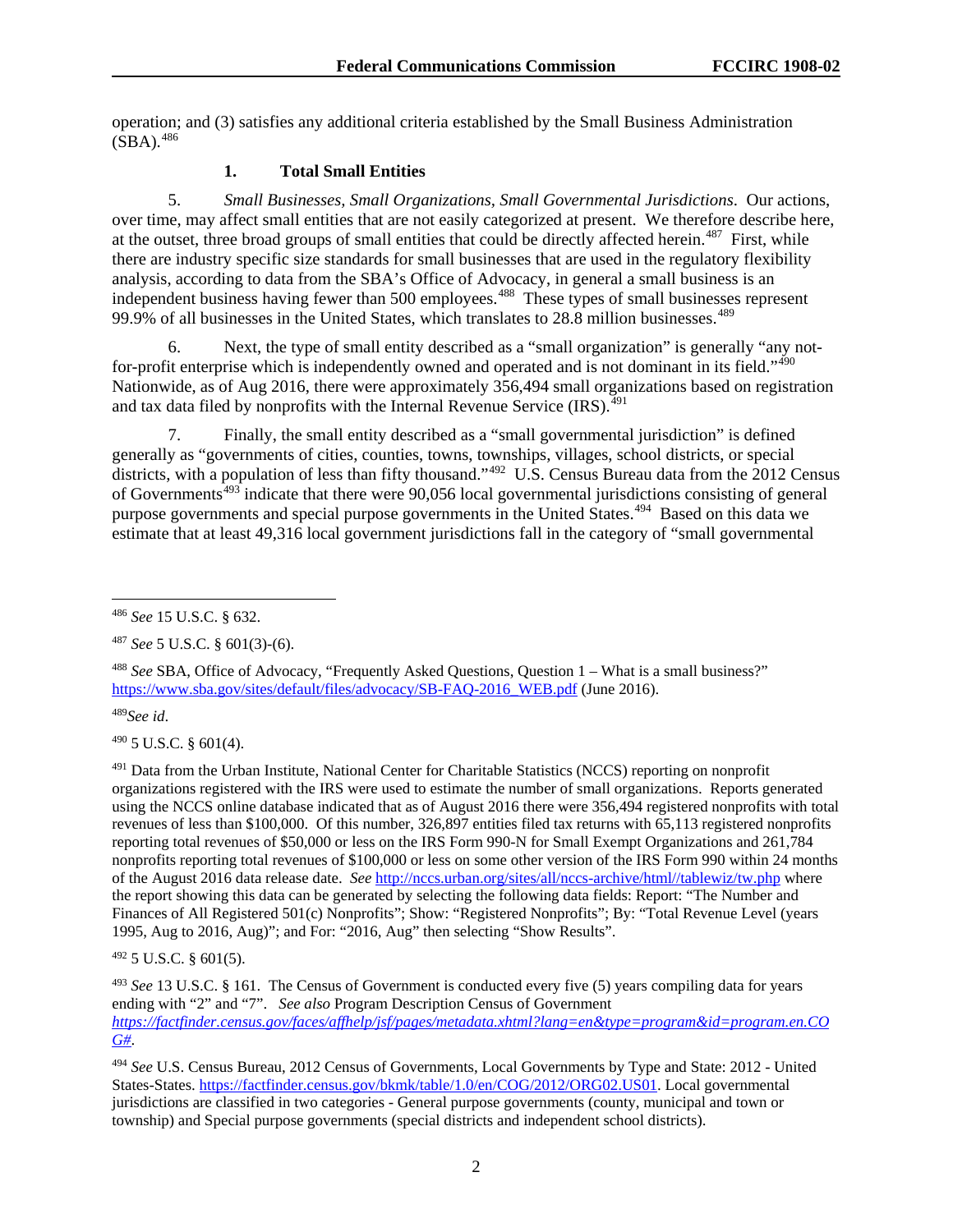jurisdictions."<sup>[495](#page-80-0)</sup>

#### **2. Broadband Internet Access Service Providers**

8. To ensure that this IRFA describes the universe of small entities that our action might affect, we discuss in turn several different types of entities that might be providing broadband Internet access service.

9. *Internet Service Providers (Broadband).* Broadband Internet service providers include wired (e.g., cable, DSL) and VoIP service providers using their own operated wired telecommunications infrastructure fall in the category of Wired Telecommunication Carriers.[496](#page-80-1) Wired Telecommunications Carriers are comprised of establishments primarily engaged in operating and/or providing access to transmission facilities and infrastructure that they own and/or lease for the transmission of voice, data, text, sound, and video using wired telecommunications networks. Transmission facilities may be based on a single technology or a combination of technologies.<sup>497</sup> The SBA size standard for this category classifies a business as small if it has 1,500 or fewer employees.<sup>[498](#page-80-3)</sup> U.S. Census Bureau data for 2012 show that there were 3,117 firms that operated that year.<sup>[499](#page-80-4)</sup> Of this total, 3,083 operated with fewer than 1,000 employees.[500](#page-80-5) Consequently, under this size standard the majority of firms in this industry can be considered small.

10. *Internet Service Providers (Non-Broadband).* Internet access service providers such as Dial-up Internet service providers, VoIP service providers using client-supplied telecommunications connections and Internet service providers using client-supplied telecommunications connections (e.g., dial-up ISPs) fall in the category of All Other Telecommunications.<sup>[501](#page-80-6)</sup> The SBA has developed a small business size standard for All Other Telecommunications, which consists of all such firms with gross annual receipts of \$32.5 million or less.<sup>[502](#page-80-7)</sup> For this category, U.S. Census Bureau data for 2012 show that there were 1,442 firms that operated for the entire year.[503](#page-80-8) Of these firms, a total of 1,400 had gross annual receipts of less than  $$25$  million.<sup>504</sup> Consequently, under this size standard a majority firms in this industry can be considered small.

#### **3. Wireline Providers**

11. *Wired Telecommunications Carriers.* The U.S. Census Bureau defines this industry as

<span id="page-80-1"></span><sup>496</sup> *See*, 13 CFR § 121.201. The Wired Telecommunications Carrier category formerly used the NAICS code of 517110. As of 2017 the U.S. Census Bureau definition shows the NAICs code as 517311 for Wired Telecommunications Carriers. *See*, U.S. Census Bureau, *2017 NAICS Definition*, [https://www.census.gov/cgi](https://www.census.gov/cgi-bin/sssd/naics/naicsrch?code=517311&search=2017)[bin/sssd/naics/naicsrch?code=517311&search=2017.](https://www.census.gov/cgi-bin/sssd/naics/naicsrch?code=517311&search=2017)

<span id="page-80-2"></span><sup>497</sup> *Id.*

<span id="page-80-3"></span><sup>498</sup> *Id.*

<span id="page-80-4"></span><sup>499</sup> U.S. Census Bureau, *2012 Economic Census of the United States,* Table No. EC1251SSSZ5, *Information: Subject Series - Estab & Firm Size: Employment Size of Firms: 2012* (517110 Wired Telecommunications Carriers). [https://factfinder.census.gov/bkmk/table/1.0/en/ECN/2012\\_US/51SSSZ5//naics~517110](https://factfinder.census.gov/bkmk/table/1.0/en/ECN/2012_US/51SSSZ5/naics%7E517110)

<span id="page-80-5"></span><sup>500</sup> *Id*.

<span id="page-80-6"></span><sup>501</sup> *See* U.S. Census Bureau, 2017 NAICS Definitions, NAICS Code "517919 All Other Telecommunications", [https://www.census.gov/cgi-bin/sssd/naics/naicsrch?input=517919&search=2017+NAICS+Search&search=2017.](https://www.census.gov/cgi-bin/sssd/naics/naicsrch?input=517919&search=2017+NAICS+Search&search=2017)

<span id="page-80-7"></span><sup>502</sup> 13 CFR § 121.201; NAICS Code 517919.

<span id="page-80-8"></span><sup>503</sup> U.S. Census Bureau, *2012 Economic Census of the United States*, Table EC1251SSSZ4, Information: Subject Series - Estab and Firm Size: Receipts Size of Firms for the United States: 2012, NAICS code 517919, [https://factfinder.census.gov/bkmk/table/1.0/en/ECN/2012\\_US/51SSSZ4//naics~517919.](https://factfinder.census.gov/bkmk/table/1.0/en/ECN/2012_US/51SSSZ4/naics%7E517919)

<span id="page-80-9"></span><sup>504</sup> *Id*.

<span id="page-80-0"></span> <sup>495</sup> *Id.*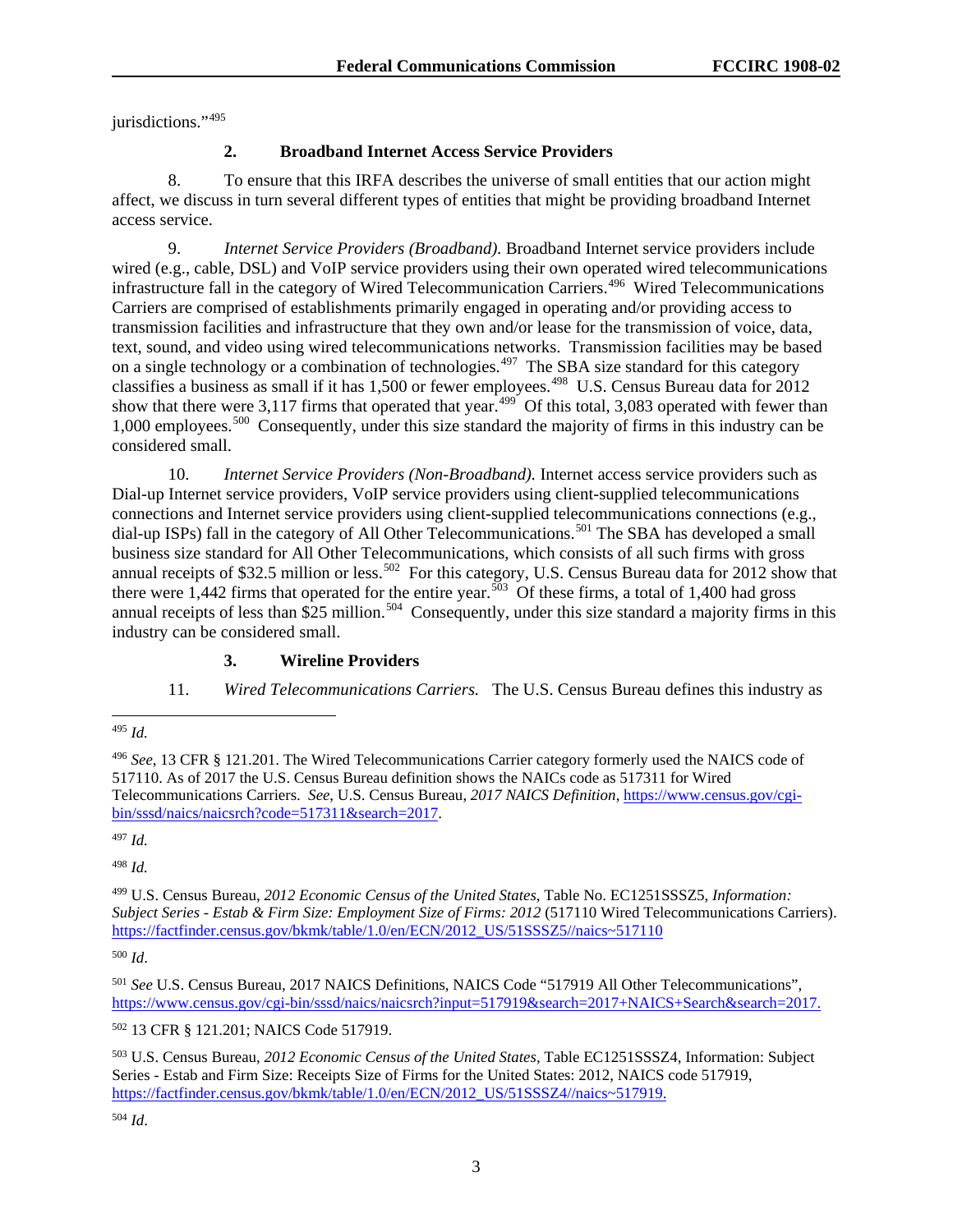"establishments primarily engaged in operating and/or providing access to transmission facilities and infrastructure that they own and/or lease for the transmission of voice, data, text, sound, and video using wired communications networks. Transmission facilities may be based on a single technology or a combination of technologies. Establishments in this industry use the wired telecommunications network facilities that they operate to provide a variety of services, such as wired telephony services, including VoIP services, wired (cable) audio and video programming distribution, and wired broadband internet services. By exception, establishments providing satellite television distribution services using facilities and infrastructure that they operate are included in this industry."[505](#page-81-0) The SBA has developed a small business size standard for Wired Telecommunications Carriers, which consists of all such companies having 1,500 or fewer employees.<sup>506</sup> U.S. Census Bureau data for 2012 show that there were 3,117 firms that operated that year.<sup>507</sup> Of this total, 3,083 operated with fewer than 1,000 employees.<sup>508</sup> Thus, under this size standard, the majority of firms in this industry can be considered small..

12. *Local Exchange Carriers (LECs).* Neither the Commission nor the SBA has developed a size standard for small businesses specifically applicable to local exchange services. The closest applicable NAICS Code category is Wired Telecommunications Carriers.[509](#page-81-4) Under the applicable SBA size standard, such a business is small if it has 1,500 or fewer employees.<sup>510</sup> According to Commission data, U.S. Census data for 2012 show that there were 3,117 firms that operated that year.<sup>[511](#page-81-6)</sup> Of this total, 3,083 operated with fewer than 1,000 employees.<sup>[512](#page-81-7)</sup> Thus under this category and the associated size standard, the Commission estimates that the majority of local exchange carriers are small entities.

13. *Incumbent Local Exchange Carriers* (*Incumbent LECs*). *Incumbent Local Exchange Carriers (Incumbent LECs).* Neither the Commission nor the SBA has developed a small business size standard specifically for incumbent local exchange services. The closest applicable NAICS Code category is Wired Telecommunications Carriers. <sup>[513](#page-81-8)</sup> Under the applicable SBA size standard, such a business is small if it has 1,500 or fewer employees.<sup>514</sup> According U.S. Census Bureau data for 2012,

<span id="page-81-2"></span><sup>507</sup> *See* U.S. Census Bureau, *2012 Economic Census of the United States,* Table No. EC1251SSSZ5, *Information: Subject Series - Estab & Firm Size: Employment Size of Firms: 2012* (517110 Wired Telecommunications Carriers). [https://factfinder.census.gov/bkmk/table/1.0/en/ECN/2012\\_US/51SSSZ5//naics~517110.](https://factfinder.census.gov/bkmk/table/1.0/en/ECN/2012_US/51SSSZ5/naics%7E517110)

<span id="page-81-3"></span><sup>508</sup> *Id*.

<span id="page-81-4"></span><sup>509</sup> *See* 13 CFR § 121.201. The Wired Telecommunications Carrier category formerly used the NAICS code of 517110. As of 2017 the U.S. Census Bureau definition shows the NAICs code as 517311 for Wired Telecommunications Carriers. *See*, U.S. Census Bureau, *2017 NAICS Definition,* [https://www.census.gov/cgi](https://www.census.gov/cgi-bin/sssd/naics/naicsrch?code=517311&search=2017)[bin/sssd/naics/naicsrch?code=517311&search=2017.](https://www.census.gov/cgi-bin/sssd/naics/naicsrch?code=517311&search=2017)

<span id="page-81-5"></span><sup>510</sup> *Id*.

<span id="page-81-6"></span><sup>511</sup> *See* U.S. Census Bureau, *2012 Economic Census of the United States,* Table No. EC1251SSSZ5, *Information: Subject Series - Estab & Firm Size: Employment Size of Firms: 2012* (517110 Wired Telecommunications Carriers). [https://factfinder.census.gov/bkmk/table/1.0/en/ECN/2012\\_US/51SSSZ5//naics~517110.](https://factfinder.census.gov/bkmk/table/1.0/en/ECN/2012_US/51SSSZ5/naics%7E517110)

<span id="page-81-7"></span><sup>512</sup> *Id*.

<span id="page-81-0"></span> <sup>505</sup> *See,* 13 CFR § 121.201. The Wired Telecommunications Carrier category formerly used the NAICS code of 517110. As of 2017 the U.S. Census Bureau definition shows the NAICS code as 517311 for Wired Telecommunications Carriers. *See*, U.S. Census Bureau, *2017 NAICS Definition*, [https://www.census.gov/cgi](https://www.census.gov/cgi-bin/sssd/naics/naicsrch?code=517311&search=2017)[bin/sssd/naics/naicsrch?code=517311&search=2017.](https://www.census.gov/cgi-bin/sssd/naics/naicsrch?code=517311&search=2017)

<span id="page-81-1"></span><sup>506</sup> *See* 13 CFR § 120.201, NAICS Code 517110.

<span id="page-81-9"></span><span id="page-81-8"></span><sup>513</sup> *See,* 13 CFR § 121.201. The Wired Telecommunications Carrier category formerly used the NAICS code of 517110. As of 2017 the U.S. Census Bureau definition shows the NAICs code as 517311 for Wired Telecommunications Carriers. *See*, [https://www.census.gov/cgi](https://www.census.gov/cgi-bin/sssd/naics/naicsrch?code=517311&search=2017)[bin/sssd/naics/naicsrch?code=517311&search=2017.](https://www.census.gov/cgi-bin/sssd/naics/naicsrch?code=517311&search=2017)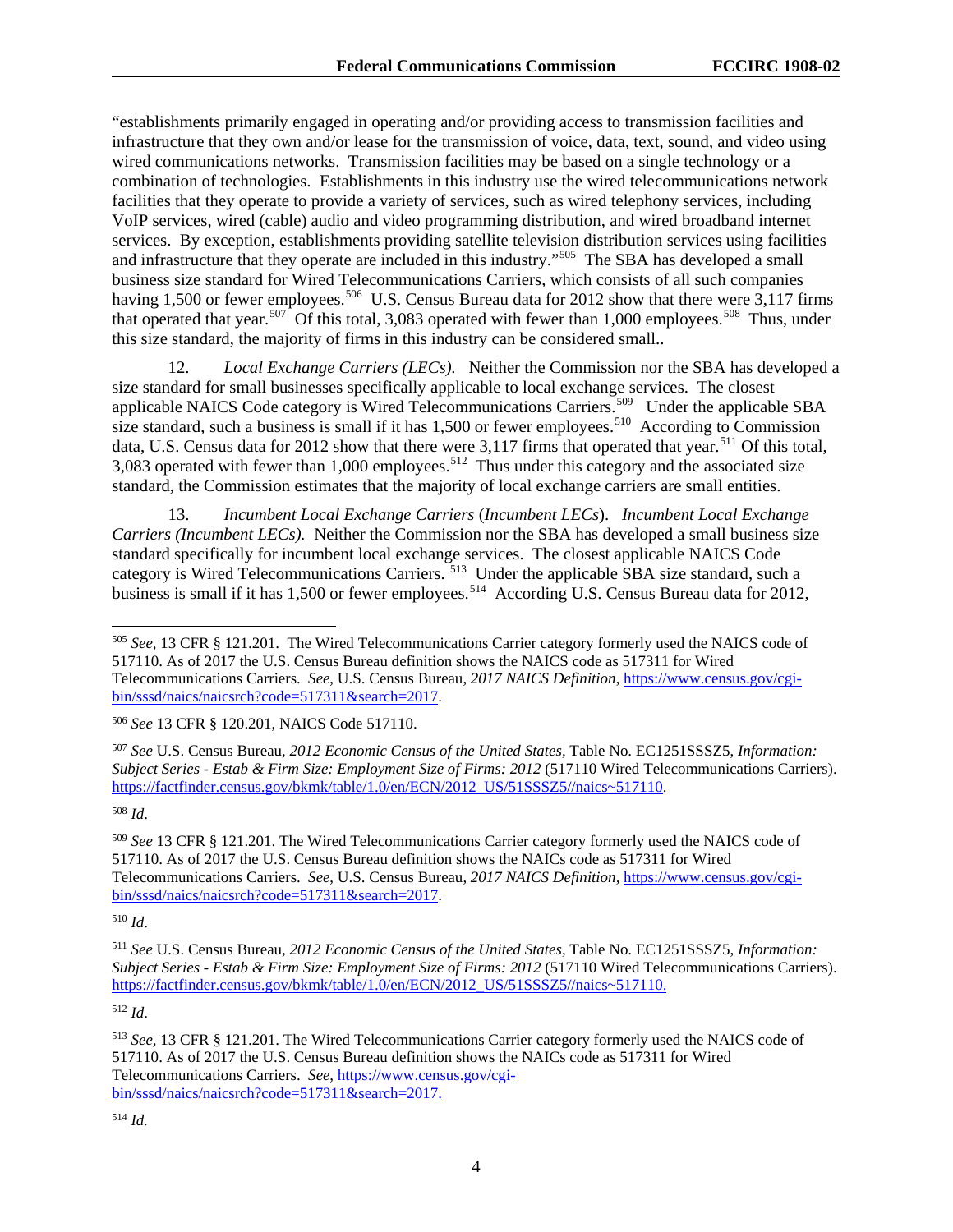3,117 firms operated in that year.<sup>[515](#page-82-0)</sup> Of this total, 3,083 operated with fewer than 1,000 employees.<sup>[516](#page-82-1)</sup> Consequently, the Commission estimates that most providers of incumbent local exchange service are small businesses that may be affected by our actions*.* According to Commission data, one thousand three hundred and seven (1,307) Incumbent Local Exchange Carriers reported that they were incumbent local exchange service providers.<sup>517</sup> Of this total, an estimated 1,006 have 1,500 or fewer employees.<sup>[518](#page-82-3)</sup> Thus using the SBA's size standard the majority of Incumbent LECs can be considered small entities.

14. *Competitive Local Exchange Carriers (Competitive LECs), Competitive Access Providers (CAPs), Shared-Tenant Service Providers, and Other Local Service Providers*. Neither the Commission nor the SBA has developed a small business size standard specifically for these service providers. The appropriate NAICS Code category is Wired Telecommunications Carriers and under that size standard, such a business is small if it has 1,500 or fewer employees.<sup>[519](#page-82-4)</sup> U.S. Census Bureau data for 2012 indicate that 3,117 firms operated during that year.<sup>520</sup> Of that number, 3,083 operated with fewer than  $1,000$ employees.<sup>521</sup> Based on these data, the Commission concludes that the majority of Competitive LECS, CAPs, Shared-Tenant Service Providers, and Other Local Service Providers, are small entities. According to Commission data, 1,442 carriers reported that they were engaged in the provision of either competitive local exchange services or competitive access provider services.<sup>[522](#page-82-7)</sup> Of these 1,442 carriers, an estimated 1,256 have 1,500 or fewer employees.<sup>[523](#page-82-8)</sup> In addition, 17 carriers have reported that they are Shared-Tenant Service Providers, and all 17 are estimated to have 1,500 or fewer employees.<sup>[524](#page-82-9)</sup> Also, 72 carriers have reported that they are Other Local Service Providers.<sup>[525](#page-82-10)</sup> Of this total, 70 have 1,500 or fewer employees.[526](#page-82-11) Consequently, based on internally researched FCC data, the Commission estimates that most providers of competitive local exchange service, competitive access providers, Shared-Tenant Service Providers, and Other Local Service Providers are small entities.<sup>[527](#page-82-12)</sup>

<span id="page-82-1"></span><sup>516</sup> *Id*.

<span id="page-82-2"></span><sup>517</sup> *See* Federal Communications Commission, Wireline Competition Bureau, Industry Analysis and Technology Division, Trends in Telephone Service at Table 5.3 (Sept. 2010) (*Trends in Telephone Service*).

<span id="page-82-3"></span><sup>518</sup> *Id*.

<span id="page-82-4"></span><sup>519</sup> *See,* 13 CFR § 121.201. The Wired Telecommunications Carrier category formerly used the NAICS code of 517110. As of 2017 the U.S. Census Bureau definition shows the NAICS code as 517311 for Wired Telecommunications Carriers. *See*, U.S. Census Bureau, *2017 NAICS Definition,* [https://www.census.gov/cgi](https://www.census.gov/cgi-bin/sssd/naics/naicsrch?code=517311&search=2017)[bin/sssd/naics/naicsrch?code=517311&search=2017.](https://www.census.gov/cgi-bin/sssd/naics/naicsrch?code=517311&search=2017)

<span id="page-82-5"></span><sup>520</sup> U.S. Census Bureau*, 2012 Economic Census of the United States,* Table No. EC1251SSSZ5, *Information: Subject Series - Estab & Firm Size: Employment Size of Firms: 2012* (517110 Wired Telecommunications Carriers). [https://factfinder.census.gov/bkmk/table/1.0/en/ECN/2012\\_US/51SSSZ5//naics~517110](https://factfinder.census.gov/bkmk/table/1.0/en/ECN/2012_US/51SSSZ5/naics%7E517110)

<span id="page-82-6"></span><sup>521</sup> *Id*.

<span id="page-82-8"></span><sup>523</sup> *Id*.

<span id="page-82-9"></span><sup>524</sup> *Id*.

<span id="page-82-10"></span><sup>525</sup> *Id*.

(continued….)

<span id="page-82-0"></span> <sup>515</sup> U.S. Census Bureau*, <sup>2012</sup> Economic Census of the United States,* Table No. EC1251SSSZ5, *Information: Subject Series - Estab & Firm Size: Employment Size of Firms: 2012* (517110 Wired Telecommunications Carriers). [https://factfinder.census.gov/bkmk/table/1.0/en/ECN/2012\\_US/51SSSZ5//naics~517110.](https://factfinder.census.gov/bkmk/table/1.0/en/ECN/2012_US/51SSSZ5/naics%7E517110)

<span id="page-82-7"></span><sup>522</sup> *See Trends in Telephone Service*, at tbl. 5.3.

<span id="page-82-11"></span><sup>526</sup> *Id*.

<span id="page-82-12"></span><sup>527</sup> We have included small incumbent LECs in this present RFA analysis. As noted above, a "small business" under the RFA is one that, *inter alia*, meets the pertinent small business size standard (e.g., a telephone communications business having 1,500 or fewer employees), and "is not dominant in its field of operation."527 The SBA's Office of Advocacy contends that, for RFA purposes, small incumbent LECs are not dominant in their field of operation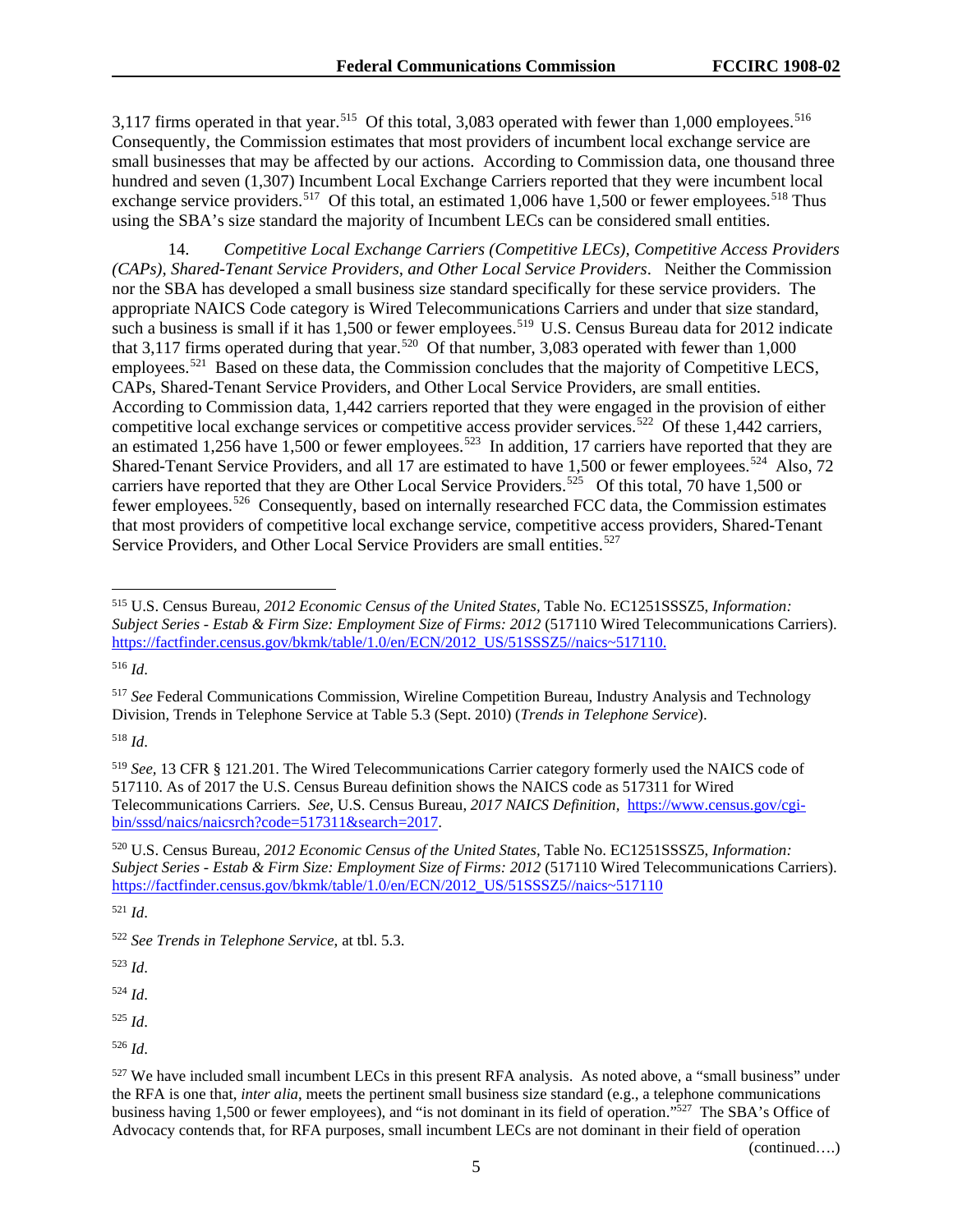15. *Interexchange Carriers (IXCs).* Neither the Commission nor the SBA has developed a definition for Interexchange Carriers. The closest NAICS Code category is Wired Telecommunications Carriers.<sup>[528](#page-83-0)</sup> The applicable size standard under SBA rules consists of all such companies having 1,500 or fewer employees.[529](#page-83-1) U.S. Census Bureau data for 2012 indicate that 3,117 firms operated during that year.<sup>530</sup> Of that number, 3,083 operated with fewer than 1,000 employees.<sup>[531](#page-83-3)</sup> According to internally developed Commission data, 359 companies reported that their primary telecommunications service activity was the provision of interexchange services.<sup>532</sup> Of this total, an estimated 317 have 1,500 or fewer employees.[533](#page-83-5) Consequently, the Commission estimates that the majority of interexchange service providers are small entities.

16. *Operator Service Providers* (*OSPs*). Neither the Commission nor the SBA has developed a small business size standard specifically for operator service providers. The closet applicable size standard under SBA rules is the category of Wired Telecommunications Carriers.<sup>[534](#page-83-6)</sup> Under the size standard for Wired Telecommunications Carriers such a business is small if it has 1,500 or fewer employees.<sup>535</sup> U.S. Census Bureau data for 2012 show that there were 3,117 firms that operated that year.<sup>536</sup> Of this total, 3,083 operated with fewer than 1,000 employees.<sup>537</sup> Thus, under this size standard, the majority of firms in this industry can be considered small.

According to Commission data, 33 carriers have reported that they are engaged in the provision of operator services.<sup>538</sup> Of these, an estimated 31 have 1,500 or fewer employees and two have more than 1,500 employees.<sup>[539](#page-83-11)</sup> Consequently, the Commission estimates that the majority of OSPs are small entities.

(Continued from previous page)

because any such dominance is not "national" in scope.<sup>527</sup> We have therefore included small incumbent LECs in this RFA analysis, although we emphasize that this RFA action has no effect on Commission analyses and determinations in other, non-RFA contexts.

<span id="page-83-0"></span><sup>528</sup> *See,* 13 CFR § 121.201. The Wired Telecommunications Carrier category formerly used the NAICS code of 517110. As of 2017 the U.S. Census Bureau definition shows the NAICs code as 517311 for Wired Telecommunications Carriers. *See*, U.S. Census Bureau, *2017 NAICS Definition*, [https://www.census.gov/cgi](https://www.census.gov/cgi-bin/sssd/naics/naicsrch?code=517311&search=2017)[bin/sssd/naics/naicsrch?code=517311&search=2017.](https://www.census.gov/cgi-bin/sssd/naics/naicsrch?code=517311&search=2017)

<span id="page-83-1"></span><sup>529</sup> *Id.*

<span id="page-83-2"></span><sup>530</sup> *See* U.S. Census Bureau, *2012 Economic Census of the United States,* Table No. EC1251SSSZ5, *Information: Subject Series - Estab & Firm Size: Employment Size of Firms: 2012* (517110 Wired Telecommunications Carriers). [https://factfinder.census.gov/bkmk/table/1.0/en/ECN/2012\\_US/51SSSZ5//naics~517110.](https://factfinder.census.gov/bkmk/table/1.0/en/ECN/2012_US/51SSSZ5/naics%7E517110)

<span id="page-83-3"></span><sup>531</sup> *Id*.

<span id="page-83-4"></span><sup>532</sup> *See Trends in Telephone Service*, at tbl. 5.3.

<span id="page-83-5"></span><sup>533</sup> *Id*.

<span id="page-83-6"></span><sup>534</sup> *See,* 13 CFR § 121.201. The Wired Telecommunications Carrier category formerly used the NAICS code of 517110. As of 2017 the U.S. Census Bureau definition shows the NAICs code as 517311 for Wired Telecommunications Carriers. *See*, U.S. Census Bureau, *2017 NAICS Definition*, [https://www.census.gov/cgi](https://www.census.gov/cgi-bin/sssd/naics/naicsrch?code=517311&search=2017)[bin/sssd/naics/naicsrch?code=517311&search=2017](https://www.census.gov/cgi-bin/sssd/naics/naicsrch?code=517311&search=2017)

<span id="page-83-7"></span><sup>535</sup> *Id.*

<span id="page-83-8"></span><sup>536</sup> *See* U.S. Census Bureau, *2012 Economic Census of the United States,* Table No. EC1251SSSZ5, *Information: Subject Series - Estab & Firm Size: Employment Size of Firms: 2012* (517110 Wired Telecommunications Carriers). [https://factfinder.census.gov/bkmk/table/1.0/en/ECN/2012\\_US/51SSSZ5//naics~517110](https://factfinder.census.gov/bkmk/table/1.0/en/ECN/2012_US/51SSSZ5/naics%7E517110)

<span id="page-83-9"></span><sup>537</sup> *Id.*

<span id="page-83-10"></span><sup>538</sup> *See Trends in Telephone Service*, Federal Communications Commission, Wireline Competition Bureau, Industry Analysis and Technology Division at Table 5.3 (Sept. 2010) (*Trends in Telephone Service*).

<span id="page-83-11"></span><sup>539</sup> *Trends in Telephone Service*, tbl. 5.3.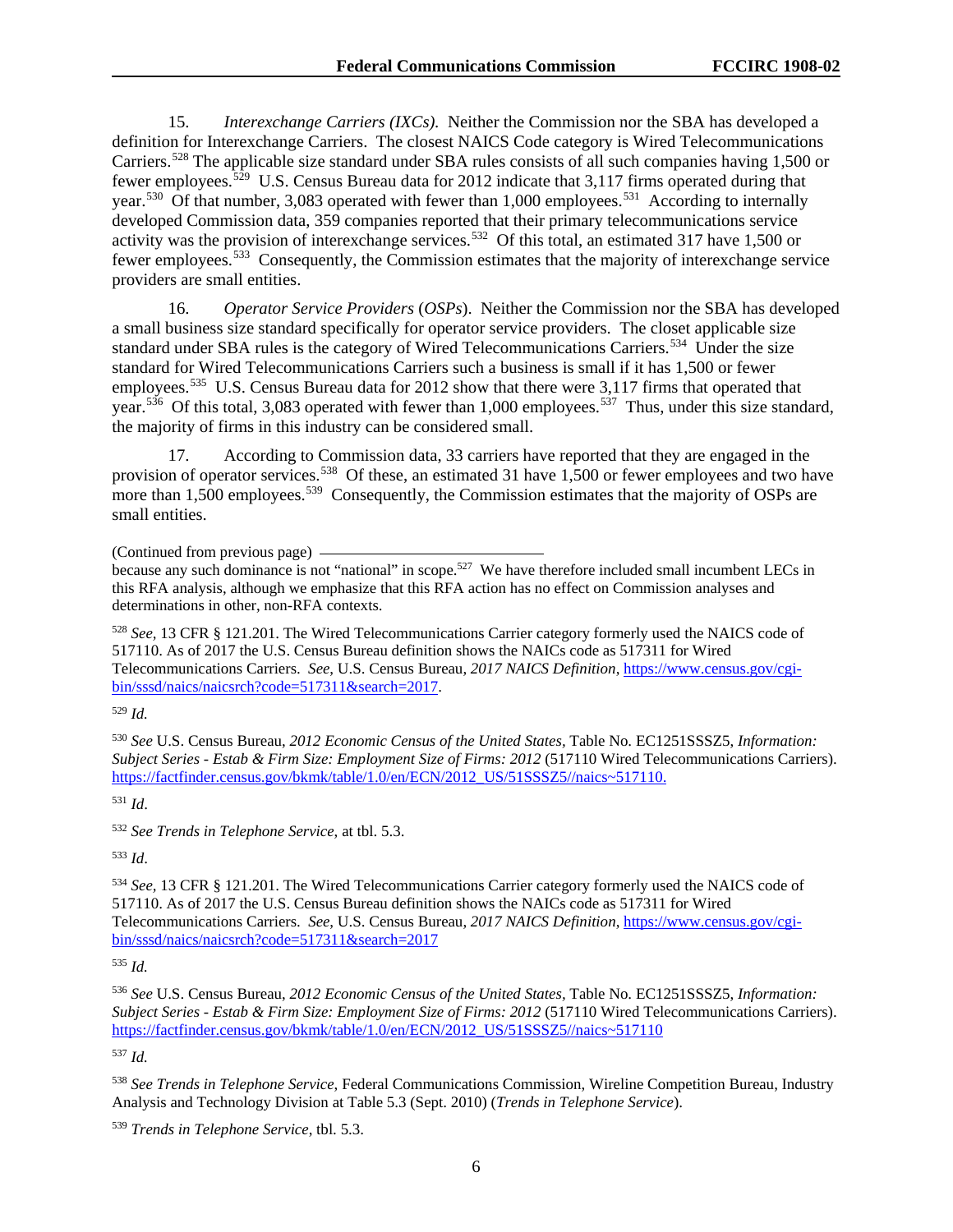18. *Other Toll Carriers*. Neither the Commission nor the SBA has developed a definition for small businesses specifically applicable to Other Toll Carriers. This category includes toll carriers that do not fall within the categories of interexchange carriers, operator service providers, prepaid calling card providers, satellite service carriers, or toll resellers. The closest applicable size standard under SBA rules is for Wired Telecommunications Carriers and the applicable small business size standard under SBA rules consists of all such companies having 1,500 or fewer employees.<sup>[540](#page-84-0)</sup> U.S. Census data for 2012 indicate that  $3,117$  firms operated during that year.<sup>[541](#page-84-1)</sup> Of that number,  $3,083$  operated with fewer than 1,000 employees.[542](#page-84-2) According to Commission data, 284 companies reported that their primary telecommunications service activity was the provision of other toll carriage.<sup>[543](#page-84-3)</sup> Of these, an estimated 279 have 1,500 or fewer employees.<sup>544</sup> Consequently, the Commission estimates that most Other Toll Carriers are small entities.

#### **4. Wireless Providers – Fixed and Mobile**

19. The broadband Internet access service provider category covered by this Order may cover multiple wireless firms and categories of wireless services.<sup>[545](#page-84-5)</sup> Thus, to the extent the wireless services listed below are used by wireless firms for broadband Internet access service, the proposed actions may have an impact on those small businesses as set forth above and further below. In addition, for those services subject to auctions, we note that, as a general matter, the number of winning bidders that claim to qualify as small businesses at the close of an auction does not necessarily represent the number of small businesses currently in service. Also, the Commission does not generally track subsequent business size unless, in the context of assignments and transfers or reportable eligibility events, unjust enrichment issues are implicated.

20. *Wireless Telecommunications Carriers (except Satellite*). This industry comprises establishments engaged in operating and maintaining switching and transmission facilities to provide communications via the airwaves. Establishments in this industry have spectrum licenses and provide services using that spectrum, such as cellular services, paging services, wireless internet access, and

<span id="page-84-3"></span><sup>543</sup> *Trends in Telephone Service*, at tbl. 5.3.

<span id="page-84-4"></span><sup>544</sup> *Id*.

<span id="page-84-5"></span><sup>545</sup> This includes, among others, the approximately 800 members of WISPA, including those entities who provide fixed wireless broadband service using unlicensed spectrum. *See* "About WISPA," [https://www.wispa.org/About-](https://www.wispa.org/About-Us/Mission-and-Goals)[Us/Mission-and-Goals](https://www.wispa.org/About-Us/Mission-and-Goals) (last visited June 27, 2019). As noted in Section B the FRFA, when we prepared the IRFA in 2017, it was not feasible for us to provide an accurate estimate of the number of small wireless Internet service providers (WISPs) that would be affected by the proposed rule. Our action the *Report and Order* clarifies that WISPs that operate over unlicensed spectrum are required to file Form 477. We also recognize the possibility that such entities might not have filed in prior data collections because of the ambiguity in section 1.7001(a) of the Commission's rules. Thus, at the time, it was not feasible for us to estimate the number of small WISPs that would be affected by the proposed rule. That remains true until the Commission is able to collect and analyze the data that are filed as a result of the action we take in *Report and Order* to clarify that WISPs who operate over unlicensed spectrum are required to file Form 477. However, we specifically considered the potential impact of the proposed rule on small WISPs in the IRFA for the *2017 FNPRM* by including such entities in the "Broadband Internet Access Service Providers" category. We also consider the impact to these entities today for the purposes of this IRFA, by including them under the "Wireless Providers – Fixed and Mobile" category.

<span id="page-84-0"></span> <sup>540</sup> *See,* 13 CFR § 121.201. The Wired Telecommunications Carrier category formerly used the NAICS code of 517110. As of 2017 the U.S. Census Bureau definition shows the NAICs code as 517311 for Wired Telecommunications Carriers. *See*, U.S. Census Bureau, *2017 NAICS Definition*, [https://www.census.gov/cgi](https://www.census.gov/cgi-bin/sssd/naics/naicsrch?code=517311&search=2017)[bin/sssd/naics/naicsrch?code=517311&search=2017.](https://www.census.gov/cgi-bin/sssd/naics/naicsrch?code=517311&search=2017)

<span id="page-84-1"></span><sup>541</sup> *See* U.S. Census Bureau, *2012 Economic Census of the United States,* Table No. EC1251SSSZ5, *Information: Subject Series - Estab & Firm Size: Employment Size of Firms: 2012* (517110 Wired Telecommunications Carriers). [https://factfinder.census.gov/bkmk/table/1.0/en/ECN/2012\\_US/51SSSZ5//naics~517110](https://factfinder.census.gov/bkmk/table/1.0/en/ECN/2012_US/51SSSZ5/naics%7E517110)

<span id="page-84-2"></span><sup>542</sup> *Id.*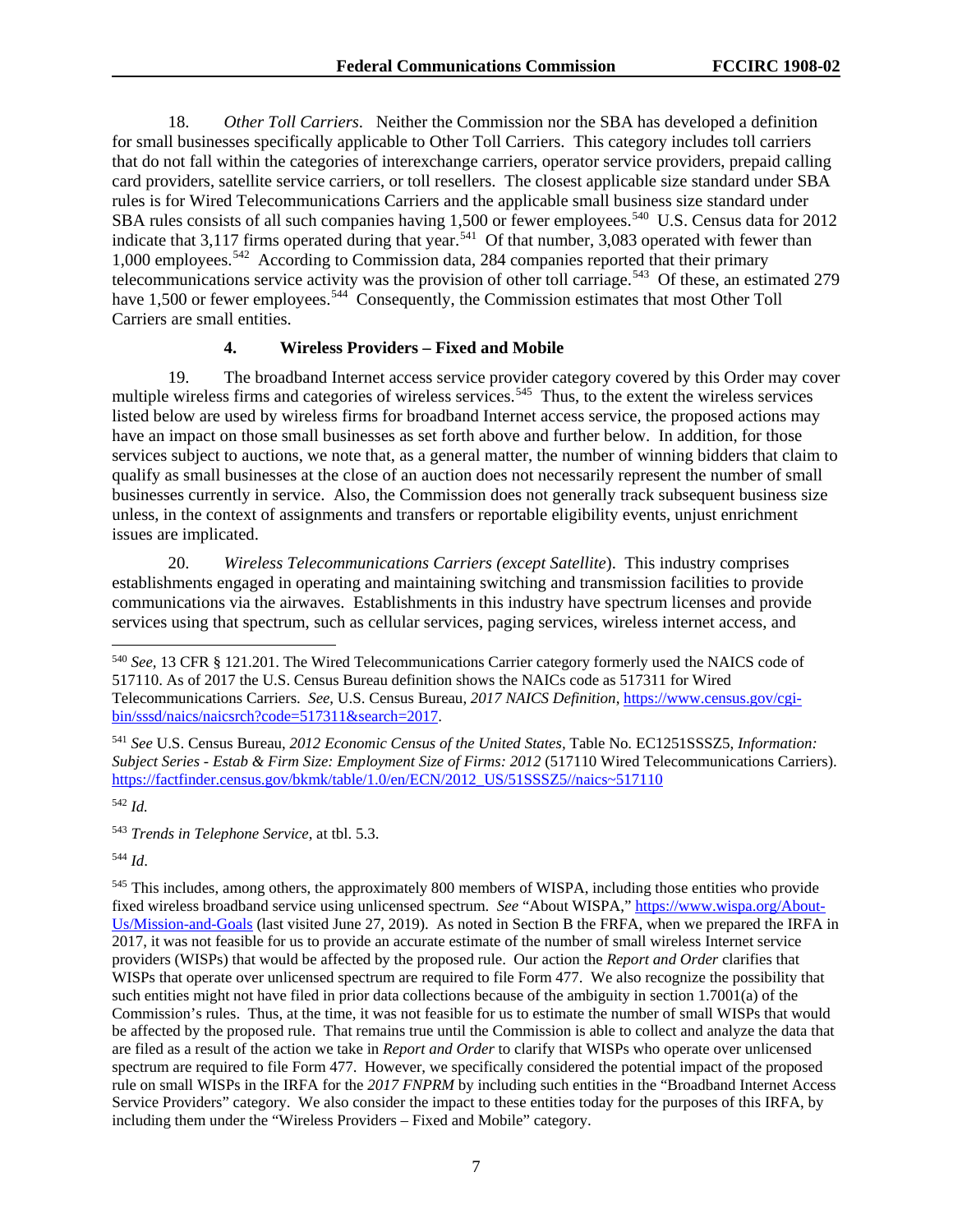wireless video services.<sup>[546](#page-85-0)</sup> The appropriate size standard under SBA rules is that such a business is small if it has 1,500 or fewer employees.<sup>547</sup> For this industry, U.S. Census data for 2012 show that there were 967 firms that operated for the entire year.<sup>[548](#page-85-2)</sup> Of this total, 955 firms had employment of 999 or fewer employees and 12 had employment of 1000 employees or more.<sup>[549](#page-85-3)</sup> Thus under this category and the associated size standard, the Commission estimates that the majority of wireless telecommunications carriers (except satellite) are small entities.

21. The Commission's own data—available in its Universal Licensing System—indicate that, as of August 31, 2018 there are 265 Cellular licensees that will be affected by our actions.<sup>[550](#page-85-4)</sup> The Commission does not know how many of these licensees are small, as the Commission does not collect that information for these types of entities. Similarly, according to internally developed Commission data, 413 carriers reported that they were engaged in the provision of wireless telephony, including cellular service, Personal Communications Service (PCS), and Specialized Mobile Radio (SMR) Telephony services.<sup>[551](#page-85-5)</sup> Of this total, an estimated 261 have 1,500 or fewer employees, and 152 have more than 1,500 employees.<sup>[552](#page-85-6)</sup> Thus, using available data, we estimate that the majority of wireless firms can be considered small.

22. *Wireless Communications Services*. This service can be used for fixed, mobile, radiolocation, and digital audio broadcasting satellite uses. The Commission defined "small business" for the wireless communications services (WCS) auction as an entity with average gross revenues of \$40 million for each of the three preceding years, and a "very small business" as an entity with average gross revenues of \$15 million for each of the three preceding years.<sup>[553](#page-85-7)</sup> The SBA has approved these small business size standards.<sup>[554](#page-85-8)</sup> In the Commission's auction for geographic area licenses in the WCS there were seven winning bidders that qualified as "very small business" entities, and one that qualified as a "small business" entity.

23. *1670–1675 MHz Services*. This service can be used for fixed and mobile uses, except aeronautical mobile.<sup>555</sup> An auction for one license in the 1670–1675 MHz band was conducted in 2003. One license was awarded. The winning bidder was not a small entity.

24. *Wireless Telephony*. Wireless telephony includes cellular, personal communications

<span id="page-85-1"></span><sup>547</sup> 13 CFR § 121.201, NAICS code 517210.

<span id="page-85-2"></span>548 U.S. Census Bureau, *2012 Economic Census of the United States*, Table EC1251SSSZ5, Information: Subject Series: Estab and Firm Size: Employment Size of Firms for the U.S.: 2012 NAICS Code 517210. [https://factfinder.census.gov/bkmk/table/1.0/en/ECN/2012\\_US/51SSSZ5//naics~517210.](https://factfinder.census.gov/bkmk/table/1.0/en/ECN/2012_US/51SSSZ5/naics%7E517210)

<span id="page-85-3"></span><sup>549</sup> *Id*. Available census data do not provide a more precise estimate of the number of firms that have employment of 1,500 or fewer employees; the largest category provided is for firms with "1000 employees or more."

<span id="page-85-4"></span><sup>550</sup> *See* [https://www.fcc.gov/wireless/systems-utilities/universal-licensing-system.](https://www.fcc.gov/wireless/systems-utilities/universal-licensing-system) For the purposes of this FRFA, consistent with Commission practice for wireless services, the Commission estimates the number of licensees based on the number of unique FCC Registration Numbers.

<span id="page-85-5"></span><sup>551</sup> *Trends in Telephone Service* at Table 5.3.

<span id="page-85-6"></span><sup>552</sup> *See id*.

<span id="page-85-7"></span><sup>553</sup> *Amendment of the Commission's Rules to Establish Part 27, the Wireless Communications Service (WCS)*, GN Docket No. 96-228, Report and Order, 12 FCC Rcd 10785, 10879, para. 194 (1997).

<span id="page-85-8"></span><sup>554</sup> *See* Letter from Aida Alvarez, Administrator, SBA, to Amy Zoslov, Chief, Auctions and Industry Analysis Division, Wireless Telecommunications Bureau, FCC (Dec. 2, 1998) (*Alvarez Letter 1998*).

<span id="page-85-9"></span><sup>555</sup> 47 CFR § 2.106; *see generally* 47 CFR §§ 27.1-27.70.

<span id="page-85-0"></span> <sup>546</sup> U.S. Census Bureau, 2012 NAICS Definitions, "517210 Wireless Telecommunications Carriers (Except Satellite)," *See* [https://factfinder.census.gov/faces/affhelp/jsf/pages/metadata.xhtml?lang=en&type=](https://factfinder.census.gov/faces/affhelp/jsf/pages/metadata.xhtml?lang=en&type=ib&id=ib.en./ECN.NAICS2012.517210) [ib&id=ib.en./ECN.NAICS2012.517210.](https://factfinder.census.gov/faces/affhelp/jsf/pages/metadata.xhtml?lang=en&type=ib&id=ib.en./ECN.NAICS2012.517210)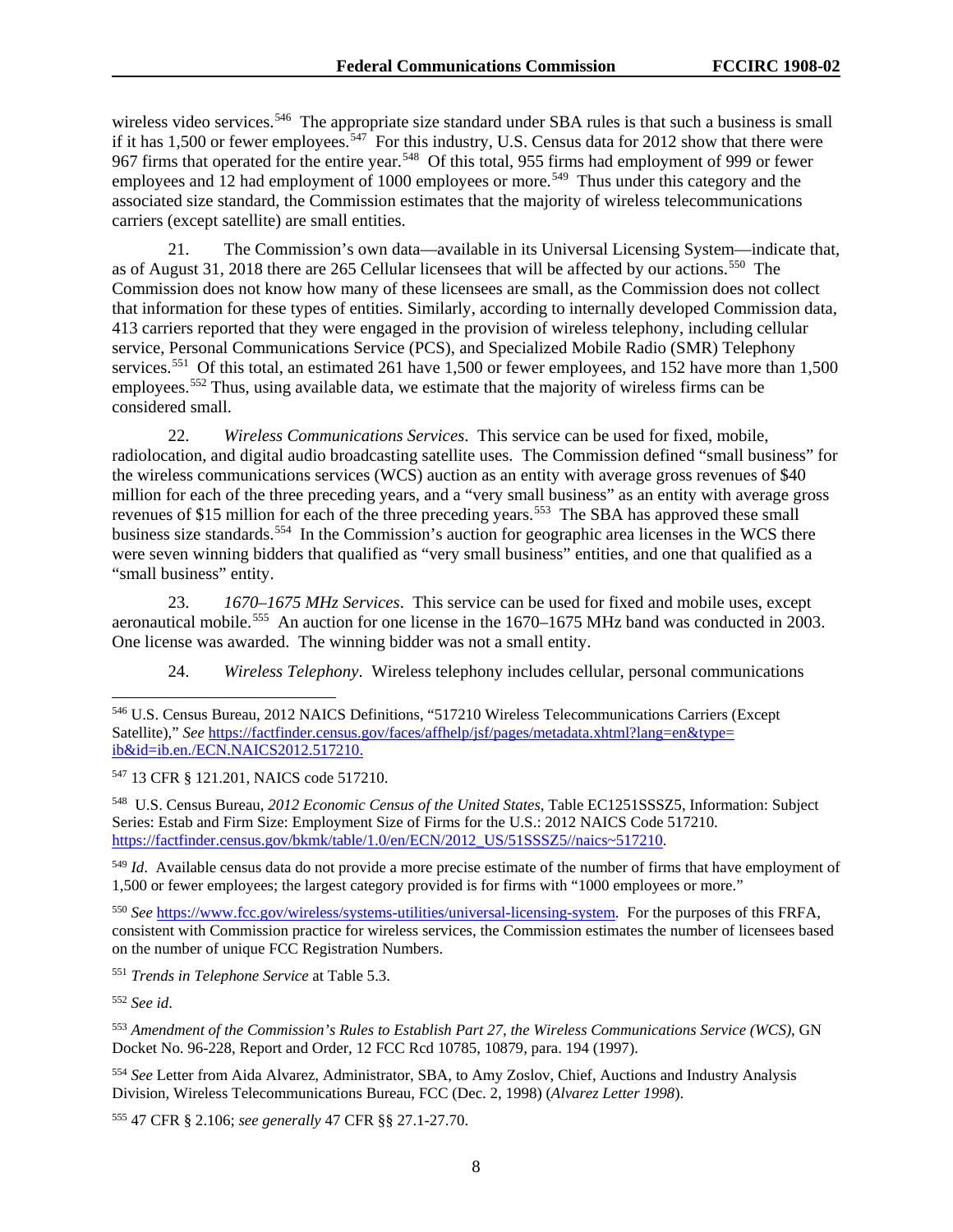services, and specialized mobile radio telephony carriers. The closest applicable SBA category is Wireless Telecommunications Carriers (except Satellite).<sup>[556](#page-86-0)</sup> Under the SBA small business size standard, a business is small if it has 1,500 or fewer employees.<sup>[557](#page-86-1)</sup> For this industry, U.S. Census Bureau data for 2012 show that there were 967 firms that operated for the entire year.<sup>[558](#page-86-2)</sup> Of this total, 955 firms had fewer than 1,000 employees and 12 firms had 1000 employees or more.<sup>[559](#page-86-3)</sup> Thus under this category and the associated size standard, the Commission estimates that a majority of these entities can be considered small. According to Commission data, 413 carriers reported that they were engaged in wireless telephony.[560](#page-86-4) Of these, an estimated 261 have 1,500 or fewer employees and 152 have more than 1,500 employees.<sup>561</sup> Therefore, more than half of these entities can be considered small.

25. *Broadband Personal Communications Service.* The broadband personal communications services (PCS) spectrum is divided into six frequency blocks designated A through F, and the Commission has held auctions for each block. The Commission initially defined a "small business" for C- and F-Block licenses as an entity that has average gross revenues of \$40 million or less in the three previous calendar years.<sup>562</sup> For F-Block licenses, an additional small business size standard for "very small business" was added and is defined as an entity that, together with its affiliates, has average gross revenues of not more than \$15 million for the preceding three calendar years.<sup>[563](#page-86-7)</sup> These small business size standards, in the context of broadband PCS auctions, have been approved by the SBA.<sup>[564](#page-86-8)</sup> No small businesses within the SBA-approved small business size standards bid successfully for licenses in Blocks A and B. There were 90 winning bidders that claimed small business status in the first two C-Block auctions. A total of 93 bidders that claimed small business status won approximately 40% of the 1,479 licenses in the first auction for the D, E, and F Blocks.<sup>[565](#page-86-9)</sup> On April 15, 1999, the Commission completed the reauction of 347 C-, D-, E-, and F-Block licenses in Auction No. 22.<sup>566</sup> Of the 57 winning bidders in that auction, 48 claimed small business status and won 277 licenses.

26. On January 26, 2001, the Commission completed the auction of 422 C and F Block

<span id="page-86-2"></span><sup>558</sup> U.S. Census Bureau, *2012 Economic Census of the United States*, Table EC1251SSSZ5, Information: Subject Series: Estab and Firm Size: Employment Size of Firms for the U.S.: 2012 NAICS Code 517210 (rel. Jan. 8, 2016). [https://factfinder.census.gov/bkmk/table/1.0/en/ECN/2012\\_US/51SSSZ5//naics~517210.](https://factfinder.census.gov/bkmk/table/1.0/en/ECN/2012_US/51SSSZ5/naics%7E517210)

<span id="page-86-3"></span><sup>559</sup> *Id*. Available census data do not provide a more precise estimate of the number of firms that have employment of 1,500 or fewer employees; the largest category provided is for firms with "1000 employees or more."

<span id="page-86-4"></span><sup>560</sup> *Trends in Telephone Service*, tbl. 5.3.

<span id="page-86-5"></span><sup>561</sup> *Id*.

<span id="page-86-6"></span><sup>562</sup> *See Amendment of Parts 20 and 24 of the Commission's Rules – Broadband PCS Competitive Bidding and the Commercial Mobile Radio Service Spectrum Cap; Amendment of the Commission's Cellular/PCS Cross-Ownership Rule*; WT Docket No. 96-59, GN Docket No. 90-314, Report and Order, 11 FCC Rcd 7824, 7850-52, paras. 57-60 (1996) (PCS Report and Order); *see also* 47 CFR § 24.720(b).

<span id="page-86-7"></span><sup>563</sup> *See PCS Report and Order*, 11 FCC Rcd at 7852, para. 60.

<span id="page-86-8"></span><sup>564</sup> *See Alvarez Letter 1998.*

<span id="page-86-9"></span><sup>565</sup> *See Broadband PCS*, *D*, *E and F Block Auction Closes*, Public Notice, Doc. No. 89838 (rel. Jan. 14, 1997).

<span id="page-86-10"></span><sup>566</sup> *See C, D, E, and F Block Broadband PCS Auction Closes*, Public Notice, 14 FCC Rcd 6688 (WTB 1999). Before Auction No. 22, the Commission established a very small standard for the C Block to match the standard used for F Block. *Amendment of the Commission's Rules Regarding Installment Payment Financing for Personal Communications Services (PCS) Licensees*, WT Docket No. 97-82, Fourth Report and Order, 13 FCC Rcd 15743, 15768, para. 46 (1998).

<span id="page-86-0"></span> <sup>556</sup> U.S. Census Bureau, 2012 NAICS Definitions, "517210 Wireless Telecommunications Carriers (Except Satellite)," *See* [https://factfinder.census.gov/faces/affhelp/jsf/pages/metadata.xhtml?lang=en&type=](https://factfinder.census.gov/faces/affhelp/jsf/pages/metadata.xhtml?lang=en&type=ib&id=ib.en./ECN.NAICS2012.517210) [ib&id=ib.en./ECN.NAICS2012.517210.](https://factfinder.census.gov/faces/affhelp/jsf/pages/metadata.xhtml?lang=en&type=ib&id=ib.en./ECN.NAICS2012.517210)

<span id="page-86-1"></span><sup>557</sup> 13 CFR § 121.201, NAICS code 517210.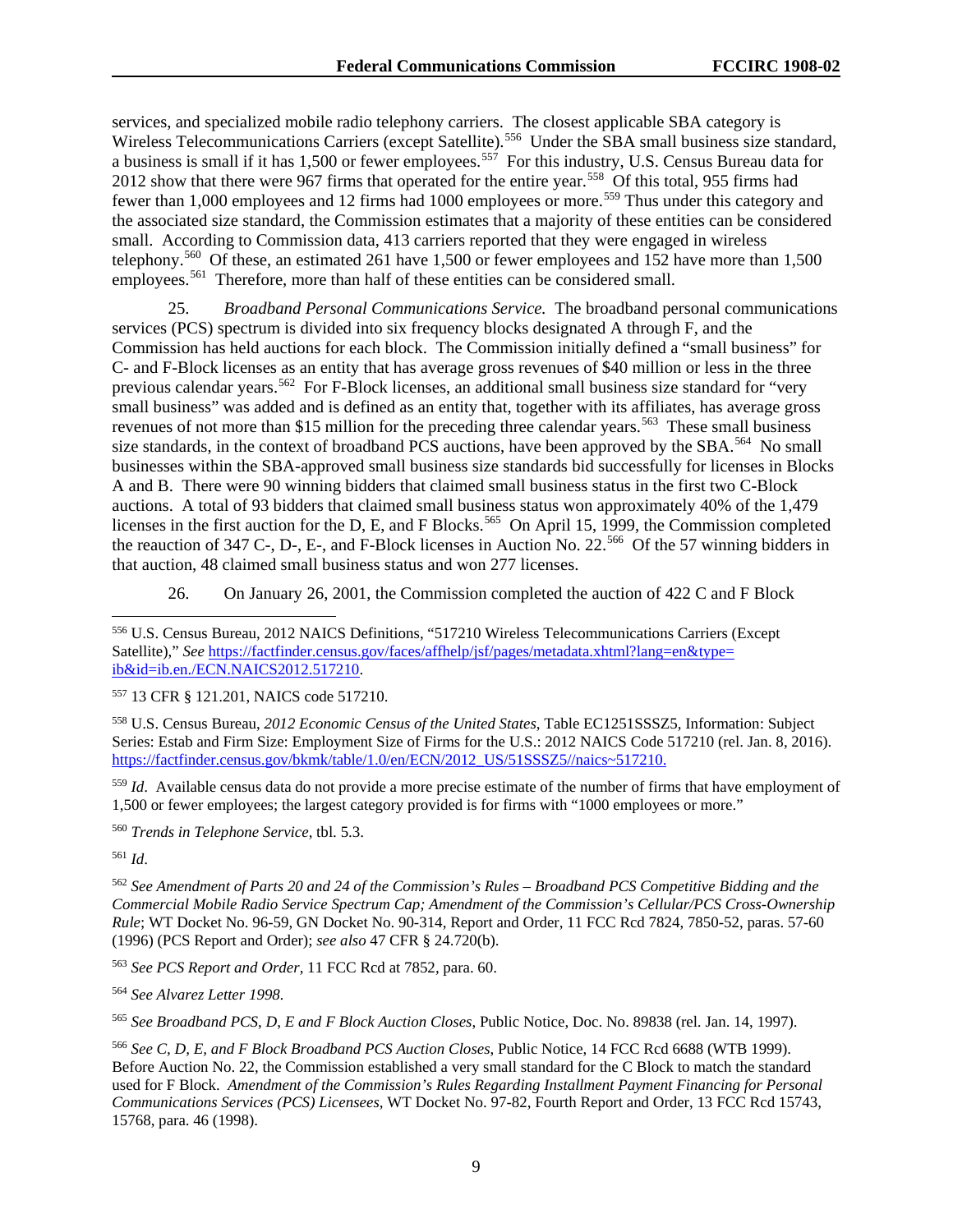Broadband PCS licenses in Auction No. 35. Of the 35 winning bidders in that auction, 29 claimed small business status.<sup>567</sup> Subsequent events concerning Auction 35, including judicial and agency determinations, resulted in a total of 163 C and F Block licenses being available for grant. On February 15, 2005, the Commission completed an auction of 242 C-, D-, E-, and F-Block licenses in Auction No. 58. Of the 24 winning bidders in that auction, 16 claimed small business status and won 156 licenses.<sup>568</sup> On May 21, 2007, the Commission completed an auction of 33 licenses in the A, C, and F Blocks in Auction No. 71.<sup>[569](#page-87-2)</sup> Of the 12 winning bidders in that auction, five claimed small business status and won 18 licenses.[570](#page-87-3) On August 20, 2008, the Commission completed the auction of 20 C-, D-, E-, and F-Block Broadband PCS licenses in Auction No. 78.<sup>[571](#page-87-4)</sup> Of the eight winning bidders for Broadband PCS licenses in that auction, six claimed small business status and won  $14$  licenses.<sup>[572](#page-87-5)</sup>

27. *Specialized Mobile Radio Licenses.* The Commission awards "small entity" bidding credits in auctions for Specialized Mobile Radio (SMR) geographic area licenses in the 800 MHz and 900 MHz bands to firms that had revenues of no more than \$15 million in each of the three previous calendar years.[573](#page-87-6) The Commission awards "very small entity" bidding credits to firms that had revenues of no more than \$3 million in each of the three previous calendar years.<sup>[574](#page-87-7)</sup> The SBA has approved these small business size standards for the 900 MHz Service.<sup>[575](#page-87-8)</sup> The Commission has held auctions for geographic area licenses in the 800 MHz and 900 MHz bands. The 900 MHz SMR auction began on December 5, 1995, and closed on April 15, 1996. Sixty bidders claiming that they qualified as small businesses under the \$15 million size standard won 263 geographic area licenses in the 900 MHz SMR band. The 800 MHz SMR auction for the upper 200 channels began on October 28, 1997, and was completed on December 8, 1997. Ten bidders claiming that they qualified as small businesses under the \$15 million size standard won 38 geographic area licenses for the upper 200 channels in the 800 MHz SMR band.<sup>576</sup> A second auction for the 800 MHz band was held on January 10, 2002 and closed on January 17, 2002 and included 23 BEA licenses. One bidder claiming small business status won five licenses.<sup>[577](#page-87-10)</sup>

28. The auction of the 1,053 800 MHz SMR geographic area licenses for the General Category channels was conducted in 2000. Eleven bidders won 108 geographic area licenses for the General Category channels in the 800 MHz SMR band and qualified as small businesses under the \$15

<span id="page-87-3"></span><sup>570</sup> *Id*.

<span id="page-87-5"></span><sup>572</sup> *Id.*

<span id="page-87-6"></span><sup>573</sup> 47 CFR § 90.814(b)(1).

<span id="page-87-7"></span><sup>574</sup> *Id*.

<span id="page-87-9"></span><sup>576</sup> *See* Correction to Public Notice DA 96-586, *FCC Announces Winning Bidders in the Auction of 1020 Licenses to Provide 900 MHz SMR in Major Trading Areas*, Public Notice, 18 FCC Rcd 18367 (WTB 1996).

<span id="page-87-0"></span> <sup>567</sup> *See C and F Block Broadband PCS Auction Closes; Winning Bidders Announced*, Public Notice, 16 FCC Rcd 2339 (2001).

<span id="page-87-1"></span><sup>568</sup> *See Broadband PCS Spectrum Auction Closes; Winning Bidders Announced for Auction No. 58*, Public Notice, 20 FCC Rcd 3703 (2005).

<span id="page-87-2"></span><sup>569</sup> *See Auction of Broadband PCS Spectrum Licenses Closes; Winning Bidders Announced for Auction No. 71*, Public Notice, 22 FCC Rcd 9247 (2007).

<span id="page-87-4"></span><sup>571</sup> *See Auction of AWS-1 and Broadband PCS Licenses Closes; Winning Bidders Announced for Auction 78*, Public Notice, 23 FCC Rcd 12749 (WTB 2008).

<span id="page-87-8"></span><sup>575</sup> *See* Letter from Aida Alvarez, Administrator, SBA, to Thomas Sugrue, Chief, Wireless Telecommunications Bureau, Federal Communications Commission (filed Aug. 10, 1999) (*Alvarez Letter 1999*).

<span id="page-87-10"></span><sup>577</sup> *See Multi-Radio Service Auction Closes, Public Notice*, 17 FCC Rcd 1446 (WTB 2002).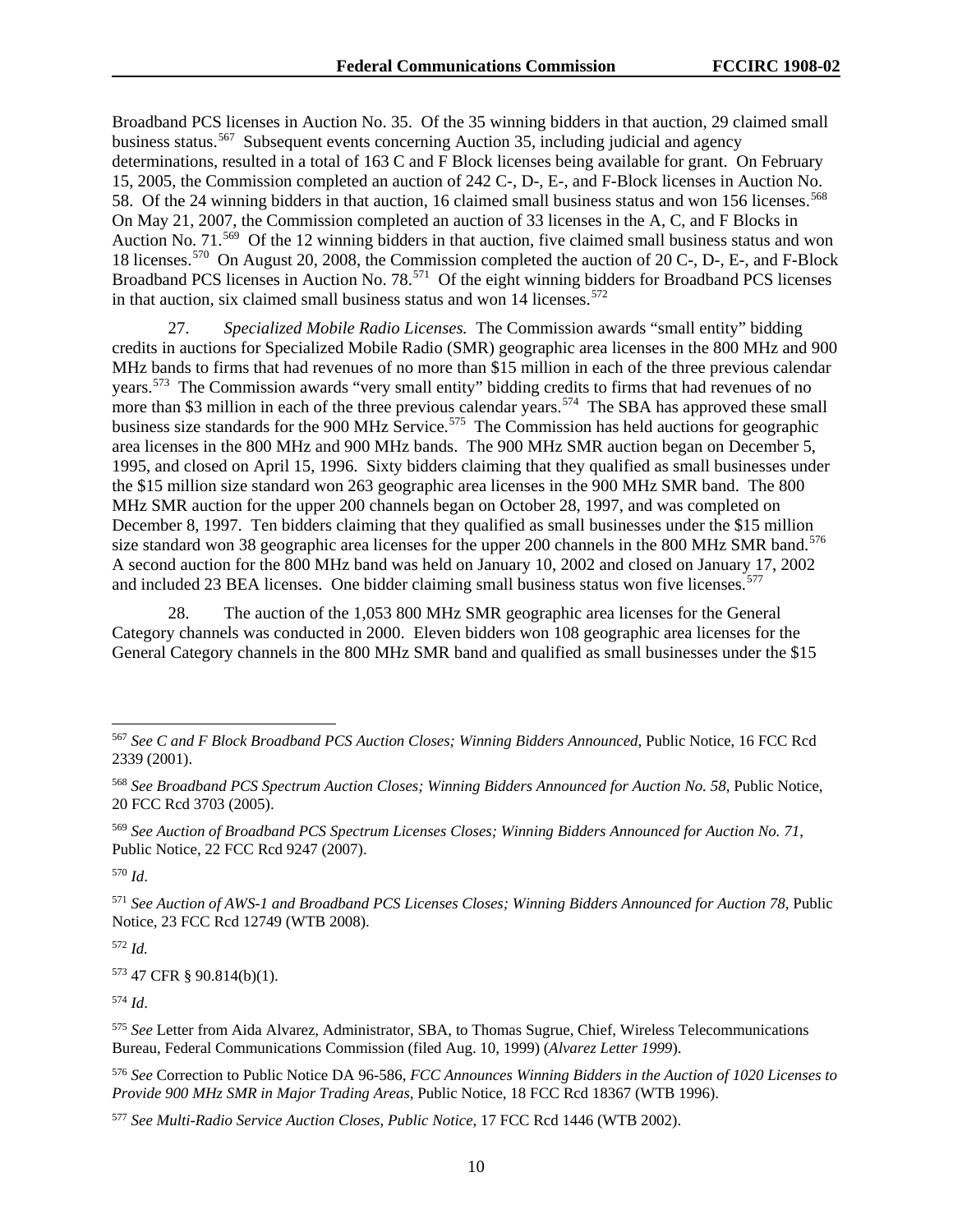million size standard.<sup>578</sup> In an auction completed in 2000, a total of 2,800 Economic Area licenses in the lower 80 channels of the 800 MHz SMR service were awarded.<sup>579</sup> Of the 22 winning bidders, 19 claimed small business status and won 129 licenses. Thus, combining all four auctions, 41 winning bidders for geographic licenses in the 800 MHz SMR band claimed status as small businesses.

29. In addition, there are numerous incumbent site-by-site SMR licenses and licensees with extended implementation authorizations in the 800 and 900 MHz bands. We do not know how many firms provide 800 MHz or 900 MHz geographic area SMR service pursuant to extended implementation authorizations, nor how many of these providers have annual revenues of no more than \$15 million. One firm has over \$15 million in revenues. In addition, we do not know how many of these firms have 1,500 or fewer employees, which is the SBA-determined size standard.<sup>[580](#page-88-2)</sup> We assume, for purposes of this analysis, that all of the remaining extended implementation authorizations are held by small entities, as defined by the SBA.

30. *Lower 700 MHz Band Licenses*. The Commission previously adopted criteria for defining three groups of small businesses for purposes of determining their eligibility for special provisions such as bidding credits.<sup>581</sup> The Commission defined a "small business" as an entity that, together with its affiliates and controlling principals, has average gross revenues not exceeding \$40 million for the preceding three years.<sup>[582](#page-88-4)</sup> A "very small business" is defined as an entity that, together with its affiliates and controlling principals, has average gross revenues that are not more than \$15 million for the preceding three years.<sup>[583](#page-88-5)</sup> Additionally, the lower 700 MHz Service had a third category of small business status for Metropolitan/Rural Service Area (MSA/RSA) licenses—"entrepreneur"—which is defined as an entity that, together with its affiliates and controlling principals, has average gross revenues that are not more than \$3 million for the preceding three years.<sup>[584](#page-88-6)</sup> The SBA approved these small size standards.<sup>[585](#page-88-7)</sup> An auction of 740 licenses (one license in each of the 734 MSAs/RSAs and one license in each of the six Economic Area Groupings (EAGs)) commenced on August 27, 2002, and closed on September 18, 2002. Of the 740 licenses available for auction, 484 licenses were won by 102 winning bidders. Seventy-two of the winning bidders claimed small business, very small business or entrepreneur status and won a total of 329 licenses.<sup>586</sup> A second auction commenced on May 28, 2003, closed on June 13, 2003, and included 256 licenses: 5 EAG licenses and 476 Cellular Market Area licenses.<sup>[587](#page-88-9)</sup> Seventeen winning bidders claimed small or very small business status and won 60 licenses, and nine winning bidders claimed entrepreneur status and won 154 licenses.<sup>588</sup> On July 26, 2005, the Commission completed an auction of 5 licenses in the Lower 700 MHz band (Auction No. 60). There were three winning bidders for five licenses. All three winning bidders claimed small business status.

<span id="page-88-3"></span><sup>581</sup> *See Reallocation and Service Rules for the 698*–*746 MHz Spectrum Band (Television Channels 52*–*59)*, GN Docket No. 01-74, Report and Order, 17 FCC Rcd 1022 (2002) (*Channels 52*–*59 Report and Order*).

<span id="page-88-4"></span><sup>582</sup> *See id.* at 1087-88, para. 172.

<span id="page-88-5"></span><sup>583</sup> *See id*.

<span id="page-88-9"></span><sup>587</sup> *See id.* 

<span id="page-88-10"></span><sup>588</sup> *See id.*

<span id="page-88-0"></span> <sup>578</sup> *See 800 MHz Specialized Mobile Radio (SMR) Service General Category (851–854 MHz) and Upper Band (861– 865 MHz) Auction Closes; Winning Bidders Announced*, Public Notice, 15 FCC Rcd 17162 (2000).

<span id="page-88-1"></span><sup>579</sup> *See 800 MHz SMR Service Lower 80 Channels Auction Closes; Winning Bidders Announced*, Public Notice, 16 FCC Rcd 1736 (2000).

<span id="page-88-2"></span><sup>580</sup> *See generally* 13 CFR § 121.201, NAICS code 517210.

<span id="page-88-6"></span><sup>584</sup> *See id.*, at 1088, para. 173.

<span id="page-88-7"></span><sup>585</sup> *See Alvarez Letter 1999*.

<span id="page-88-8"></span><sup>586</sup> *See Lower 700 MHz Band Auction Closes*, Public Notice, 17 FCC Rcd 17272 (WTB 2002).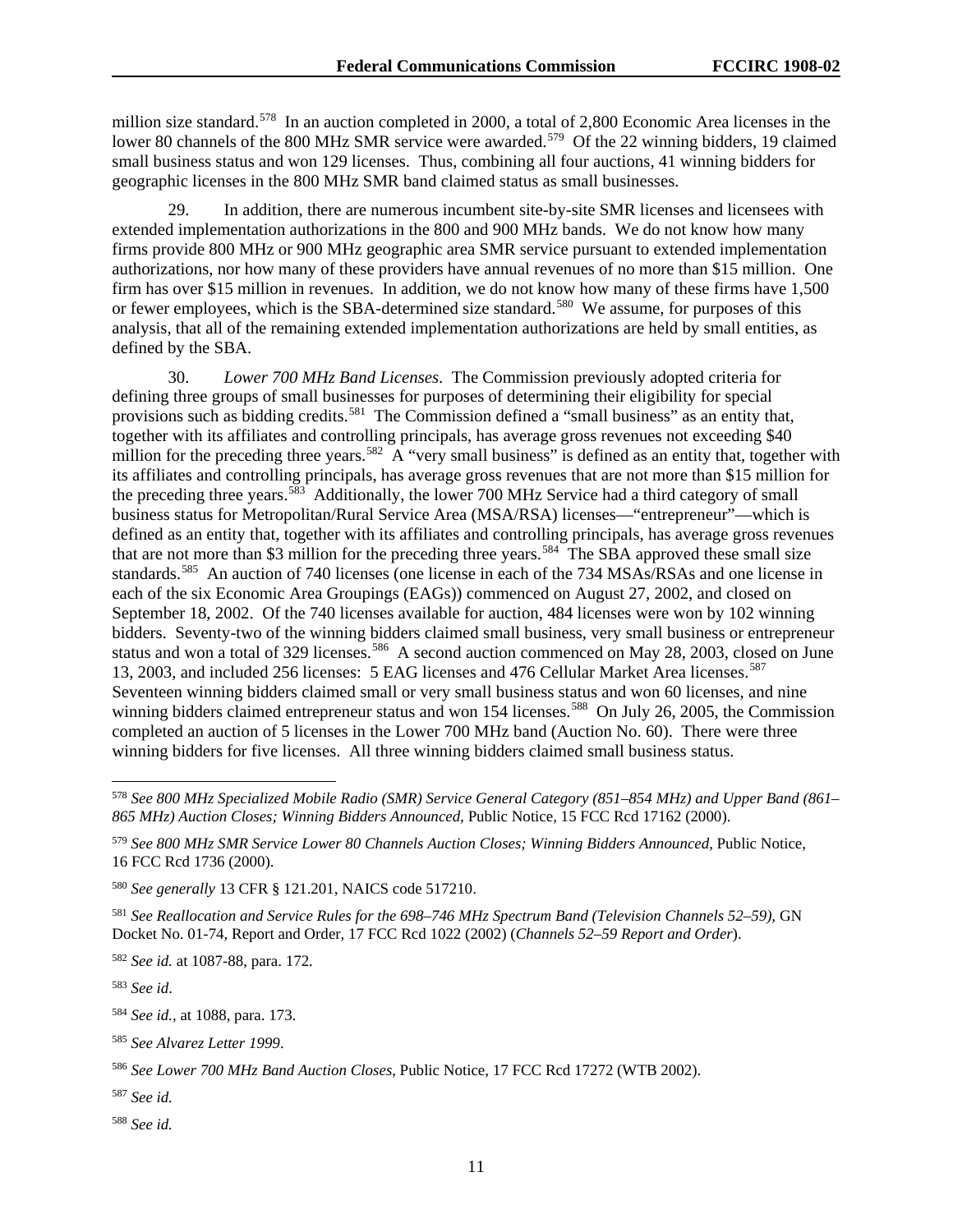31. In 2007, the Commission reexamined its rules governing the 700 MHz band in the *700*  MHz Second Report and Order.<sup>[589](#page-89-0)</sup> An auction of 700 MHz licenses commenced January 24, 2008 and closed on March 18, 2008, which included, 176 Economic Area licenses in the A Block, 734 Cellular Market Area licenses in the B Block, and 176 EA licenses in the E Block.<sup>590</sup> Twenty winning bidders, claiming small business status (those with attributable average annual gross revenues that exceed \$15 million and do not exceed \$40 million for the preceding three years) won 49 licenses. Thirty-three winning bidders claiming very small business status (those with attributable average annual gross revenues that do not exceed \$15 million for the preceding three years) won 325 licenses.

32. *Upper 700 MHz Band Licenses*. In the *700 MHz Second Report and Order*, the Commission revised its rules regarding Upper 700 MHz licenses.<sup>591</sup> On January 24, 2008, the Commission commenced Auction 73 in which several licenses in the Upper 700 MHz band were available for licensing: 12 Regional Economic Area Grouping licenses in the C Block, and one nationwide license in the D Block.<sup>[592](#page-89-3)</sup> The auction concluded on March 18, 2008, with 3 winning bidders claiming very small business status (those with attributable average annual gross revenues that do not exceed \$15 million for the preceding three years) and winning five licenses.

33. *700 MHz Guard Band Licensees*. In 2000, in the 700 MHz Guard Band Order, the Commission adopted size standards for "small businesses" and "very small businesses" for purposes of determining their eligibility for special provisions such as bidding credits and installment payments.<sup>[593](#page-89-4)</sup> A small business in this service is an entity that, together with its affiliates and controlling principals, has average gross revenues not exceeding \$40 million for the preceding three years.<sup>[594](#page-89-5)</sup> Additionally, a very small business is an entity that, together with its affiliates and controlling principals, has average gross revenues that are not more than \$15 million for the preceding three years.<sup>595</sup> SBA approval of these definitions is not required.<sup>[596](#page-89-7)</sup> An auction of 52 Major Economic Area licenses commenced on September 6, 2000, and closed on September 21, 2000.[597](#page-89-8) Of the 104 licenses auctioned, 96 licenses were sold to nine bidders. Five of these bidders were small businesses that won a total of 26 licenses. A second

<span id="page-89-1"></span><sup>590</sup> *See Auction of 700 MHz Band Licenses Closes*, Public Notice, 23 FCC Rcd 4572 (WTB 2008).

<span id="page-89-3"></span><sup>592</sup> *See Auction of 700 MHz Band Licenses Closes*, Public Notice, 23 FCC Rcd 4572 (WTB 2008).

<span id="page-89-4"></span><sup>593</sup> *See Service Rules for the 746–764 MHz Bands, and Revisions to Part 27 of the Commission's Rules*, WT Docket No. 99-168, Second Report and Order, 15 FCC Rcd 5299 (2000) (*746–764 MHz Band Second Report and Order*).

<span id="page-89-5"></span><sup>594</sup> *See id*. at 5343, para. 108.

<span id="page-89-6"></span><sup>595</sup> *See id*.

<span id="page-89-0"></span> <sup>589</sup> *Service Rules for the 698*–*746*, *<sup>747</sup>*–*762 and 777*–*792 MHz Band; Revision of the Commission's Rules to Ensure Compatibility with Enhanced 911 Emergency Calling Systems; Section 68.4(a) of the Commission's Rules Governing Hearing Aid-Compatible Telephones; Biennial Regulatory Review*—*Amendment of Parts 1*, *22*, *24*, *27*, *and 90 to Streamline and Harmonize Various Rules Affecting Wireless Radio Services; Former Nextel Communications*, *Inc. Upper 700 MHz Guard Band Licenses and Revisions to Part 27 of the Commission's Rules; Implementing a Nationwide*, *Broadband*, *Interoperable Public Safety Network in the 700 MHz Band; Development of Operational*, *Technical and Spectrum Requirements for Meeting Federal*, *State and Local Public Safety Communications Requirements Through the Year 2010; Declaratory Ruling on Reporting Requirement under Commission's Part 1 Anti-Collusion Rule*, WT Docket Nos. 07-166, 06-169, 06-150, 03-264, 96-86, PS Docket No. 06-229, CC Docket No. 94-102, Second Report and Order, 22 FCC Rcd 15289, 15359 n. 434 (2007) (*700 MHz Second Report and Order*).

<span id="page-89-2"></span><sup>591</sup> *700 MHz Second Report and Order*, 22 FCC Rcd 15289.

<span id="page-89-7"></span><sup>596</sup> *See id.* at 5343, para. 108 n.246 (for the 746–764 MHz and 776–794 MHz bands, the Commission is exempt from 15 U.S.C. § 632, which requires Federal agencies to obtain SBA approval before adopting small business size standards).

<span id="page-89-8"></span><sup>597</sup> *See 700 MHz Guard Bands Auction Closes: Winning Bidders Announced*, Public Notice, 15 FCC Rcd 18026 (WTB 2000).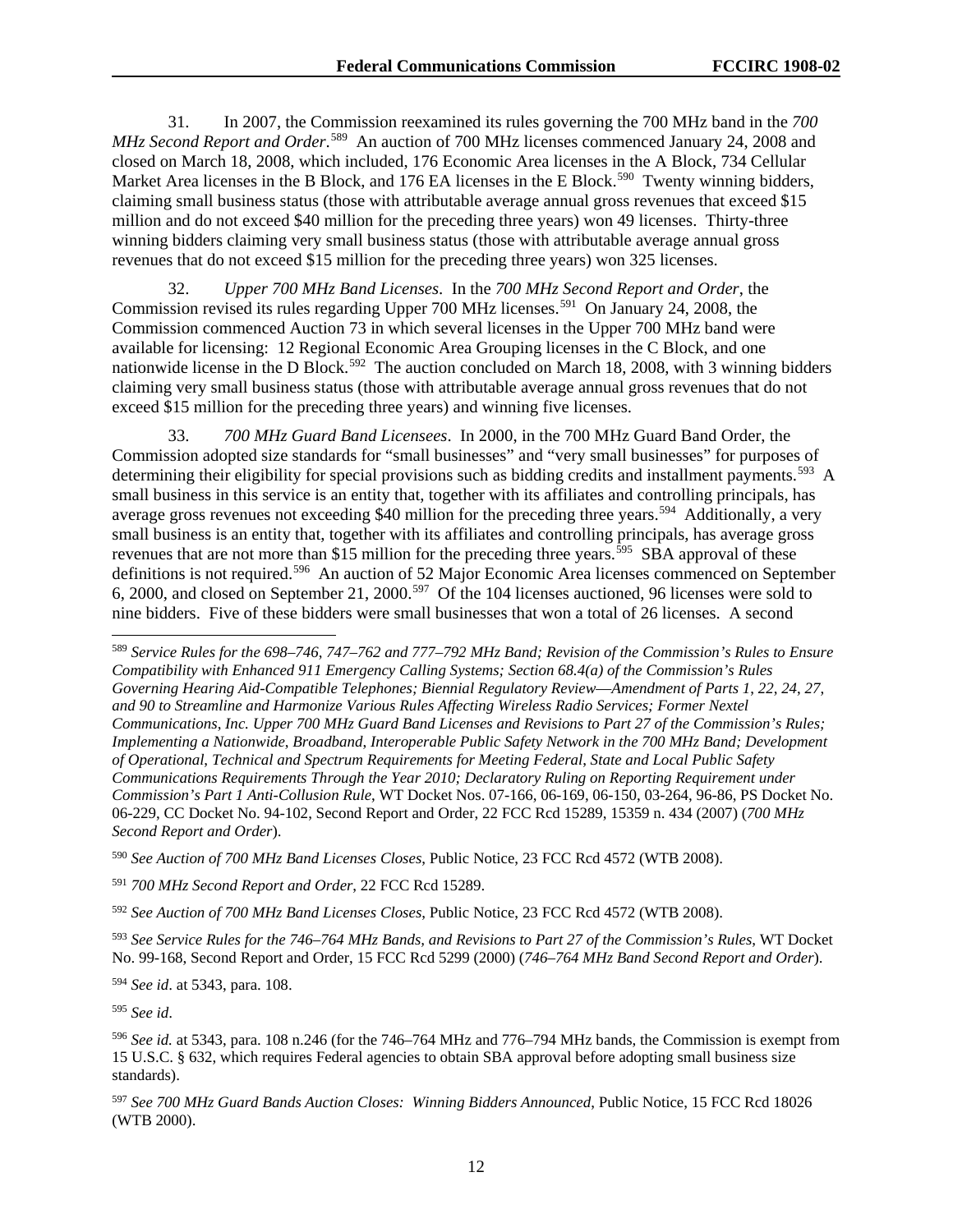auction of 700 MHz Guard Band licenses commenced on February 13, 2001 and closed on February 21, 2001. All eight of the licenses auctioned were sold to three bidders. One of these bidders was a small business that won a total of two licenses.<sup>[598](#page-90-0)</sup>

34. *Air-Ground Radiotelephone Service*. The Commission has previously used the SBA's small business size standard applicable to Wireless Telecommunications Carriers (except Satellite).<sup>[599](#page-90-1)</sup> The appropriate size standard under SBA rules is that such a business is small if it has 1,500 or fewer employees.<sup>[600](#page-90-2)</sup> For this industry, U.S. Census Bureau data for 2012 show that there were 967 firms that operated for the entire year. Of this total, 955 firms had fewer than 1,000 employees and 12 had employment of 1000 employees or more.<sup>601</sup> There are approximately 100 licensees in the Air-Ground Radiotelephone Service, and we estimate that almost all of them qualify as small entities under the SBA definition.

35. For purposes of assigning Air-Ground Radiotelephone Service licenses through competitive bidding, the Commission has defined "small business" as an entity that, together with controlling interests and affiliates, has average annual gross revenues for the preceding three years not exceeding \$40 million.<sup>[602](#page-90-4)</sup> A "very small business" is defined as an entity that, together with controlling interests and affiliates, has average annual gross revenues for the preceding three years not exceeding \$15 million.<sup>603</sup> The SBA approved these definitions.<sup>[604](#page-90-6)</sup> In May 2006, the Commission completed an auction of nationwide commercial Air-Ground Radiotelephone Service licenses in the 800 MHz band (Auction No. 65). On June 2, 2006, the auction closed with two winning bidders winning two Air-Ground Radiotelephone Services licenses. Neither of the winning bidders claimed small business status.

36. *Advanced Wireless Services (AWS) (1710–1755 MHz and 2110–2155 MHz bands (AWS-1); 1915–1920 MHz, 1995–2000 MHz, 2020–2025 MHz and 2175–2180 MHz bands (AWS-2); 2155–*  $2175$  MHz band (AWS-3)). For the AWS-1 bands,<sup>[605](#page-90-7)</sup> the Commission has defined a "small business" as an entity with average annual gross revenues for the preceding three years not exceeding \$40 million, and a "very small business" as an entity with average annual gross revenues for the preceding three years not exceeding \$15 million. For AWS-2 and AWS-3, although we do not know for certain which entities are likely to apply for these frequencies, we note that the AWS-1 bands are comparable to those used for cellular service and personal communications service. The Commission has not yet adopted size standards for the AWS-2 or AWS-3 bands but proposes to treat both AWS-2 and AWS-3 similarly to

<span id="page-90-2"></span><sup>600</sup> 13 CFR § 121.201, NAICS code 517210.

<span id="page-90-3"></span><sup>601</sup> *Id.* Available census data do not provide a more precise estimate of the number of firms that have employment of 1,500 or fewer employees; the largest category provided is for firms with "1000 employees or more."

<span id="page-90-4"></span><sup>602</sup> *Amendment of Part 22 of the Commission's Rules to Benefit the Consumers of Air-Ground Telecommunications Services*, *Biennial Regulatory Review—Amendment of Parts 1*, *22*, *and 90 of the Commission's Rules*, *Amendment of Parts 1 and 22 of the Commission's Rules to Adopt Competitive Bidding Rules for Commercial and General Aviation Air-Ground Radiotelephone Service*, Order on Reconsideration and Report and Order, 20 FCC Rcd 19663, paras. 28*-*42 (2005).

<span id="page-90-5"></span><sup>603</sup> *Id*.

<span id="page-90-6"></span><sup>604</sup> *See* Letter from Hector V. Barreto, Administrator, SBA, to Gary D. Michaels, Deputy Chief, Auctions and Spectrum Access Division, Wireless Telecommunications Bureau, Federal Communications Commission (filed Sept. 19, 2005).

<span id="page-90-7"></span><sup>605</sup> The service is defined in section 90.1301 *et seq*. of the Commission's Rules, 47 CFR § 90.1301 *et seq*.

<span id="page-90-0"></span> <sup>598</sup> *See 700 MHz Guard Bands Auction Closes: Winning Bidders Announced*, Public Notice, 16 FCC Rcd 4590 (WTB 2001).

<span id="page-90-1"></span><sup>599</sup> U.S. Census Bureau, 2012 NAICS Definitions, "517210 Wireless Telecommunications Carriers (Except Satellite)," *See* [https://factfinder.census.gov/faces/affhelp/jsf/pages/metadata.xhtml?lang=en&type=](https://factfinder.census.gov/faces/affhelp/jsf/pages/metadata.xhtml?lang=en&type=ib&id=ib.en./ECN.NAICS2012.517210) [ib&id=ib.en./ECN.NAICS2012.517210.](https://factfinder.census.gov/faces/affhelp/jsf/pages/metadata.xhtml?lang=en&type=ib&id=ib.en./ECN.NAICS2012.517210)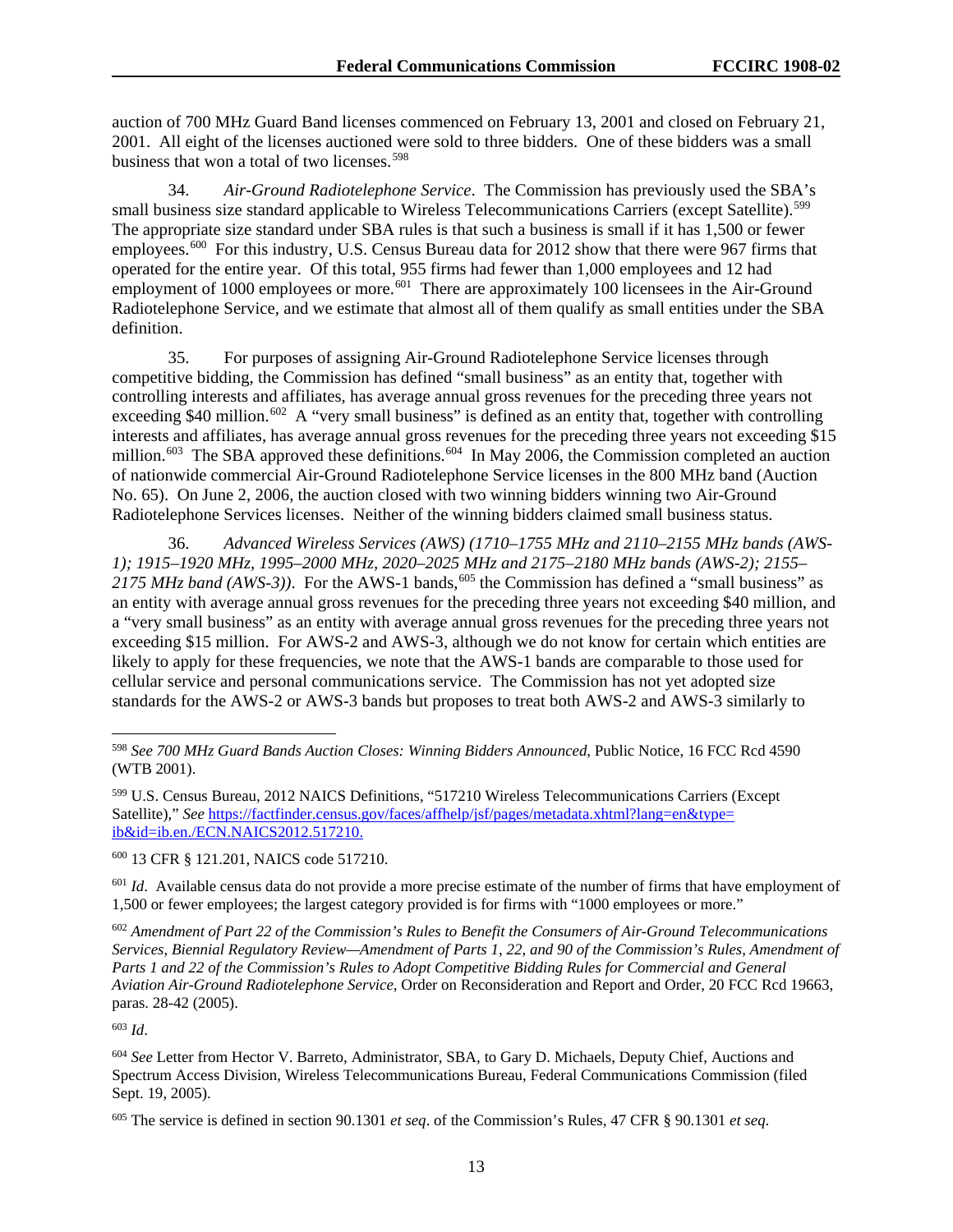broadband PCS service and AWS-1 service due to the comparable capital requirements and other factors, such as issues involved in relocating incumbents and developing markets, technologies, and services.<sup>[606](#page-91-0)</sup>

37. *3650–3700 MHz band*. In March 2005, the Commission released a *Report and Order and Memorandum Opinion and Order* that provides for nationwide, non-exclusive licensing of terrestrial operations, utilizing contention-based technologies, in the 3650 MHz band (i.e., 3650–3700 MHz).<sup>[607](#page-91-1)</sup> As of April 2010, more than 1270 licenses have been granted and more than 7433 sites have been registered. The Commission has not developed a definition of small entities applicable to 3650–3700 MHz band nationwide, non-exclusive licensees. However, we estimate that the majority of these licensees are Internet Access Service Providers (ISPs) and that most of those licensees are small businesses.

38. *Fixed Microwave Services*. Microwave services include common carrier,<sup>[608](#page-91-2)</sup> privateoperational fixed,[609](#page-91-3) and broadcast auxiliary radio services.[610](#page-91-4) They also include the Local Multipoint Distribution Service (LMDS), <sup>[611](#page-91-5)</sup> the Digital Electronic Message Service (DEMS), <sup>[612](#page-91-6)</sup> and the 24 GHz Service,<sup>[613](#page-91-7)</sup> where licensees can choose between common carrier and non-common carrier status.<sup>[614](#page-91-8)</sup> At present, there are approximately 36,708 common carrier fixed licensees and 59,291 private operationalfixed licensees and broadcast auxiliary radio licensees in the microwave services. There are approximately 135 LMDS licensees, three DEMS licensees, and three 24 GHz licensees. The Commission has not yet defined a small business with respect to microwave services. The closest applicable SBA category is Wireless Telecommunications Carriers (except Satellite)<sup>[615](#page-91-9)</sup> and the appropriate size standard for this category under SBA rules is that such a business is small if it has 1,500 or fewer employees.<sup>616</sup> For this industry, U.S. Census Bureau data for 2012 show that there were 967

<span id="page-91-1"></span><sup>607</sup> *Wireless Operations in the 3650-3700 MHz Band Rules for Wireless Broadband*, ET Docket No. 04-151, Report and Order and Memorandum Opinion and Order, 20 FCC Rcd 6502, 6530, ¶ 75 (2005) (*3650-3700 MHz Band R&O*).

<span id="page-91-2"></span><sup>608</sup> *See* 47 CFR Part 101, Subparts C and I.

<span id="page-91-3"></span><sup>609</sup> *See* 47 CFR Part 101, Subparts C and H.

<span id="page-91-7"></span><sup>613</sup> *See id*.

<span id="page-91-0"></span> <sup>606</sup> *See Service Rules for Advanced Wireless Services in the 1.7 GHz and 2.1 GHz Bands*, WT Docket No. 02-353, Report and Order, 18 FCC Rcd 25162, Appx. B (2003), *modified by Service Rules for Advanced Wireless Services in the 1.7 GHz and 2.1 GHz Bands*, WT Docket No. 02-353, Order on Reconsideration, 20 FCC Rcd 14058, Appx. C (2005); *Service Rules for Advanced Wireless Services in the 1915–1920 MHz*, *1995–2000 MHz*, *2020–2025 MHz and 2175–2180 MHz Bands; Service Rules for Advanced Wireless Services in the 1.7 GHz and 2.1 GHz Bands*, WT Docket Nos. 04-356, 02-353, Notice of Proposed Rulemaking, 19 FCC Rcd 19263, Appx. B (2005); *Service Rules for Advanced Wireless Services in the 2155–2175 MHz Band*, WT Docket No. 07-195, Notice of Proposed Rulemaking, 22 FCC Rcd 17035, Appx. (2007).

<span id="page-91-4"></span><sup>610</sup> Auxiliary Microwave Service is governed by Part 74 of Title 47 of the Commission's Rules. *See* 47 CFR Part 74. Available to licensees of broadcast stations and to broadcast and cable network entities, broadcast auxiliary microwave stations are used for relaying broadcast television signals from the studio to the transmitter, or between two points such as a main studio and an auxiliary studio. The service also includes mobile TV pickups, which relay signals from a remote location back to the studio.

<span id="page-91-5"></span><sup>611</sup> *See* 47 CFR Part 101, Subpart L.

<span id="page-91-6"></span><sup>612</sup> *See* 47 CFR Part 101, Subpart G.

<span id="page-91-8"></span><sup>614</sup> *See* 47 CFR §§ 101.533, 101.1017.

<span id="page-91-9"></span><sup>615</sup> U.S. Census Bureau, 2012 NAICS Definitions, "517210 Wireless Telecommunications Carriers (Except Satellite)," *See* [https://factfinder.census.gov/faces/affhelp/jsf/pages/metadata.xhtml?lang=en&type=](https://factfinder.census.gov/faces/affhelp/jsf/pages/metadata.xhtml?lang=en&type=ib&id=ib.en./ECN.NAICS2012.517210) [ib&id=ib.en./ECN.NAICS2012.517210.](https://factfinder.census.gov/faces/affhelp/jsf/pages/metadata.xhtml?lang=en&type=ib&id=ib.en./ECN.NAICS2012.517210)

<span id="page-91-10"></span><sup>616</sup> *See* 13 CFR § 121.201, NAICS code 517210.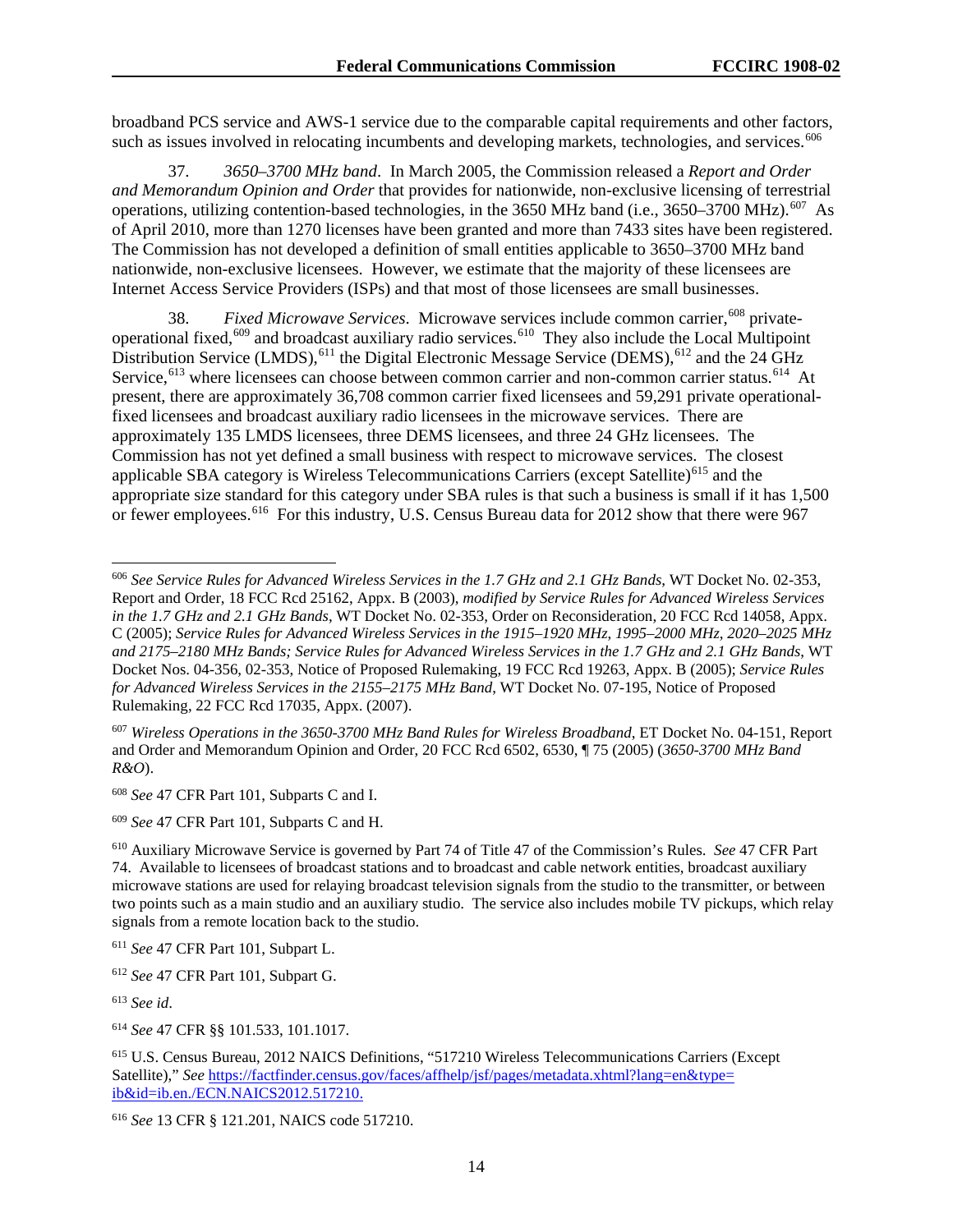firms that operated for the entire year.<sup>[617](#page-92-0)</sup> Of this total, 955 firms had fewer than 1,000 employees and 12 had employment of 1000 employees or more.<sup>[618](#page-92-1)</sup> Thus under this SBA category and the associated size standard, the Commission estimates that a majority of fixed microwave service licensees can be considered small.

39. The Commission does not have data specifying the number of these licensees that have more than 1,500 employees, and thus is unable at this time to estimate with greater precision the number of fixed microwave service licensees that would qualify as small business concerns under the SBA's small business size standard. Consequently, the Commission estimates that there are up to 36,708 common carrier fixed licensees and up to 59,291 private operational-fixed licensees and broadcast auxiliary radio licensees in the microwave services that may be small and may be affected by the rules and policies adopted herein. We note, however, that the common carrier microwave fixed licensee category does includes some large entities.

40. The Commission does not have data specifying the number of these licensees that have more than 1,500 employees, and thus is unable at this time to estimate with greater precision the number of fixed microwave service licensees that would qualify as small business concerns under the SBA's small business size standard. Consequently, the Commission estimates that there are up to 36,708 common carrier fixed licensees and up to 59,291 private operational-fixed licensees and broadcast auxiliary radio licensees in the microwave services that may be small and may be affected by the rules and policies adopted herein. We note, however, that the common carrier microwave fixed licensee category does include some large entities.

41. *Broadband Radio Service and Educational Broadband Service.* Broadband Radio Service systems, previously referred to as Multipoint Distribution Service (MDS) and Multichannel Multipoint Distribution Service (MMDS) systems, and "wireless cable," transmit video programming to subscribers and provide two-way high speed data operations using the microwave frequencies of the Broadband Radio Service (BRS) and Educational Broadband Service (EBS) (previously referred to as the Instructional Television Fixed Service (ITFS)).<sup>619</sup> In connection with the 1996 BRS auction, the Commission established a small business size standard as an entity that had annual average gross revenues of no more than \$40 million in the previous three calendar years.<sup>[620](#page-92-3)</sup> The BRS auctions resulted in 67 successful bidders obtaining licensing opportunities for 493 Basic Trading Areas (BTAs). Of the 67 auction winners, 61 met the definition of a small business. BRS also includes licensees of stations authorized prior to the auction. At this time, we estimate that of the 61 small business BRS auction winners, 48 remain small business licensees. In addition to the 48 small businesses that hold BTA authorizations, there are approximately 392 incumbent BRS licensees that are considered small entities.<sup>[621](#page-92-4)</sup> After adding the number of small business auction licensees to the number of incumbent licensees not

<span id="page-92-0"></span> <sup>617</sup> U.S. Census Bureau, *<sup>2012</sup> Economic Census of the United States*, Table EC1251SSSZ5, Information: Subject Series, "Estab and Firm Size: Employment Size of Firms for the U.S.: 2012 NAICS Code 517210" (rel. Jan. 8, 2016). [https://factfinder.census.gov/bkmk/table/1.0/en/ECN/2012\\_US/51SSSZ5//naics~517210.](https://factfinder.census.gov/bkmk/table/1.0/en/ECN/2012_US/51SSSZ5/naics%7E517210)

<span id="page-92-1"></span><sup>618</sup> *Id*. Available census data do not provide a more precise estimate of the number of firms that have employment of 1,500 or fewer employees; the largest category provided is for firms with "1000 employees or more."

<span id="page-92-2"></span><sup>619</sup> *Amendment of Parts 21 and 74 of the Commission's Rules with Regard to Filing Procedures in the Multipoint Distribution Service and in the Instructional Television Fixed Service and Implementation of Section 309(j) of the Communications Act—Competitive Bidding*, MM Docket No. 94-131, PP Docket No. 93-253, Report and Order, 10 FCC Rcd 9589, 9593, para. 7 (1995).

<span id="page-92-3"></span><sup>620</sup> 47 CFR § 21.961(b)(1).

<span id="page-92-4"></span> $621$  47 U.S.C. § 309(j). Hundreds of stations were licensed to incumbent MDS licensees prior to implementation of Section 309(j) of the Communications Act of 1934, 47 U.S.C. § 309(j). For these pre-auction licenses, the applicable standard is SBA's small business size standard of 1500 or fewer employees.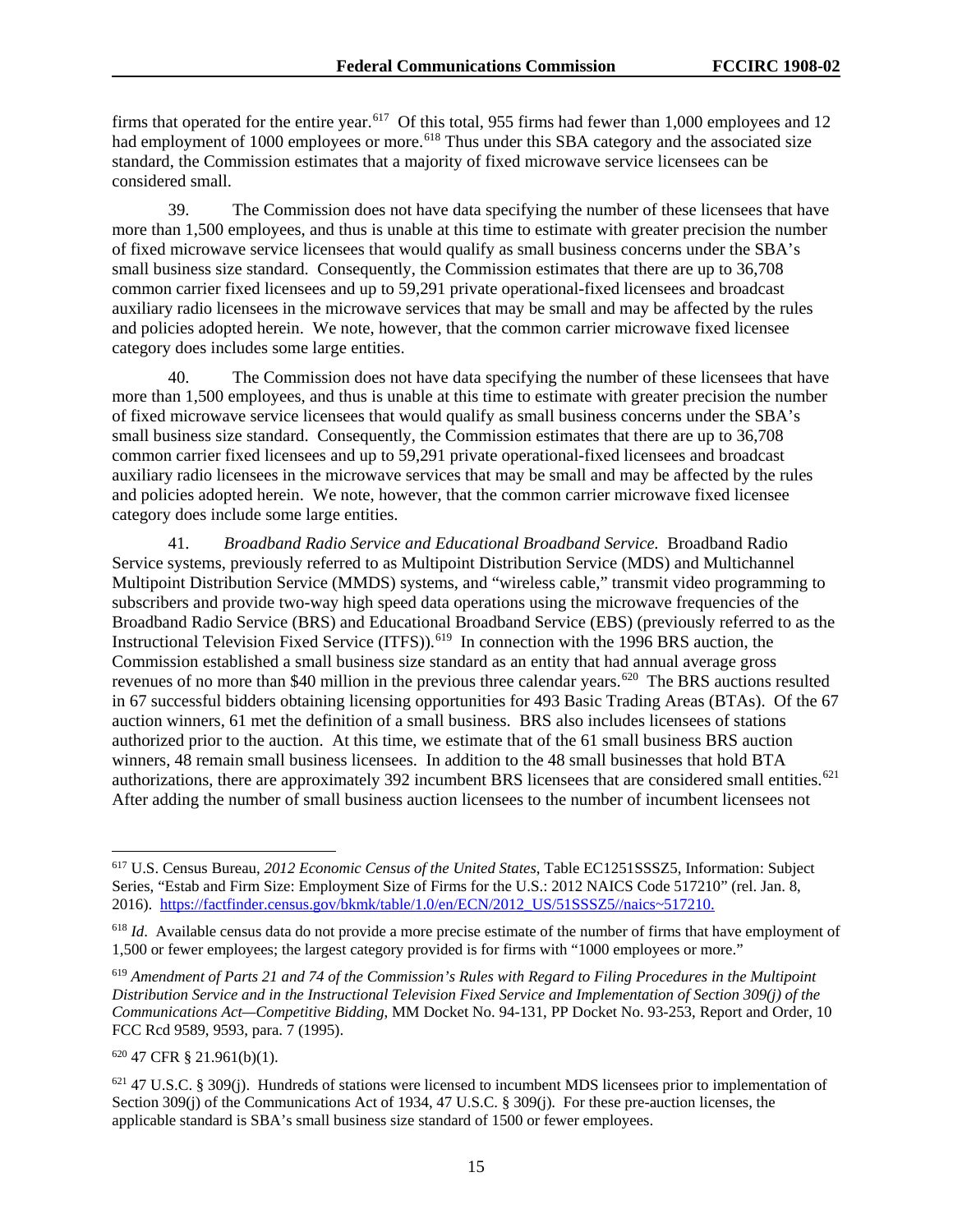already counted, we find that there are currently approximately 440 BRS licensees that are defined as small businesses under either the SBA or the Commission's rules.

42. In 2009, the Commission conducted Auction 86, the sale of 78 licenses in the BRS areas.<sup>[622](#page-93-0)</sup> The Commission offered three levels of bidding credits: (i) a bidder with attributed average annual gross revenues that exceed \$15 million and do not exceed \$40 million for the preceding three years (small business) received a 15% discount on its winning bid; (ii) a bidder with attributed average annual gross revenues that exceed \$3 million and do not exceed \$15 million for the preceding three years (very small business) received a 25% discount on its winning bid; and (iii) a bidder with attributed average annual gross revenues that do not exceed \$3 million for the preceding three years (entrepreneur) received a 35% discount on its winning bid.<sup>[623](#page-93-1)</sup> Auction 86 concluded in 2009 with the sale of 61 licenses.<sup>624</sup> Of the ten winning bidders, two bidders that claimed small business status won 4 licenses; one bidder that claimed very small business status won three licenses; and two bidders that claimed entrepreneur status won six licenses.

43. In addition, the SBA's Cable Television Distribution Services small business size standard is applicable to EBS. There are presently 2,436 EBS licensees. All but 100 of these licenses are held by educational institutions. Educational institutions are included in this analysis as small entities.<sup>[625](#page-93-3)</sup> Thus, we estimate that at least 2,336 licensees are small businesses. Since 2007, Cable Television Distribution Services have been defined within the broad economic census category of Wired Telecommunications Carriers; that category is defined as follows: "This industry comprises establishments primarily engaged in operating and/or providing access to transmission facilities and infrastructure that they own and/or lease for the transmission of voice, data, text, sound, and video using wired telecommunications networks. Transmission facilities may be based on a single technology or a combination of technologies."[626](#page-93-4) The SBA has developed a small business size standard for this category, which is: all such firms having 1,500 or fewer employees. To gauge small business prevalence for these cable services we must, however, use the most current census data that are based on the previous category of Cable and Other Program Distribution and its associated size standard; that size standard was: all such firms having \$13.5 million or less in annual receipts.<sup>[627](#page-93-5)</sup> U.S. Census data for 2012 show that there were 3,117 firms that operated that year.<sup>[628](#page-93-6)</sup> Of this total, 3,083 operated with fewer than 1,000 employees.<sup>[629](#page-93-7)</sup> Thus, the majority of these firms can be considered small.

<span id="page-93-5"></span><sup>627</sup> 13 CFR § 121.201, NAICS code 517110.

<span id="page-93-0"></span> <sup>622</sup> Auction of Broadband Radio Service (BRS) Licenses, Scheduled for October 27, 2009, Notice and Filing Requirements, Minimum Opening Bids, Upfront Payments, and Other Procedures for Auction 86, AU Docket No. 09-56, *Public Notice*, 24 FCC Rcd 8277 (2009).

<span id="page-93-1"></span><sup>623</sup> *Id.* at 8296 para. 73.

<span id="page-93-2"></span><sup>624</sup> Auction of Broadband Radio Service Licenses Closes, Winning Bidders Announced for Auction 86, Down Payments Due November 23, 2009, Final Payments Due December 8, 2009, Ten-Day Petition to Deny Period, *Public Notice*, 24 FCC Rcd 13572 (2009).

<span id="page-93-3"></span> $625$  The term "small entity" within SBREFA applies to small organizations (nonprofits) and to small governmental jurisdictions (cities, counties, towns, townships, villages, school districts, and special districts with populations of less than 50,000). 5 U.S.C. §§ 601(4)-(6). We do not collect annual revenue data on EBS licensees.

<span id="page-93-4"></span><sup>626</sup> U.S. Census Bureau, 2012 NAICS Definitions, "517110 Wired Telecommunications Carriers," (partial definition), http://www.census.gov/cgi-bin/sssd/naics/naicsrch?code=517110&search=2012.

<span id="page-93-7"></span><span id="page-93-6"></span><sup>628</sup> *See* U.S. Census Bureau, *2012 Economic Census of the United States,* Table No. EC1251SSSZ5, *Information: Subject Series - Estab & Firm Size: Employment Size of Firms: 2012* (517110 Wired Telecommunications Carriers), [https://factfinder.census.gov/bkmk/table/1.0/en/ECN/2012\\_US/51SSSZ5//naics~517110.](https://factfinder.census.gov/faces/tableservices/jsf/pages/productview.xhtml?src=bkmk)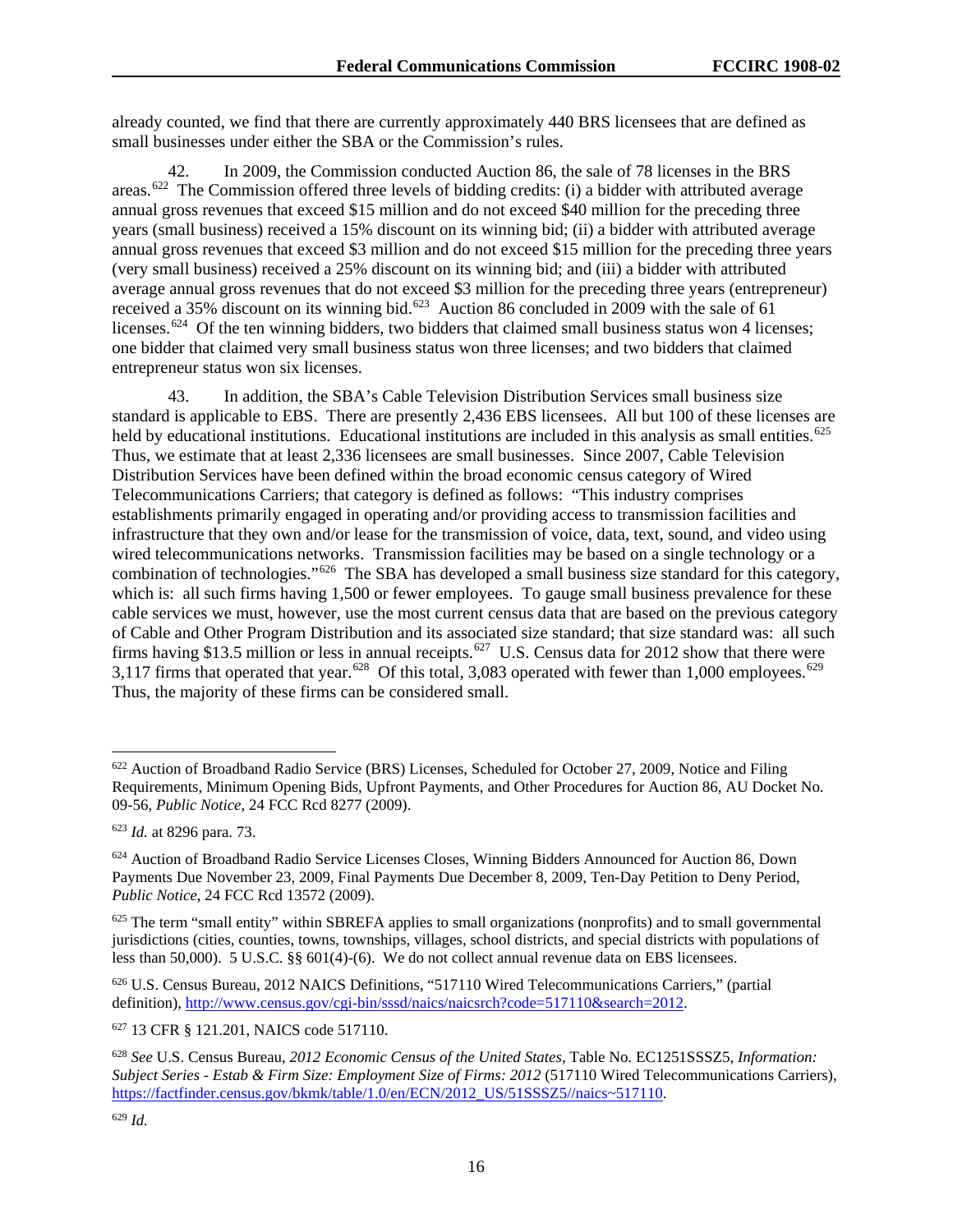# **5. Satellite Service Providers**

44. *Satellite Telecommunications Providers.* This category comprises firms "primarily engaged in providing telecommunications services to other establishments in the telecommunications and broadcasting industries by forwarding and receiving communications signals via a system of satellites or reselling satellite telecommunications."[630](#page-94-0) Satellite telecommunications service providers include satellite and earth station operators. The category has a small business size standard of \$32.5 million or less in average annual receipts, under SBA rules.<sup>631</sup> For this category, U.S. Census Bureau data for 2012 show that there were a total of 333 firms that operated for the entire year.<sup>[632](#page-94-2)</sup> Of this total, 299 firms had annual receipts of less than \$25 million.<sup>633</sup> Consequently, we estimate that the majority of satellite telecommunications providers are small entities.

45. *All Other Telecommunications.* The **"**All Other Telecommunications" category is comprised of establishments that are primarily engaged in providing specialized telecommunications services, such as satellite tracking, communications telemetry, and radar station operation.<sup>[634](#page-94-4)</sup> This industry also includes establishments primarily engaged in providing satellite terminal stations and associated facilities connected with one or more terrestrial systems and capable of transmitting telecommunications to, and receiving telecommunications from, satellite systems.<sup>635</sup> Establishments providing Internet services or voice over Internet protocol (VoIP) services via client-supplied telecommunications connections are also included in this industry.[636](#page-94-6) The SBA has developed a small business size standard for "All Other Telecommunications," which consists of all such firms with gross annual receipts of \$32.5 million or less.<sup>[637](#page-94-7)</sup> For this category, U.S. Census Bureau data for 2012 show that there were 1,442 firms that operated for the entire year.[638](#page-94-8) Of these firms, a total of 1,400 had gross annual receipts of less than  $\hat{25}$  million.<sup>639</sup> Consequently, a majority of "All Other Telecommunications" firms potentially affected by our action can be considered small.

# **6. Cable Service Providers**

46. Because section 706 requires us to monitor the deployment of broadband using any technology, we anticipate that some broadband service providers may not provide telephone service. Accordingly, we describe below other types of firms that may provide broadband services, including cable companies, MDS providers, and utilities, among others.

47. *Cable and Other Subscription Programming.* This industry comprises establishments

<span id="page-94-1"></span><sup>631</sup> 13 CFR § 121.201, NAICS code 517410.

<span id="page-94-2"></span><sup>632</sup> U.S. Census Bureau, *2012 Economic Census of the United States*, Table EC1251SSSZ4, Information: Subject Series - Estab and Firm Size: Receipts Size of Firms for the United States: 2012, NAICS code 517410 [https://factfinder.census.gov/bkmk/table/1.0/en/ECN/2012\\_US/51SSSZ4//naics~517410.](https://factfinder.census.gov/bkmk/table/1.0/en/ECN/2012_US/51SSSZ4/naics%7E517410)

<span id="page-94-3"></span><sup>633</sup> *Id*.

<span id="page-94-4"></span><sup>634</sup> *See* U.S. Census Bureau, 2017 NAICS Definitions, NAICS Code "517919 All Other Telecommunications", <https://www.census.gov/cgi-bin/sssd/naics/naicsrch?input=517919&search=2017+NAICS+Search&search=2017>

<span id="page-94-5"></span><sup>635</sup> *Id*.

<span id="page-94-6"></span><sup>636</sup> *Id*.

<span id="page-94-7"></span><sup>637</sup> 13 CFR § 121.201; NAICS Code 517919.

<span id="page-94-8"></span><sup>638</sup> U.S. Census Bureau, *2012 Economic Census of the United States*, Table EC1251SSSZ4, Information: Subject Series - Estab and Firm Size: Receipts Size of Firms for the United States: 2012, NAICS code 517919, [https://factfinder.census.gov/bkmk/table/1.0/en/ECN/2012\\_US/51SSSZ4//naics~517919.](https://factfinder.census.gov/bkmk/table/1.0/en/ECN/2012_US/51SSSZ4/naics%7E517919)

<span id="page-94-9"></span><sup>639</sup> *Id.*

<span id="page-94-0"></span> <sup>630</sup> U.S. Census Bureau, *2012*2017 NAICS Definitions, "517410 Satellite Telecommunications"; <http://www.census.gov/naics/2007/def/ND517410.HTM>[.https://www.census.gov/cgi](https://www.census.gov/cgi-bin/sssd/naics/naicsrch?input=517410&search=2017+NAICS+Search&search=2017)[bin/sssd/naics/naicsrch?input=517410&search=2017+NAICS+Search&search=2017.](https://www.census.gov/cgi-bin/sssd/naics/naicsrch?input=517410&search=2017+NAICS+Search&search=2017)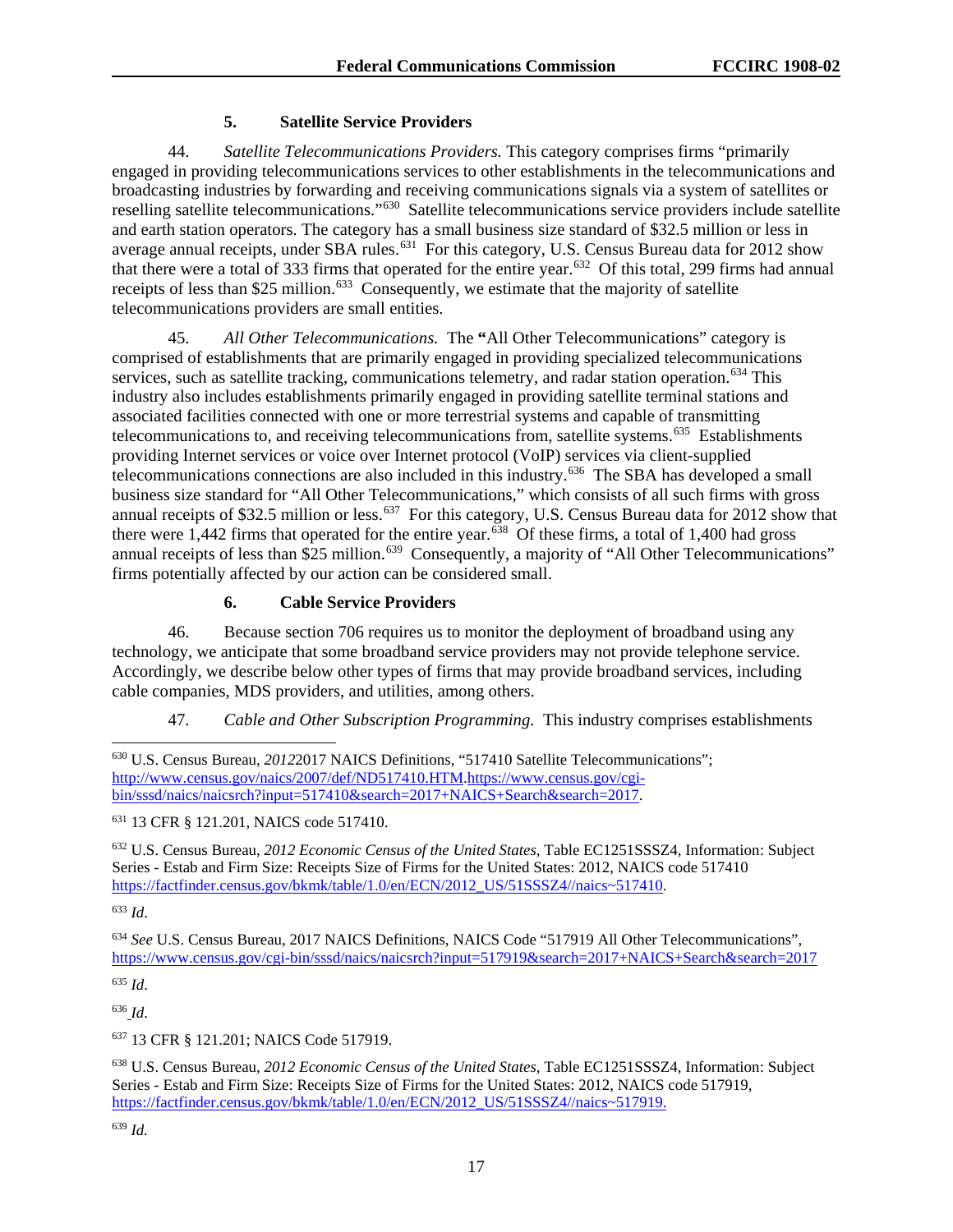primarily engaged in operating studios and facilities for the broadcasting of programs on a subscription or fee basis. The broadcast programming is typically narrowcast in nature (e.g., limited format, such as news, sports, education, or youth-oriented). These establishments produce programming in their own facilities or acquire programming from external sources. The programming material is usually delivered to a third party, such as cable systems or direct-to-home satellite systems, for transmission to viewers.<sup>640</sup> The SBA size standard for this industry establishes as small, any company in this category which has annual receipts of \$38.5 million or less.<sup>[641](#page-95-1)</sup> According to 2012 U.S. Census Bureau data, 367 firms operated for the entire year.<sup>[642](#page-95-2)</sup> Of that number, 319 operated with annual receipts of less than \$25 million a year and 48 firms operated with annual receipts of \$25 million or more.<sup>643</sup> Based on this data, the Commission estimates that the majority of firms operating in this industry are small.

48. *Cable Companies and Systems (Rate Regulation).* The Commission has developed its own small business size standards for the purpose of cable rate regulation. Under the Commission's rules, a "small cable company" is one serving 400,000 or fewer subscribers nationwide.<sup>644</sup> Industry data indicate that there are currently 4,600 active cable systems in the United States.<sup>645</sup> Of this total, all but nine cable operators nationwide are small under the 400,000-subscriber size standard.<sup>[646](#page-95-6)</sup> In addition, under the Commission's rate regulation rules, a "small system" is a cable system serving 15,000 or fewer subscribers.<sup>[647](#page-95-7)</sup> Current Commission records show 4,600 cable systems nationwide.<sup>648</sup> Of this total, 3,900 cable systems have fewer than 15,000 subscribers, and 700 systems have 15,000 or more subscribers, based on the same records.<sup>[649](#page-95-9)</sup> Thus, under this standard as well, we estimate that most cable systems are small entities.

49. *Cable System Operators (Telecom Act Standard).* The Communications Act of 1934, as amended also contains a size standard for small cable system operators, which is "a cable operator that, directly or through an affiliate, serves in the aggregate fewer than one% of all subscribers in the United States and is not affiliated with any entity or entities whose gross annual revenues in the aggregate exceed \$250,000,000."<sup>[650](#page-95-10)</sup> There are approximately 52,403,705 cable video subscribers in the United States today.[651](#page-95-11) Accordingly, an operator serving fewer than 524,037 subscribers shall be deemed a small operator if its annual revenues, when combined with the total annual revenues of all its affiliates, do not

<span id="page-95-1"></span><sup>641</sup> *See* 13 C.F.R. 121.201, NAICS Code 515210.

<span id="page-95-2"></span><sup>642</sup> *See* U.S. Census Bureau, *2012 Economic Census of the United States*, Table EC1251SSSZ4, Information: Subject Series - Estab & Firm Size: Receipts Size of Firms for the U.S.: 2012, NAICS Code 515210, https://factfinder.census.gov/bkmk/table/1.0/en/ECN/2012\_US/51SSSZ4//naics~515210.

<span id="page-95-3"></span><sup>643</sup> *Id*. Available census data do not provide a more precise estimate of the number of firms that have receipts of \$38.5 million or less.

<span id="page-95-4"></span><sup>644</sup> 47 CFR § 76.901(e).

<span id="page-95-5"></span><sup>645</sup> The number of active, registered cable systems comes from the Commission's Cable Operations and Licensing System (COALS) database on August 15, 2015. *See* FCC, *Cable Operations and Licensing System (COALS)*, [www.fcc.gov/coals](https://fccoffice-my.sharepoint.com/personal/michael_ray_fcc_gov/Documents/www.fcc.gov/coals) (last visited Oct. 25, 2016).

<span id="page-95-6"></span><sup>646</sup> *See* SNL KAGAN, *Top Cable MSOs,* [https://www.snl.com/Interactivex/TopCableMSOs.aspx.](https://platform.spgi.spglobal.com/web/client?auth=inherit&bmctx=1305DE25F219961752D2443C2563A499&contextType=external&username=string&enablePersistentLogin=true&OverrideRetryLimit=0&SwitchGetToPostLimit=50000&contextValue=%2Foam&password=secure_string&challenge_url=https%3A%2F%2Fplatform.spgi.spglobal.com%2Fweb%2Fclient%3Fauth%3Dinherit&request_id=-7827818824734432167&authn_try_count=0&locale=en_US&resource_url=https%253A%252F%252Fwww.snl.com%252FInteractiveX%252Fdefault.aspx%253FReturnURL%253D%25252fInteractivex%25252fTopCableMSOs.aspx%2526)

<span id="page-95-7"></span><sup>647</sup> 47 CFR § 76.901(c).

<span id="page-95-0"></span> <sup>640</sup> *See* U.S. Census Bureau, 2012 NAICS Definitions, "515210 Cable and other Subscription Programming", *https://factfinder.census.gov/faces/affhelp/jsf/pages/metadata.xhtml?lang=en&type=ib&id=ib.en./ECN.NAICS2012. 515210#.*

<span id="page-95-8"></span><sup>648</sup> *See March 31, 2013 Broadcast Station Totals Press Release.*

<span id="page-95-9"></span><sup>649</sup> *See* FCC, *Cable Operations and Licensing System (COALS)*, [www.fcc.gov/coals](https://fccoffice-my.sharepoint.com/personal/michael_ray_fcc_gov/Documents/www.fcc.gov/coals) (last visited Oct. 25, 2016).

<span id="page-95-10"></span><sup>650</sup> 47 CFR § 76.90(f) and notes ff. 1, 2, and 3.

<span id="page-95-11"></span><sup>651</sup> *See* SNL KAGAN at [http://www.snl.com/interactivex/MultichannelIndustryBenchmarks.aspx.](http://www.snl.com/interactivex/MultichannelIndustryBenchmarks.aspx)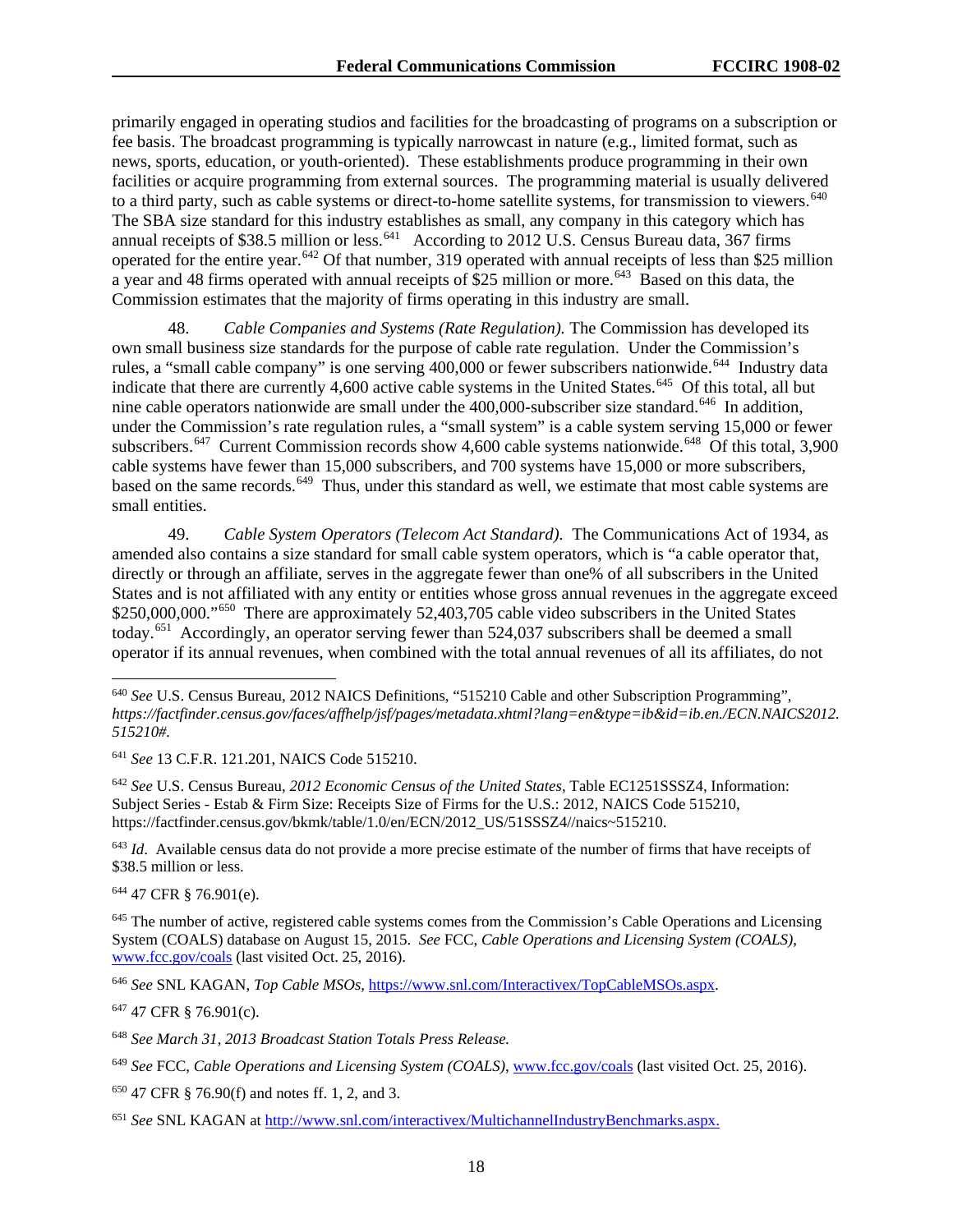exceed \$250 million in the aggregate.<sup>652</sup> Based on available data, we find that all but nine incumbent cable operators are small entities under this size standard.<sup>[653](#page-96-1)</sup> We note that the Commission neither requests nor collects information on whether cable system operators are affiliated with entities whose gross annual revenues exceed \$250 million.<sup>654</sup> Although it seems certain that some of these cable system operators are affiliated with entities whose gross annual revenues exceed \$250 million, we are unable at this time to estimate with greater precision the number of cable system operators that would qualify as small cable operators under the definition in the Communications Act.

#### **7. All Other Telecommunications**

50. *Electric Power Generators*, *Transmitters*, *and Distributors.* This U.S. industry is comprised of establishments that are primarily engaged in providing specialized telecommunications services, such as satellite tracking, communications telemetry, and radar station operation. This industry also includes establishments primarily engaged in providing satellite terminal stations and associated facilities connected with one or more terrestrial systems and capable of transmitting telecommunications to, and receiving telecommunications from, satellite systems. Establishments providing Internet services or voice over Internet protocol (VoIP) services via client-supplied telecommunications connections are also included in this industry.<sup>[655](#page-96-3)</sup> The closest applicable SBA category is "All Other Telecommunications". The SBA's small business size standard for "All Other Telecommunications," consists of all such firms with gross annual receipts of \$32.5 million or less.<sup>656</sup> For this category, U.S. Census data for 2012 show that there were 1,442 firms that operated for the entire year. Of these firms, a total of 1,400 had gross annual receipts of less than \$25 million.<sup>[657](#page-96-5)</sup> Consequently, we estimate that under this category and the associated size standard the majority of these firms can be considered small entities.

### **D. Description of Projected Reporting, Recordkeeping, and Other Compliance Requirements for Small Entities**

51. The potential modifications proposed in the *Second Notice* if adopted, could, at least initially, impose some new reporting, recordkeeping, or other compliance requirements on some small entities. Small entities and other providers could potentially be required to submit coverage maps based on standardized parameters. Commenters have been asked to refresh the record from the *FNPRM* on the potential use of standardized coverage maps for mobile services in the context of Form 477 and to specifically discuss their experience with approach used in the *MF-II* proceeding. Commenters have also been asked to refresh the record on whether to require on-the-ground data as part of the Form 477 data collection. In particular, the Commission asked whether it should require some actual speed test data, how it could impose such a requirement without being unduly burdensome to small providers and the extent to which providers already collect on-the-ground data in their ordinary course of business.

52. In the *Second Notice*, the Commission also seeks comment on a requirement for providers to submit infrastructure information sufficient to allow us to verify the accuracy of providers' Form 477 filings. Anticipating that the collection of accurate and recent network infrastructure information would help the Commission to verify providers' filings, we propose to require small entities

<span id="page-96-0"></span> <sup>652</sup> 47 CFR § 76.901(f) and notes ff. 1, 2, and 3.

<span id="page-96-1"></span><sup>653</sup> *See* SNL KAGAN at [http://www.snl.com/interactivex/TopCable MSOs.aspx.](http://www.snl.com/interactivex/TopCable%20MSOs.aspx)

<span id="page-96-2"></span><sup>654</sup> The Commission does receive such information on a case-by-case basis if a cable operator appeals a local franchise authority's finding that the operator does not qualify as a small cable operator pursuant to section 76.901(f) of the Commission's rules. *See* 47 CFR § 76.901(f).

<span id="page-96-3"></span><sup>655</sup> *See* [https://www.naics.com/naics-code-description/?code=517919.](https://www.naics.com/naics-code-description/?code=517919)

<span id="page-96-4"></span><sup>656</sup> 13 CFR § 121.201; NAICS Code 517919.

<span id="page-96-5"></span><sup>657</sup> *See* [http://factfinder.census.gov/faces/tableservices/jsf/pages/productview.xhtml?](https://factfinder.census.gov/faces/tableservices/jsf/pages/productview.xhtml?%20pid=ECN_2012_US_51SSSZ4&prodType=table)  [pid=ECN\\_2012\\_US\\_51SSSZ4&prodType=table.](https://factfinder.census.gov/faces/tableservices/jsf/pages/productview.xhtml?%20pid=ECN_2012_US_51SSSZ4&prodType=table)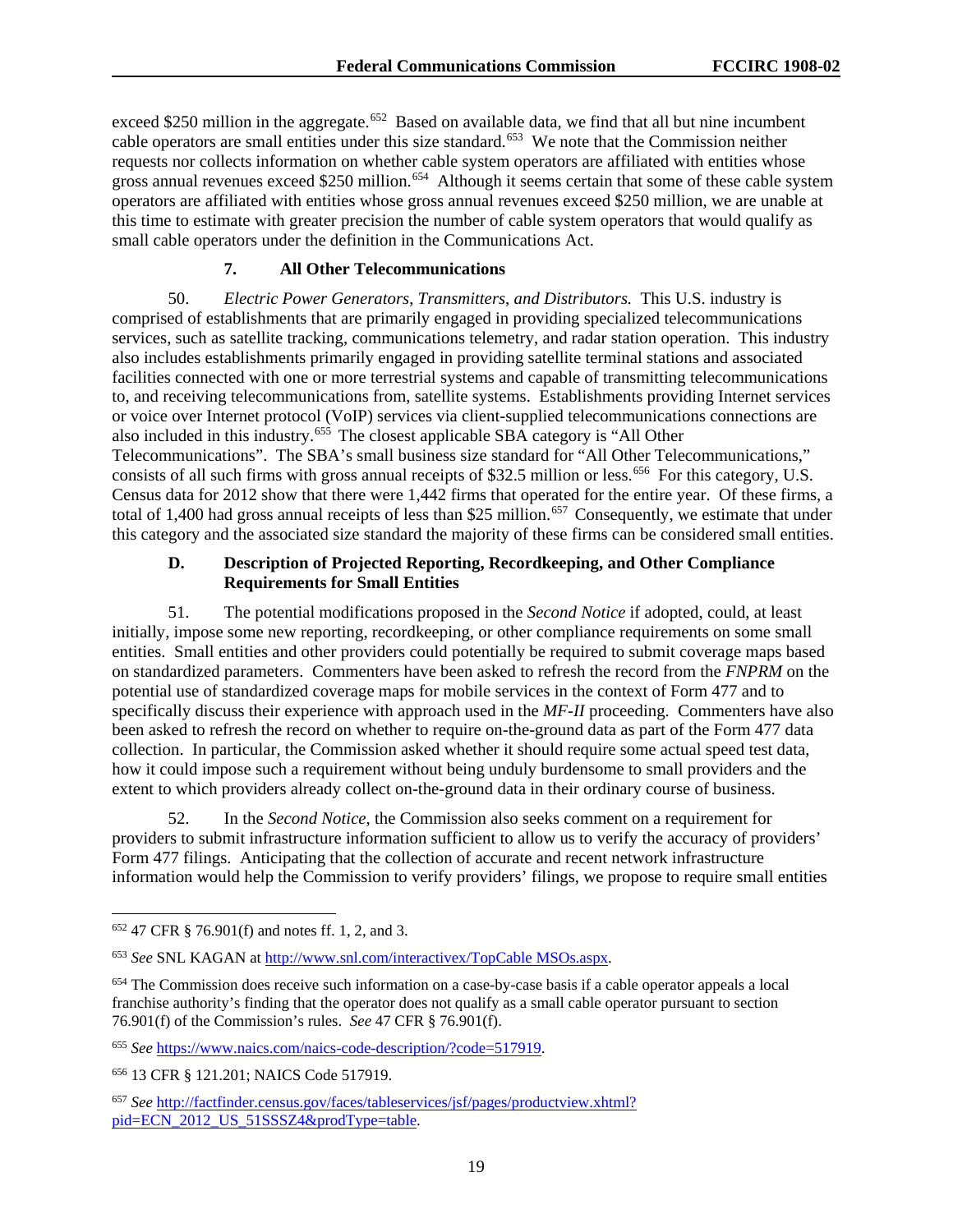and other providers to submit, as part of their Form 477 filing, the following information: (1) the location of cell sites in decimal degrees; (2) the height (above ground and sea level), type, and directional orientation of transmit antennas at each cell site; (3) maximum radiated transmit power of the radio equipment at each cell site; (4) the capacity and type of backhaul used at each cell site; (5) deployed spectrum band and channel bandwidth in MHz; (6) throughput and the required signal strength and signal to noise ratio (7) cell loading factors; and (8) deployed technologies (e.g., LTE Release 13) and; (10) any terrain and land use information used in deriving clutter factors or other losses associated with each cell site. Additionally, the Commission also requests updated comments on adopting a requirement that coverage maps be submitted in raster format, noting that such a requirement might be less burdensome than shapefiles.

53. As means of improving accuracy and reliability of mobile broadband filings, the Commission seeks comment on whether we should establish a challenge process similar to the *MF-II* challenge process to verify Form 477 filings. The adoption of such a process would allow states, local governments or other interested parties an opportunity to challenge providers' mobile broadband filings and could subject small entities and other providers to additional submission and compliance requirements. In addition, while the Commission has adopted the GIS reporting format for fixed broadband services, because there are limitations to this type of deployment data the Commission seeks comments on how to move to a location-based data requirement for small entities and other providers.

54. In addition, we seek comment on how best to ensure the collection of high-quality fixed broadband coverage data as part of the Digital Opportunity Data Collection. For example, we seek comment on whether to require fixed providers to provide latency reports, whether to impose penalties for entities that chronically file bad data, and how we can improve the existing satellite broadband collection to reflect more accurately current satellite broadband coverage availability. Additionally, we seek comment on how best to collect information relating to service availability data gathered from fixed providers. For example, we seek comment on how to establish a complaint tracking system through USAC, how quickly fixed providers should be required to correct any data where they do not refute the alleged lack of coverage, and how we should instruct USAC to handle cases in which providers and the stakeholders disagree about whether service is actually available at a given location. Finally, we seek comment on how to define a broadband-serviceable location for purposes of creating a broadband serviceable location tool in the Digital Opportunity Data Collection. For example, we ask about how we can best make use of U.S. Census Bureau data to better inform broadband-available locations and how we ensure the accuracy of the location and census data to provide the most complete picture of broadband coverage.

55. The issues raised for consideration and comment in the *Second Notice* may require small entities to hire attorneys, engineers, consultants, or other professionals. At this time, however, the Commission cannot quantify the cost of compliance with any potential rule changes and compliance obligations for small entities that may result from the *Second Notice.* We expect our requests for information on potential burdens on small entities associated with matters raised in the *Second Notice* will provide us with information to assist with our evaluation of the cost of compliance on small entities of any reporting, recordkeeping, or other compliance requirements we adopt.

#### **E. Steps Taken to Minimize the Significant Economic Impact on Small Entities and Significant Alternatives Considered**

56. The RFA requires an agency to describe any significant, specifically small business, alternatives that it has considered in reaching its proposed approach, which may include (among others) the following four alternatives: (1) the establishment of differing compliance or reporting requirements or timetables that take into account the resources available to small entities; (2) the clarification, consolidation, or simplification of compliance or reporting requirements under the rule for small entities;